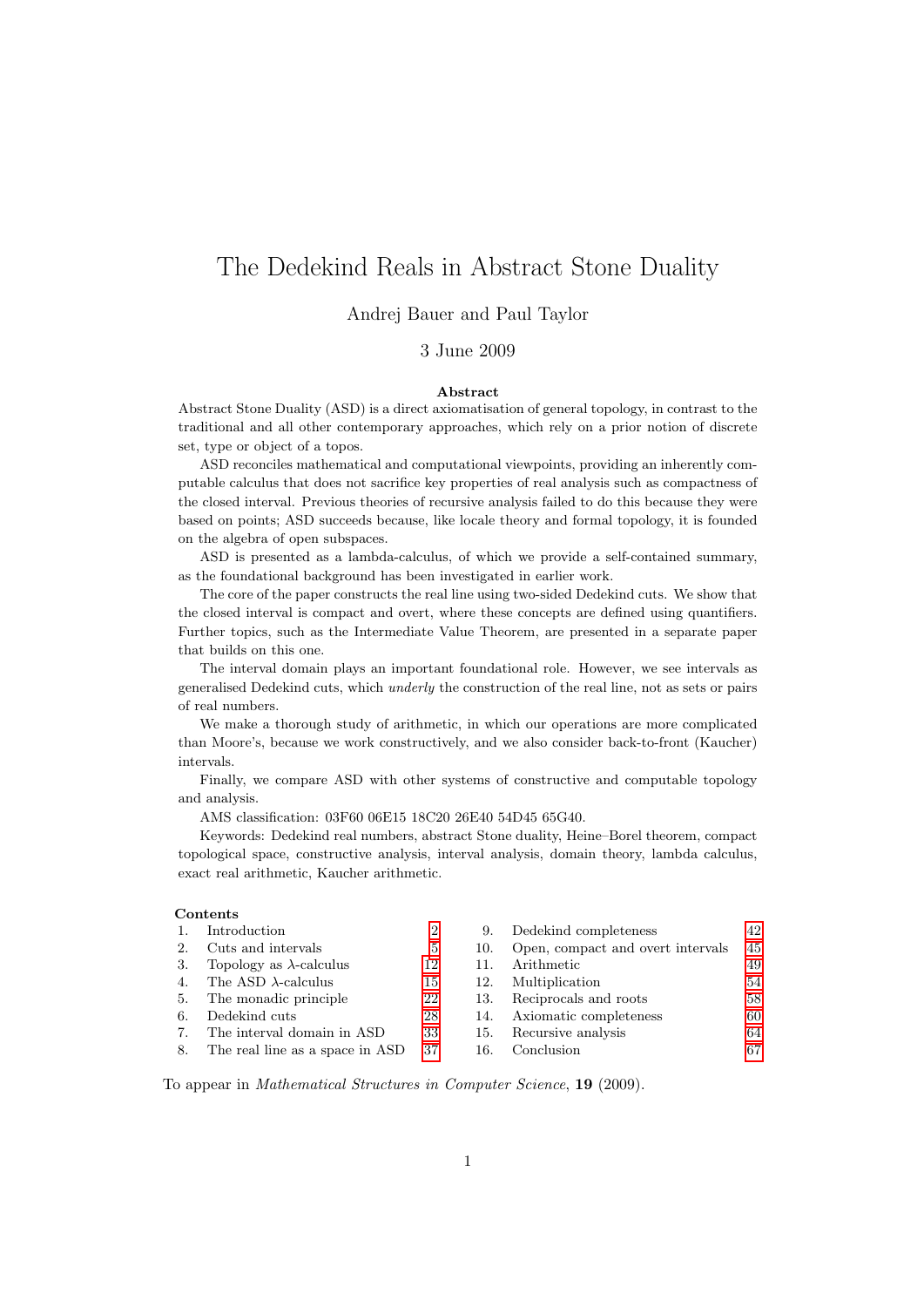# <span id="page-1-0"></span>1 Introduction

The title of Richard Dedekind's paper [\[Ded72\]](#page-69-0) leads with the word "Stetigkeit", officially translated as "continuity". Irrational numbers get second billing — his construction gives us access to them only via continuity, and he stresses the importance of geometrical intuition. In other words, the real line is not a naked set of Dedekind cuts, dressed by later mathematicians in an outfit of socalled "open" subsets, but has a topology right from its conception. Dedekind cited square roots as an example of the way in which we use continuity to enrich the rational numbers, but even the rationals — being defined by division — presuppose an inequality relation that we shall come to regard as topology.

Although a great deal of mathematics has since been built over Dedekind's construction, we still have no definition of the real numbers that is widely accepted across different foundational settings. This is in contrast to the Dedekind–Peano–Lawvere definition of the *natural* numbers, which has been applied within logical systems that are much weaker than the classical one, or differ substantially from it in other ways. This is a very unfortunate state of affairs at a time when a debate has at last begun amongst a number of separate disciplines that all call themselves "constructive", ours being one of them. We need a definition so that we can agree on what we're talking about.

So, at the risk of seeming presumptuous in the face of such a venerable object, let us first write down our own opinion of what it is that we are trying to construct. In this paper we shall use  $R$ for the object under construction, and  $\mathbb R$  for the real line in classical or other forms of analysis.

#### <span id="page-1-1"></span>**Definition 1.1** An object  $R$  is a **Dedekind real line** if

- (a) it is an overt space (Theorem [9.2\)](#page-41-1);
- (b) it is Hausdorff, with an inequality or apartness relation,  $\neq$  (Theorem [9.3\)](#page-41-2);
- (c) the closed interval  $[0, 1]$  is compact (Theorem [10.7\)](#page-46-0);
- (d) R has a total order, that is,  $(x \neq y) \Leftrightarrow (x < y) \vee (y < x)$  (Theorem [9.3\)](#page-41-2);
- (e) it is Dedekind-complete, in a sense in which the two halves of a cut are open (Theorem [9.6\)](#page-43-0);
- (f) it is a field, where  $x^{-1}$  is defined iff  $x \neq 0$ , in the sense of (d) (Theorem [13.4\)](#page-57-1);
- $(g)$  and Archimedean (Theorem [13.6\)](#page-58-0), that is, for  $x, y$  : R,

$$
y > 0 \implies \exists n: \mathbb{Z}. \ y(n-1) < x < y(n+1).
$$

Our axioms are all true of the classical real line. Indeed, with the exception of the new concept of overtness, they are all *headline* properties in traditional analysis — just as induction had been formulated two centuries before Dedekind and Peano encapsulated it in their axioms, and used two millennia before that. These are not just peculiar order-theoretic facts that happen to lend themselves to some interesting construction.

However, some of our constructive colleagues have not adopted certain of these axioms. In particular, many formalist accounts and machine implementations use Cauchy sequences instead of Dedekind cuts. You already know our opinion on this question from the title of this paper: familiar examples such as Riemann integration give Dedekind cuts naturally, but sequences artificially. Any Cauchy sequence with a specified modulus of convergence has a limit that is defined by a Dedekind cut, but it is more difficult to translate in the other direction. We suspect that the preference for Cauchy sequences is merely a symptom of the traditional prejudice against logic. This paper shows that Dedekind cuts can be defined without using set theory, and we hope to demonstrate in future work that they also provide a natural way in which to compute with real numbers [\[Bau08,](#page-68-0) [K\]](#page-72-0).

The Heine–Borel theorem (compactness of the closed interval) is one of the most important properties that real analysts use. However, as we shall see in Section [15,](#page-63-0) this is not just a result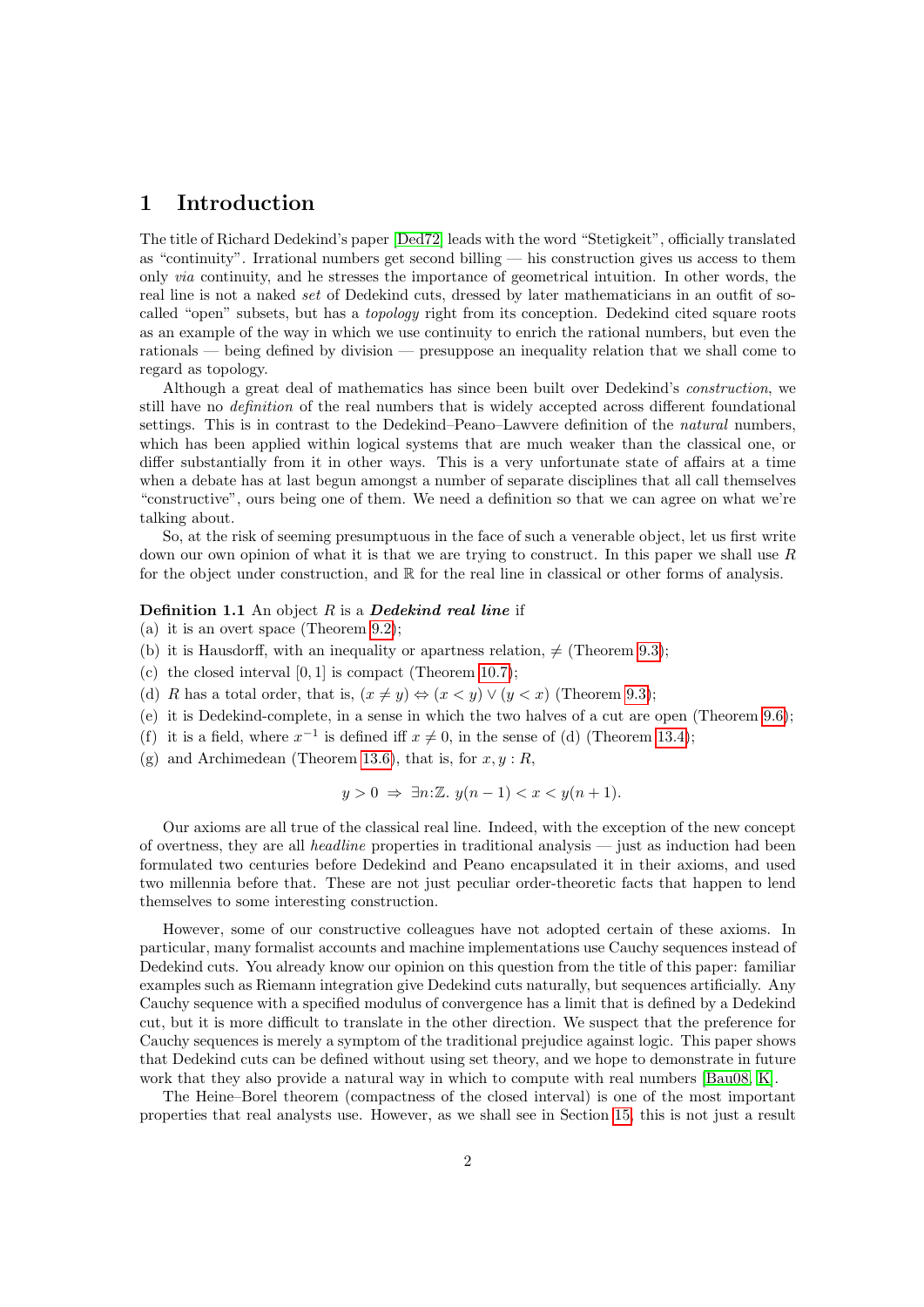that we prove in passing, but a hotly debated issue in the foundations of constructive analysis. For example, Errett Bishop [\[Bis67\]](#page-68-1) reformulated a large part of the subject without it, deftly avoiding the many pathologies that arise from so doing.

In particular, he defined a function to be "continuous" if it is *uniformly* so when restricted to any compact domain, "compact" itself being defined as closed and totally bounded. Hence any continuous  $f: K \to \mathbb{R}^+$  is bounded (away from  $\infty$ , if you wish), but there is no similar result to bound it away from 0. Indeed, if K is Cantor space, such a result would entail (Brouwer's fan theorem and so) the Heine–Borel theorem. It follows that, if there is a category of partial functions on  $\mathbb R$  that agrees with the uniformly continuous ones on compact domains and includes  $\lambda x.1/x$ , then the Heine–Borel theorem holds [\[Pal05,](#page-70-0) [Sch05,](#page-71-0) [Waa05,](#page-71-1) [JR84,](#page-70-1) [BB08b,](#page-68-2) [BB08a\]](#page-68-3)

The reason why Bishop's followers and others omit this property is that they are interested in computation, at least in principle. However, if one tries to develop analysis based on points, that is, in the way in which it has been done since Cantor, but using only those real numbers that are representable by programs, then the results are exceedingly unpleasant. In particular, the Heine–Borel theorem fails.

In fact, Dedekind completeness and the Heine–Borel property are both consequences of the view that open sets and not points are primary. That they hold at all in the traditional setting is the result of the heavy-handed methods of classical mathematics, which are far stronger than what is justified by computation. Brouwer's fan theorem is, arguably, a way of legitimising part of the classical approach in a constructive setting.

The best developed formulation of topology entirely in terms of open sets ("pointless topology", according to a now rather tired joke) is provided by locale theory. Although it does not consider computation, it does provide a way of developing general topology in foundational settings (at least, in toposes) other than the classical one. The most famous example of this is that it proves the Tychonov theorem (that the product of any family of compact objects is compact) without using the axiom of choice [\[Joh82,](#page-70-2) Theorem III 1.7]. Less well known, but more importantly for us, the *localic* interval  $[0, 1]$  is always Dedekind-complete and compact. On the other hand, when we interpret the *traditional* (point-based) definitions in the internal language of a sheaf topos, the object of Cauchy reals is typically smaller than the Dedekind one, and the Heine–Borel theorem fails [\[FH79\]](#page-69-1).

Formal Topology also works with open subspaces, but is based on Martin-Löf type theory; there too  $[0, 1]$  is compact  $[CN96]$ .

Abstract Stone Duality exploits the algebra of open sets as well, and so the "real line" R that we construct in this paper is Dedekind-complete and satisfies the Heine–Borel property. But ASD generalises Dedekind's topological conception of the real line: in it, the topology is an inherent and unalienable part of a space, which is not a set of points to which open subsets have been added as an afterthought.

In locale theory, the algebra and lattice theory are all too obvious, whilst they are represented in formal topology by generators and relations. Both of these theories expect a high degree of mathematical sophistication and perseverance from the student, and only in an exceptionally well written account do the public theorems about topology stand out from the private algebraic calculations. In [\[Joh82\]](#page-70-2) the former are marked with an asterisk, although the official meaning of that symbol is a dependence on the axiom of choice.

The lattice of open subspaces in locale theory is a set (or an object of a topos), but in ASD it is another space, with its own topology. This is formulated in the style of a type theory that makes ASD look like topology with points. The λ-notation speaks out loud and clear about continuous maps in a way that frame homomorphisms in locale theory do not. When we do some basic analysis in [\[J\]](#page-72-1), we shall see that the language of terms, functions and open predicates actually works more smoothly than does the traditional one using set theory.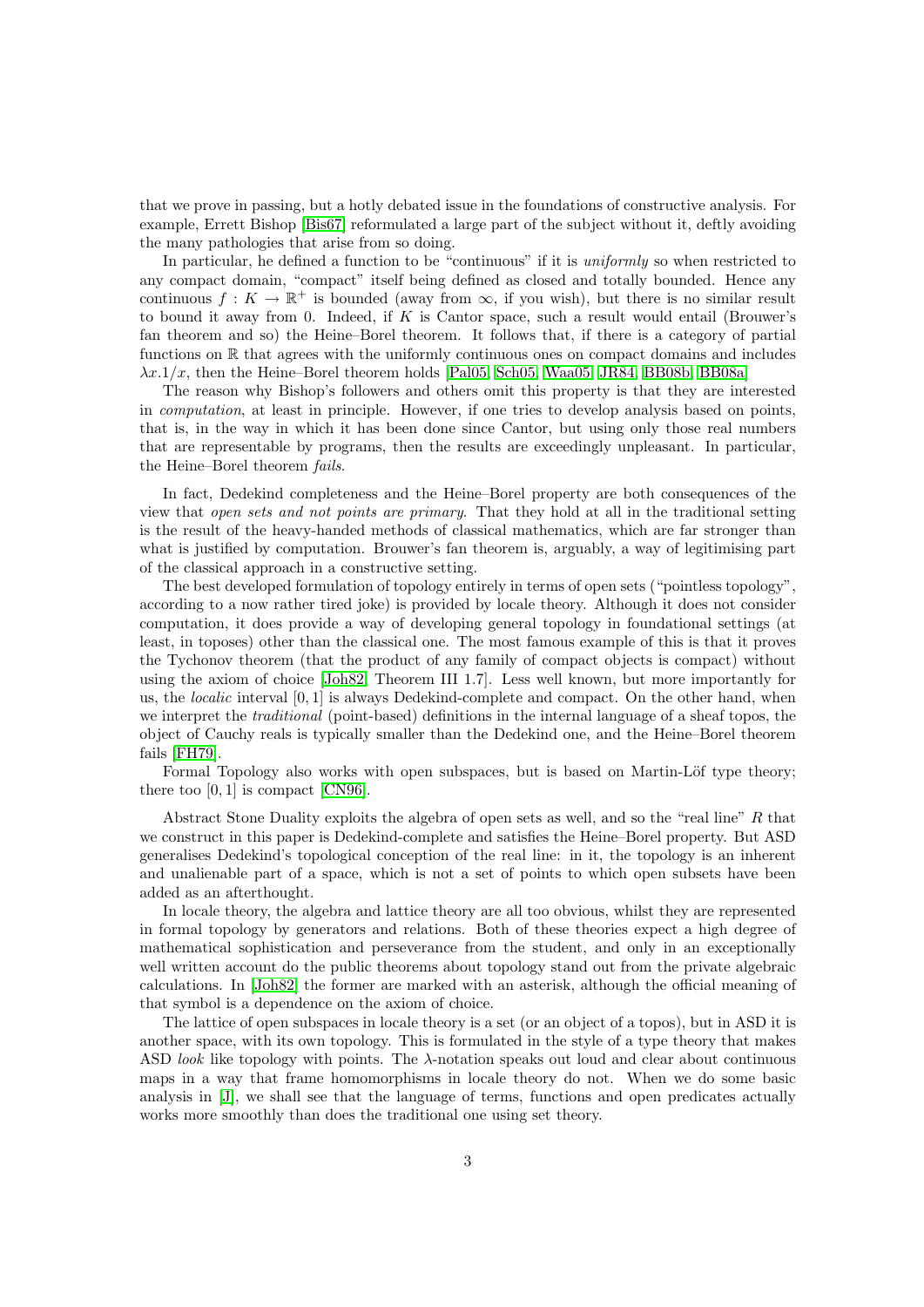In both traditional topology and locale theory there is an asymmetry between infinite unions and finite intersections that makes it difficult to see the duality between open and closed phenomena. Intuitionistic foundations also obscure this symmetry by stating many results that naturally pertain to closed sets in a form that uses double negations. When we treat the lattice of opens of one space as another space, by contrast, the purely infinitary (directed) joins slip into the background, and the open–closed duality stands out very clearly. Indeed, it is a fruitful technique to "turn the symbols upside down"  $(\top/\bot, \wedge/\vee, =/\neq, \forall/\exists)$ , often giving a new theorem.

In this context, we shall see what the foundational roles of Dedekind completeness and the Heine–Borel theorem actually are. The former is the way in which the logical manipulation of topology has an impact on numerical computation. Again there is an analogy with the axioms for the natural numbers: for them the same role is played by *definition by description*, which Giuseppe Peano was also the first to formulate correctly [\[Pea97,](#page-70-3) §22], albeit in a different paper from the one on induction. In the ASD  $\lambda$ -calculus, these ideas are captured as rules that introduce numbers on the basis of logical premises.

The Heine–Borel property, meanwhile, is the result of ensuring that all algebras are included in the category. Our λ-calculus formulates this idea in an apparently point-based way by introducing higher-order terms which ensure that subspaces carry the subspace topology. We shall show that these terms are inter-definable with the "universal quantifiers" ∀ that define compactness.

The new concept of overtness is related to open subspaces in the way that compactness is to closed ones, and to logic in the shape of the existential quantifier, ∃. However, in contrast to compactness of the closed interval, no discipline would contest that the real line is overt. Indeed, the reason why you haven't heard of overt (sub)spaces before is that classical topology makes all spaces overt  $-$  by *force majeure*, without providing the computational evidence.

This idea has, in fact, been identified in locale theory, but only the experts in that subject have been able to exploit it [\[JT84,](#page-70-4) [Joh84\]](#page-70-5). In the case of overtness, formal topology shows up the idea better than locale theory does. Its role in constructive analysis is played by locatedness, though that is a metrical property, so the correspondence is not exact [\[Spi07\]](#page-71-2). We shall show in ASD's account of analysis [\[J\]](#page-72-1) that overtness explains the situations in which equations  $fx = 0$  for  $f : \mathbb{R} \to \mathbb{R}$  can or cannot be solved.

However, it is really in computation that the importance of this concept becomes clear. For example, it provides a generic way of solving equations, when this is possible.

Since ASD is formulated in a type-theoretical fashion, with absolutely no recourse to set theory, it is intrinsically a computable theory.

The familiar arithmetical operations  $+$ ,  $-$  are  $\times$  are, of course, computable algebraic structure on R, as are division and the (strict) relations  $\langle \cdot, \cdot \rangle$  and  $\neq$  when we introduce suitable types for their arguments and results. The topological properties of overtness and compactness are related to the logical quantifiers ∃ and ∀, which we shall come to see as additional computable structure.

Any term of the ASD calculus is in principle a program, although the details of how this might be executed have yet to be worked out [\[Bau08,](#page-68-0) [K\]](#page-72-0). In particular, our proofs of compactness and overtness of closed intervals provide programs for computing quantifiers of the form  $\forall x: [d, u]$  and  $\exists x:[d, u]$  respectively. These are general and powerful higher-order functions from which many useful computations in real analysis can be derived.

This paper is rather long because we have to introduce the ASD calculus before we can use it for the construction. Although real *arithmetic* is familiar and not really related to the main issue of the Heine–Borel theorem, you would think it odd if we left it out, and of course we shall need it in order to prove completeness of the axioms, but it is a sizable task in itself. If you are impatient to see our construction of  $R$ , you may find it helpful to start with Section [6,](#page-27-0) and then bring in the introductory material as you need it.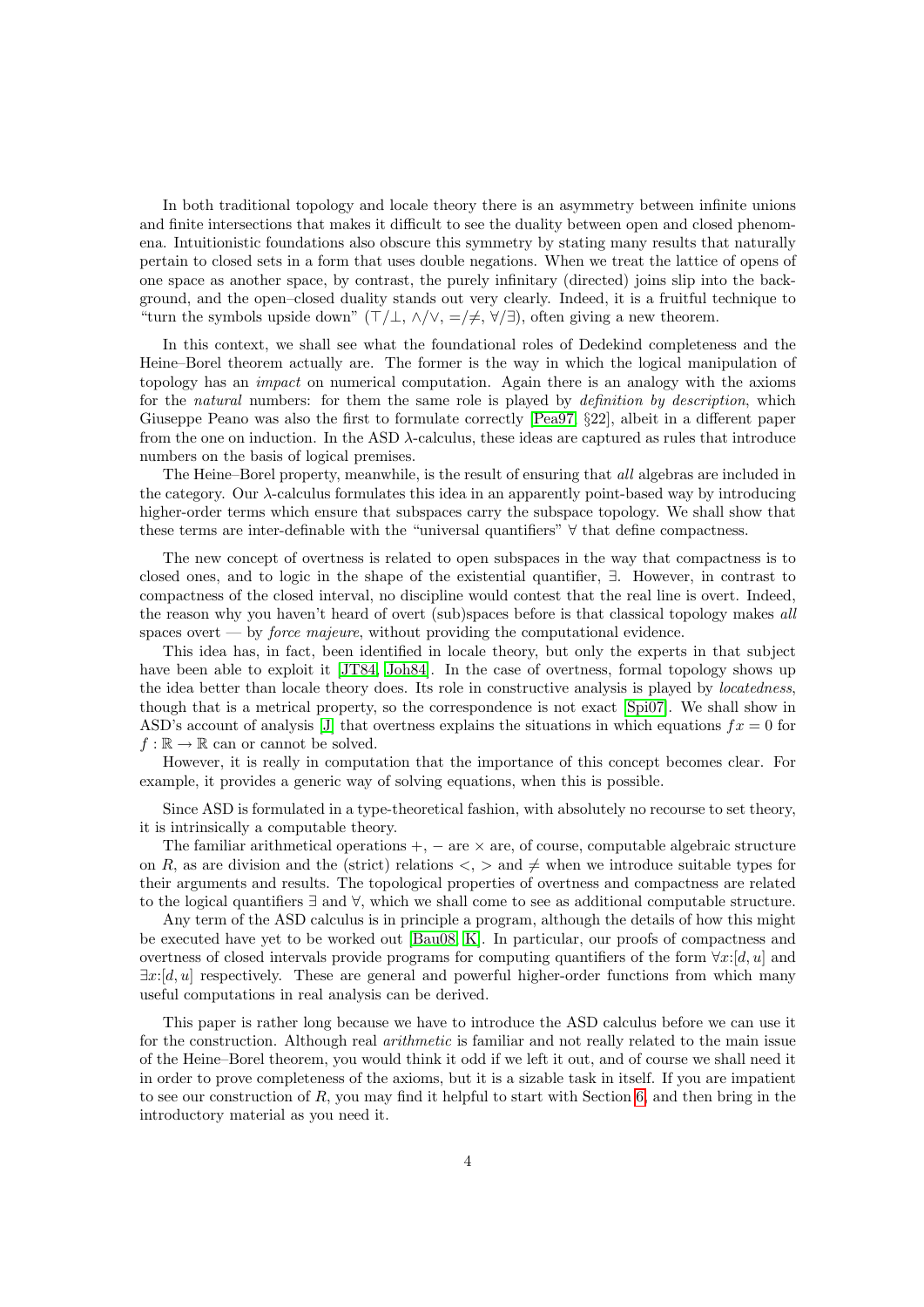We shall use a lot of *ideas* from interval analysis. However, instead of defining an interval  $[d, u]$ as the set  $\{x \in \mathbb{R} \mid d \leq x \leq u\}$  or as a pair  $\langle d, u \rangle$  of real numbers, as is usually done, we see it as a weaker form of Dedekind cut, defined in terms of the rationals. Real numbers (genuine cuts) are special intervals. Section [2](#page-4-0) explains the classical idea behind our construction of the Dedekind reals, presenting it from the point of view of interval analysis.

As this is the first paper in which Abstract Stone Duality has reached maturity, we give a survey of it in Sections [3](#page-11-0)[–5](#page-21-0) that will also be useful for reference in connection with other applications besides analysis. This provides a guide to the earlier papers, by no means making them redundant; for other independent introductions, see [\[J,](#page-72-1) [O\]](#page-72-2).

Sections [6](#page-27-0)[–9](#page-41-0) perform the main construction, developing cuts, the interval domain and the real line in ASD, and prove Dedekind completeness. Section [10](#page-44-0) proves that the closed interval is compact and overt.

Sections [11](#page-48-0)[–13](#page-57-0) consider arithmetic in an entirely order-theoretic style, i.e. with Dedekind cuts rather than Cauchy sequences. We formulate an important "roundedness" property of the interval operations that is crucial to their correctness, extend the arithmetic operations to Kaucher's backto-front intervals, and identify the precise role of the Archimedean principle.

After we have shown how to construct an object that satisfies Definition [1.1,](#page-1-1) Section [14](#page-59-0) shows that it is unique (up to unique isomorphism), *i.e.* that the axioms above are complete. This means, on the one hand, that they are sufficient to develop analysis [\[J\]](#page-72-1), and on the other that we may focus on them in order to do computation. We also show that Dedekind completeness is equivalent to abstract sobriety via some simple λ-conversions.

Finally, Section [15](#page-63-0) compares ours with other schools of thought. In particular, we contrast compactness of the closed interval here with its pathological properties in Recursive Analysis, and comment on the status of ASD from the point of view of a constructivist in the tradition of Errett Bishop.

# <span id="page-4-0"></span>2 Cuts and intervals

We begin by recalling Richard Dedekind's construction, and relating it to some ideas in interval analysis. These provide the classical background to our abstract construction of  $R$  in ASD, which will start with our formulation of Dedekind cuts in Section [6.](#page-27-0) In this section we shall use the Heine–Borel theorem to prove an abstract property of R, from which we deduce the fundamental theorem of interval analysis. The same abstract property, taken as an axiom, will be the basis of our construction of R and proof of the Heine–Borel theorem in ASD.

<span id="page-4-1"></span>**Remark 2.1** Dedekind [\[Ded72\]](#page-69-0) represented each real number  $a \in \mathbb{R}$  as a pair of sets of rationals,  ${d | d \lt a}$  and  ${u | a \lt u}$ . This asymmetry is messy, even in a classical treatment, so it is better to use the strict inequality in both cases, omitting a itself if it's rational. So we write

$$
D_a \equiv \{d \in \mathbb{Q} \mid d < a\} \quad \text{and} \quad U_a \equiv \{u \in \mathbb{Q} \mid a < u\}.
$$

These are disjoint inhabited open subsets that "almost touch" in the sense that

$$
d < u \implies d \in D \ \lor \ u \in U.
$$

This property is usually known as locatedness.

The idea that a set of *rationals* is open in the usual topology on R and extends towards  $\pm \infty$ can be expressed order-theoretically, using a condition that we shall call roundedness:

$$
d \in D \iff \exists e. \ d < e \land e \in D \qquad \text{and} \qquad u \in U \iff \exists t. \ t < u \land t \in U.
$$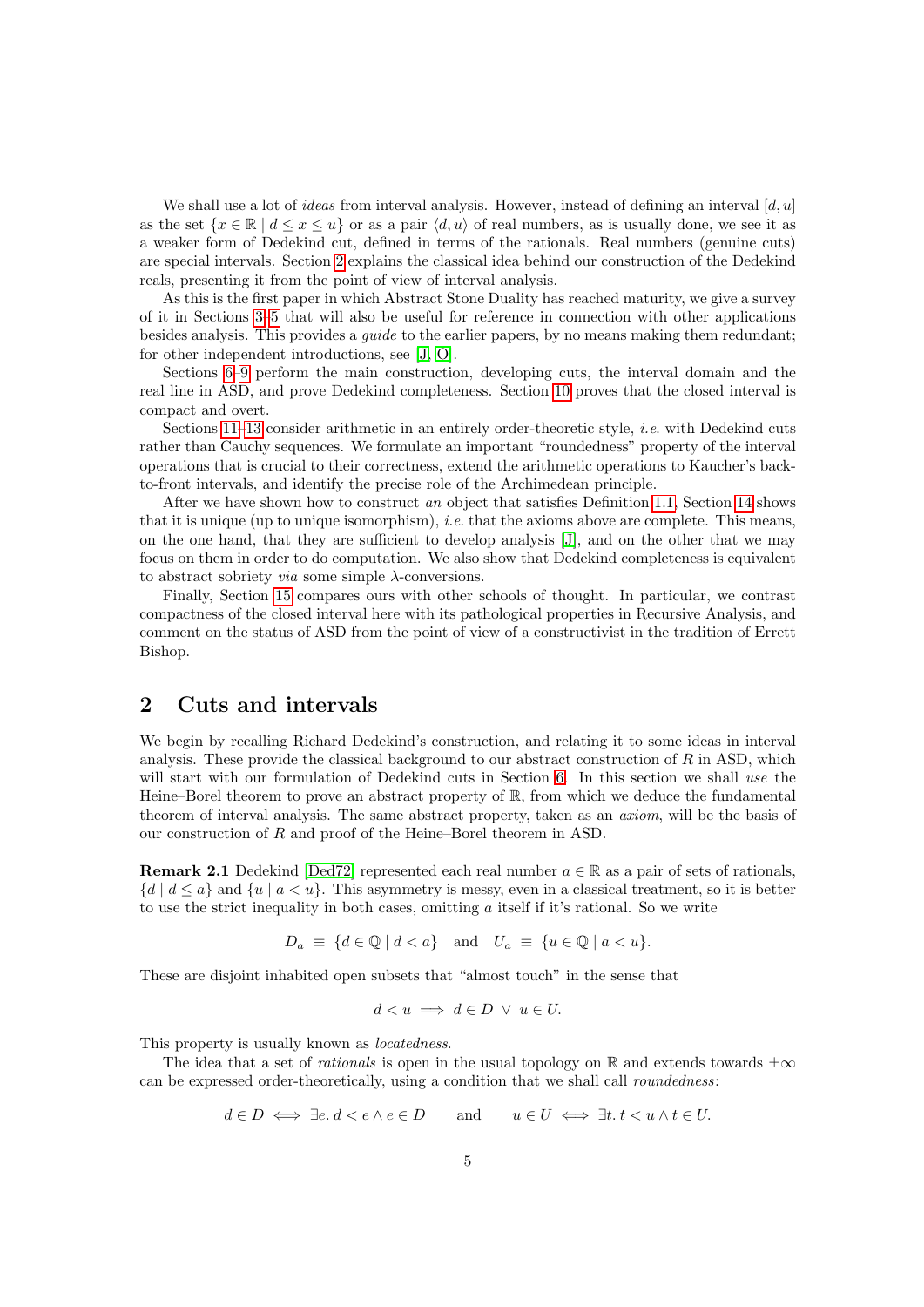A real number represented as a cut is therefore a pair of subsets, *i.e.* an element of  $\mathcal{P}(\mathbb{Q}) \times \mathcal{P}(\mathbb{Q})$ , that is rounded, bounded (i.e. inhabited), disjoint and located.

<span id="page-5-0"></span>**Exercise 2.2** If  $\Delta \subset \mathbb{R}$  is an open set of reals that extends downwards, show that  $D \equiv \Delta \cap \mathbb{Q}$  is a rounded set of rationals with the same property, and that this defines a bijection between such subsets, where  $\Delta \equiv \{r \in \mathbb{R} \mid \exists q \in D. r < q\}.$  In future we shall write D for either representation, and pass between them without comment; in particular, in " $\mathbb{R} \setminus (D \cup U)$ " below, real as well as rational numbers are removed.

<span id="page-5-2"></span>Definition 2.3 It is very useful to generalise the notion of Dedekind cut by dropping the locatedness condition. Instead of almost touching, and so representing a *single* real number  $a \in \mathbb{R}$ , such a **pseudo-cut** corresponds classically to a *closed interval*  $[d, u] \equiv \mathbb{R} \setminus (D \cup U)$ . We sometimes weaken the other conditions too, allowing  $D \equiv \emptyset$  and  $d \equiv -\infty$ , or  $U \equiv \emptyset$  and  $u \equiv +\infty$ .

The extension of the arithmetic operations to such intervals was defined by Ramon Moore [\[Moo66\]](#page-70-6):

$$
[d, u] \oplus [e, t] \equiv [d + e, u + t]
$$
  
\n
$$
\ominus [d, u] \equiv [-u, -d]
$$
  
\n
$$
[d, u] \otimes [e, t] \equiv [\min(de, dt, ue, ut), \max(de, dt, ue, ut)]
$$
  
\n
$$
[d, u]^{-1} \equiv [u^{-1}, d^{-1}] \qquad \text{if } 0 \notin [d, u], \text{ so } 0 \in D \cup U
$$
  
\n
$$
\equiv [-\infty, +\infty] \qquad \text{if } 0 \in [d, u].
$$

The formula for multiplication is complicated by the need to consider all possible combinations of signs.

Remark 2.4 Moore's *interval analysis* has been used to develop a variety of numerical algorithms; see [\[Kea96\]](#page-70-7) for a brief survey with an extensive bibliography. Amongst these, we focus on what it achieves for the problem of optimisation. By this, we understand finding the maximum value of a continuous function defined on a non-empty compact domain, but not necessarily any location where the function attains that value. Plainly, any value of the function provides a lower bound for the maximum, but finding upper bounds is problematic using standard numerical methods, especially when the function has "spikes".

For the sake of illustration, consider an arithmetical function  $f : [0,1]^n \to \mathbb{R}$ . If this is just addition or multiplication, Moore's interval operations provide the minimum and maximum values of the function on the domain directly. For a more complicated arithmetical function, we interpret the operations according to Moore's formulae, and may (if we're lucky) still obtain the minimum and maximum.

In general, however, the result of Moore's interpretation will be an interval that *contains* the required image. In other words, it provides an upper bound of the maximum  $-$  exactly what standard numerical methods find difficult. Unfortunately, this may be a vast over-estimate, especially when the definition of the function is complicated and involves subtraction of similar large numbers, so this does not really help very much with spiky functions.

In fact, Moore and his followers have provided various techniques for reducing the sizes of the resulting intervals. One of these simply massages the arithmetic expression to reduce multiple occurrences of variables and sub-expressions, since computing  $x - x$  introduces a large error that can easily be avoided. However, these techniques are not the purpose of the present discussion.

<span id="page-5-1"></span>Remark 2.5 We regard Moore's definitions as merely one way of extending certain continuous functions to take intervals instead of real numbers as arguments. In fact, that's exactly the point: (a) *ideally*, we extend f to the operation  $F_0$  that takes intervals to intervals by

$$
F_0[d, u] \equiv \{ fx \mid x \in [d, u] \},
$$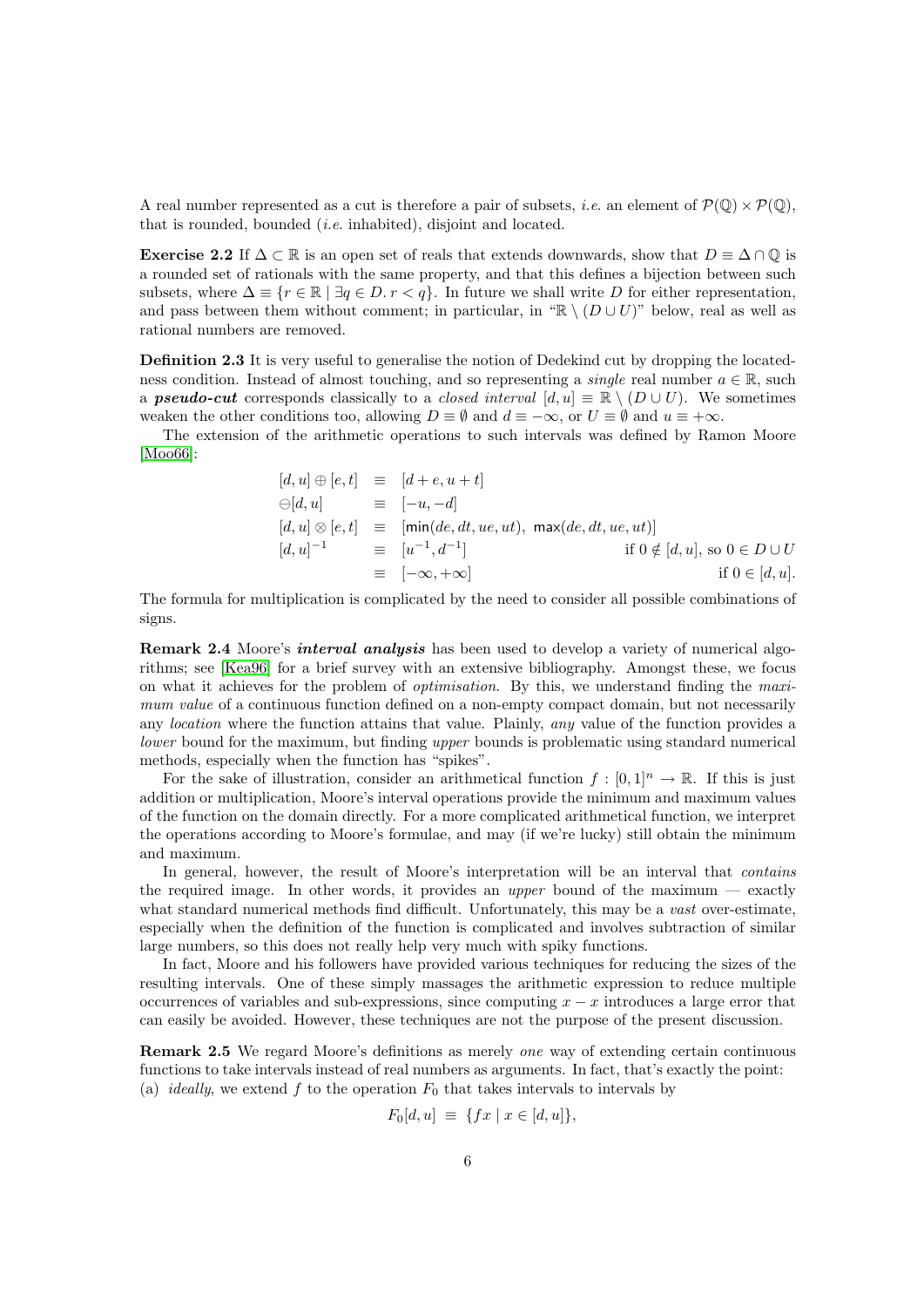(b) but in practice, Moore's operations extend a general arithmetic expression f to some continuous operation  $F$  on intervals such that

$$
F[a, a] = [fa, fa] \text{ and } F_0[a, u] \subset F[d, u].
$$

Whilst Moore's interpretation may give a huge over-estimate of the image if we don't rewrite the expression, it has an important technical property, namely that it preserves (syntactic) composition of arithmetic expressions, so it is easily performed by a compiler.

The first question that this raises is whether the ideal operation  $F_0$ , which (a) defines set-theoretically, is *continuous*. Then we can ask whether there is a way of *computing* it, using (b).

Continuity is crucial to our whole development: not only that of the single operation  $F_0$ , but also for the process that extends f to F or  $F_0$ . However, as  $\mathcal{P}(\mathbb{Q})$  is a complete lattice, rather than a space that has a familiar Hausdorff topology motivated by geometry, we first have to describe what its *topology* is. (In this paper, we do not even attempt to put a topology on  $\mathbb{R}^{\mathbb{R}}$ .)

<span id="page-6-2"></span>**Definition 2.6** Let L be a complete lattice such as  $\mathcal{P}(\mathbb{Q})$ . Then a family  $\mathcal{U} \subset L$  is called **Scott open** [\[Sco72a,](#page-71-3) [GHK](#page-69-3)+80] if it is

- (a) an upper set, so if  $U \in \mathcal{U}$  and  $U \leq V$  then  $V \in \mathcal{U}$ ; and
- (b) "inaccessible by directed unions", *i.e.* if  $(\bigvee_{i\in I} U_i) \in \mathcal{U}$  then already  $(\bigvee_{i\in F} U_i) \in \mathcal{U}$  for some finite subset  $F \subset I$ .

This **Scott topology** is never Hausdorff (except, that is, on the trivial lattice).

A function  $f: L_1 \to L_2$  between complete lattices is continuous with respect to the Scott topology iff it preserves directed unions. In particular, it is monotone, *i.e.* if  $x \leq y$  in  $L_1$  then  $fx \leq f y$  in  $L_2$ . See [\[J\]](#page-72-1) for a brief account of this topology that is enough for its use here.

<span id="page-6-0"></span>**Exercise 2.7** Let L be the topology (lattice of open subsets) of any topological space  $X$ , and  $K \subset X$  any subset. Show that the family  $\mathcal{U} \equiv \{U \mid K \subset U\}$  of open neighbourhoods of K is Scott open iff  $K$  is *compact* in the usual "finite open sub-cover" sense. If this is new to you, you would be well advised to stop at this point to see for yourself why this is the case, since this idea is fundamental to our whole programme.

<span id="page-6-3"></span>Example 2.8 Let  $L \equiv \mathbb{R} \equiv \mathbb{R} + \{-\infty, +\infty\}$ , considered as a complete lattice in the arithmetical order, so  $+\infty$  is the top element. Equipped with the Scott topology, this space arises in real analysis because lower semicontinuous functions  $X \to \mathbb{R}$  are just functions  $X \to \mathbb{R}$  that are continuous in the sense of general topology. We shall see, however, that it is a mistake to think of  $\mathbb R$  as derived from  $\mathbb R$  in this clumsy way: it is really simpler and more fundamental than  $\mathbb R$  itself. Its elements, which we call **ascending reals**, are given by Exercise [2.2,](#page-5-0) *i.e.* in a similar way to the Dedekind reals, except that only the lower cut  $D \subset \mathbb{Q}$  is used. The **descending reals**,  $\mathbb{R}$ , are defined in the same way, but with the opposite order, and are related to *upper* semicontinuous functions. The words "ascending" and "descending" relate the usual temporal language about the real line to the vertical intuition of lattice theory.

<span id="page-6-1"></span>**Remark 2.9** It is useful theoretically to consider more general intervals than Moore did, *i.e.* not necessarily having rational endpoints. For example, a computation that is allowed to continue forever may generate a converging pair of sequences of rationals,

$$
d_0 < d_1 < d_2 < \cdots < u_2 < u_1 < u_0,
$$

whose limits sup  $d_n$  and inf  $u_n$  we would like to see as the 'ultimate result' of the computation.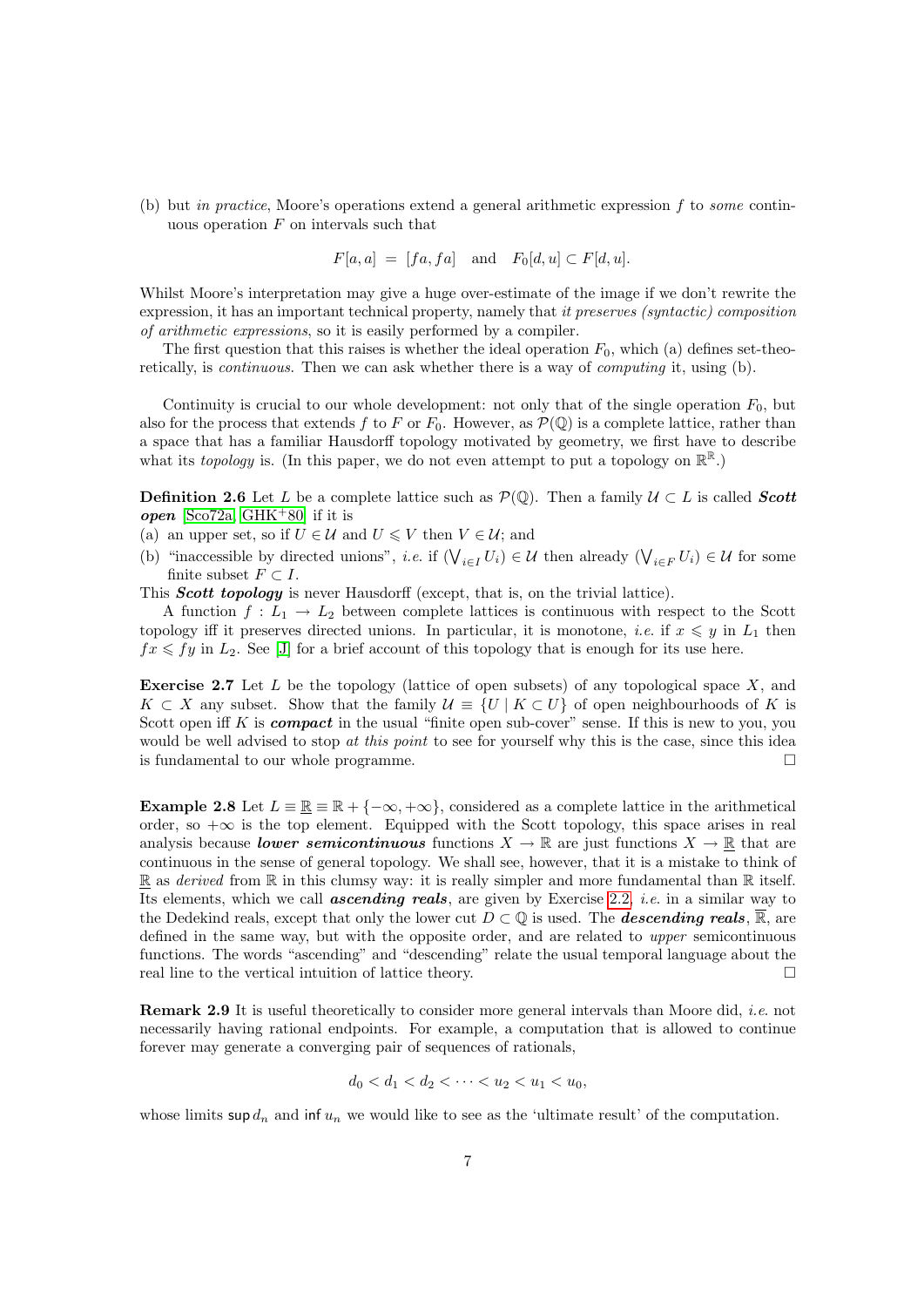If these limits exist in  $\mathbb{R}$ , say  $d \equiv \sup d_n$  and  $u \equiv \inf u_n$ , then  $[d, u]$  is the (directed) intersection  $\bigcap [d_n, u_n]$ . However, d and u are best seen as ascending and descending reals,

 $D \equiv \{d \mid \exists n. d < d_n\} \in \mathbb{R}$  and  $U \equiv \{u \mid \exists n. u > u_n\} \in \mathbb{R}$ ,

since, constructively, they need not exist as members of the usual "Euclidean" structure (Re-mark [15.1\)](#page-63-1). Nevertheless, the intersection of the closed intervals does exist: it is  $\mathbb{R} \setminus (D \cup U)$ , and is always a closed subspace.

Notice that the *open* subsets  $D$  and  $U$  represent *positive* information, namely the lower and upper bounds that we have verified so far for the real number that we're trying to calculate. The closed interval  $[d, u]$ , on the other hand, consists of the candidate real numbers that we have not yet excluded, which is negative information.

**Definition 2.10** We can consider these generalised intervals as members of the *interval do-*main, IR [\[Sco72b,](#page-71-4) [ES98\]](#page-69-4). The order relation is traditionally defined as *reverse* inclusion of closed intervals, and so directed joins are given by intersection.

According to our preferred view, an interval is defined as a generalised Dedekind cut  $(D, U)$ , and the order relation is the *forward* inclusion of these sets. As we acquire more information about the number, in the form of tighter bounds, the correspondingly narrowing interval goes  $up$  in the order on the domain.

We shall now start using some of the notation of the calculus that we intend to introduce.

<span id="page-7-0"></span>Notation 2.11 Classically, any subset  $D \subset \mathbb{Q}$  may be represented as a function  $\mathbb{Q} \to \{\top, \bot\}$  that says whether or not each  $d \in \mathbb{Q}$  belongs to D. Since we believe that topology is fundamental, we give this target set the Scott topology. It then becomes the **Sierpinski space**, in which just one singleton  $\{\top\}$  is open, making the other  $\{\bot\}$  closed. It therefore looks like  $\begin{pmatrix} \odot \\ \bullet \end{pmatrix}$ , and we shall call it Σ.

Since  $\mathbb Q$  is discrete, it doesn't change much to require our functions  $\mathbb Q \to \Sigma$  to be continuous. However, for a general topological space X (such as  $\mathbb{R}$ ), continuous functions  $\phi: X \to \Sigma$  correspond bijectively to open subspaces  $U \subset X$ , by  $U \equiv \phi^{-1}(\top)$ . We shall say that  $\phi$  **classifies** U.

<span id="page-7-1"></span>**Notation 2.12** Having passed from the (open) subset  $D \subset \mathbb{Q}$  to a (continuous) function  $\delta : \mathbb{Q} \to \Sigma$ , we also replace set-theoretic notation with the  $\lambda$ -calculus. A function  $x \mapsto \phi(x)$  is written as a λ-abstraction  $\lambda x$ .  $\phi(x)$ ; we use nested λ-abstractions for several variables, but write  $\lambda xy$ . σ instead of  $\lambda x.\lambda y.\sigma$ . Application  $\phi(a)$  is written without parentheses,  $\phi a$ . Expressions built from  $\lambda$ abstractions and applications are called  $\lambda$ -terms.

So in ASD we represent D and U by  $\lambda$ -terms  $\delta, v : \Sigma^{\mathbb{Q}}$ , adopting the convention of using Greek letters for terms of this type. Many authors in computer science would write  $\mathbb{Q} \to \Sigma$  instead of  $\Sigma^{\mathbb{Q}}$ , which is the notation in pure mathematics. Membership  $d \in D$  is written  $\delta d$ , and set-formation becomes  $\lambda$ -abstraction. In particular,  $D_a$  and  $U_a$  become

$$
\delta_a \equiv \lambda d. (d < a) \quad \text{and} \quad v_a \equiv \lambda u. (a < u),
$$

so  $\delta_a d$  means  $d < a$ . Then any real number can be represented as a pair  $(\delta, v)$  of  $\lambda$ -terms, and the real line as a whole is a subset  $\mathbb{R} \subset \Sigma^{\mathbb{Q}} \times \Sigma^{\mathbb{Q}}$ .

<span id="page-7-2"></span>Remark 2.13 We want to use this representation to compute with real numbers, and in the first instance to do arithmetic with them. Dedekind indicated how this can be done, defining operations on cuts. But there is a difference between his objective of providing a rigorous foundation for differential and integral calculus, and ours of getting a machine to compute with real numbers. He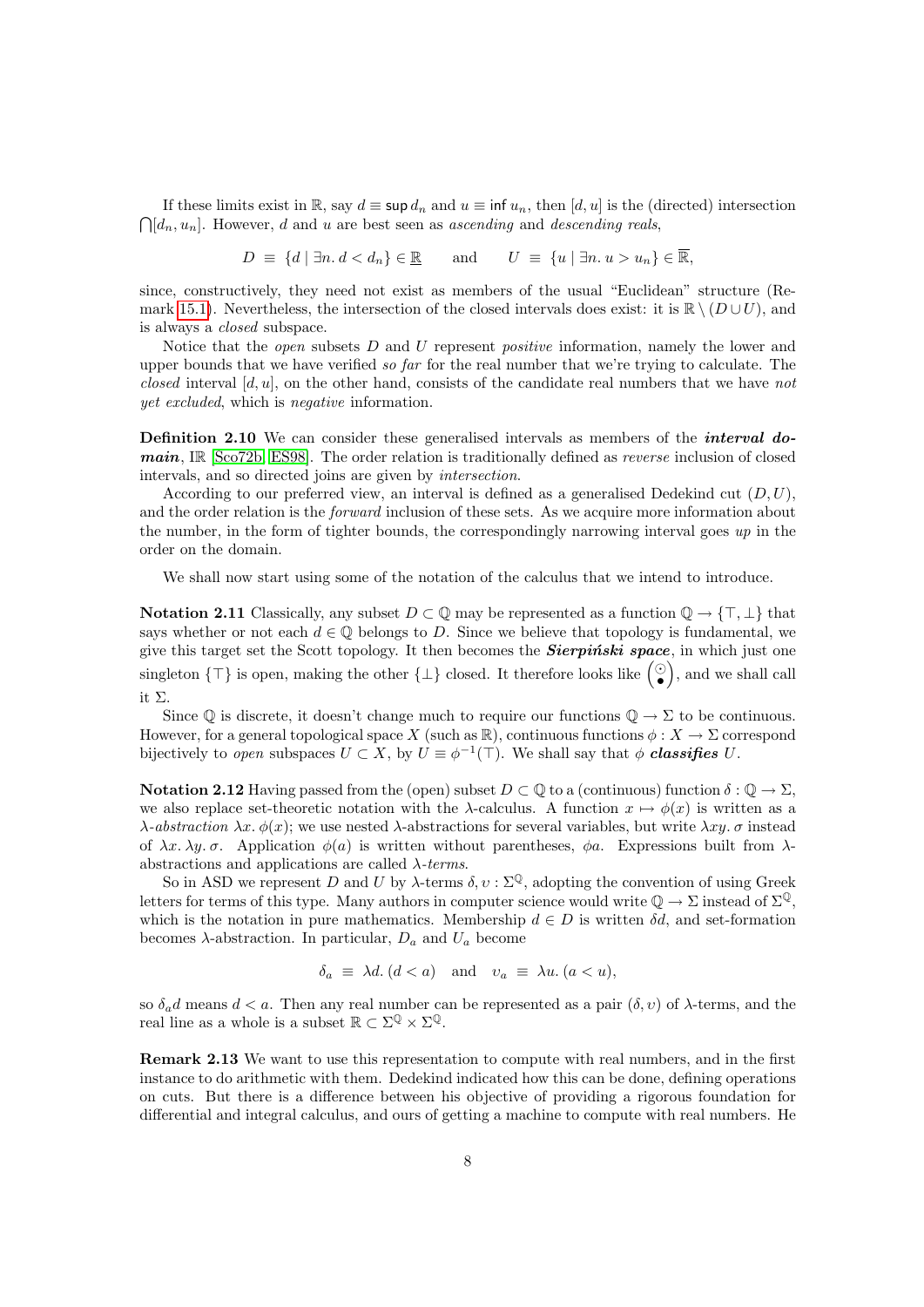only had to define and justify the operations on legitimate cuts (those that are rounded, bounded, disjoint and located), whereas our machine will do *something* with any pair of  $\lambda$ -terms that we give it, even if that's only to print an error message.

It's reasonable to ask that any program F that is intended to compute a function  $f : \mathbb{R} \to \mathbb{R}$ using Dedekind cuts will actually take any pair of  $\lambda$ -terms and return another such pair. We say that the program is *correct* for this task if, when it is given the pair  $(\delta_a, v_a)$  that represents a number a, it returns the pair  $(\delta_{fa}, v_{fa})$  that represents the value  $f(a)$  of the function at that input. In other words, the square on the left commutes:



<span id="page-8-1"></span>Remark 2.14 We shall not attack the problem of extending functions directly. It is simpler and more in keeping with the ideas of computation, Dedekind cuts and topology to consider first how an open subset of R may be extended to one of  $\Sigma^{\mathbb{Q}} \times \Sigma^{\mathbb{Q}}$ .

Recall from Notation [2.11](#page-7-0) that such an open subset is classified by a continuous function taking values in Σ. We expect the function  $\phi$  from R (classifying an open subset of it) to be the restriction of a function  $\Phi$  from  $\Sigma^{\mathbb{Q}} \times \Sigma^{\mathbb{Q}}$  (classifying an open subset of that), making the triangle on the right above commute. In other words, R should carry the **subspace topology** inherited from the ambient space,  $\Sigma^{\mathbb{Q}} \times \Sigma^{\mathbb{Q}}$ , which itself carries the Scott topology.

This extension of open subspaces is actually the fundamental task, since we can use it to extend functions by defining

$$
F(\delta, v) \equiv (\lambda d. \Phi_d(\delta, v), \lambda u. \Psi_u(\delta, v)),
$$

where  $\Phi_d$  and  $\Psi_u$  are the extensions of  $\phi_d \equiv \lambda x$ .  $(d < fx)$  and  $\psi_u \equiv \lambda x$ .  $(fx < u)$  respectively.

The extension process must therefore respect parameters. We implement this idea by introducing a new operation I that extends  $\phi$  to  $\Phi$  in a *continuous, uniform* way, instead of a merely existential property of the extension of functions or open subspaces one at a time. This depends on an understanding of Scott-continuous functions of higher type.

<span id="page-8-0"></span>**Proposition 2.15** Classically, there is a map  $I : \Sigma^{\mathbb{R}} \to \Sigma^{\Sigma^{\mathbb{Q}} \times \Sigma^{\mathbb{Q}}},$  defined by

$$
(V \subset \mathbb{R}) \text{ open } \mapsto \{ (D, U) \mid \exists d \in D. \exists u \in U. \ (d < u) \land [d, u] \subset V \}
$$

in traditional notation, or

 $\phi : \Sigma^{\mathbb{R}} \mapsto \lambda \delta \upsilon$ .  $\exists du \, \delta d \wedge vu \wedge (d \langle u \rangle \wedge \forall x : [d, u] \cdot \phi x$ 

in our  $\lambda$ -calculus, that is *Scott-continuous*. It makes  $\Sigma^{\mathbb{R}}$  a retract of  $\Sigma^{\Sigma^{\mathbb{Q}}\times\Sigma^{\mathbb{Q}}}$ , as it satisfies the equation

$$
\Sigma^i \cdot I \ = \ \text{id}_{\Sigma^\mathbb{R}} \qquad \text{or} \qquad x : \mathbb{R}, \ \phi : \Sigma^\mathbb{R} \ \vdash \ I \phi(ix) \ \Leftrightarrow \ \phi x,
$$

where  $ix \equiv (\delta_x, v_x) : \Sigma^{\mathbb{Q}} \times \Sigma^{\mathbb{Q}}$ . This expresses *local compactness* of  $\mathbb{R}$ .

**Proof** The Heine–Borel theorem, *i.e.* the "finite open sub-cover" definition of compactness for the closed interval  $[d, u]$ , says exactly that the expression " $[d, u] \subset V$ " is a Scott-continuous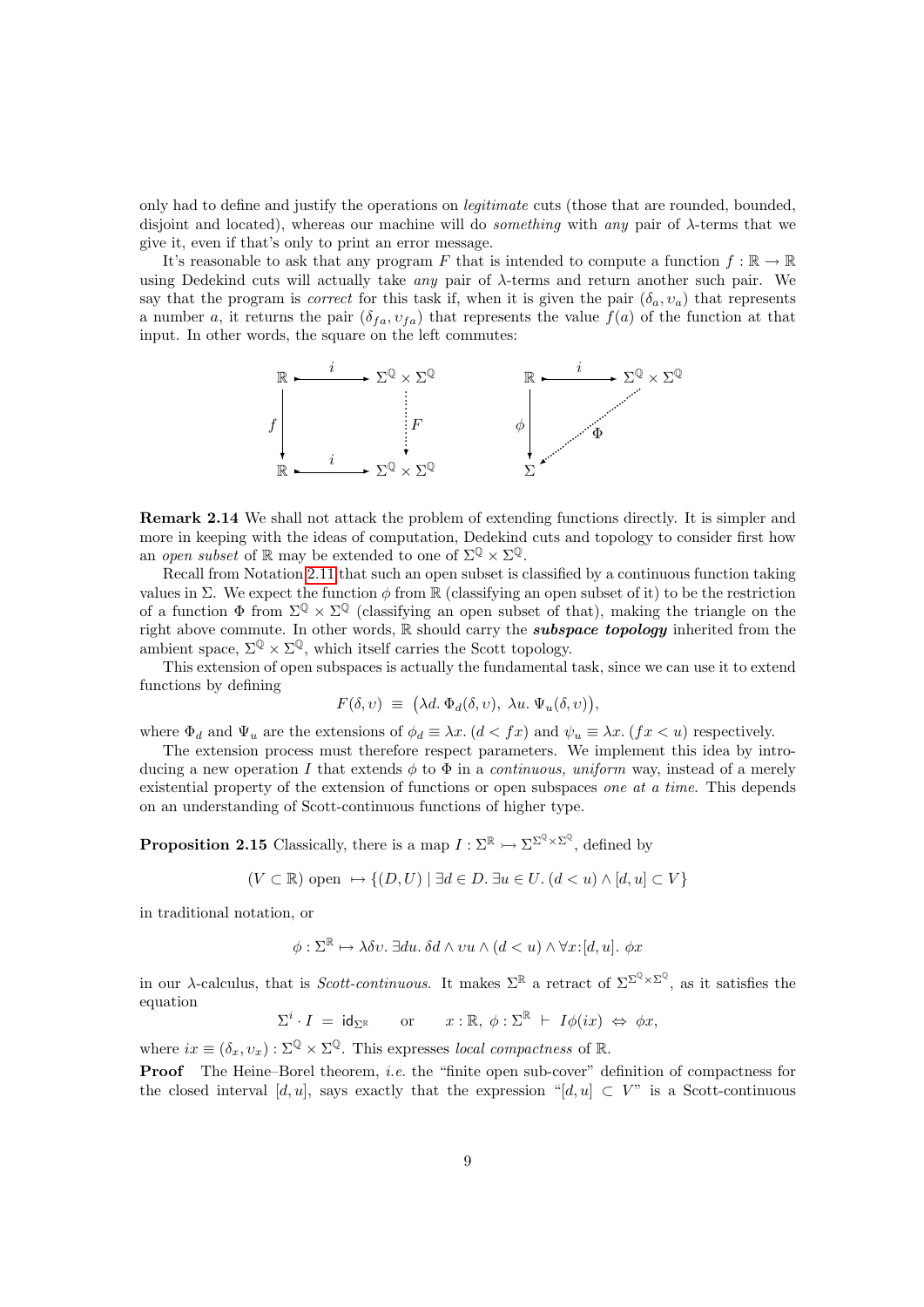predicate in the variable  $V : \Sigma^{\mathbb{R}}$  (Exercise [2.7\)](#page-6-0). Thus the whole expression for I is a Scottcontinuous function of V. This satisfies the equation because, if  $\phi$  classifies  $V \subset X$ ,

$$
\phi a \equiv (a \in V) \ \mapsto \ I\phi(ia) \equiv (\exists du. \ a \in (d, u) \subset [d, u] \subset V) \ \Longleftrightarrow \ (a \in V).
$$

The argument so far has relied on the prior existence of R. The next step is to eliminate real numbers in favour of rational ones.

<span id="page-9-0"></span>**Lemma 2.16** Since  $\Phi : \Sigma^{\mathbb{Q}} \times \Sigma^{\mathbb{Q}} \to \Sigma$  is a Scott-continuous function,

$$
\Phi(\delta_f, v_s) \iff \exists et. (e < f) \land (s < t) \land \Phi(\delta_e, v_t)
$$
\n
$$
\tag{a}
$$

$$
\Phi(\delta_x, \nu_x) \quad \Longleftrightarrow \quad \exists mk. \left( p_{k-1} < x < p_{k+1} \right) \land \Phi(\delta_{p_{k-1}}, \nu_{p_{k+1}}) \tag{b}
$$

where  $p_k \equiv d + 2^{-m}k(u - d)$ , for any chosen  $d < u$ . Although  $p_k$  also depends on m, d and u, we omit them to simplify the notation: they should be understood to come from the expression in which  $p_k$  is embedded.

Proof In traditional notation, the unions

$$
D_f = \bigcup_{e < f} D_e \quad \text{and} \quad U_s = \bigcup_{s < t} U_t
$$

are directed, cf. Remark [2.9,](#page-6-1) so  $\Phi$  preserves them. The equations above say the same thing in our  $\lambda$ -calculus (Notation [2.12\)](#page-7-1). Notice that  $(\Leftarrow)$  is monotonicity. Having enclosed the point x in some open interval  $(e, t)$ , we may find m and k so that  $e < p_{k-1} < x < p_{k+1} < t$ .

<span id="page-9-1"></span>**Proposition 2.17** The idempotent  $\mathcal{E} \equiv I \cdot \Sigma^i$  on  $\Sigma^{\Sigma^{\mathbb{Q}} \times \Sigma^{\mathbb{Q}}}$  is given by

$$
\mathcal{E}\Phi(\delta,\nu) \equiv \exists n \geq 1. \ \exists q_0 < \cdots < q_n. \ \delta q_0 \wedge \nu q_n \wedge \bigwedge_{k=0}^{n-1} \Phi(\delta_{q_k}, \ \nu_{q_{k+1}}).
$$

**Proof** Substituting  $ix \equiv (\delta_x, v_x)$  into the definition of I in Proposition [2.15,](#page-8-0)

$$
(I \cdot \Sigma^{i})\Phi(\delta, v) \equiv I(\lambda x. \Phi(ix))(\delta, v) \equiv \exists du. \delta d \wedge vu \wedge (d < u) \wedge \forall x. [d, u]. \Phi(\delta_x, v_x).
$$

 $[\mathcal{E} \leq I \cdot \Sigma^{i}].$  Although the formula for  $\mathcal{E}$  essentially involves *abutting closed* intervals,

$$
[d, u] = [q_0, q_1] \cup [q_1, q_2] \cup \cdots \cup [q_{n-1}, q_n],
$$

part  $(a, \Rightarrow)$  of Lemma [2.16](#page-9-0) expands each of them slightly, from  $[q_k, q_{k+1}]$  to  $[e, t]$ . Then each  $x \in [d, u]$  lies inside one of the *overlapping open* intervals  $(e, t)$ :

$$
\mathcal{E}\Phi(\delta, v) \Rightarrow \exists q_0 \dots q_n. \ \delta q_0 \wedge v q_n \wedge \bigwedge_{k=0}^{n-1} \exists \epsilon t. \ (e < q_k < q_{k+1} < t) \wedge \Phi(\delta_{\epsilon}, v_t)
$$
\n
$$
\Rightarrow \exists du. \ d < u \wedge \delta d \wedge vu \wedge \forall x: [d, u]. \ \exists \epsilon t. \ (e < x < t) \wedge \Phi(\delta_{\epsilon}, v_t)
$$
\n
$$
\Rightarrow \exists du. \ d < u \wedge \delta d \wedge vu \wedge \forall x: [d, u]. \ \Phi(\delta_x, v_x),
$$

where the last step uses Lemma [2.16\(](#page-9-0)a,  $\Leftarrow$ ) with  $f \equiv s \equiv x$ .

 $[\mathcal{E} \geq I \cdot \Sigma^{i}].$  For the converse, Lemma [2.16\(](#page-9-0)b,  $\Rightarrow$ ) also encloses each point  $x \in [d, u]$  in an open interval  $(p_{k-1}, p_{k+1}) \ni x$  with dyadic endpoints, such that  $\Phi(p_{k-1}, p_{k+1})$  holds. Although some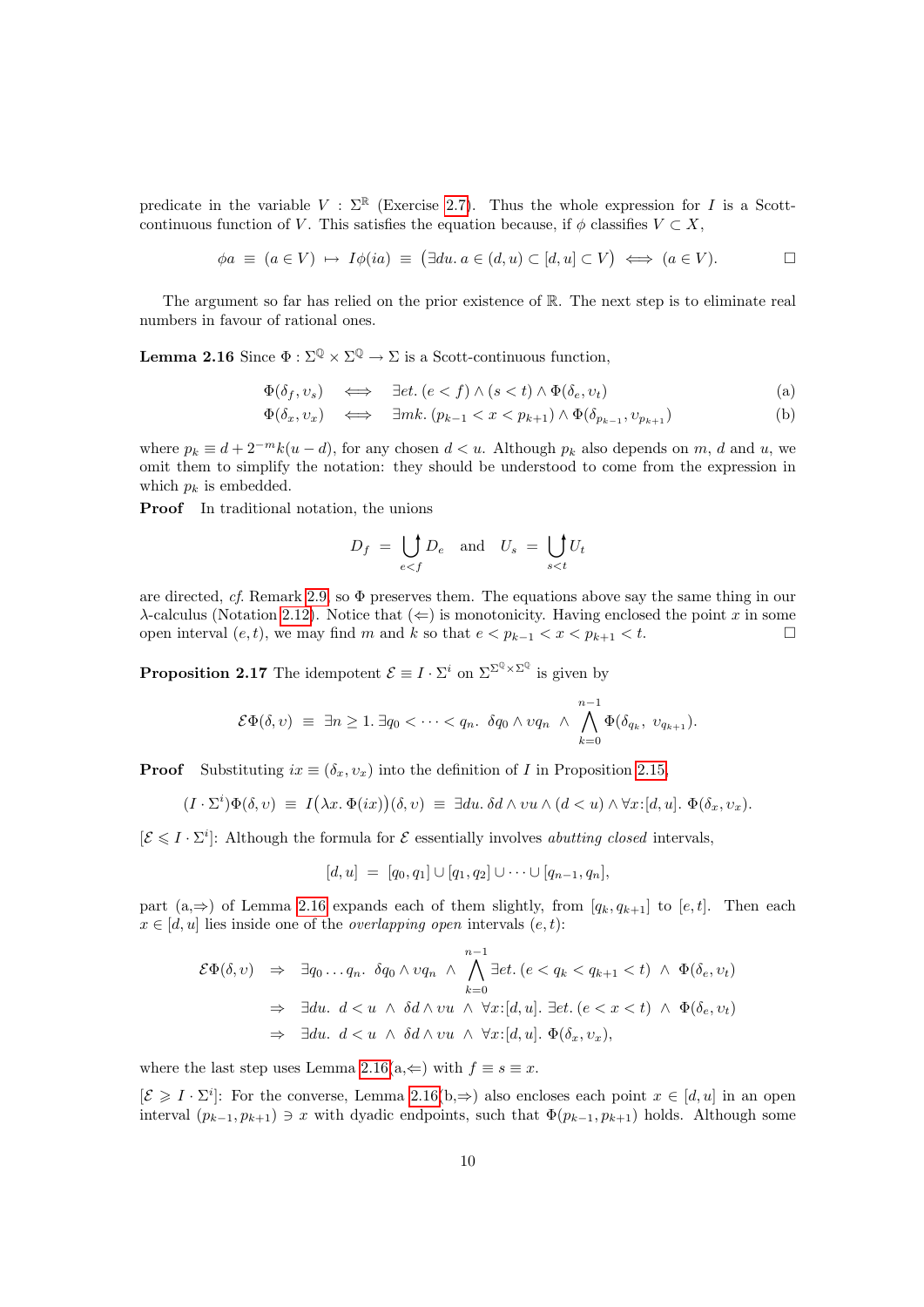points x may  $\hat{a}$  priori need narrower intervals than others, with larger values of m, the Heine– Borel theorem says that finitely many of them suffice, so there is a *single* number  $m$  that serves for all  $x \in [d, u]$ . Another way of saying this is that the universal quantifier  $\forall x : [d, u]$  is Scottcontinuous, preserving the directed join  $\exists m$ .

$$
\forall x: [d, u]. \Phi(\delta_x, v_x)
$$
  
\n
$$
\Rightarrow \forall x: [d, u]. \exists m: \mathbb{N}. \exists k. (p_{k-1} < x < p_{k+1}) \land \Phi(\delta_{p_{k-1}}, v_{p_{k+1}})
$$
  
\n
$$
\Rightarrow \exists m. \forall x: [d, u]. \exists k. (p_{k-1} < x < p_{k+1}) \land \Phi(\delta_{p_{k-1}}, v_{p_{k+1}})
$$
  
\n
$$
\Rightarrow \exists m. \bigwedge_{k=0}^{2^m} \Phi(\delta_{p_{k-1}}, v_{p_{k+1}}) \Rightarrow \exists m. \bigwedge_{k=0}^{2^m-1} \Phi(\delta_{p_k}, v_{p_{k+1}}),
$$

where we trim the intervals using Lemma [2.16\(](#page-9-0)a,  $\Rightarrow$ ) and omit the last one. Then  $n \equiv 2^m$ ,  $q_0 \equiv p_0 \equiv d, q_1 \equiv p_1, \ldots, q_n \equiv p_{2^m} \equiv u$  provide a sequence to justify  $\mathcal{E}\Phi(\delta, v)$ .

<span id="page-10-0"></span>**Remark 2.18** Notice that this formula for  $\mathcal{E}$  involves only rational numbers (and predicates on them) but not reals. We can write this formula with very little assumption about the underlying logic. The role of the classical Heine–Borel theorem was to define a different map, I, to prove that it is Scott-continuous and that it satisfies the equations

$$
\Sigma^i \cdot I = \mathrm{id}_{\Sigma^{\mathbb{R}}} \quad \text{and} \quad I \cdot \Sigma^i = \mathcal{E}.
$$

It is the formula  $\mathcal{E}$  — not the classically defined map I or the accompanying proof — that we shall use to construct the real line in ASD. In Section [15](#page-63-0) we shall discuss some systems of analysis in which the Heine–Borel theorem *fails*, and the operation  $I$  does not exist either.

Besides the construction of  $R$  in ASD, the formula is important for many other reasons. In particular, it shows how Moore's interval arithmetic solves the optimisation problem, and justifies the interval-subdivision algorithms that have been developed using interval analysis. It would be appropriate to call it the *fundamental theorem of interval analysis*. Moore himself proved it [\[Moo66,](#page-70-6) Chapter 4] using convergence with respect to the metric

$$
\partial([d, u], [e, t]) \equiv \max(|d - e|, |u - t|).
$$

**Corollary 2.19** Let  $f : \mathbb{R} \to \mathbb{R}$  be a continuous function and F be any continuous extension of f to intervals (Remark [2.13\)](#page-7-2). For example, if f is an arithmetic expression then F may be its interpretation using Moore's operations. Suppose that  $e$  and  $t$  are strict bounds for the image of  $[d, u]$  under f, so

$$
\forall x: [d, u]. \ e < fx < t, \quad \text{or, equivalently,} \quad F_0[d, u] \subset (e, t),
$$

where  $F_0$  gives the set-theoretic image. Then there is some finite sub-division (which could be chosen to be dyadic),  $d \equiv q_0 < q_1 < \cdots < q_{n-1} < q_n \equiv u$ , such that

$$
(e,t) \supset \bigcup_{m=0}^{n-1} F[q_k, q_{k+1}].
$$

Moreover, we obtain  $F_0$  from F in Remark [2.5](#page-5-1) using  $\mathcal E$  and Remark [2.14.](#page-8-1)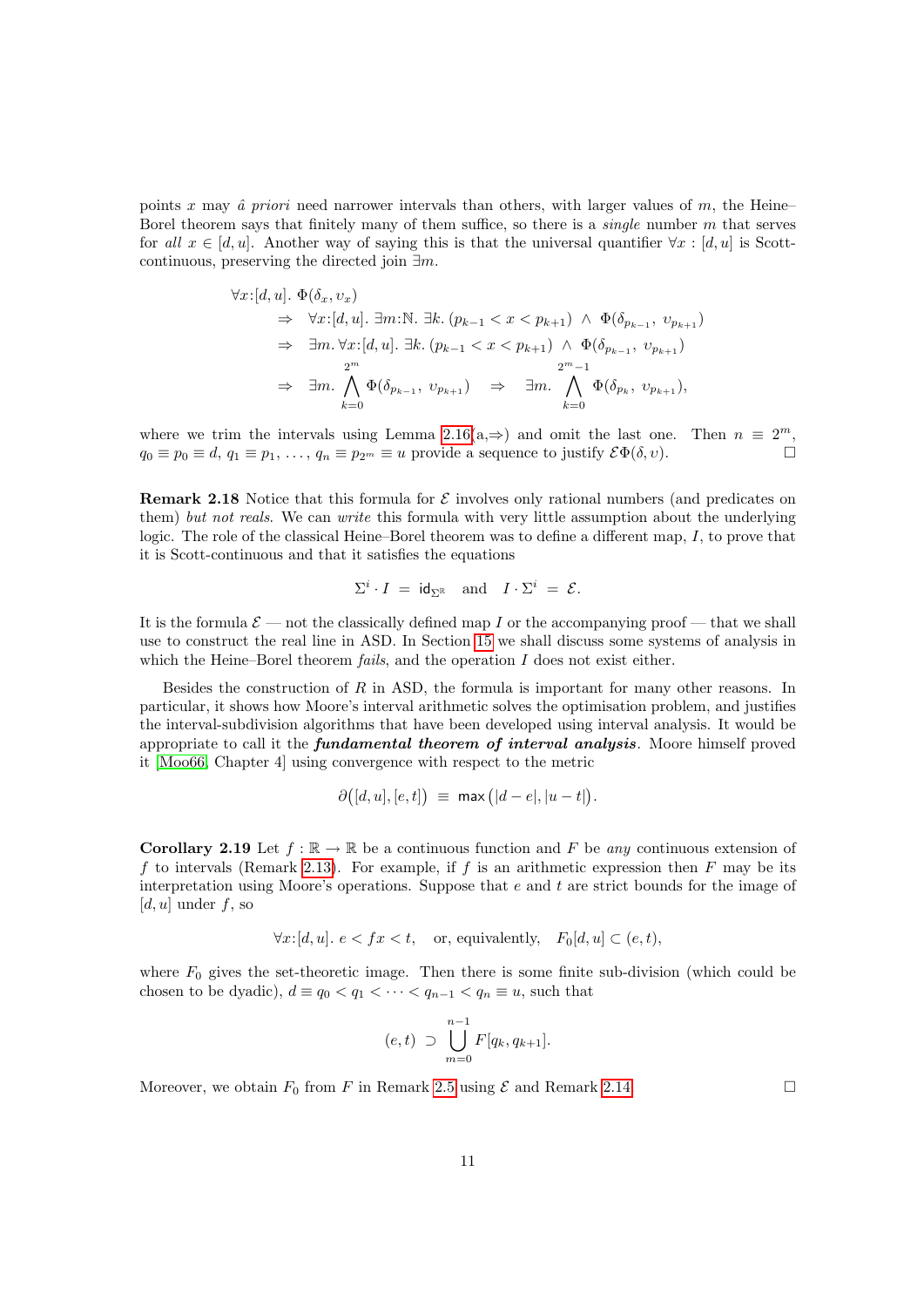This sub-division could be found by a recursive program that either applies the function Moorewise to the whole interval, or splits it and calls itself on each half.

<span id="page-11-1"></span>Remark 2.20 Finally, some curious things happen in both interval analysis and ASD when we play around with the formulae. Of course, if  $a < b$  then the subsets

$$
D \equiv D_b \equiv \{d \mid d < b\} \quad \text{and} \quad U \equiv U_a \equiv \{u \mid a < u\}
$$

overlap. But we may still apply Proposition [2.15](#page-8-0) to them, obtaining the existential quantifier,

$$
(D_b, U_a) \in IV \iff \exists x : [a, b]. \ x \in V.
$$

We shall see in Section [10](#page-44-0) that both quantifiers are derived from  $\mathcal E$  like this.

Given that ∀ is related to overestimation of the range of a function in interval analysis, could this back-to-front version for ∃ yield an underestimate? It is obviously very dangerous in this case to rely on any intuition of an interval as a single closed set, as is common in the literature on interval analysis. On the other hand, there is no problem in dealing with a back-to-front interval in our formulation of it as a *pair*  $(D, U)$  of (now overlapping) open sets.

In order to exploit this idea, we would have to begin with a careful study of the arithmetic, which was introduced by Edgar Kaucher [\[Kau80\]](#page-70-8). Addition and subtraction are as in Remark [2.3,](#page-5-2) but multiplication is more complicated (Lemma [12.1\)](#page-53-1). Various authors have used Kaucher's arithmetic to investigate questions of linear algebra, logic and underestimation, e.g. [\[KNZ96,](#page-70-9) [Lak95\]](#page-70-10).

### <span id="page-11-0"></span>3 Topology as lambda-calculus

Now we shall introduce Abstract Stone Duality. It is a direct axiomatisation of general topology whose aim is to integrate it with computability theory and denotational semantics, without sacrificing important properties such as the Heine–Borel theorem. The basic building blocks — spaces and maps — are taken as fundamental, rather than being manufactured from sets by imposing extra structure.

The ASD calculus formalises the notation that we have already used for the set-theoretic constructions in the previous section (Notation [2.11ff](#page-7-0)):

- (a) the Sierpinski space  $\Sigma$  and its lattice structure;
- (b)  $\lambda$ -terms of type  $\Sigma^X$  to encode open subspaces of X;
- (c) ∃ for combinatorial structure;
- (d) ∀ to say when the direct image of a closed bounded interval is contained in an open interval;
- (e) real numbers represented as Dedekind cuts, considered as pairs  $(\delta, v)$  of  $\lambda$ -terms; and
- (f) the Σ-splitting I that is related to compactness of the interval  $[d, u]$ .

As a type theory, ASD has types, terms and equations between terms. The types are also called spaces, and the terms maps or functions. The three basic spaces 1, N and  $\Sigma$  are axiomatised by their universal properties. From them, we may construct products,  $X \times Y$ , and exponentials of the form  $\Sigma^X$ , but *not* arbitrary  $Y^X$ . The theory also provides certain "Σ-split" subspaces, and it is our main objective to construct  $R$  in this way, using the idea of Proposition [2.15.](#page-8-0)

As Notation [2.11](#page-7-0) suggests, terms of type  $\Sigma^X$  behave very much like predicates on X, and, more basically, those of type  $\Sigma$  like propositions. We can form conjunctions and disjunctions of such terms, but not implications or negations — these become equations between terms. In some cases there are also operators  $\exists_X : \Sigma^X \to \Sigma$  and  $\forall_X : \Sigma^X \to \Sigma$  that satisfy the same formal properties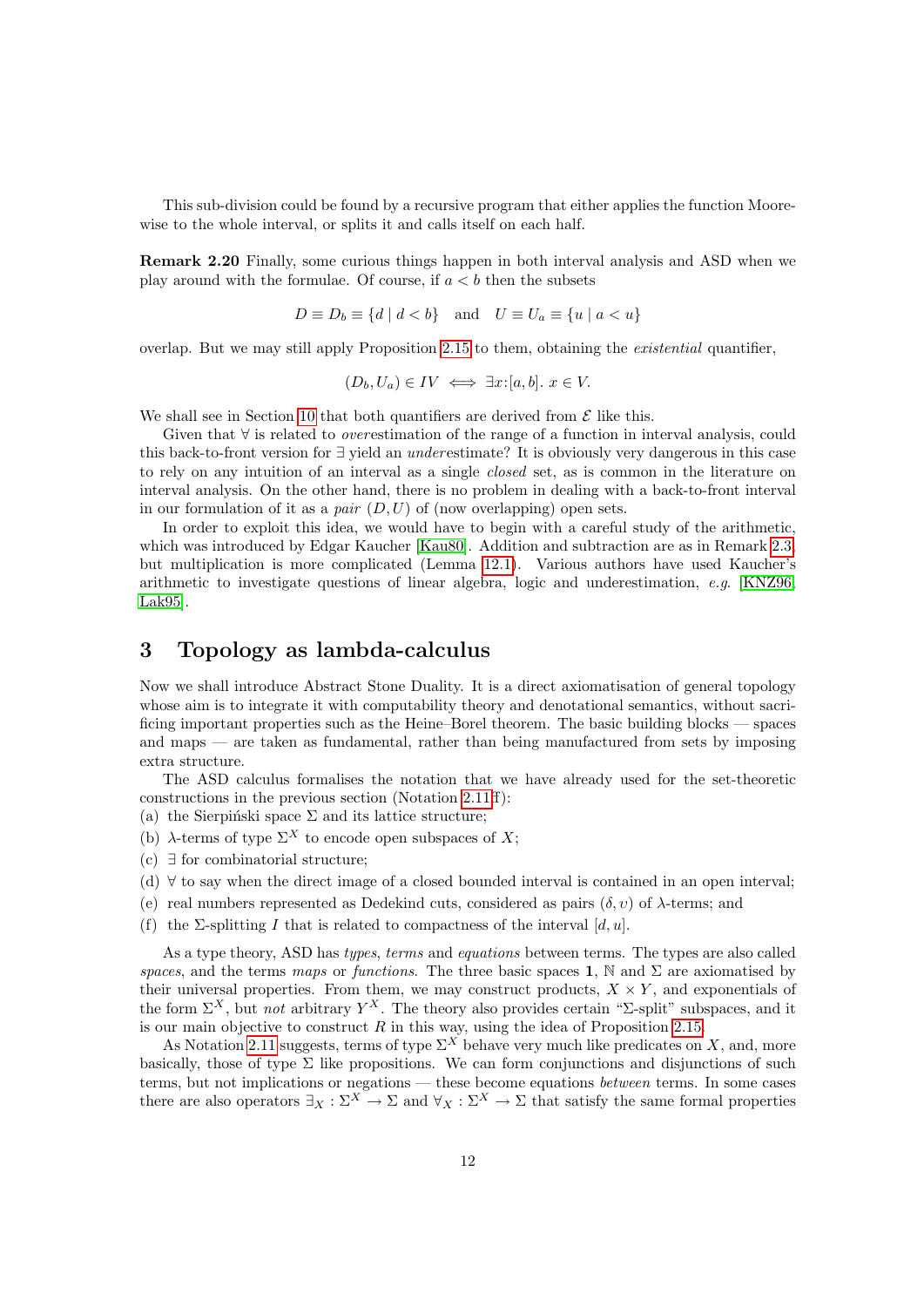as the quantifiers (cf. Remark [4.16\)](#page-18-0). A space X is called *compact* when it has a  $\forall$ <sub>X</sub> operator, and *overt* when it has  $\exists x$ .

Statements in the theory are expressed as equations between terms, but we use  $\leq$  or  $\Rightarrow$  as syntactic sugar in the lattices  $\Sigma^X$  and  $\Sigma$ . Since not every formula of (for example) the predicate calculus is of this form, the theory imposes limitations on what can be said within it.

You may think that we are making a rod for our own backs by restricting ourselves to such a weak calculus. This criticism puts us in good company with constructive mathematicians, who often face the same lack of understanding. Indeed, one of the reasons why the papers on ASD are so long is that proofs in weak calculi — where they exist at all — necessarily have far more steps than those in stronger systems: it's like digging a trench with a teaspoon.

But the ASD calculus is the calculus of spaces and maps. If some feature is missing from it, this is not because of our asceticism, but because spaces and maps do not possess it. The justification of this claim is that, starting from the axioms of ASD, we may reconstruct the categories of computably based locally compact locales [\[G\]](#page-72-3) and of general locales over an elementary topos [\[H\]](#page-72-4).

In such a weak calculus, it will not surprise you to hear that, as a rule, it is very difficult to know how to say anything at all. But experience has shown something very remarkable, namely that, once we have some way of expressing an idea, it usually turns out to be the right way. In contrast, stronger calculi, *i.e.* those that take advantage of the logic of sets, type theory or a topos, offer numerous candidates for formulating an idea, but these then often lead to distracting counterexamples.

It will be useful to state the formal relationship between ASD and traditional topology.

<span id="page-12-0"></span>**Definition 3.1** In the *classical interpretation* of ASD, each type  $X$  denotes a locally compact topological space. This space need not be Hausdorff, so by "local compactness" we mean that each  $x \in U \subset X$  has some  $x \in V \subset K \subset U \subset X$ , where U and V are open and K is compact [\[GHK](#page-69-3)+80]. Similarly, each term  $x : X \vdash fx : Y$  denotes a continuous function  $f : X \to Y$ . All maps between spaces are continuous, simply because the calculus never introduces discontinuous functions.

The exponential  $\Sigma^X$  is the topology (lattice of open subspaces) of X, regarded not as a set but as another topological space, equipped with the Scott topology (Definition [2.6\)](#page-6-2); since  $X$  is locally compact,  $\Sigma^X$  is a continuous lattice. Maps  $\Sigma^X \to \Sigma^Y$  are Scott-continuous functions. The connectives  $\top$ ,  $\bot$ ,  $\wedge$  and  $\vee$  are interpreted in the obvious way in the lattice, and  $\exists_N$  by N-indexed unions or joins. When K is a compact space,  $\forall_K : \Sigma^K \to \Sigma$  denotes the Scott-continuous function in Exercise [2.7.](#page-6-0)

<span id="page-12-1"></span>**Remark 3.2** We usually think of a map  $\phi: X \to \Sigma$  as representing an open subspace of X, namely the inverse image of the open point  $\top \in \Sigma$ . But, by considering the inverse image of the closed point  $\bot \in \Sigma$  instead, the same term also corresponds to a *closed* subspace.

Hence there is a bijection between open and closed subspaces, but it arises from their common classifiers, not by complementation. Indeed, there is no such thing as complementation, as there is no underlying theory of sets (or negation).

This extensional correspondence between terms and both open and closed subspaces gives rise to Axiom [4.7](#page-17-0) and Lemma [4.9,](#page-17-1) which are known as the **Phoa principle**. This makes the difference between a λ-notation for topology that must still refer to set theory to prove its theorems, and a calculus that can prove theorems for itself, indeed in a computational setting. It was the subject of the first published paper on ASD [\[C\]](#page-72-5).

Constructive or intuitionistic logicians may, however, feel uncomfortable using this axiom, because it looks like classical logic. Nevertheless, the "classical" interpretation above is also valid for intuitionistic locally compact locales (LKLoc) over any elementary topos.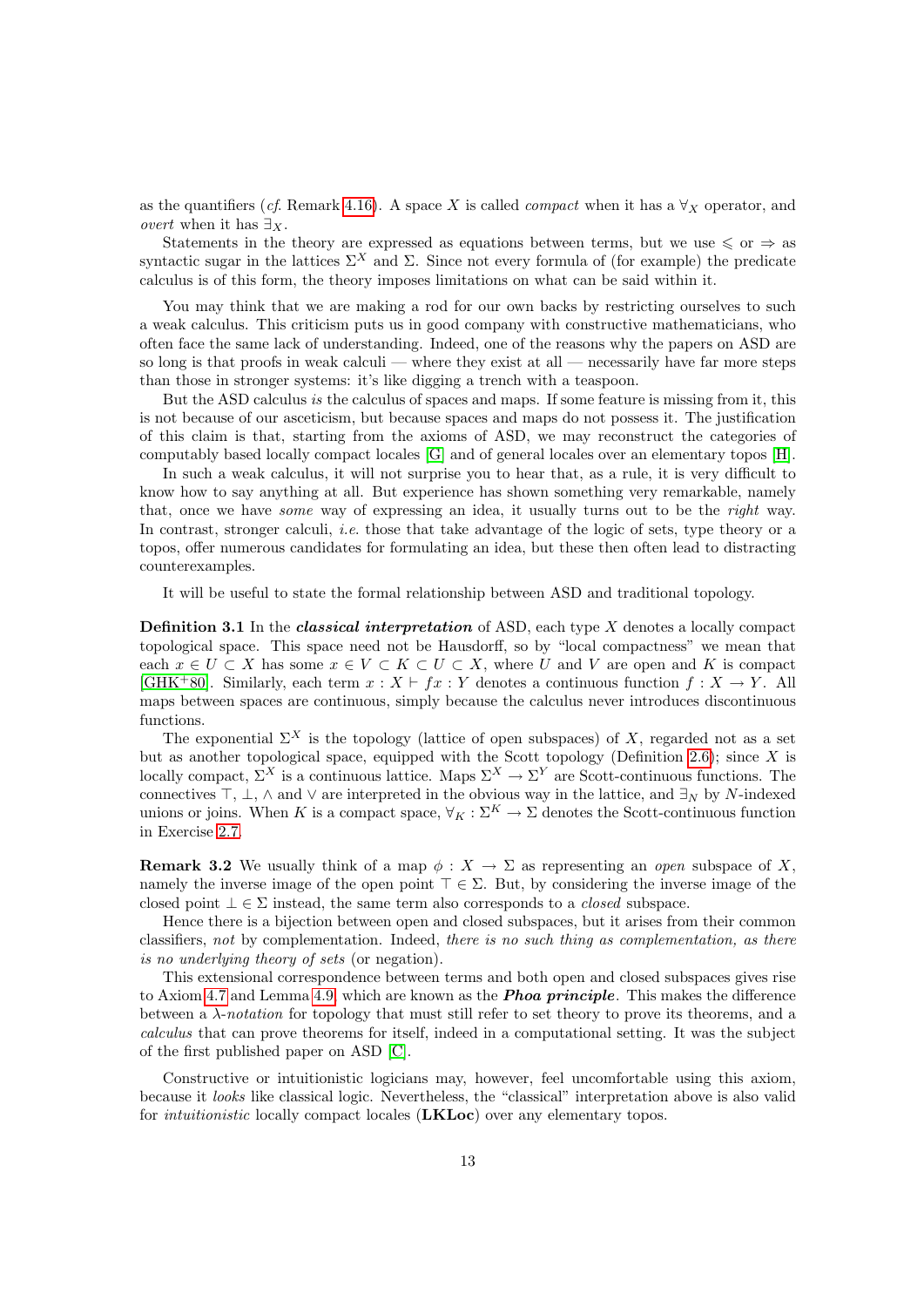The reason for this is that ASD is a higher-order logic of closed subspaces, just as much as it is of open ones. When it is functioning in its "closed" role, we are essentially using the symbols the wrong way round: for example, ∨ denotes intersection.

The discomfort will be particularly acute in this paper, as it deals with a Hausdorff space, where the diagonal  $R \subset R \times R$  is closed (Definition [4.12\)](#page-18-1). This means that we can discuss equality of two real numbers,  $a, b : R$ , using a predicate of type  $\Sigma$ . But since the logic of closed predicates is upside down, the (open) predicate is  $a \neq_R b$ , and for equality we have to write the equation  $(a \neq b) \Leftrightarrow \bot$  between terms of type  $\Sigma$ . For the integers, on the other hand, we can state equality as  $(n = m) \Leftrightarrow \top$ .

That equality of real numbers is "doubly negated" like this was recognised by Brouwer, cf. [\[Hey56\]](#page-69-5), and arguably even by Archimedes. However, we stress that this is not what we are doing in ASD:  $\neq$  is primitive, not derived from equality, and there is no negation of predicates. The equational statements  $(-) \Leftrightarrow \top$  and  $(-) \Leftrightarrow \bot$  merely say that the parameters of the expression (−) belong respectively to certain open or closed subspaces. These are of the same status in the logic.

Remark 3.3 As we shall see, it is the part of the calculus that concerns (sub)types that is crucial to the compactness of the closed interval.

There are many approaches to topology that are based on sets of points, although the word "set" may be replaced by (Martin–Löf) type or object (of a topos), and "functions" may be accompanied by *programs*. In all of these systems, a new object  $X$  is constructed by specifying a predicate on a suitable ambient object Y, and then carving out the desired subobject  $i : X \rightarrow Y$ using the subset-forming tools provided by the foundations of the system. For example, the real line may be constructed as the set (type, object) of those pairs  $(D, U)$  or  $(\delta, v)$  that satisfy the properties required of a Dedekind cut.

What is the topology on such a subset? We fall on the mercy of the underlying logic of sets of points to determine this, and so to prove important theorems of mathematics such as compactness of the real closed interval. As we shall see in Section [15,](#page-63-0) in many interesting logical systems, especially those that are designed to capture recursion, the logic may not oblige us with a proof, but may yield a counterexample instead.

We consider that this *topological* problem is not about the underlying *logic* but about the existence of certain continuous functions of higher type. We saw in Proposition [2.15](#page-8-0) that, in the classical situation, we may use the Heine–Borel theorem to define a Scott-continuous map I that extends any open subset of  $X \equiv \mathbb{R}$  to one of  $Y \equiv \Sigma^{\mathbb{Q}} \times \Sigma^{\mathbb{Q}}$ . The other foundational systems in which Heine–Borel is provable can also define this map, whilst others do neither.

The key feature of Abstract Stone Duality is that it provides the map  $I : \Sigma^X \rightarrow \Sigma^Y$  (called a Σ-splitting) axiomatically whenever we define a subspace  $i : X \rightarrow Y$ , thereby taking account of the intended topology. It is important to understand that the types that are generated by the language that we describe are therefore *abstract* ones, not sets of points.

The essence of our construction in the rest of the paper is then that the quantifier  $\forall_{[0,1]}$  that makes  $[0, 1]$  compact may conversely be derived from this map I.

Beware, however, that there are some subspaces (equalisers, Definition [5.3\)](#page-22-0) that have no  $\Sigma$ splitting in ASD or any other system of topology. For example,  $i : \mathbb{N}^{\mathbb{N}} \to \Sigma^{\mathbb{N} \times \mathbb{N}}$  can be expressed as an equaliser of topological spaces or locales, but it does not have a *Scott-continuous*  $\Sigma$ -splitting I. The direct image map, called  $i_*$ , does satisfy the relevant equation,  $i^* \cdot i_* = id$ , where  $i^*$  is localic notation for our  $\Sigma^i$ , but  $i_*$  is only *monotone*, not Scott-continuous. Consequently,  $\mathbb{N}^{\mathbb{N}}$  is not definable in ASD as the calculus is described here. On the other hand, a particular inclusion may have many different  $\Sigma$ -splittings, as we shall find in Section [7.](#page-32-0)

We formalise the subspace calculus in Section [5.](#page-21-0) However, as we shall see in Sections [7](#page-32-0) and [8,](#page-36-0) it is not as easy to use as set-theoretic comprehension — the rule has been to introduce only one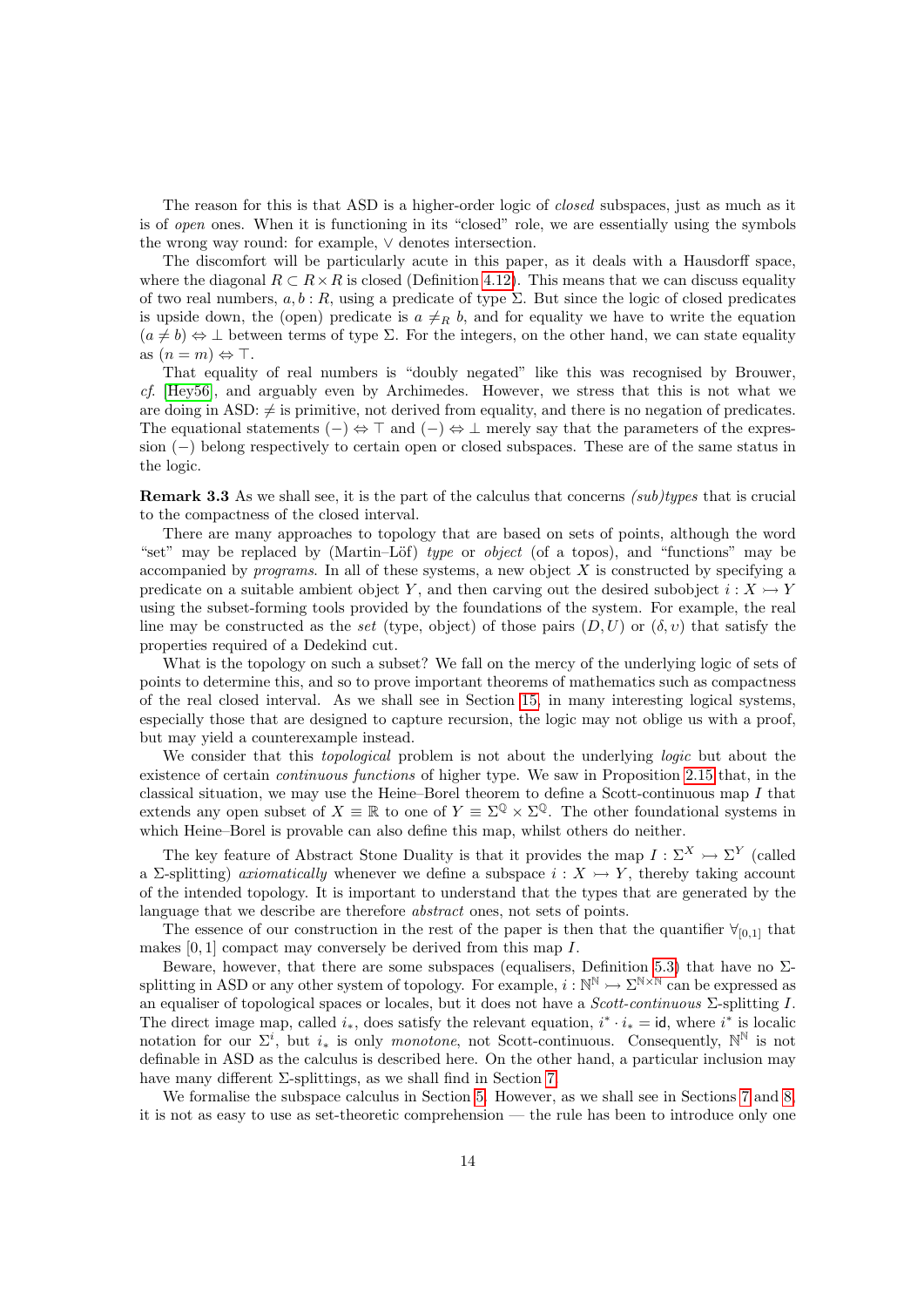subspace per paper. So far, it only gives a robust account of locally compact spaces, but there is work in progress to extend it.

<span id="page-14-1"></span>**Remark 3.4** Since ASD is presented as a  $\lambda$ -calculus, it is reasonable to ask whether

(a) it is powerful enough for us to write programs in it;

(b) it has some computational interpretation, at least in principle; and

(c) we can actually print out digits of real numbers using it.

Each of these questions deserves a paper in itself. You will find several remarks here that are motivated by practical computation, and we are actively thinking about a prototype implementation [\[Bau08\]](#page-68-0), but we do not say very much about it in this paper.

The language was indeed partly inspired by ideas from theoretical computer science. Computation is a natural part of the calculus, and there is no need to bolt a clumsy, old-fashioned theory of recursion on to the front of it. Domain theory can be developed within ASD [\[F\]](#page-72-6), and then programming languages such as Plotkin's PCF can be translated into this, using the denotational semantics in [\[Plo77\]](#page-70-11).

Computationally, we understand the elements  $\top$  and  $\bot$  of  $\Sigma$  as termination ("yes") and nontermination ("wait") respectively;  $\Sigma$  is not a "Boolean" type, as there is no *definite* "no". The naïve interpretation of the Phoa principle is then that any function  $F : \Sigma \to \Sigma$  is specified by its effect on these two possible inputs. It cannot interchange them, as that would solve the Halting Problem, so  $F \perp \Rightarrow F \top$ , leaving essentially only three possible behaviours. More generally, all maps  $\Sigma^Y \to \Sigma^X$  are monotone with respect to the lattice order in both topology and computation.

In fact, ASD is topologically more expressive than domain theory: its types denote exactly the "computably based" locally compact locales, and the maps are the computable continuous functions [\[G\]](#page-72-3).

Conversely, the topological features of the calculus can be "normalised out" of its terms [\[A,](#page-72-7) §11]. Given that the most important type,  $\Sigma$ , captures propositions rather than functions, the result of this normalisation is a kind of logic program. However, to put this into practice would require a combination of three different generalisations of PROLOG, namely the addition of  $\lambda$ -calculus, parallelism (for ∨) and the manipulation of intervals or constraints.

In logic programming, a predicate is interpreted as a program whose objective is to find a proof and report instantiations for the free and existentially bound variables. If the predicate is false, the program never halts (in a "successful" way: it might abort). The basic process for doing this is unification, in which variables are assigned values according to the constraints imposed by the rest of the program, *i.e.* the values that they must have if the program is ever to terminate with a proof of the original predicate. The usual notion of unification only makes sense for combinatorial structures, but [\[Cle87\]](#page-69-6) suggests an analogue for the reals.

<span id="page-14-0"></span>Remark 3.5 Applying this to the issues of constructivity in the Introduction, logic programming gives an effective meaning to the existential quantifier. However, in ASD this is weaker than that found in other constructive foundational systems: in our version the free variables of the predicate must also be of overt discrete Hausdorff type. That is, they must be either natural numbers or something very similar, such as rationals. They cannot be real numbers, functions or predicates. Our **choice principle** is therefore only  $\mathbb{N}-\mathbb{N}$  for  $\Sigma_1^0$ -predicates. This is topologically significant, because it constrains the sense in which the closed interval has the Heine–Borel "finite sub-cover" property in Section [10.](#page-44-0)

As you would expect, "de Morgan" duality between  $\wedge$  and  $\vee$  extends to the quantifiers, *i.e.* from ∃ to ∀. Once again, however, this is different in ASD from proof theory: whilst ∃ is true more often in ASD, ∀ is true less often, as we shall explain in Section [15.](#page-63-0)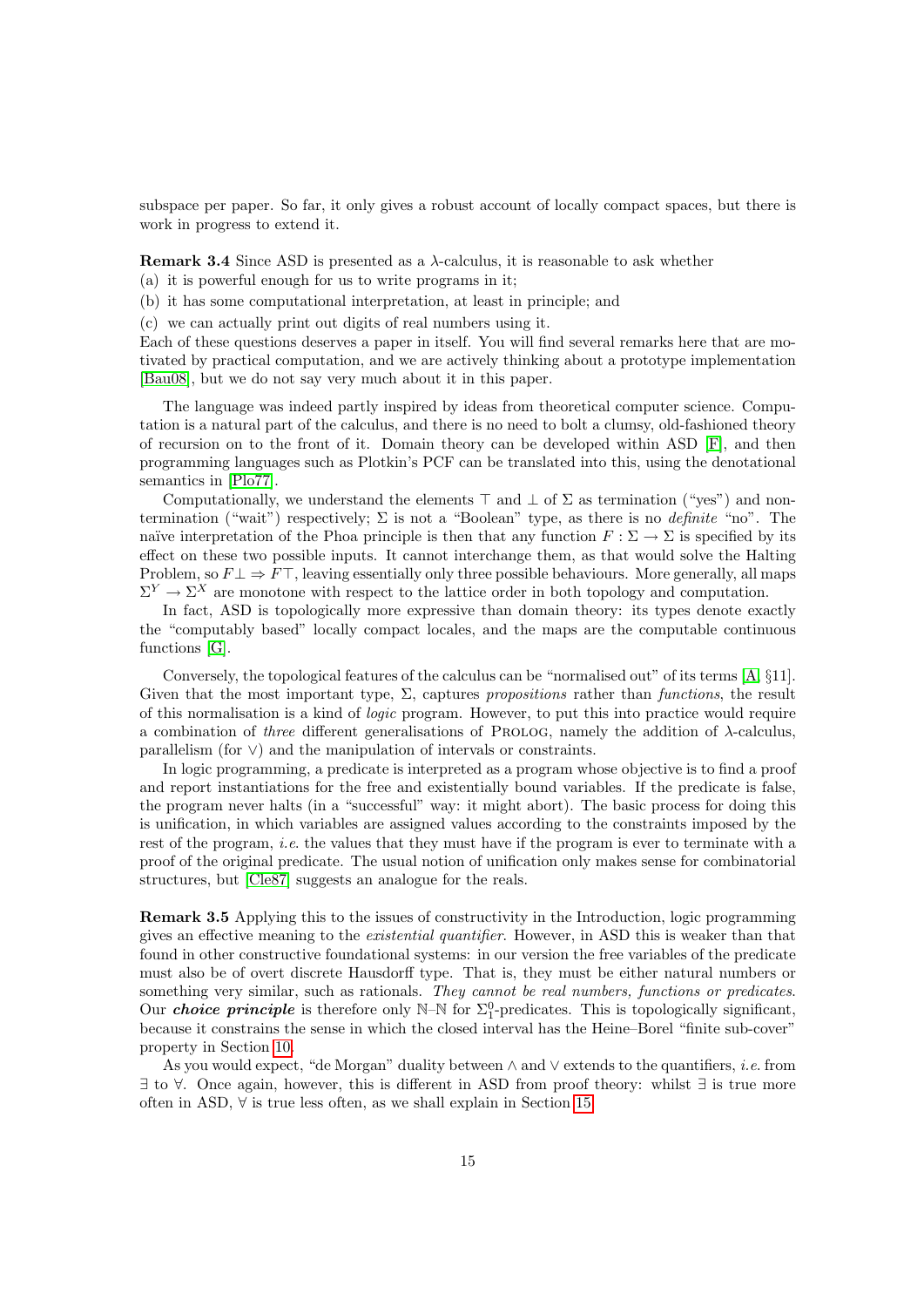# <span id="page-15-0"></span>4 The ASD lambda calculus

This section and the next summarise the symbolic language for ASD in a "user manual" style. Beware, however, that the manual for some device does not make its engineering redundant, and indeed the development of the more powerful devices of the future depends on advances in the underlying principles. Nevertheless, the constructions in the rest of this paper will be made entirely within this calculus. We repeat that there is no underlying set theory, and that the monadic and Phoa principles are unalienable parts of the system. On the other hand, there are other formulations of Scott continuity of various strengths besides the one that we give here.

Axiom 4.1 The types of ASD are generated from

- (a) base types 1,  $\Sigma$  and  $\mathbb{N}$ , by
- (b) products,  $X \times Y$ ,
- (c) exponentials,  $\Sigma^X$ , or  $X \to \Sigma$  if you prefer, and
- (d)  $\Sigma$ -split subspaces.

We do not introduce general exponentials  $Y^X$ , infinitary products, type variables or dependent types — at least, not in this version of the calculus. We will explain Σ-split subspaces, which abstract Proposition [2.15,](#page-8-0) in the next section; they will be used to define open, closed and retract subspaces, and, of course, R itself.

Axiom 4.2 The logical terms of type  $\Sigma$  or  $\Sigma^U$  (also known as propositions and predicates respectively) are generated from

- (a) constants  $\top$  and  $\bot$ ;
- (b) the lattice connectives  $\land$  and  $\lor$  (but not  $\Rightarrow$  or  $\neg$ );
- (c)  $\lambda$ -abstraction  $\lambda x$ .  $\phi$ , where  $\phi$  must itself be logical (*i.e.* of some type of the form  $\Sigma^V$ , and in particular not  $\mathbb N$  or  $\mathbb R$ ), but x may be of any type;
- (d)  $\lambda$ -application  $\phi a$ , where  $a : A$ , and  $\phi : \Sigma^A$  is logical;
- (e) equality  $(n =_N m)$ , where N is any *discrete* type;
- (f) inequality or apartness  $(h \neq_H k)$ , where H is any Hausdorff type;
- (g) existential quantification  $\exists x:X.\ \phi x$ , where  $\phi x$  is logical, and the type X is *overt*;
- (h) universal quantification  $\forall k: K. \phi k$ , where  $\phi k$  is logical, and the type K is compact.
- These terms are generated within a larger calculus that also includes
- (i) variables of all types, for which we use increasingly exotic alphabets as the types get more complex; and
- (j) pairing  $\langle , \rangle$  and projections  $\pi_0, \pi_1$  for product types.

Discrete, Hausdorff, overt and compact spaces will be defined shortly. Existential quantification over  $\mathbb N$  or  $\mathbb R$  is allowed, but universal quantification is not. Universal quantification over the *closed* interval  $\mathbb{I} \equiv [0, 1]$  is justified in Section [10.](#page-44-0)

So examples of invalid logical formulae include

$$
\lambda n.\, n+3, \quad \lambda x.\, \sqrt[3]{x}, \quad \pi =_{\mathbb{R}} 3.14159, \quad \forall n.\, \exists pq.\, 2n = p+q \quad \text{and} \quad \forall x.\, x^2 \neq -1,
$$

but  $(\exists npqr:\mathbb{N}. p^n + q^n = r^n)$  and  $(\forall x: |x| \leq 2. x^2 < 0)$  are fine. Programs to which an ML compiler would assign the types nat  $\rightarrow$  nat or real  $\rightarrow$  real are treated in ASD as terms of type  $\mathbb{N} \rightarrow \mathbb{N}_\perp$ or  $\mathbb{R} \to \mathbb{R}_{\perp}$  [\[D,](#page-72-8) [F\]](#page-72-6).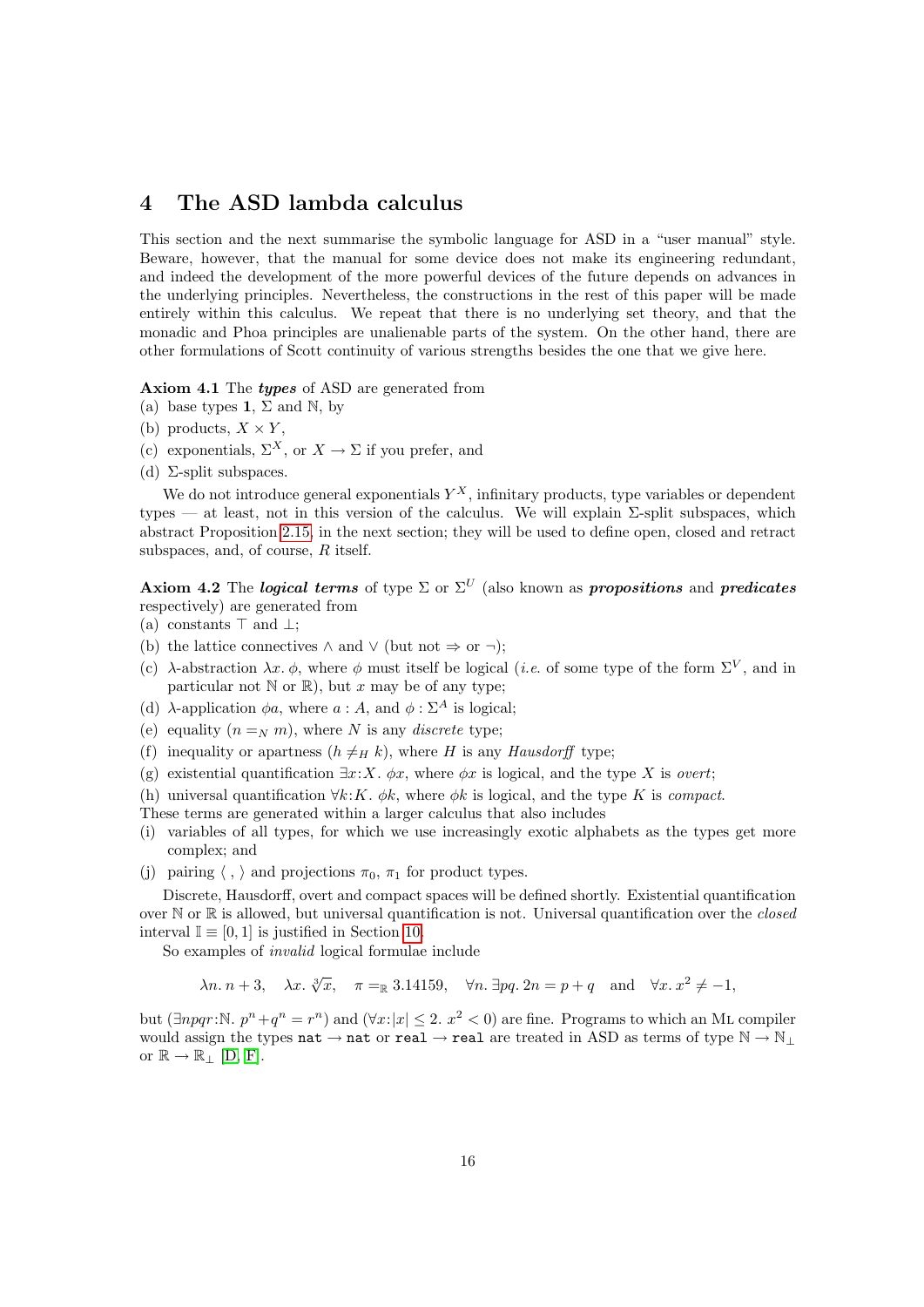Binding, renaming, duplication, omission and substitution for variables are the same as in the  $\lambda$ - and predicate calculi. A quantified formula has the same type as its body ( $\phi$ ), whilst  $\lambda$ abstraction and application modify types in the usual way. Alternating quantifiers are allowed to any depth — so long as their ranges are overt or compact spaces.

Axiom 4.3 The numerical terms of type N are generated from

- (a) the constant 0;
- (b) variables;
- (c) successor; and
- (d) definition by description: the *n*.  $\phi n$  (Axiom [4.24\)](#page-20-0).
- (e) We also allow *primitive recursion* over  $\mathbb N$  at *any* type X.

Definition 4.4 Judgements in the calculus are of the four forms

 $\vdash X$  type,  $\Gamma \vdash a : X, \quad \Gamma \vdash a = b : X$  and  $\Gamma \vdash \alpha \leqslant \beta : \Sigma^X,$ 

asserting well-formedness of types and typed terms, and equality or implication of terms. We shall refer to  $a = b$  and  $\alpha \leq \beta$  on the right of the  $\vdash$  as **statements**. On the left is the **context** Γ, consisting of assignments of types to variables, and maybe also equational hypotheses [\[E,](#page-72-9) §2].

The form  $\Gamma \vdash \alpha \leq \beta : \Sigma^{\hat{X}}$  is syntactic sugar:

<span id="page-16-1"></span>Axiom 4.5 The predicates and terms satisfy certain *equational axioms*, including (a) those for a distributive lattice; in particular, for  $\Gamma \vdash \phi, \psi : \Sigma^X$  we write

 $\phi \leq \psi$  to mean  $\phi \wedge \psi = \phi$ , or equivalently  $\phi \vee \psi = \psi$ ,

although for  $\sigma, \tau : \Sigma$  we use  $\sigma \Rightarrow \tau$  and  $\sigma \Leftrightarrow \tau$  instead of  $\sigma \leq \tau$  and  $\sigma = \tau$ , since we shall also need the symbols  $\leq$  and  $=$  for their more usual "numerical" meanings;

- (b) the  $\beta$  and  $\eta$ -rules for  $\lambda$ -abstraction/application and pairing/projection;
- (c) the  $\beta$  and  $\eta$ -rules for primitive recursion over N; and
- <span id="page-16-0"></span>(d) others that we describe in a little more detail in the rest of this section.

Remark 4.6 Predicates and terms on their own denote open subspaces and continuous functions respectively, but their expressive power is very weak. We introduce implications into the logic, but make their hierarchy explicit, in the form of statements and judgements.

- (a) Observe, first, that  $\leqslant, =, \Rightarrow$  and  $\Leftrightarrow$  link predicates to form statements, not new predicates. In other words,  $\Sigma$  is a lattice and not a Heyting algebra.
- (b) There are equality statements  $a = b : X$  for any type, but equality predicates  $(n = N m) : \Sigma$ only for *discrete* types. In particular, for  $a, b : R$ , there are *predicates*  $a \neq b$  and  $a < b$ , but  $a = b$  and  $a \leq b$  are *statements*, since R is Hausdorff but not discrete.
- (c) For any proposition  $\sigma$ , we sometimes write  $\sigma$  or  $\neg \sigma$  for the *statements*  $\sigma \Leftrightarrow \top$  or  $\sigma \Leftrightarrow \bot$ .
- (d) Nested equality and implication are not allowed in statements: we use a judgement of the form  $\alpha_2 \Rightarrow \beta_1 \vdash \gamma_1 \Rightarrow \delta_0$  instead. If we need another level of nesting, we use a **proof rule**:

$$
\begin{array}{ccc}\n\alpha_3 \Rightarrow \beta_2 & \vdash & \gamma_2 \Rightarrow \delta_1 \\
\hline\n\epsilon_2 \Rightarrow \zeta_1 & \vdash & \eta_1 \Rightarrow \theta_0\n\end{array}
$$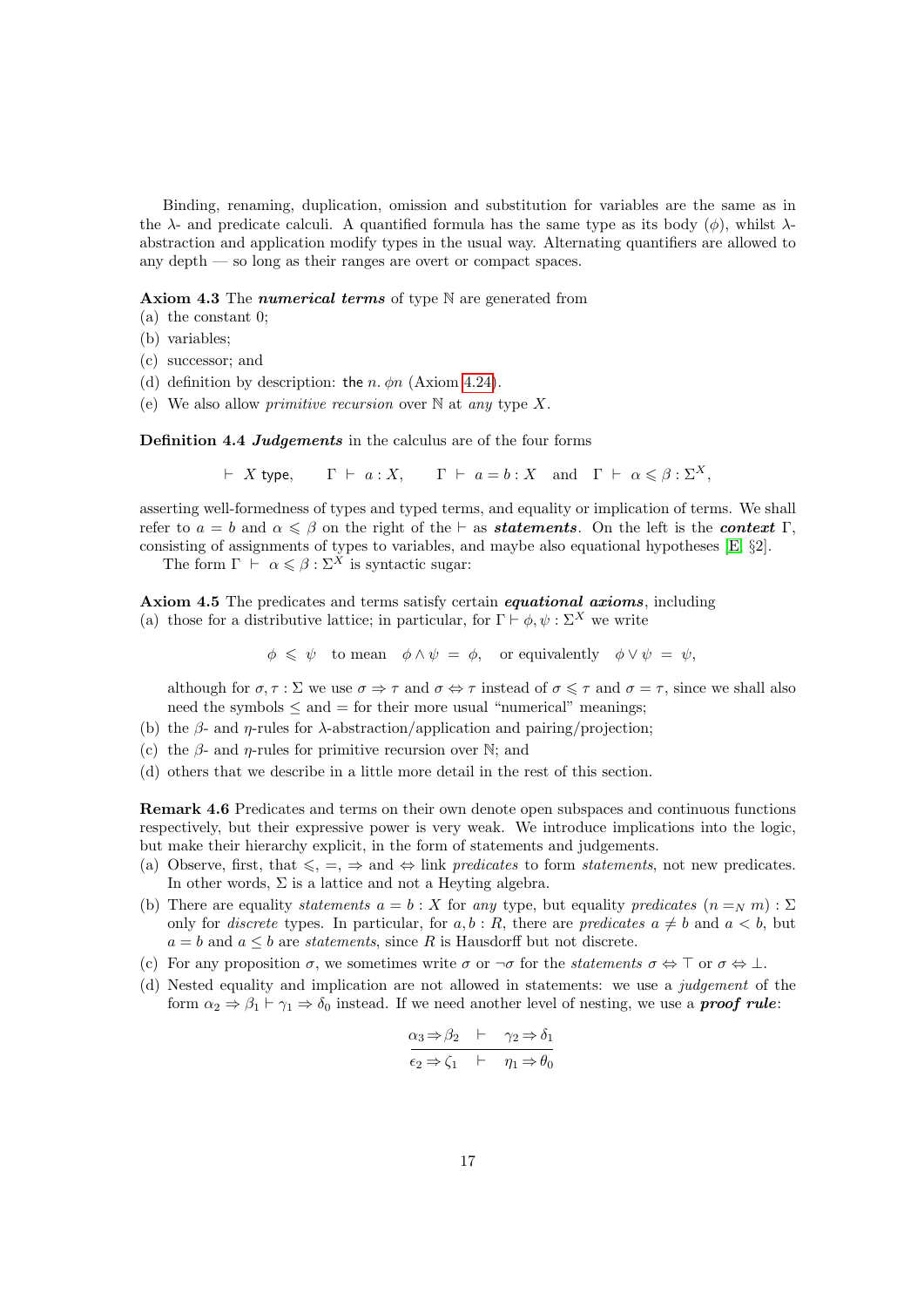See Exercise [6.17](#page-31-0) for some examples. This is as far as we can go. This rather artificial limit will be rectified in a future extended calculus [\[M\]](#page-72-10).

(e) Equality and implication statements for function-types  $\Sigma^X$  provide a way of stating quantification over any type  $X$  — as a statement — it's a predicate only when X is compact. However, for the sake of clarity, we usually write  $\Gamma$ ,  $x : X \vdash \phi x \Leftrightarrow \psi x$  instead of  $\Gamma \vdash \phi = \psi$ .

Our convention is that λ-application binds most tightly, followed by the propositional relations, then  $\wedge$ , then  $\vee$ , then  $\lambda$ ,  $\exists$  and  $\forall$ , then  $\Rightarrow$ ,  $\Leftrightarrow$ ,  $\leq$ ,  $=$  and finally  $\vdash$ . This reflects the hierarchy of propositions, predicates, statements, judgements and rules. We often bracket propositional equality for emphasis and clarity.

<span id="page-17-0"></span>**Axiom 4.7** In addition to the equations for a distributive lattice,  $\Sigma$  satisfies the rules<sup>[1](#page-17-2)</sup>

$$
\frac{\Gamma, \sigma \Leftrightarrow \top \vdash \alpha \Rightarrow \beta}{\Gamma \vdash \sigma \wedge \alpha \Rightarrow \beta} \qquad \qquad \frac{\Gamma, \sigma \Leftrightarrow \bot \vdash \beta \Rightarrow \alpha}{\Gamma \vdash \beta \Rightarrow \sigma \vee \alpha}
$$

<span id="page-17-4"></span>**Axiom 4.8** Every  $F : \Sigma^{\Sigma}$  is monotone, *i.e.*  $F \bot \Rightarrow F \top$ .

<span id="page-17-1"></span>**Lemma 4.9** Σ satisfies the **Phoa principle**,  $F \sigma \iff F \perp \vee \sigma \wedge F \top$ , for  $F : \Sigma \to \Sigma$  and  $\sigma : \Sigma$ . possibly involving parameters.

Plainly Phoa entails monotonicity, and we shall explain shortly why the Gentzen-style rules in Axiom [4.7](#page-17-0) are also derivable from it.

**Definition 4.10** We say that  $\phi : \Sigma^X$  classifies an open subspace of X, and co-classifies a closed one. In symbols, for  $a: X$ ,

$$
a \in U
$$
 (open) if  $\phi a \Leftrightarrow \top$  and  $a \in C$  (closed) if  $\phi a \Leftrightarrow \bot$ ,

so  $U \subset U'$  iff  $C' \subset C$  iff  $\phi \leq \phi'$ . This means that

open subspaces of X, closed subspaces of X and continuous functions  $X \to \Sigma$ 

are in bijection. A *clopen, complemented* or *decidable* subspace is one that is both open and closed. Then it and its complement are the inverse images of  $0, 1 \in \mathbb{2}$  under some (unique) map  $X \rightarrow 2$  [\[B,](#page-72-11) Theorem 11.8] [\[C,](#page-72-5) Proposition 9.6].

<span id="page-17-3"></span>**Remark 4.11** Such inverse image types cannot of course be generated from N and  $\Sigma$  by  $\times$  and  $\Sigma^{(-)}$ . Our comments here will be justified by the introduction of open and closed subspaces as Σ-split subspaces in the next section. Briefly, being Σ-split means that all open subsubspaces of a subspace are restrictions of open subspaces of the ambient space, indeed in a canonical way.

Consider the left-hand Gentzen rule in terms of the open subspaces that  $\alpha$ ,  $\beta$  and  $\sigma$  classify. The top line expresses the containment  $\alpha \Rightarrow \beta$  of open subspaces of the open subspace classified by  $\sigma$ . In the ambient space, this means that  $\alpha \wedge \sigma \Rightarrow \beta \wedge \sigma$ , or, more briefly,  $\alpha \wedge \sigma \Rightarrow \beta$ , as in the bottom line.

The rule on the right says exactly the same thing, but for the intersection of *closed* subspaces. Translating this into a result about relatively open subsubspaces of the closed subspace, the relative containment  $\beta \Rightarrow \alpha$  in the closed subspace means  $\beta \vee \sigma \Rightarrow \alpha \vee \sigma$ , or just  $\beta \Rightarrow \alpha \vee \sigma$ , in the whole space.

<span id="page-17-2"></span><sup>1</sup>Peter Aczel pointed out the resemblance to Gerhard Gentzen's rules for negation in classical sequent calculus [\[Gen35\]](#page-69-7).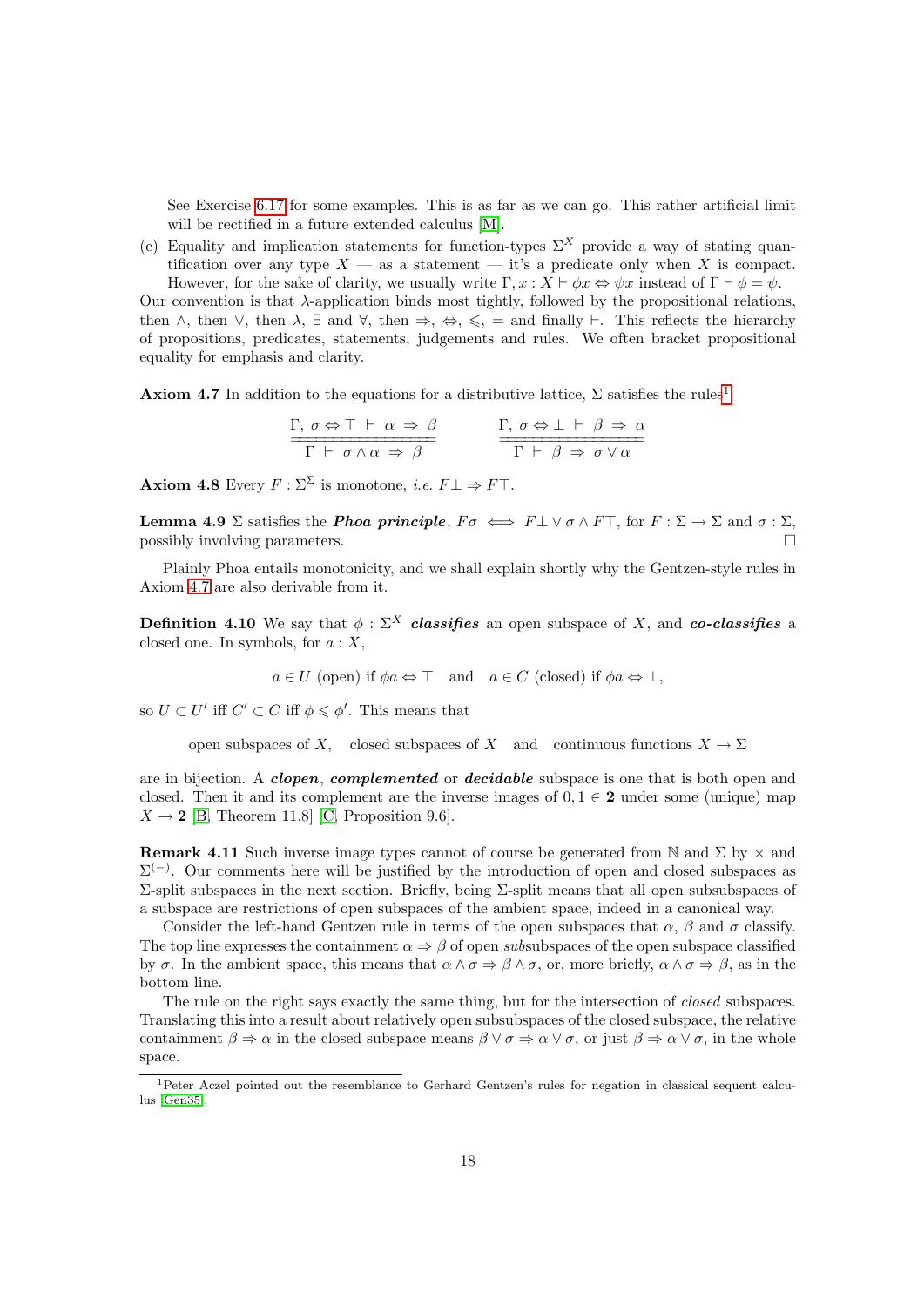Another "extensional" aspect of topology that the rules state is that, if the inverse images of  $\top$  under  $\phi, \psi : X \rightrightarrows \Sigma$  coincide as (open) subspaces of X, then  $x : X \vdash \phi x \Leftrightarrow \psi x$  (or  $\phi = \psi$ ) as logical terms. The inverse images of  $\perp$  behave in a similar way [\[C,](#page-72-5) §5].

Subspaces of  $X^2$  or  $X^3$  are often called binary or ternary *relations*. In particular, open binary relations are the same thing as predicates with two variables.

<span id="page-18-1"></span>**Definition 4.12** If the diagonal subspace,  $X \subset X \times X$ , is open or closed then we call X **discrete** or **Hausdorff** respectively. Type-theoretically, such spaces are those in which we may internalise equality-statements as predicates:

$$
\frac{\Gamma \vdash n = m : N}{\Gamma \vdash (n =_N m) \Leftrightarrow \top} \qquad \qquad \frac{\Gamma \vdash h = k : H}{\Gamma \vdash (h \neq_1 k) \Leftrightarrow \bot}
$$

<span id="page-18-3"></span>Lemma 4.13 Equality has the usual properties of substitution, reflexivity, symmetry and transitivity, whilst inequality or apartness obeys their lattice duals:

$$
\phi m \land (n = m) \Rightarrow \phi n \qquad \phi h \lor (h \neq k) \Leftarrow \phi k
$$
  
\n
$$
(n = n) \Leftrightarrow \top \qquad (h \neq h) \Leftrightarrow \bot
$$
  
\n
$$
(n = m) \Leftrightarrow (m = n) \qquad (h \neq k) \lor (k \neq \ell) \Leftrightarrow (k \neq h)
$$
  
\n
$$
(n = m) \land (m = k) \Rightarrow (n = k) \qquad (h \neq k) \lor (k \neq \ell) \Leftarrow (h \neq \ell)
$$

(The proof of this uses Axiom [4.7.](#page-17-0)) In an overt discrete space, or a compact Hausdorff one, we have the converse of the first of the four rules:

$$
\exists m. \phi m \land (n = m) \Leftrightarrow \phi n \qquad \forall h. \phi h \lor (h \neq k) \Leftrightarrow \phi k.
$$

When  $both =_X$  and  $\neq_X$  are defined, as they are for N, they are complementary:

$$
(n =_X m) \vee (n \neq_X m) \Leftrightarrow \top \quad \text{and} \quad (n =_X m) \wedge (n \neq_X m) \Leftrightarrow \bot.
$$

<span id="page-18-2"></span>In this case X is said to have *decidable equality*.

**Definition 4.14** A space X that admits existential or universal quantification is called *overt* or compact respectively. By these quantifiers we mean the type-theoretic rules

$$
\frac{\Gamma, x: X \vdash \phi x \Rightarrow \sigma}{\Gamma \vdash \exists x. \phi x \Rightarrow \sigma} \qquad \qquad \frac{\Gamma, x: X \vdash \sigma \Rightarrow \phi x}{\Gamma \vdash \sigma \Rightarrow \forall x. \phi x}
$$

**Axiom 4.15** The space  $\mathbb N$  is overt. This and Scott continuity break the de Morgan-style lattice duality that the other rules enjoy.

<span id="page-18-0"></span>Remark 4.16 So long as the types of the variables really are overt or compact, we may reason with the quantifiers in the usual ways:

- (a) If we find a particular  $a: X$  that satisfies  $\phi a$ , then we may of course assert  $\exists x. \phi x$ . This simple step tends to pass unnoticed in the middle of an argument, in the form  $\phi a \Rightarrow \exists x \ldotp \phi x$ .
- (b) Similarly, if the judgement  $\forall x, \phi x$  has been proved, and we have a particular value  $a : X$ , then we may deduce  $\phi a$ . Again, we often just write  $(\forall x. \phi x) \Rightarrow \phi a$ .
- (c) The familiar mathematical idiom "there exists", in which  $\exists x.\phi x$  is asserted and then x is temporarily used in the subsequent argument, is valid, as [\[Tay99,](#page-71-5) §1.6] explains.
- (d) The  $\lambda$ -calculus formulation automatically allows substitution under the quantifiers [\[C,](#page-72-5) §8], whereas in categorical logic this property must be stated separately, and is known as the Beck–Chevalley condition [\[Tay99,](#page-71-5) Chapter IX].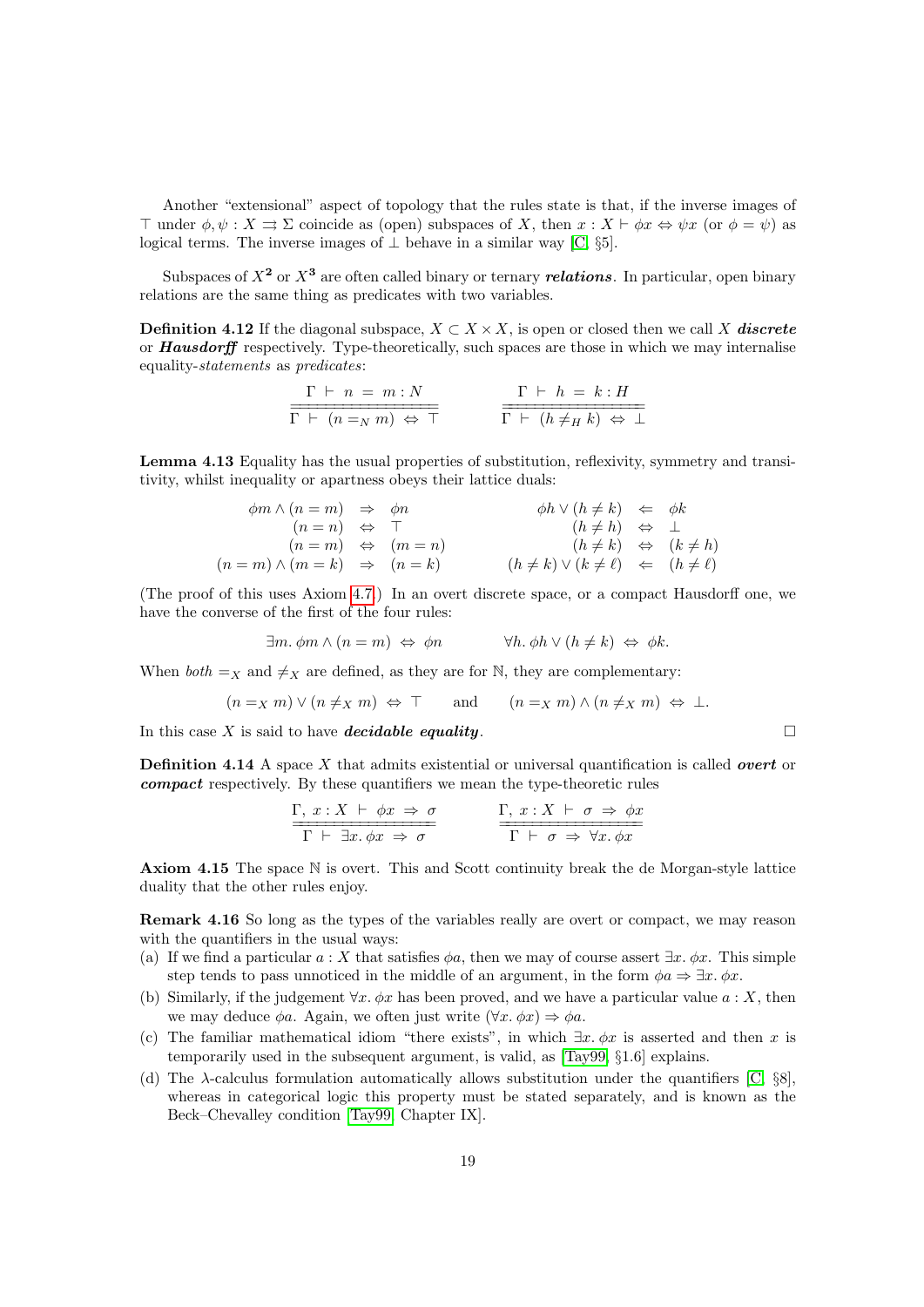However, we must observe the caveats in Remarks [3.5](#page-14-0) and [15.4:](#page-64-0)

- (e) Given  $\exists x. \phi x$ , there need only be a term  $a: X$  satisfying  $\phi a$  in the case where X and the types all of the parameters in  $\phi$  are overt discrete and Hausdorff.
- (f) We cannot deduce  $\forall x. \phi x$  from proofs of  $\phi a$  for every closed term  $a: X$ .

Exercise 4.17 Use the Phoa principle to prove the Frobenius and modal laws

|  | $\exists x. \sigma \wedge \phi x \Leftrightarrow \sigma \wedge \exists x. \phi x$ | $(\forall x. \phi x) \land (\exists x. \psi x) \Rightarrow \exists x. (\phi x \land \psi x)$   |  |
|--|-----------------------------------------------------------------------------------|------------------------------------------------------------------------------------------------|--|
|  | $\forall x. \sigma \vee \phi x \Leftrightarrow \sigma \vee \forall x. \phi x$     | $(\forall x. \phi x) \vee (\exists x. \psi x) \Leftrightarrow \forall x. (\phi x \vee \psi x)$ |  |

where the type of x is both overt and compact. The Frobenius law for  $\forall$  is another feature that ASD has in common with classical but not intuitionistic logic; it was nevertheless identified in intuitionistic locale theory by Japie Vermeulen [\[Ver94\]](#page-71-6).

**Lemma 4.18** Any topology  $\Sigma^X$  has joins indexed by overt objects and meets indexed by compact ones:

$$
\bigvee_N \equiv \exists^X_N : (\Sigma^X)^N \cong (\Sigma^N)^X \longrightarrow \Sigma^X \quad \text{and} \quad \bigwedge_K \equiv \forall^X_K : (\Sigma^X)^K \cong (\Sigma^K)^X \longrightarrow \Sigma^X.
$$

Binary meets distribute over joins by the Frobenius law, and "substitution under the quantifier" means that all inverse image maps  $\Sigma^f : \Sigma^Y \to \Sigma^X$ , where

$$
\Sigma^f \psi \equiv \psi \cdot f \equiv \lambda x. \psi(fx) \quad \text{or} \quad \Sigma^f V \equiv f^* V \equiv f^{-1} V \equiv \{x \mid \psi x\},
$$

preserve all joins indexed by overt objects, and meets indexed by compact ones  $[C, \S7]$ .

Since N is overt but not compact, each  $\Sigma^X$  has and each  $\Sigma^f$  preserves N-indexed joins, but not N-indexed meets.

Remark 4.19 We often want the quantifiers or meets and joins to range over dependent types, even though we have not provided these in the calculus.

The most pressing case of this is the join or existential quantifier indexed by an open subspace  $M \subset N$  of an overt space. This subspace is classified by a predicate  $\alpha : \Sigma^N$ , which we shall write as  $\Gamma$ ,  $n : N \vdash \alpha_n : \Sigma$ . The M-indexed family  $\phi^m : \Sigma^X$  of which we want to form the join may always be considered to be the restriction to  $M$  of an  $N$ -indexed family, so we have

$$
\bigvee_{m:M} \phi^m \equiv \exists n: N. \ \alpha_n \wedge \phi^n : \Sigma^X.
$$

This sub- and super-script notation, which is used extensively in [\[G\]](#page-72-3), indicates co- and contravariance with respect to an imposed order relation, such as the arithmetical order in Q or inclusion of lists.

We shall also want to define both quantifiers over the closed interval  $[d, u]$ , where d and u need not be constants, but we shall cross this bridge when we come to it, in Section [10.](#page-44-0)

<span id="page-19-0"></span>**Definition 4.20** Such a pair of families  $(\alpha_n, \phi^n)$  is called a **directed diagram**, and the corresponding

$$
\bigvee_{n:\alpha_n} \phi^n \quad \equiv \quad \exists n.\ \alpha_n \wedge \phi^n
$$

is called a **directed join**, if (a)  $(\exists n \ldots \alpha_n) \Leftrightarrow \top$ , and (b)  $\alpha_{n \otimes m} \Leftrightarrow \alpha_n \wedge \alpha_m$  and  $\phi^{n \otimes m} \geq \phi^n \vee \phi^m$ for some binary operation  $@: N \times N \rightarrow N$ .

In this,  $\alpha_n \wedge \alpha_m$  means that both  $\phi^n$  and  $\phi^m$  contribute to the join, so for directedness in the informal sense, we require some  $\phi^{n\otimes m}$  to be above them both (contravariance), and also to count towards the join, for which  $\alpha_{n\otimes m}$  must be true (covariance). Hence the imposed order relation on N is that for which  $(N, \mathcal{Q})$  is essentially a meet semilattice.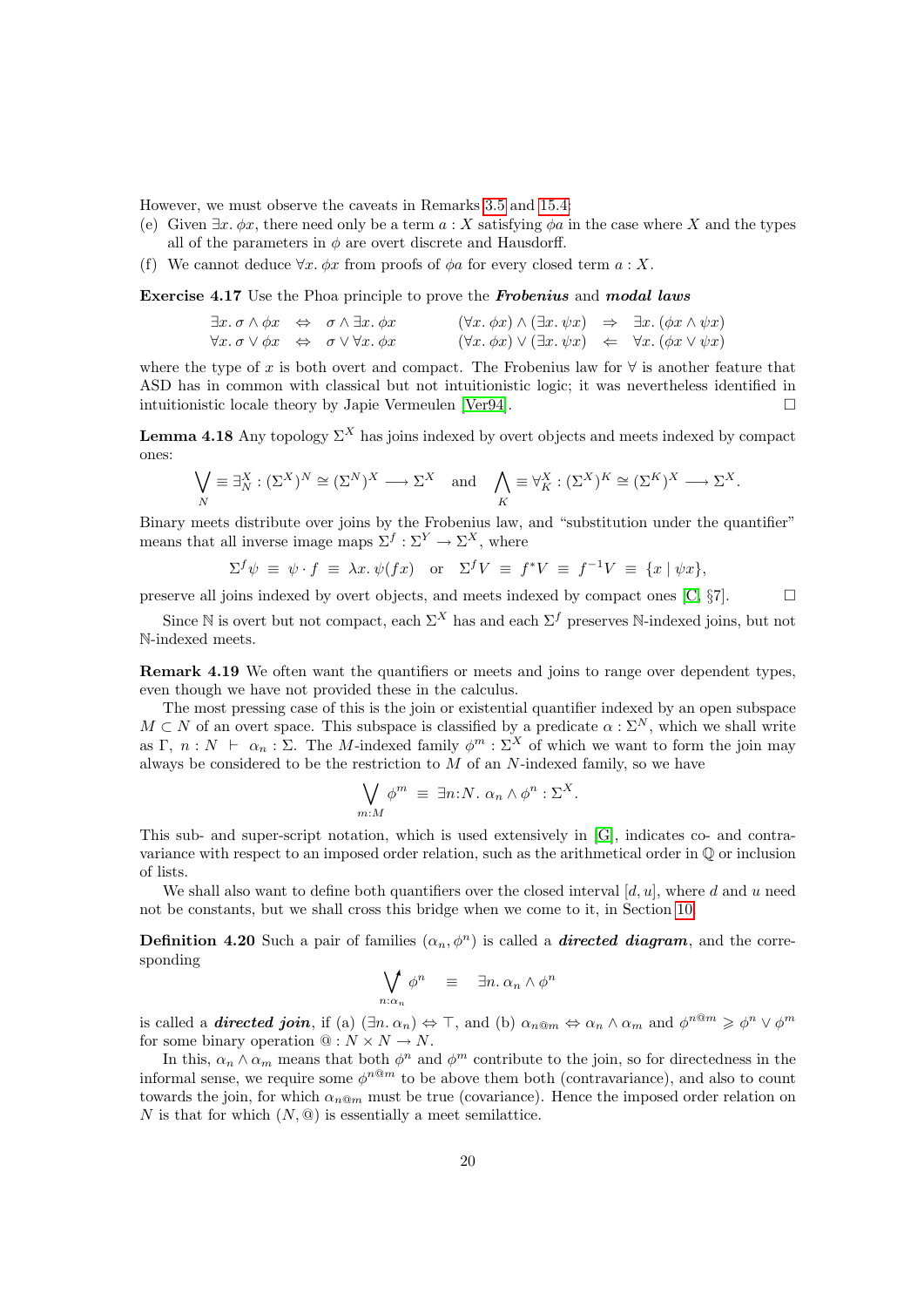This allows us to formalise **Scott continuity** (Definitions [2.6](#page-6-2) and [3.1\)](#page-12-0).

<span id="page-20-3"></span>**Axiom 4.21** Any  $F : \Sigma^{\Sigma^{X}}$  (possibly with parameters) preserves directed joins in the sense that

$$
F(\exists n. \alpha_n \wedge \phi^n) \iff \exists n. \alpha_n \wedge F\phi^n.
$$

Notice that F is attached to  $\phi^n$  and not to  $\alpha_n$ , since the join being considered is really that over the subset  $M \equiv \{n \mid \alpha_n\} \subset N$ . The principal use of this axiom in this paper is Proposition [7.12,](#page-34-0) where the ambient overt object  $N$  is  $\mathbb{Q}$ , and its imposed order is either the arithmetic one or its reverse, so @ is either max or min. Scott continuity is also what connects our definition of compactness with the traditional "finite open sub-cover" one (Remark [10.10\)](#page-47-0), whilst in denotational semantics it gives a meaning to recursive programs.

In locale theory [\[Joh82\]](#page-70-2), the homomorphisms are those of finite meets and arbitrary joins. Since we have just taken care of (some of) the directed joins, in ASD we need only consider the finitary connectives  $\top$ ,  $\bot$ ,  $\wedge$  and  $\vee$ .

<span id="page-20-2"></span>**Definition 4.22** A term P of type  $\Sigma^{\Sigma^{X}}$  is called **prime** if it preserves all four lattice connectives:

$$
P \top \Leftrightarrow \top \qquad P \bot \Leftrightarrow \bot \qquad P(\phi \wedge \psi) \Leftrightarrow P\phi \wedge P\psi \qquad P(\phi \vee \psi) \Leftrightarrow P\phi \vee P\psi.
$$

The type X is said to be **sober** if every prime P corresponds to a unique term  $a: X$  (which we call focus  $P$ ) such that

$$
\phi(\text{focus } P) \Leftrightarrow P\phi \qquad \text{or} \qquad P = \lambda\phi. \ \phi a.
$$

<span id="page-20-1"></span>**Proposition 4.23** Let  $i: X \to Y$  between sober objects. If the map  $\Sigma^i: \Sigma^Y \to \Sigma^X$  has an inverse  $I$ , then so does  $i$  itself [\[Tay91\]](#page-71-7).

**Proof** The map  $\eta: Y \to \Sigma^{\Sigma^Y}$  given by  $y \mapsto \lambda \psi$ .  $\psi y$  is mono, because focus $_Y(\lambda \psi, \psi y) = y$ . Since I is an isomorphism, both it and  $P \equiv \lambda \phi$ . I  $\phi y$  preserve all four lattice operations, *i.e.* P is prime. Then, as X is sober, we may define  $j: Y \to X$  by  $jy \equiv \mathbf{focus}_X(\lambda \phi, I \phi y)$ . It satisfies

$$
j(ix) = focus_X(\lambda \phi, I\phi(ix)) = focus_X(\lambda \phi, I(\Sigma^i \phi)x) = focus_X(\lambda \phi, \phi x) = x
$$

and 
$$
\lambda \psi
$$
.  $\psi(i(jy)) = \lambda \psi$ .  $(\Sigma^i \psi)$  (focus<sub>X</sub>( $\lambda \phi$ .  $I \phi y)$ ) =  $\lambda \psi$ .  $I(\Sigma^i \psi)y = \lambda \psi$ .  $\psi y \equiv \eta_Y y$ ,

so  $i(jy) = y$  since  $\eta: Y \rightarrow \Sigma^{\Sigma^Y}$  is mono.

For N, sobriety is equivalent to a more familiar idiom of reasoning that characterises *singleton* predicates,  $\phi = \{n\} \equiv (\lambda m. n = m)$ . This is only meaningful for (overt) discrete objects, but we shall see in Section [14](#page-59-0) that Dedekind completeness expresses sobriety of R.

<span id="page-20-0"></span>**Axiom 4.24** A predicate  $\phi$ n for  $n : \mathbb{N}$  (possibly involving other parameters) is called a **description** if it is "uniquely satisfiable" in the sense that

$$
(\exists n. \phi n) \iff \top
$$
 and  $(\phi n \land \phi m) \implies (n =_{\mathbb{N}} m)$ 

are provable. Then we may introduce the n.  $\phi_n$ : N, with the same parameters, satisfying

$$
\phi m \iff (m =_{\mathbb{N}} \text{ the } n. \phi n).
$$

Descriptions may be used to define general recursion (minimalisation) [\[A,](#page-72-7) [D,](#page-72-8) [O\]](#page-72-2).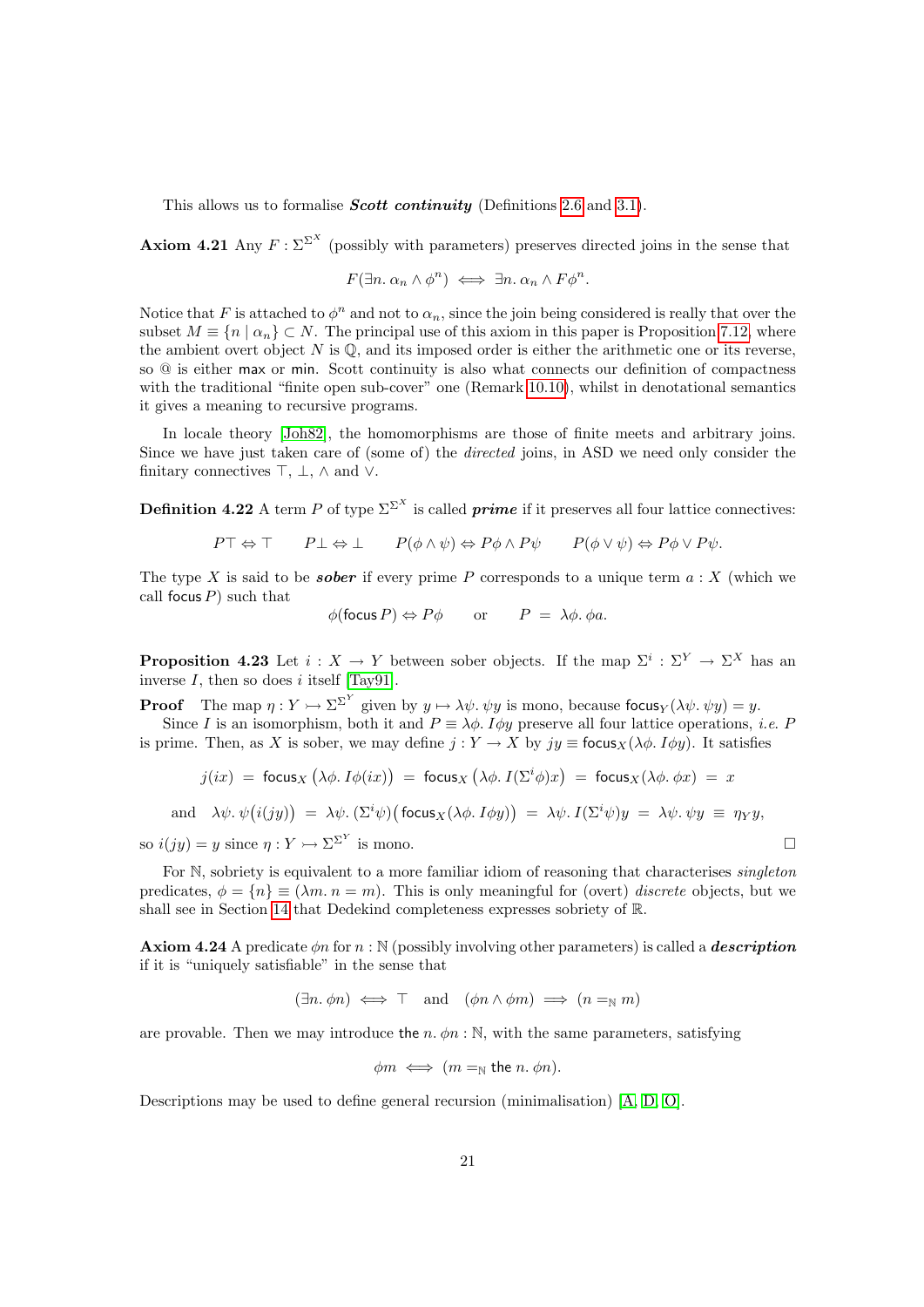**Proposition 4.25** All types that are definable from 1,  $\Sigma$  and N using  $\times$  and  $\Sigma^{(-)}$  are sober. Proof

- (a) The only prime of type  $\Sigma^{\Sigma^1}$  is  $P \equiv \lambda \phi$ .  $\phi \star$ , and focus<sub>1</sub>  $P = \star$ .
- (b) If  $P : \Sigma^{\Sigma^{\mathbb{N}}}$  is prime then  $\phi n \equiv P(\lambda m \cdot n =_{{\mathbb{N}}} m)$  is a description, and focus<sub>N</sub>  $P =$  the n.  $\phi n$ [\[A,](#page-72-7) Proposition 10.4].
- (c) If X and Y are sober then so is  $X \times Y$ , with

$$
\mathsf{focus}_{X \times Y} P = \langle \mathsf{focus}_{X} (\lambda \phi. P(\lambda p. \phi(\pi_0 p))), \mathsf{focus}_{Y} (\lambda \psi. P(\lambda p. \psi(\pi_1 p))) \rangle.
$$

(d) Any  $\Sigma^X$  is sober, with focus<sub> $\Sigma^X$ </sub>  $\mathcal{P} \equiv \lambda x$ .  $\mathcal{P}(\lambda \phi, \phi x)$  [\[A,](#page-72-7) Lemma 8.8].

|                                             | overt | discrete | compact | Hausdorff |
|---------------------------------------------|-------|----------|---------|-----------|
| $N \times \Sigma$                           |       | ×        |         |           |
| $\mathbb{R}, \mathbb{R}^n$                  |       | ×        | ×       |           |
|                                             |       | $\times$ |         | ×         |
| $\mathbb{I},\, \boldsymbol{2}^{\mathbb{N}}$ |       | $\times$ |         |           |
| free combinatory algebra                    |       |          |         | ×         |
| N, Q                                        |       |          |         |           |
| Kuratowski finite                           |       |          |         | ×         |
| finite $(n)$                                |       |          |         |           |
| the set of codes of                         |       |          |         |           |

non-terminating programs  $\times$   $\times$   $\times$ 

Examples 4.26 We conclude with some examples of the four main topological properties.

The axioms only provide the quantifiers  $\forall_{\emptyset} \equiv \top$ ,  $\exists_{\emptyset} \equiv \bot$ ,  $\forall_{2} \equiv \land$ ,  $\exists_{2} \equiv \lor$  and  $\exists_{\mathbb{N}}$  directly it is the business of this paper to *construct*  $\exists_{\mathbb{R}}$ ,  $\exists_{\mathbb{I}}$  and  $\forall_{\mathbb{I}}$ , in Sections [9](#page-41-0) and [10.](#page-44-0) To put this the other way round, assuming that a future extension of the calculus will allow arbitrary nesting of  $\Rightarrow$  and  $\forall$  in statements (cf. Remark [4.6\)](#page-16-0), these constructions will justify quantifier elimination in the corresponding cases.

The calculus as we have described it so far will be used to define individual Dedekind cuts in Section [6.](#page-27-0)

# <span id="page-21-0"></span>5 The monadic principle

We have seen how some of the ideas of topology can be expressed using the types and terms of a  $\lambda$ -calculus. In particular, compactness of a space K is expressed as a "universal quantifier"  $\forall_K : \Sigma^K \to \Sigma$ . The main application of this idea will be to the closed interval  $K \equiv [d, u] \subset R$  $\Sigma^{\overline{Q}} \times \Sigma^{\overline{Q}} \equiv Y$ , where we shall construct R as the *subspace* of those pairs of predicates on  $\overline{Q}$  that are Dedekind cuts (Remark [2.1\)](#page-4-1).

How could we obtain a map  $\Sigma^K \to \Sigma$  from one  $i: K \to Y$ ? We have  $\Sigma^Y \to \Sigma$  by evaluation at some  $y: Y$  (Lemma [5.12\)](#page-24-0), but nothing  $\Sigma^K \to \Sigma^Y$ , since the maps go the wrong way. However, given that we have already introduced higher types, it hardly seems to be a revolutionary step to introduce extra terms of those types. Indeed, in our brief account of interval analysis in Section [2,](#page-4-0) we have already discussed such a map,  $I : \Sigma^K \to \Sigma^Y$ . It extends open sets and functions from the real line to the interval domain, and it is intimately related to the quantifiers ∀ and ∃, indeed these are special cases of it.

In this section we shall give the type-theoretic rules that formally introduce  $i$  and  $I$  for (certain) subspaces, at least the ones that we need. This will complete our manual of the axioms of ASD.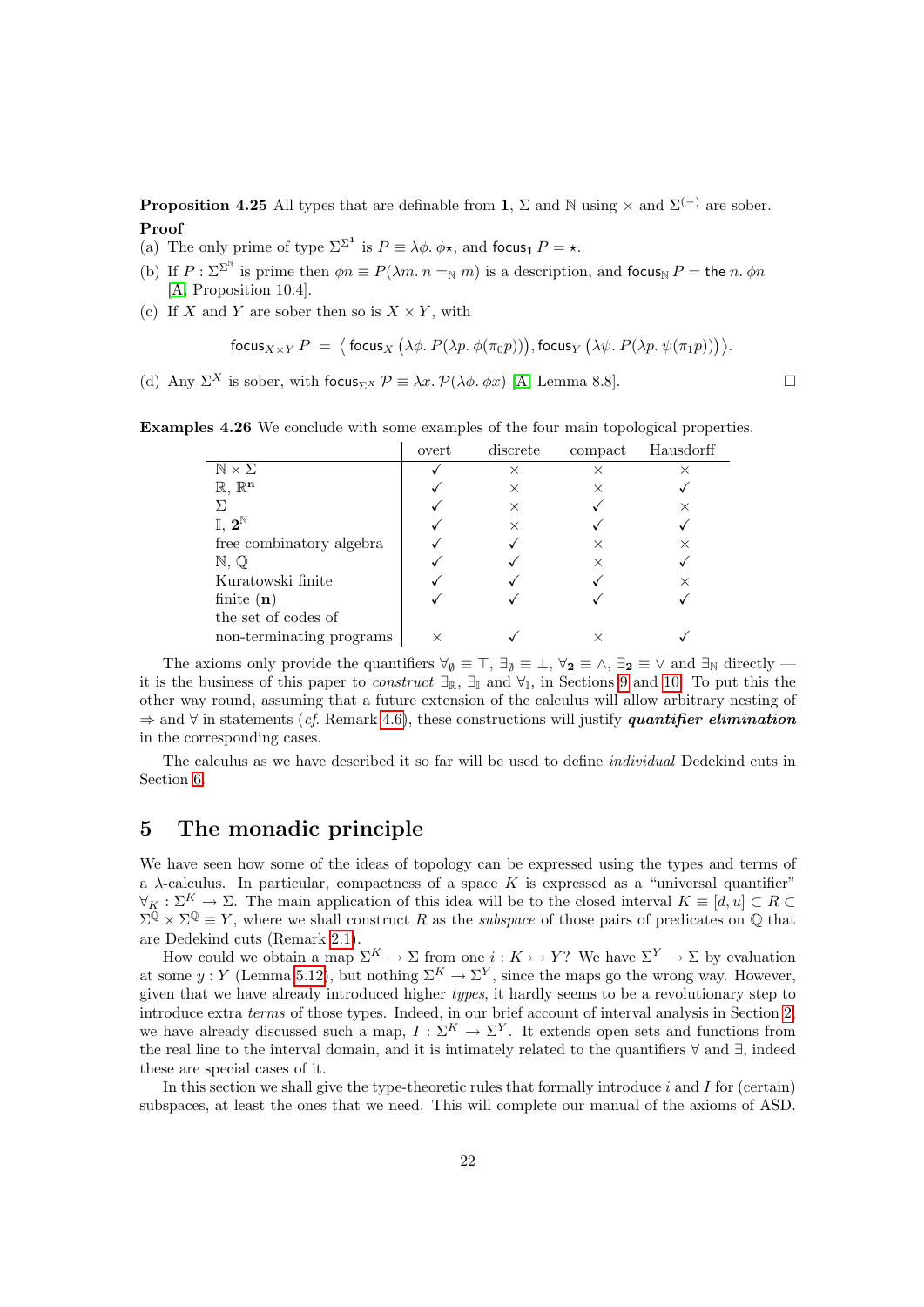The basis of our proof of the Heine–Borel theorem is that the rules force these subspaces to carry the subspace topology. Naturally, we shall use terms of higher type (such as  $I$ ) to do this, just as we have already introduced terms of lower type and equations between them in the previous section.

<span id="page-22-2"></span>**Definition 5.1** An inclusion  $i: X \rightarrow Y$  is called a  $\Sigma$ -split subspace if there is another map  $I: \Sigma^X \rightarrowtail \Sigma^Y$  such that

$$
\Sigma^i \cdot I = \mathrm{id}_{\Sigma^X} \qquad \text{or} \qquad x : X, \ \phi : \Sigma^X \ \vdash \ I\phi(ix) \ \Leftrightarrow \ \phi x,
$$

thereby making  $\Sigma^X$  a retract of  $\Sigma^Y$  with inclusion I and projection  $\Sigma^i$ . The convention in the  $\lambda$ -calculus is that  $I\phi(ix)$  means  $(I\phi)(ix)$ .

<span id="page-22-1"></span>Remark 5.2 Whenever two maps compose to the identity one way round like this, they may be recovered (uniquely up to unique isomorphism) from their composite the other way, which is an idempotent  $(E = E \cdot E)$ . In this case,  $E \equiv I \cdot \Sigma^i : \Sigma^Y \to \Sigma^Y$  determines  $\Sigma^X$ . (We wrote  $\mathcal E$  for E in Proposition [2.15](#page-8-0) in accordance with our convention of using fancier typefaces for fancier types.) The object  $X$  itself is the equaliser

$$
X \longmapsto \frac{i}{y \longmapsto \lambda \psi \cdot \psi y} \sum_{y \longmapsto \lambda \psi \cdot E \psi y} \Sigma^{\Sigma^{Y}}.
$$

The idea is that the operator  $E$  "normalises" open subspaces of Y by restricting them to X using  $\Sigma^i$ , and then re-expanding them using I. Therefore  $a:Y$  belongs to  $\{Y \mid E\}$  iff its membership of *any* open subspace  $\psi$  of Y is unaffected by this process.

<span id="page-22-0"></span>Definition 5.3 Recall that being the *equaliser* means that

- (a) the inclusion i has equal composites with the parallel pair: it sends each x : X to  $y \equiv ix : Y$ satisfying the equation  $(\psi y \Leftrightarrow E \psi y$  for all  $\psi : \Sigma^Y)$ ;
- (b) whenever we have another map  $b : \Gamma \to Y$  (which is the same as a term  $b : Y$  with parameters from Γ) that has equal composites with the parallel pair (*i.e.* which satisfies the equation  $\psi b \Leftrightarrow E \psi b$  for all  $\psi$ ), then we may introduce a map  $a : \Gamma \to X$  (term  $\Gamma \vdash a : X$ ) that makes the triangles commute, so  $b = ia$ , and this is unique.

Not every idempotent E on  $\Sigma^Y$  can arise in this way from a  $\Sigma$ -split subspace, because the surjective part  $\Sigma^i$  of its splitting must be a homomorphism for the topological structure. In particular, it must preserve the four lattice connectives, but any order-preserving surjective function between lattices preserves  $\top$  and  $\bot$  anyway. So the crucial condition is this:

<span id="page-22-3"></span>**Lemma 5.4**  $E \equiv I \cdot \Sigma^i : \Sigma^Y \to \Sigma^Y$  satisfies the equations, for  $\phi, \psi : \Sigma^Y$ ,

$$
E(\phi \wedge \psi) = E(E\phi \wedge E\psi) \quad \text{and} \quad E(\phi \vee \psi) = E(E\phi \vee E\psi).
$$

<span id="page-22-4"></span>**Definition 5.5** A term  $E$  that satisfies the equations in the Lemma is called a **nucleus**. In order to avoid developing a theory of dependent types, we do not allow E to have parameters.

The word "nucleus" was appropriated from locale theory, since both kinds of nuclei play the same role, namely to define subspaces, but the definitions are different. A localic nucleus, usually called j, must satisfy  $id \leq j = j \cdot j$  but need not be Scott-continuous [\[Joh82,](#page-70-2) §II 2]. Nuclei in ASD, on the other hand, are continuous but need not be order-related to id. So the common ground is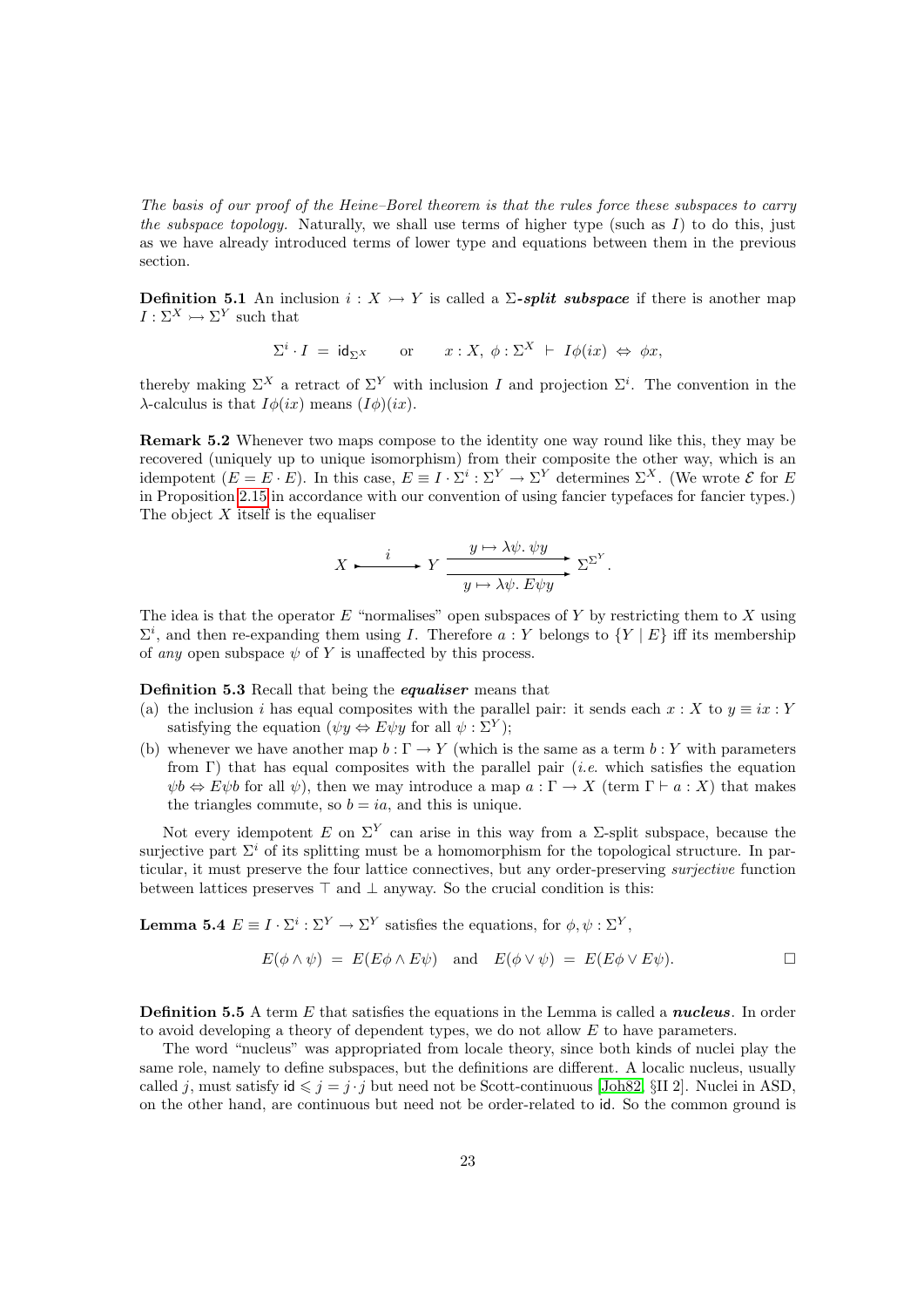when  $E \geqslant id$  and j is continuous: ASD and locale theory therefore agree on how to form closed subspaces, but not open ones or retracts.

In Section [8](#page-36-0) we shall use  $\mathcal E$  to define R as a subspace of the interval domain IR, and in this case  $\mathcal E$  is a nucleus in both senses. If we view R instead as a subspace of  $\Sigma^{\mathbb Q}\times\Sigma^{\mathbb Q}$ , but still defined by  $\mathcal{E}$ , this is a nucleus only in the sense of ASD, not that of locale theory.

Notation 5.6 We write  $\{Y \mid E\}$  for the subspace  $X \subset Y$  that is defined by any nucleus E on Y. Beware, however, that this has very few of the properties of subset-formation in set theory.

<span id="page-23-1"></span>**Definition 5.7** A term  $a: Y$  (which may now involve parameters from a context  $\Gamma$ ) of the larger space Y is called **admissible** with respect to the nucleus  $E$  if

$$
\Gamma, \psi : \Sigma^{Y} \vdash \psi a \Leftrightarrow E \psi a.
$$

This is the same as saying that the map  $a : \Gamma \to Y$  has equal composites with the parallel pair in the diagram in Remark [5.2,](#page-22-1) so it factors through the equaliser.

Since this equaliser is the subtype  $X \subset Y$ , we may then regard a as a term of type X or  ${Y | E}$ . However, when we need to discuss the calculus in a formal way, we shall write admit $_{Y,E} a$ for it, in order to disambiguate its type.

**Remark 5.8** The simplest (and first,  $[C, \S3]$ ) application of this calculus is to the construction of open and closed subspaces. This will formalise Remark [4.11.](#page-17-3)

Let  $\theta$  :  $\Sigma^{Y}$  be a closed term *(i.e.* without parameters), which we think of as a continuous function  $\theta : Y \to \Sigma$ . The open and closed subspaces that  $\theta$  (co)classifies are the inverse images  $U \equiv \theta^{-1}(\top)$  and  $C \equiv \theta^{-1}(\bot)$  of the two points of the Sierpinski space (Remark [3.2\)](#page-12-1).

Classically, any open subspace of U is already one of Y, whilst an open subspace of  $C$  becomes open in  $Y$  when we add  $U$  to it. This means that

$$
\Sigma^U \cong \Sigma^Y \downarrow \theta \equiv \{ \psi \mid \psi \leqslant \theta \} \quad \text{and} \quad \Sigma^C \cong \theta \downarrow \Sigma^Y \equiv \{ \psi \mid \psi \geqslant \theta \},
$$

*i.e.* the parts of the lattice  $\Sigma^{Y}$  that lie respectively below and above  $\theta$ . (The  $\downarrow$  notation is used in category theory for "slice" or "comma" categories.)

From this we see what the  $\Sigma$ -splittings and nuclei for U and C must be. The construction of the interval domain  $IR \subset \Sigma^{\mathbb{Q}} \times \Sigma^{\mathbb{Q}}$  in Section [7](#page-32-0) will involve an open subspace, a closed one and a retract.

<span id="page-23-0"></span>**Lemma 5.9** Let  $e: Y \to Y$  be an idempotent and  $\theta: Y \to \Sigma$  any map. Then

$$
\Sigma^e, \qquad \theta \wedge (-) \qquad \text{and} \qquad \theta \vee (-)
$$

are nuclei on  $Y$ , with respect to which  $a:Y$  is admissible iff respectively

$$
ea = a
$$
,  $\theta a \Leftrightarrow \top$  and  $\theta a \Leftrightarrow \bot$ .

Notation 5.10 As we shall need to name the  $\Sigma$ -splittings of  $j: U, C \rightarrow Y$ , we write

$$
\exists_j : \Sigma^U \rightarrowtail \Sigma^Y \qquad \text{and} \qquad \forall_j : \Sigma^C \rightarrowtail \Sigma^Y,
$$

where  $\exists_i(\Sigma^j\psi) = \psi \wedge \theta$  and  $\forall_i(\Sigma^j\psi) = \psi \vee \theta$ . See [\[C\]](#page-72-5) for the reasons for these names.

In Sections [7](#page-32-0) and [8](#page-36-0) we shall need to combine several nuclei. However, the intersection of two  $\Sigma$ -split subspaces need not exist, in general, and even if it does, it need not be Σ-split. Everything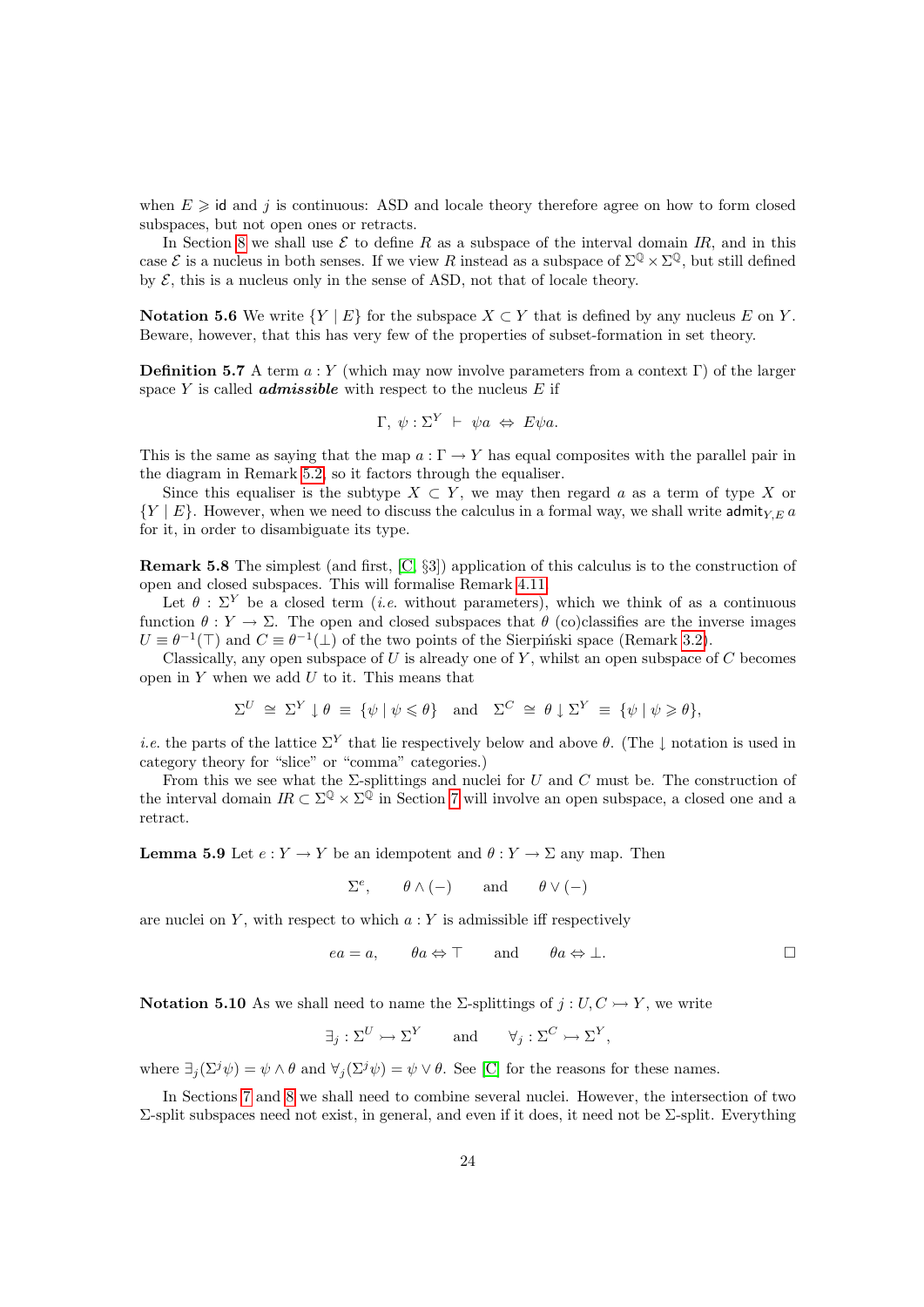works if the nuclei commute, but this does not often happen. In fact, there are many situations in which  $E_1 \cdot E_2 \cdot E_1 = E_1 \cdot E_2$ , and that is sufficient to justify forming the intersection.

<span id="page-24-3"></span>**Lemma 5.11** Let  $E_1$  and  $E_2$  be nuclei on a type Y such that either  $E_1 \cdot E_2 = E_2 \cdot E_1$  or  $E_1 \cdot E_2 \cdot E_1 = E_1 \cdot E_2$ . Then  $E_1 \cdot E_2$  is also a nucleus, and defines the intersection (pullback)



in which all five inclusions (including the composite) are  $\Sigma$ -split. Regarding  $\{Y \mid E_1\} \subset Y$  as the subset of admissible elements, and  $\Sigma^{\{Y|E_1\}}$  as the subset  $\{\psi : \Sigma^Y | E_1 \psi = \psi\}$ , we see  $E_1 \cdot E_2$  as a nucleus on  $\{Y \mid E_1\}$  but not necessarily on  $\{Y \mid E_2\}.$ 

We have already said that nuclei and  $\Sigma$ -splittings are intimately related to the quantifiers that define compactness and overtness. The following two lemmas will provide the key to defining ∃ and  $\forall$  from I in Section [10.](#page-44-0) There we shall use the slices  $\Sigma^{\mathbb{Q}} \times \Sigma^{\mathbb{Q}} \downarrow (\delta_u, v_d)$  and  $(\delta_d, v_u) \downarrow \Sigma^{\mathbb{Q}} \times \Sigma^{\mathbb{Q}}$ , which we shall call *lattices* in this very specific context.

<span id="page-24-0"></span>**Lemma 5.12** Any lattice L is overt and compact, with  $\exists \Phi \equiv \Phi(\top)$  and  $\forall \Phi \equiv \Phi(\bot)$ . **Proof** By monotonicity,  $\Phi(\perp) \Rightarrow \Phi(x) \Rightarrow \Phi(\top)$  for any  $x : L$ .

<span id="page-24-4"></span>**Lemma 5.13** Let  $i: X \rightarrow L$  and  $I: \Sigma^X \rightarrow \Sigma^L$  with  $\Sigma^i \cdot I = id$ . Then<sup>[2](#page-24-1)</sup> (a) if I preserves  $\perp$  and L is overt then so is X, with  $\exists x:X.$   $\phi x \equiv \exists y:L.$  I $\phi y$ , whilst (b) if I preserves  $\top$  and L is compact then so is X, with  $\forall x: X. \phi x \equiv \forall y: L. I \phi y$ . **Proof** In each column we deduce in both directions,

$$
\Gamma, x: X \vdash \phi x \Rightarrow \sigma \qquad \Gamma, x: X \vdash \sigma \Rightarrow \phi x
$$
\n
$$
\Gamma, \sigma \Leftrightarrow \bot \vdash \Sigma^{i}(I\phi) \equiv \phi = \bot : \Sigma^{X} \qquad \Gamma, \sigma \Leftrightarrow \top \vdash \top = \phi \equiv \Sigma^{i}(I\phi) : \Sigma^{X}
$$
\n
$$
\Gamma, \sigma \Leftrightarrow \bot \vdash I\phi = \bot : \Sigma^{L} \qquad \Gamma, \sigma \Leftrightarrow \top \vdash \top = I\phi : \Sigma^{L}
$$
\n
$$
\Gamma, \sigma \Leftrightarrow \bot \vdash \exists_{L}(I\phi) \Rightarrow \bot \qquad \Gamma, \sigma \Leftrightarrow \top \vdash \top \Rightarrow \forall_{L}(I\phi)
$$
\n
$$
\Gamma \qquad \vdash \exists_{L}(I\phi) \Rightarrow \sigma \qquad \Gamma \qquad \vdash \sigma \Rightarrow \forall_{L}(I\phi)
$$

using Axiom [4.7](#page-17-0) and Definition [4.14.](#page-18-2)

It is high time we gave the actual rules that define subtypes and their admissible terms. These formally adjoin  $\Sigma$ -split subspaces to the calculus just as number theorists formally adjoin roots of particular polynomials to a field, or set theorists construct "equiconsistent" models that have altered properties. Theorem [15.8](#page-65-0) describes the corresponding categorical construction.

As in type theory, we name the rules after the connective that they introduce or eliminate. Our connectives are called  $\{\}\$  and  $\Sigma^{\{\}}$ .

<span id="page-24-2"></span>Axiom 5.14 The  $\{\}$ -rules of the *monadic*  $\lambda$ -calculus define the subspace itself:

$$
\frac{Y \text{ type } y: Y, \psi: \Sigma^{Y} \vdash E\psi y: \Sigma \qquad E \text{ is a nucleus}}{\{Y \mid E\} \text{ type}}
$$
 \n
$$
\{ \}F
$$

<span id="page-24-1"></span><sup>&</sup>lt;sup>2</sup>This result was suggested by Alex Simpson.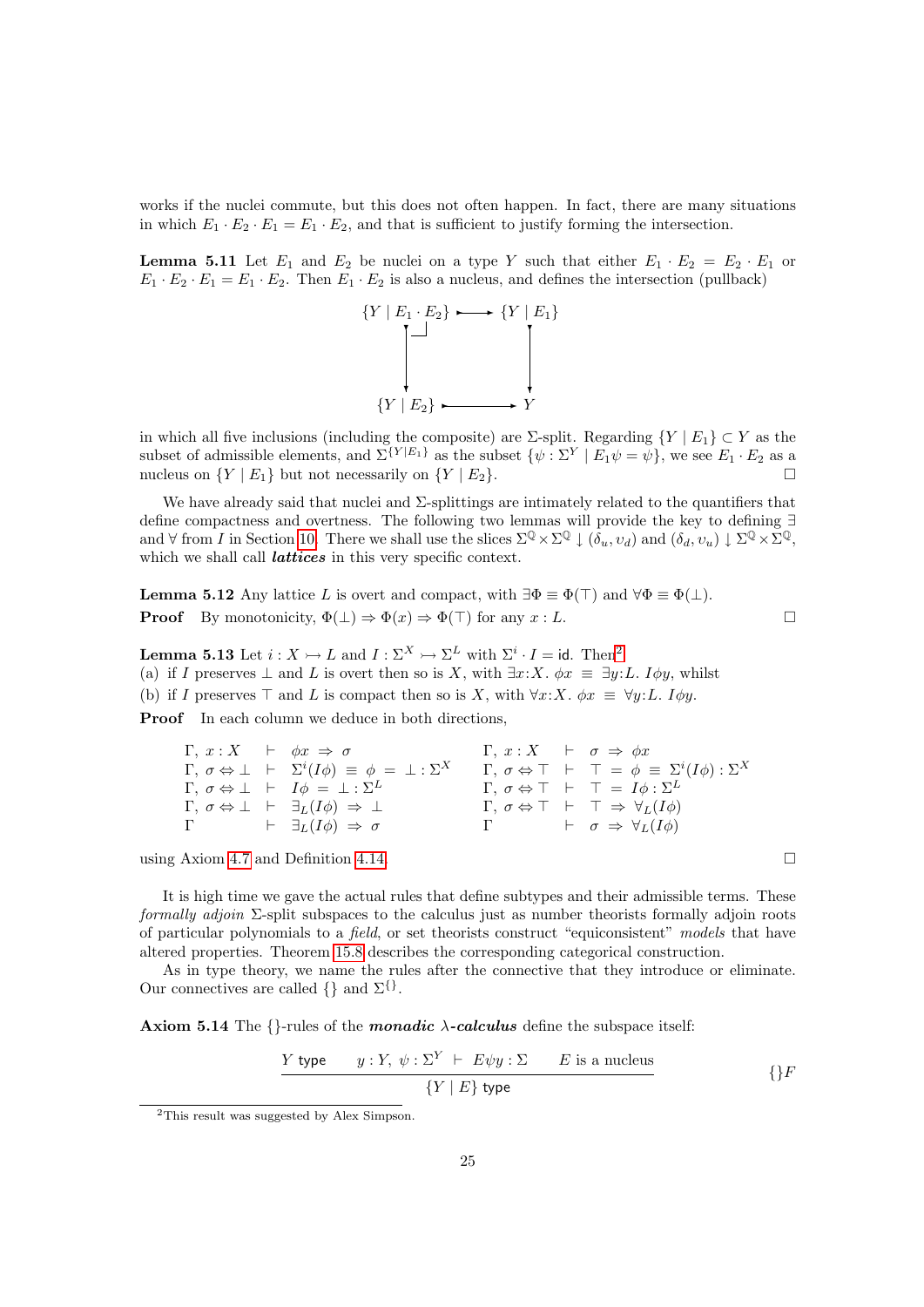$$
\frac{\Gamma \vdash a: Y \qquad \Gamma, \ \psi: \Sigma^{Y} \vdash \psi a \Leftrightarrow E \psi a}{\Gamma \vdash \text{admit}_{Y,E} a: \{Y \mid E\}} \qquad \{ \} I
$$

$$
x: \{Y \mid E\} \;\vdash\; i_{Y,E} x: Y \tag{}\E_0
$$

$$
x: \{Y \mid E\}, \ \psi: \Sigma^{Y} \ \vdash \ \psi(i_{Y,E}x) \ \Leftrightarrow \ E\psi(i_{Y,E}x) \tag{}\E_1
$$

$$
\frac{\Gamma \vdash a: Y \qquad \Gamma, \ \psi: \Sigma^{Y} \vdash \psi a \Leftrightarrow E \psi a}{\Gamma \vdash a = i_{Y,E}(\text{admit}_{Y,E} a): Y}
$$

$$
x: X \equiv \{Y \mid E\} \ \vdash \ x \ = \ \text{admit}_{Y,E}(i_{Y,E}x): \{Y \mid E\}. \tag{3}
$$

These rules say that  ${Y | E}$  is the equaliser in Remark [5.2.](#page-22-1)

<span id="page-25-0"></span>**Axiom 5.15** The following  $\Sigma^{\{\}}$ -rules say that  $\{Y | E\}$  has the subspace topology, where  $I_{Y,E}$ expands open subsets of the subspace to the whole space.

$$
\phi : \Sigma^{\{Y|E\}} \ \vdash \ I_{Y,E} \phi : \Sigma^Y. \tag{3.1}
$$

The  $\Sigma^{\{\}}I$  rule is derived from  $\{E_0:$ 

$$
\psi : \Sigma^{Y} \vdash \Sigma^{i} \psi \equiv \lambda x : \{Y \mid E\}. \ \psi(i_{Y,E} x) : \Sigma^{\{Y \mid E\}}.
$$

The  $\beta$ -rule says that the composite  $\Sigma^Y \stackrel{\Sigma^i}{\longrightarrow} \Sigma^{\{Y|E\}} \stackrel{I}{\longrightarrow} \Sigma^Y$  is E:

$$
y: Y, \ \psi: \Sigma^{Y} \ \vdash \ I_{Y,E}(\lambda x: \{Y \mid E\}, \ \psi(i_{Y,E}x))y \ \Leftrightarrow \ E\psi y.
$$

The *η*-rule says that the other composite  $\Sigma^{\{Y|E\}} \longrightarrow \Sigma^Y \longrightarrow \Sigma^{\{Y|E\}}$  is the identity:

$$
\phi: \Sigma^{\{Y|E\}}, x: \{Y \mid E\} \vdash \phi x \Leftrightarrow I_{Y,E} \phi(i_{Y,E} x). \qquad \Sigma^{\{\}} \eta
$$

This equation is the one in Definition [5.1](#page-22-2) for a  $\Sigma$ -split subspace.

**Remark 5.16** Notice that the  $\Sigma^{\{\}}\beta$ -rule is the only one that introduces E into terms. This is something that we want to avoid if at all possible, given that the expressions for nuclei, such as  $\mathcal{E}$ , which we intend to use to construct  $R$ , are usually very complicated. The normalisation theorem that eliminates unnecessary  $E$ s is proved in [\[B,](#page-72-11)  $\S$ §9-10].

When  $E$  does find its way into a program, it will give rise to a substantial computation. But this is what we would expect, considering the relationship to the quantifiers, and their computational meaning as optimisation and search (Section [2\)](#page-4-0).

Warning 5.17 It is important to understand that, for another structure to admit a valid interpretation of this calculus, not only must the equaliser in Remark [5.2](#page-22-1) exist, but there must also be a map I in the structure that satisfies the equations  $\Sigma^i \cdot I = id_{\Sigma^X}$  and  $I \cdot \Sigma^i = E$ , cf. Remark [2.18.](#page-10-0)

#### Proposition 5.18

- (a) If Y is sober then so is  $\{Y \mid E\}$ , with focus $\{Y|E\}$ ,  $Q = \text{admit}_{Y,E}$  (focus $\{Y \in Y_{i,E}$ ,  $E(Q)\}$ ).
- (b) If X is also sober and has maps  $f: X \to Y$  and  $F: \Sigma^X \to \Sigma^Y$  with  $\Sigma^f \cdot F = id_{\Sigma^X}$  and  $F \cdot \Sigma^f = E$  then  $X \cong \{ Y \mid E \}$ , where

$$
x: X \qquad \vdash \quad x' \equiv \text{admit}_{Y,E}(fx) : \{Y \mid E\}
$$
  

$$
x' : \{Y \mid E\} \quad \vdash \quad x \equiv \text{focus}_X \left(\lambda \phi : \Sigma^X. \ F\phi(ix')\right) : X.
$$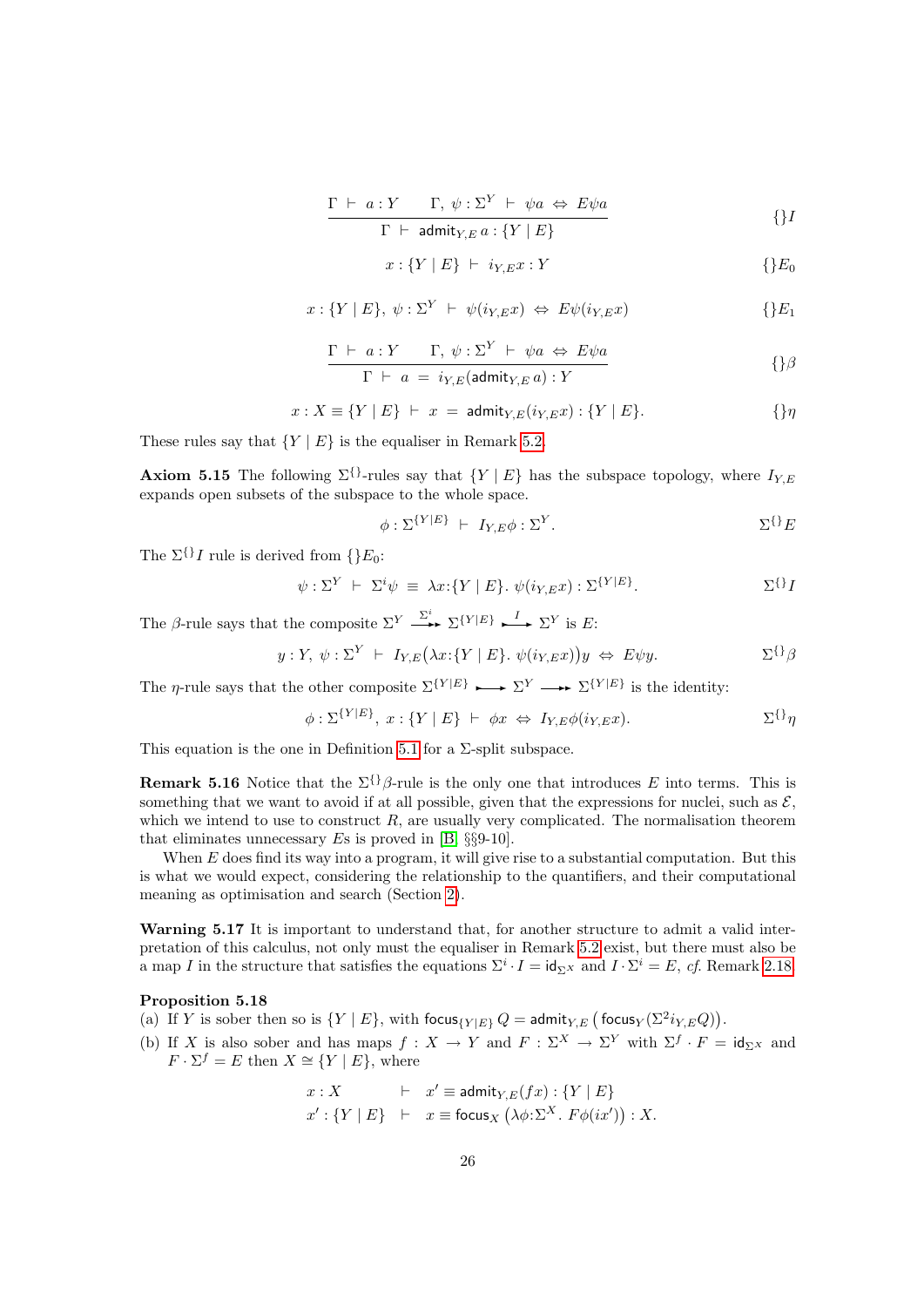In particular, f is the equaliser in Remark [5.2.](#page-22-1)

Remark 5.19 If this paper is the first one about ASD that you have seen, you may reasonably imagine that we have cooked up the rules from the observations in Section [2,](#page-4-0) based on little more than the properties of the real line that first year undergraduates learn. Can this theory of topology even be generalised to  $\mathbb{R}^n$ ? Is it of any use in proving theorems in mathematics other than those that we have mentioned?

Actually, we have told the story so far in reverse historical order. The calculus above was derived from a categorical intuition, and when it was formulated [\[B\]](#page-72-11), it was a solution in search of a problem. There were no clear ideas of how the real line might be constructed, and certainly no inkling that it might behave in ASD in a radically different way from the established theory of Recursive Analysis (Section [15\)](#page-63-0). That it turned out to do so is a tribute to category theory as a source of, or rather as a way of communicating, mathematical intuitions.

For reference we give a summary of some of the constructions that have been performed using nuclei in the infrastructure of ASD.

**Theorem 5.20**  $\Sigma$ -split subspaces interact with the underlying structure of products and exponentials as follows, and also provide stable disjoint unions [\[B,](#page-72-11) §11].

$$
X \cong \{\Sigma^{\Sigma^{X}} \mid \lambda \mathcal{F}F. F(\lambda x. \mathcal{F}(\lambda \phi. \phi x))\}
$$
  
\n
$$
\{X \mid E_{0}\} \times \{Y \mid E_{1}\} \cong \{X \times Y \mid E_{1}^{X} \cdot E_{0}^{Y}\}
$$
  
\n
$$
\Sigma^{\{X \mid E\}} \cong \{\Sigma^{X} \mid \Sigma^{E}\}
$$
  
\n
$$
\{X \mid E_{1}\} \mid E_{2}\} \cong \{X \mid E_{2}\}
$$
  
\n
$$
\{X \mid E_{0}\} + \{Y \mid E_{1}\} \cong \{\Sigma^{\Sigma^{X} \times \Sigma^{Y}} \mid E\}
$$
  
\nwhere  $\mathsf{E}\mathcal{H}H \cong H(\lambda x. \mathcal{H}(\lambda \phi \psi. E_{0} \phi x), \lambda y. \mathcal{H}(\lambda \phi \psi. E_{1} \psi y)). \square$ 

In Section [8,](#page-36-0) we shall need to perform some combinatorial arguments using lists of rational numbers. However, since ASD is a direct axiomatisation of topology, without using set theory, we have to recover some kind of "naïve set theory" within our category of spaces. Our "sets" are the overt discrete objects.

<span id="page-26-1"></span>Theorem 5.21 The full subcategory consisting of the overt discrete objects has

- (a) finite products  $(1 \text{ and } x);$
- (b) equalisers;
- (c) stable disjoint coproducts  $(0 \text{ and } +);$
- (d) stable effective quotients of open equivalence relations [\[C\]](#page-72-5); and

(e) free monoids or "sets of lists",  $List(X)$  [\[E\]](#page-72-9).

<span id="page-26-0"></span>This categorical structure is called an **arithmetic universe**.

Remark 5.22 We shall rely on this result to provide the "discrete mathematics" that we need, namely

- (a) the usual arithmetic operations on  $\mathbb{N}, \mathbb{Z}$  and  $\mathbb{Q}$ ;
- (b) the operations of *naïve* set theory over these types, including, for example, the use of lists and (Kuratowski-) finite sets; and
- (c) both quantifiers over finite sets, i.e. finite conjunctions and disjunctions, which have well known definitions using primitive recursion.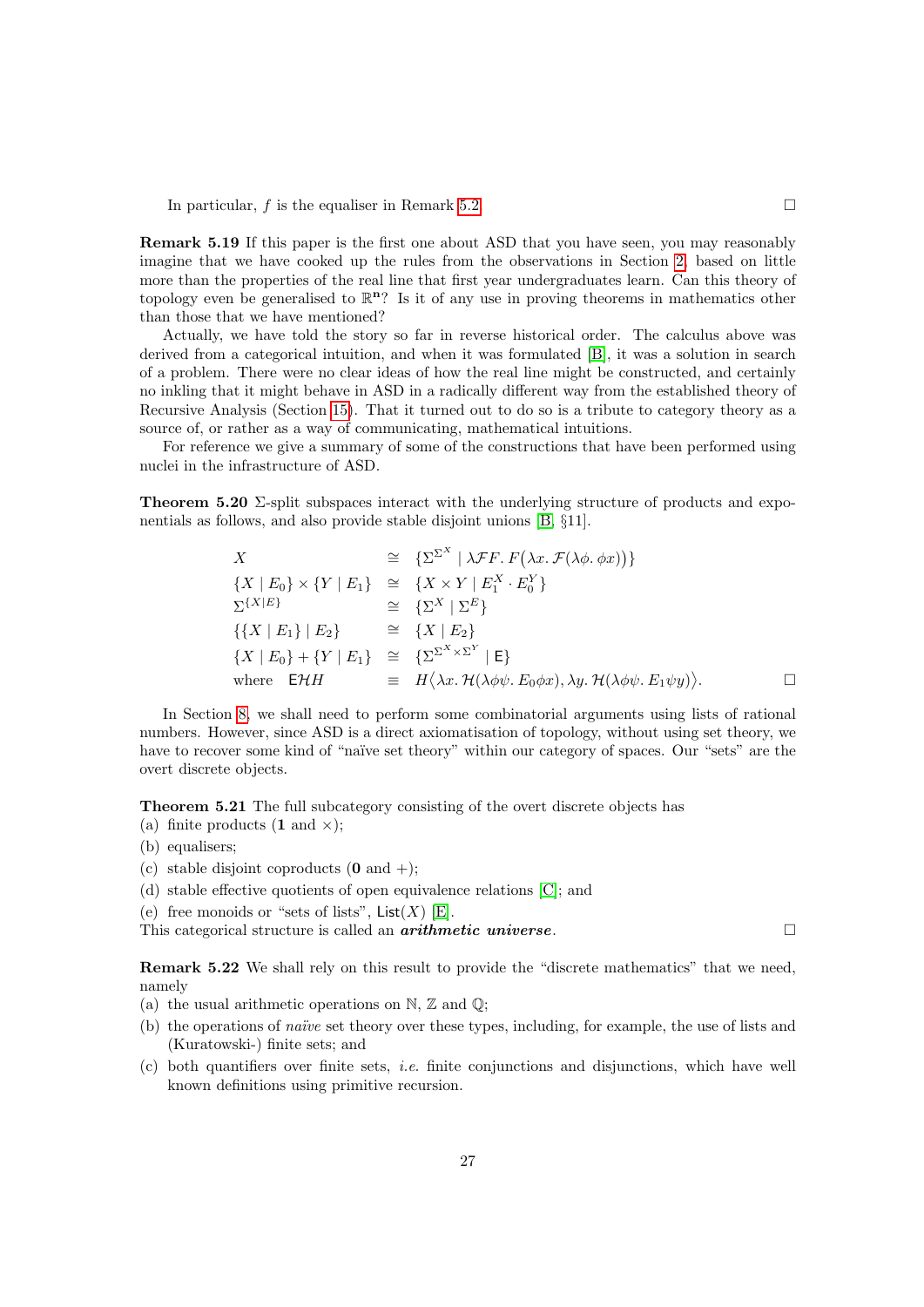The infinite objects that are generated in this way are *countable* in the strict sense of being bijective with a decidable subset of N in the calculus; since our isomorphisms are homeomorphisms, such objects inherit =,  $\exists$ , and in some cases  $\neq$ , from N.

These "sets" do not admit a full powerset on the basis of the axioms that we have given here, and therefore they do not form an elementary topos or model of set theory. However, it is possible to add another (much more powerful, and certainly non-computational) axiom to ASD that does make the full subcategory of overt discrete objects into a topos. This axiom asserts that this subcategory is co-reflective, *i.e.* that the inclusion has a right adjoint, which formally assigns an overt discrete object to any space, and we call this object the "underlying set" of the space [\[H\]](#page-72-4). We do not use this axiom in this paper.

**Remark 5.23** In order to formulate the definition of  $\Sigma$ -split subspace we only need powers  $\Sigma^{(-)}$ , not the lattice structure on  $\Sigma$  or the quantifiers. The category-theoretic summary of this section is that we require the adjunction  $\Sigma^{(-)}$  +  $\Sigma^{(-)}$  to be monadic.

The notions of sobriety and  $\Sigma$ -split subspaces in ASD come from the two conditions in the theorem of Jon Beck (1966) that characterise monadic adjunctions [\[Tay99,](#page-71-5) Theorem 7.5.9]. Sobriety says that  $\Sigma^{(-)}$  reflects invertibility (Proposition [4.23\)](#page-20-1). Nuclei are essentially the same as  $\Sigma^{(-)}$ -contractible equalisers; Axiom [5.14](#page-24-2) says that such equalisers exist, and Axiom [5.15](#page-25-0) that  $\Sigma^{(-)}$ takes them to coequalisers. These conditions are given as equations between higher-order  $\lambda$ -terms in [\[A,](#page-72-7) [B\]](#page-72-11).

In the presence of the other topological structure in the previous section, in particular Scott continuity, the equations that define a nucleus are equivalent to the much simpler ones involving finitary  $\land$  and  $\lor$  that we gave in Lemma [5.4](#page-22-3) and Definition [4.22](#page-20-2) [\[G,](#page-72-3) §10]. In this setting, any definable object X of ASD can be expressed as a  $\Sigma$ -split subspace,  $i: X \rightarrow \Sigma^{\mathbb{N}}$ , where i and I correspond directly to a basis of open subspaces and related compact subspaces. Locally compact spaces and computably continuous functions between them can then be understood directly in ASD [\[G\]](#page-72-3). This calculus is how we implement the foundations of recursive analysis and topology based on open sets instead of points.

However, the introduction of nuclei with this definition after the lattice theory in the previous section is the reason why our discussion of open and closed subspaces and the Phoa principle in Remark [4.11](#page-17-3) was deductively unsatisfactory. From a foundational point of view, the monadic structure should really come first. Then the Euclidean principle ( $\sigma \wedge F \sigma \Leftrightarrow \sigma \wedge F\top$ ), which is the part of the Phoa principle that applies to intuitionistic set theory or the subobject classifier in an elementary topos, is exactly what is required to make  $E\phi \equiv \phi \wedge \theta$  a nucleus in the abstract sense, or equivalently to justify the first of the two Gentzen-style rules. This is essentially how this principle was discovered [\[C,](#page-72-5) §3].

The results that we have sketched here are treated in greater detail in the earlier papers that developed ASD. The foundations of the theory, together with the methodology and motivations behind it, are surveyed in [\[O\]](#page-72-2).

### <span id="page-27-0"></span>6 Dedekind cuts

We now return to Richard Dedekind's construction of the real line, which we introduced in Section [2.](#page-4-0) Whilst this is very familiar, we need to be sure that it can be carried out in our very weak logic. We begin with what we require of the rationals for the purposes of topology, postponing arithmetic to Sections [11–](#page-48-0)[13.](#page-57-0) Both the ingredients  $(Q)$  and the result  $(R)$  of the construction satisfy the first definition, but we shall use combinatorial operations on the rationals which will rely on decidable equality (Remark [6.15\)](#page-31-1).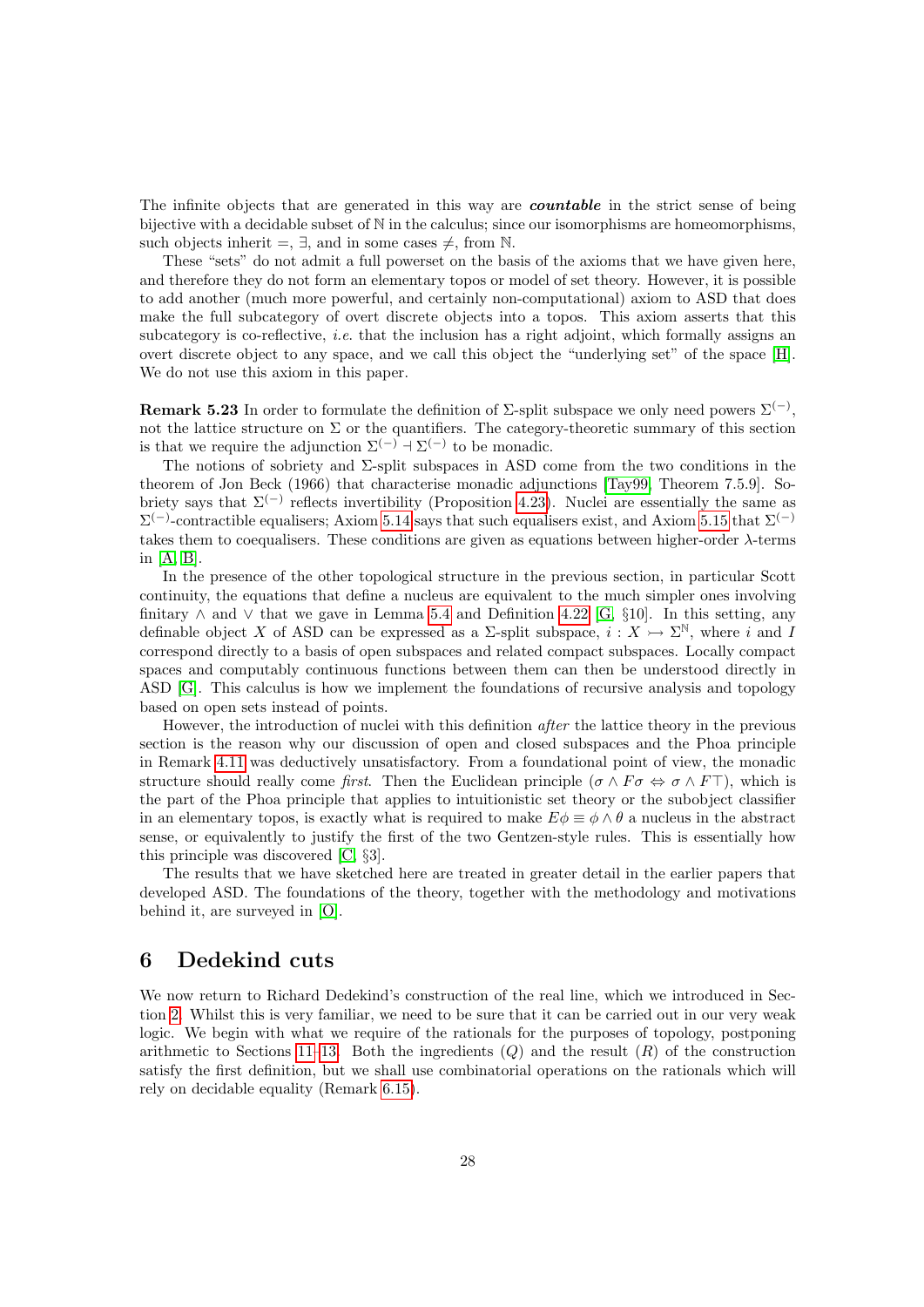<span id="page-28-0"></span>Definition 6.1 A dense linear order without endpoints is an overt Hausdorff object Q (Definitions [4.12](#page-18-1) and [4.14\)](#page-18-2) with an open binary relation  $\lt$  that is, for  $p, q, r : Q$ ,

| (a) transitive and interpolative (dense): $(p < r) \iff (\exists q. p < q < r)$               |  |                                         |
|-----------------------------------------------------------------------------------------------|--|-----------------------------------------|
| (b) extrapolative (without endpoints): $(\exists p. p < q) \iff \top \iff (\exists r. q < r)$ |  |                                         |
| $(c)$ linear (total or trichotomous):                                                         |  | $(p \neq q) \iff (p < q) \vee (q < p).$ |

The  $\exists q$  in the interpolation axiom does not necessarily mean the midpoint  $\frac{1}{2}(p+r)$ . It might instead mean the "simplest" interpolant, in some sense, as in John Conway's number system [\[Con76\]](#page-69-8). In practical computation, the best choice of q may be determined by considerations elsewhere in the problem, *cf.* unification in PROLOG (Remark [3.4\)](#page-14-1).

#### Lemma 6.2

$$
(p < q) \land (s < t) \implies (p < t) \lor (s < q)
$$
  
\n
$$
(p < q) \land (q < r) \implies (p < r) \implies (p < q) \lor (q < r)
$$

<span id="page-28-1"></span>**Lemma 6.3** If Q is discrete then = and < are decidable, with  $(p \nless q) \equiv (p = q) \vee (q \nless p)$ . This is the case when Q is countable (by which we mean strictly that  $Q \cong N$ , Remark [5.22\)](#page-26-0), in which case the usual order on N induces another (well founded) order  $\prec$  on Q that we call **simplicity**.

Examples 6.4 Such countable Q may consist of

- (a) all fractions  $n/m$  with  $m \neq 0$ , where "simpler" fractions have smaller denominators;
- (b) dyadic or decimal fractions  $k/2^n$  and  $k/10^n$ ;
- (c) finite continued fraction expansions; or
- (d) roots of polynomials with integer coefficients, where the notion of simplicity is given by the degree and coefficients of the polynomials;

where in all cases  $\lt$  is the arithmetical order. For the sake of motivation and of having a name for them, we shall refer to the elements of any such countable  $Q$  as **rationals**, but for a particular target computation any of the above structures may be chosen. We keep the dyadic rationals in mind for practical reasons, but they have no preferred role in the definition.

Proposition 6.5 Any two countable dense linear orders without endpoints are order-isomorphic. **Proof** The isomorphism  $Q_1 \cong Q_2$  is built up from finite lists of pairs (Theorem [5.21\)](#page-26-1) by courseof-values recursion and definition by description (Axiom [4.24\)](#page-20-0). Given such a list, we may add another pair that consists of the simplest absentee from  $Q_1$ , together with its simplest ordermatch from  $Q_2$ . At the next stage, we start with an absentee from  $Q_2$ .

Remark 6.6 Of course, this well known model-theoretic result misses the point of real analysis. When we apply it to different notions of "rationals", it destroys the arithmetic operations and the Archimedean property (Axiom [11.2\)](#page-49-0). In Definition [13.1](#page-57-2) we shall show how order automorphisms (strictly monotone functions) of R arise from relations rather than functions on Q.

Remark 6.7 There are many formulations of Dedekind cuts. We choose a two-sided version that appears as Exercise 5.3.3 in [\[TvD88\]](#page-71-8), but we don't know who originally formulated it. That book, like many other accounts, uses a one-sided version in its main development.

As in the case of open and closed subspaces (Remark [3.2f](#page-12-1)), the relationship between the two sides of the cut is contravariant. One-sided accounts obtain one from the other by means of (Heyting) negation — with some awkwardness, since arithmetic negation ought to be involutive, whereas logical negation is not, in intuitionistic logic.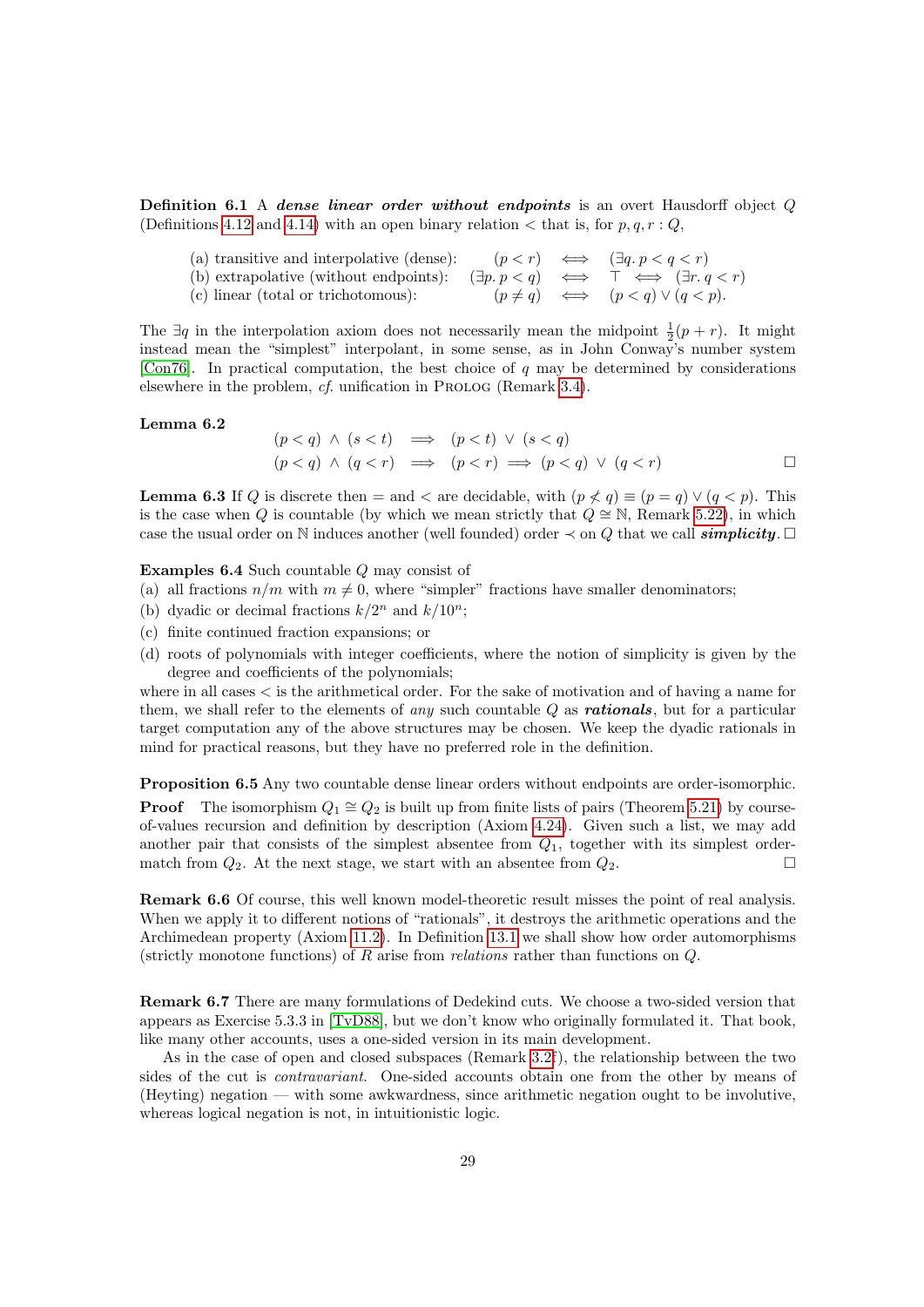The ASD calculus does not allow negation of predicates. Nor, indeed, is there any kind of contravariant operation, as it would be neither continuous nor computable. So we have to use both halves of the cut. But this is not just to overcome a technical handicap of our weak logic: like open and closed subspaces, the two parts play complementary roles that are plainly of equal importance. We also saw in Section [2](#page-4-0) that it is natural to generalise Dedekind cuts by not forcing the halves to be complementary, the resulting space being the interval domain.

<span id="page-29-0"></span>**Definition 6.8** Formalising Remark [2.1,](#page-4-1) a (*Dedekind*) cut ( $\delta$ , v) in a (not necessarily discrete) dense linear order without endpoints  $(Q, \leq)$  is a pair of predicates

for 
$$
d, u : Q
$$
,  $\delta d, vu : \Sigma$ ,

possibly involving parameters, such that

| $vu$       | $\Leftrightarrow$ $\exists t:Q$ . $vt \wedge (t < u)$     | $v$ rounded upper      |
|------------|-----------------------------------------------------------|------------------------|
| $\delta d$ | $\Leftrightarrow \exists e:Q$ . $(d < e) \wedge \delta e$ | $\delta$ rounded lower |
| $\top$     | $\Leftrightarrow \exists u:Q. vu$                         | bounded above          |
| $\top$     | $\Leftrightarrow \exists d:Q. \delta d$                   | bounded below          |
| $\bot$     | $\Leftrightarrow \delta d \wedge (u < d) \wedge vu$       | disjoint               |
| $(d < u)$  | $\Rightarrow (\delta d \vee vu)$                          | order-located          |

We call  $\delta$  or v **rounded** if they satisfy the first or second of the above properties, these being the most important. Their types are the ascending and descending reals  $(R, \overline{R})$ , Example [2.8](#page-6-3) and Definition [7.3\)](#page-32-1). Lemma [7.5](#page-33-0) explains why we have defined disjointness in this way, in preference to several others, and we shall discuss a stronger notion of locatedness that is needed for arithmetic in Proposition [11.15.](#page-51-0) When  $(\delta, v)$  are rounded, bounded and disjoint, they represent an interval (Definitions [2.3](#page-5-2) and [7.8\)](#page-34-1). We construct the space IR of intervals in the next section, on the way to the construction of R itself.

We do not introduce the "set" of cuts. However, we reformulate this definition using a little category theory to provide the context in which to understand both our construction in ASD and the alternatives in other foundational settings in Section [15.](#page-63-0)

**Remark 6.9** The six axioms above are (essentially) *equations* (cf. Axiom [4.5\)](#page-16-1). The boundedness axioms are already equations between terms of type  $\Sigma$ , whilst the roundedness and disjointness conditions become equations of type  $\Sigma^Q$  and  $\Sigma^{\check{Q}\times Q}$  when we  $\lambda$ -abstract the variables. Finally, locatedness may be rewritten as

$$
(\lambda du \cdot \delta d \vee vu \vee (d < u)) = (\lambda du \cdot \delta d \vee vu) \quad \text{of type} \quad \Sigma^{Q \times Q}.
$$

We therefore expect R to be the subspace of  $\Sigma^Q \times \Sigma^Q$  of those pairs  $(\delta, v)$  that satisfy these six equations. In the language of category theory, this is the equaliser (Definition [5.3\)](#page-22-0) of the parallel pair of arrows that collects them together:

$$
Q \xrightarrow{\qquad j \qquad R \qquad i \qquad \Sigma^Q \times \Sigma^Q} \xrightarrow{\qquad \text{LHS} \qquad \qquad \Sigma^Q \times \Sigma^Q \times \Sigma \times \Sigma \times \Sigma^Q \times Q} \times \Sigma^{Q \times Q}
$$
\n
$$
\overset{\text{a}}{\underset{\Gamma}{\vdots}} \qquad \qquad (\delta, v)
$$

We shall explain how to construct this equaliser in ASD, *i.e.* to define the new type  $R$  of Dedekind cuts, in the next two sections. For the remainder of this one, Definition [6.8](#page-29-0) is merely a list of properties that a pair of predicates on O may or may not have.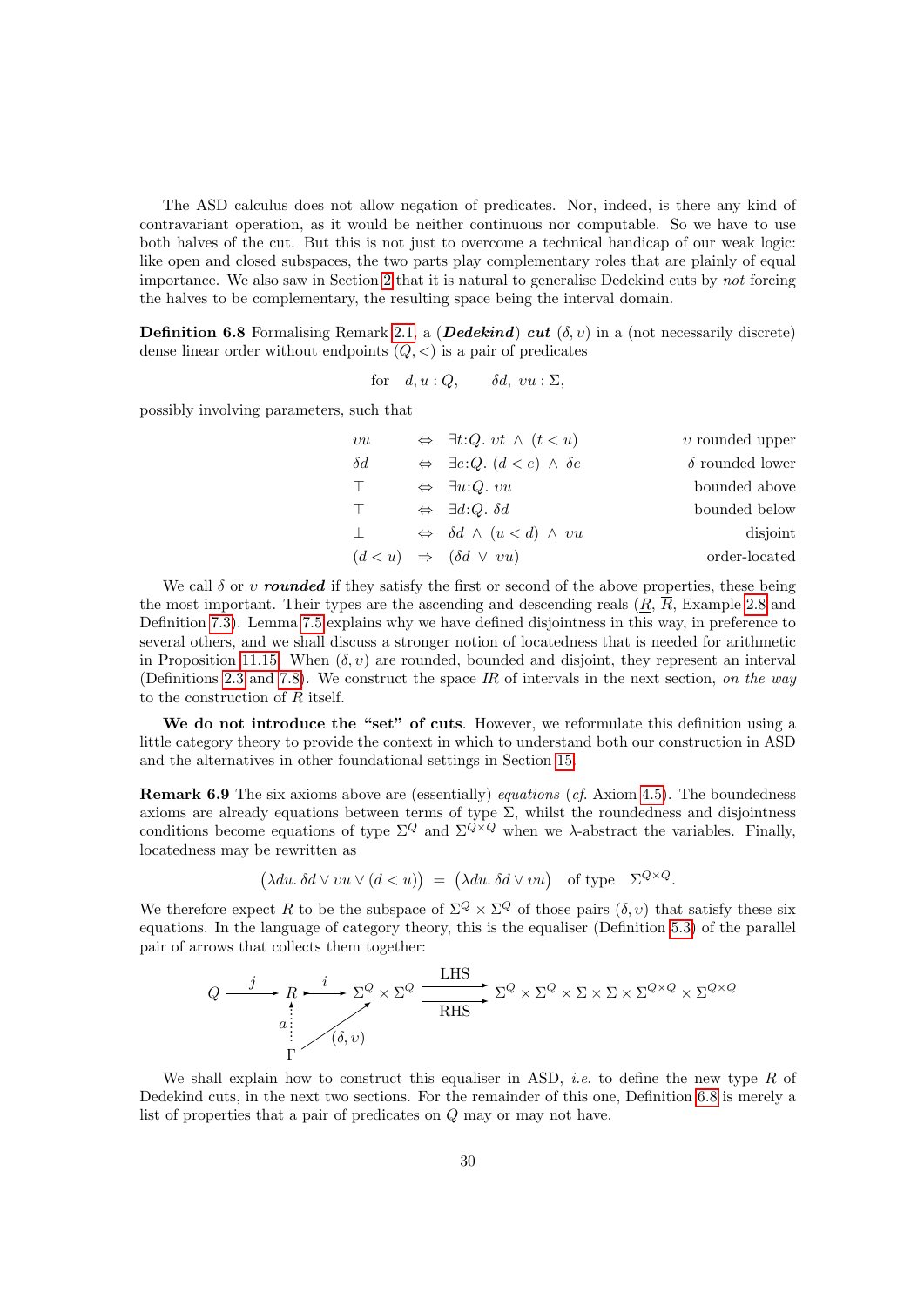Real numbers admit two order relations, which we shall now define in terms of cuts. Recall from Remark [4.6\(](#page-16-0)b) that we expect  $a < b$  to be a predicate (a term of type  $\Sigma$ ) but  $a \leq b$  to be a statement (an equation between such terms).

Definition 6.10 The irreflexive (strict) order relation on cuts is the predicate

$$
(\delta, v) < (\epsilon, \tau) \equiv \exists q. \, vq \wedge \epsilon q.
$$

The idea is that the right part of the smaller cut overlaps the left part of the larger.

**Lemma 6.11** The relation  $\lt$  is transitive. **Proof**  $\delta$  <u> $\qquad \qquad$ </u>  $\qquad \qquad$   $\qquad \qquad$   $\qquad \qquad$ 



<span id="page-30-0"></span>**Lemma 6.12** As in Remark [2.1,](#page-4-1) each  $q:Q$  gives rise to a cut  $jq \equiv (\delta_q, v_q)$  with

$$
\delta_q \equiv \lambda d. (d < q) \quad \text{and} \quad v_q \equiv \lambda u. (q < u).
$$

Beware that  $q$  is a sub-script! This is an order embedding, in the sense that

$$
(q < s) \Leftrightarrow (\exists r. q < r < s) \Leftrightarrow (\exists r. v_q r \land \delta_s r) \equiv ((\delta_q, v_q) < (\delta_s, v_s)).
$$

The map j makes Q an example of the test object  $\Gamma$  in the equaliser diagram above. Then the map  $Q \to \Sigma^Q \times \Sigma^Q$  by  $q \mapsto (\delta_q, v_q)$  is mono  $(1-1)$ , as is  $j: Q \to R$ .

When we compare a real number *(i.e.* a cut) with a rational, we recover the lower or upper part of the cut:

**Lemma 6.13** 
$$
(\delta_d, v_d) < (\delta, v) \iff \delta d
$$
 and  $(\delta, v) < (\delta_u, v_u) \iff vu$ .

We would like to show next that  $\lt$  is interpolative and extrapolative, but even to say that we need  $\exists_R$ , for which we have to define R itself as a type in ASD, so we leave this until Section [9.](#page-41-0)

Now we consider the reflexive (non-strict) order  $\leq$ . This is given by implication or inclusion between the cuts considered as predicates or subsets.

**Proposition 6.14** Let  $(\delta, v)$  and  $(\epsilon, \tau)$  be cuts, possibly involving parameters. Then the three statements

$$
\delta \geqslant \epsilon : \Sigma^Q, \qquad v \leqslant \tau : \Sigma^Q \qquad \text{and} \qquad ((\delta, v) < (\epsilon, \tau)) \iff \bot
$$

are equivalent. We write  $(\epsilon, \tau) \leq (\delta, v)$  for any of them. Notice that the arithmetical order  $\leq$ agrees with the logical one  $\leq$  for the ascending reals  $\delta$  and  $\epsilon$ , but is the reverse for the descending reals  $\tau$  and  $v$ , cf. Example [2.8.](#page-6-3)

**Proof** Since  $((\delta, v) < (\epsilon, \tau))$  is  $\exists q. vq \wedge \epsilon q$ , it is  $\bot$  if either  $\epsilon \leq \delta$  or  $v \leq \tau$ , since cuts are rounded and disjoint.

Conversely, by the definition of  $\exists$ , another way of writing the statement with  $\langle$  is

for any 
$$
q:Q
$$
,  $(vq \wedge \epsilon q) \Rightarrow \bot$ 

Then, for  $p:Q$ ,

|  | $\epsilon p \Leftrightarrow \exists q. (p < q) \wedge \epsilon q$                       | $\epsilon$ is rounded |
|--|-----------------------------------------------------------------------------------------|-----------------------|
|  | $\Rightarrow$ $\exists q. (\delta p \vee vq) \wedge \epsilon q$                         | $(\delta, v)$ located |
|  | $\Leftrightarrow$ $\exists q. (\delta p \wedge \epsilon q) \vee (vq \wedge \epsilon q)$ | distributivity        |
|  | $\Rightarrow$ $\exists q. (\delta p \vee \bot) \equiv \delta p$                         | hypothesis,           |

and similarly  $vp \Rightarrow \tau p$ .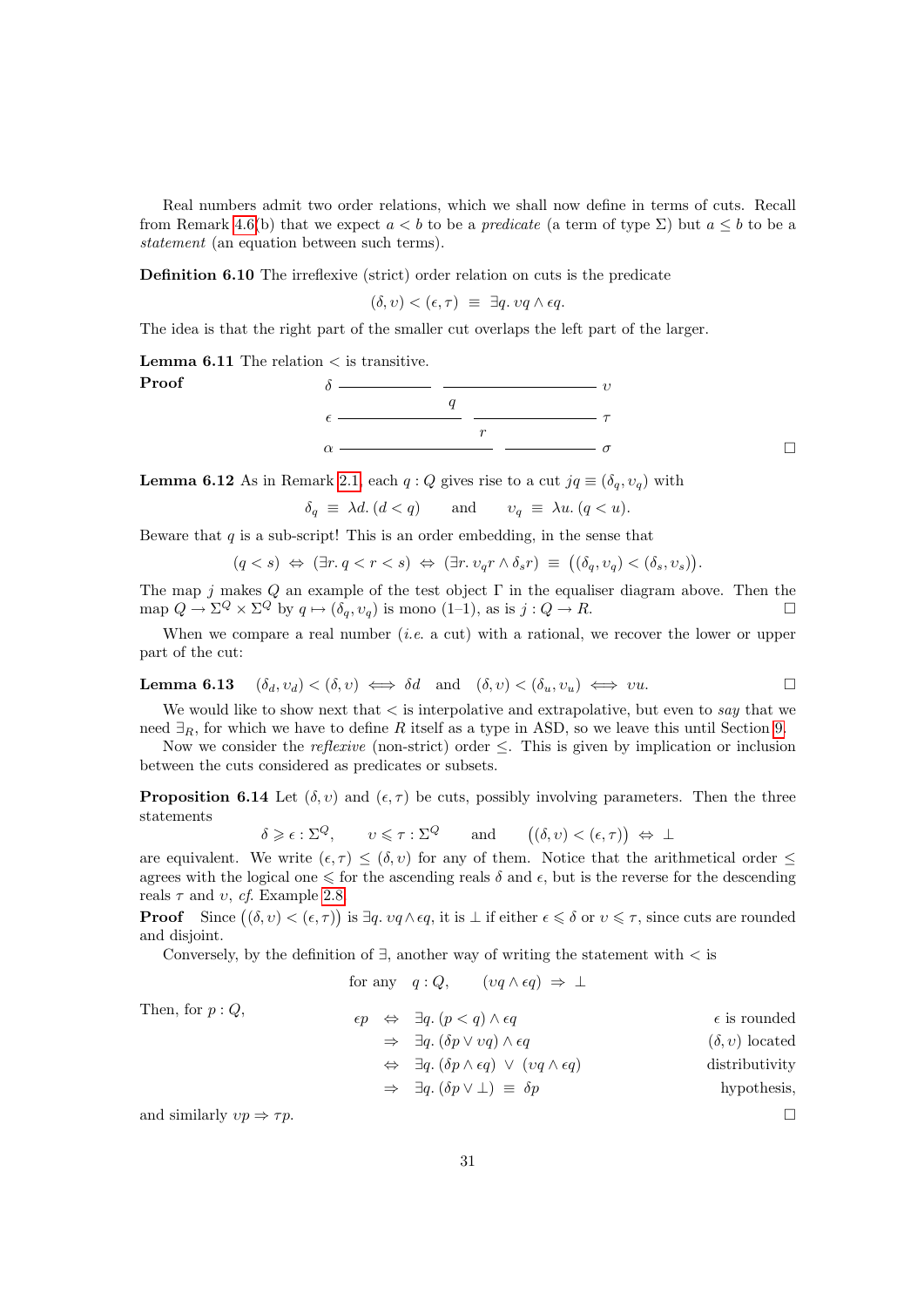There is one more order-theoretic property that we shall need: it develops the notion of orderlocatedness a little towards arithmetic, for which the stronger definition will be needed. The fact that this Lemma does not require disjointness, and so also applies to the back-to-front intervals in Remark [2.20,](#page-11-1) will become relevant when we study the existential quantifier.

<span id="page-31-1"></span>**Remark 6.15** We present this proof in the usual informal style, in which " $\cdots$ " indicates the variable length of the list, but the formal proof, of course, uses list induction. In particular, the ordering of the list is an open predicate that, like the *n*-fold conjunction, is easily definable by recursion on lists. This means that we rely on the methods of "discrete mathematics" that were outlined in and following Theorem [5.21,](#page-26-1) but these only work for overt discrete spaces. On the other hand, for Definition [6.1](#page-28-0) it had to be Hausdorff, so equality on  $Q$  must be decidable, cf. Lemmas [4.13](#page-18-3) and [6.3.](#page-28-1)

**Lemma 6.16** Let  $q_0 < q_1 < \cdots < q_n$  be a strictly ascending finite sequence of rationals, and let  $(\delta, v)$  be rounded, located and bounded, with  $\delta q_0$  and  $v q_n$ . Then this (pseudo-)cut belongs to at least one of the overlapping open intervals

$$
(q_0, q_2), \quad (q_1, q_3), \quad \ldots, \quad (q_{n-2}, q_n),
$$
  

$$
\bigvee_{j=0}^{n-2} (\delta q_j \wedge v q_{j+2}).
$$

in the sense that

**Proof** The hypotheses  $\delta q_0$  and  $vq_n$  and order-locatedness of  $(\delta, v)$  applied to each pair  $q_i < q_{i+1}$ give

$$
\delta q_0 \wedge (\delta q_0 \vee vq_1) \wedge (\delta q_1 \vee vq_2) \wedge \cdots \wedge (\delta q_{n-1} \vee vq_n) \wedge vq_n,
$$

which we expand using distributivity. Of the  $2^n$  disjuncts,  $n+1$  yield those in the claim, including two repetitions:

$$
\delta q_0 \wedge v q_1 \wedge v q_2 \wedge \cdots \wedge v q_n \Rightarrow \delta q_0 \wedge v q_2
$$
  
\n
$$
\delta q_0 \wedge \cdots \wedge \delta q_j \wedge v q_{j+2} \wedge \cdots \wedge v q_n \Rightarrow \delta q_j \wedge v q_{j+2}
$$
  
\n
$$
\delta q_0 \wedge \cdots \wedge \delta q_{n-2} \wedge \delta q_{n-1} \wedge v q_n \Rightarrow \delta q_{n-2} \wedge v q_n.
$$

Each of the remaining  $2^{n} - n - 1$  disjuncts consists of a conjunction of  $\delta s$  up to some  $\delta q_i$  and of vs starting from  $vq_i$ , with  $1 \le i \le j+1 \le n$ . Such a conjunction vanishes if  $\delta$  and  $v$  are disjoint. But even if they are not, since  $v$  is upper we have

$$
\delta q_j \wedge v q_i \implies \delta q_j \wedge v q_{j+2},
$$

<span id="page-31-0"></span>which is one of the disjuncts in the claim.  $\Box$ 

Exercise 6.17 Formulate the following in accordance with Remark [4.6,](#page-16-0) and prove them:

- (a) if  $a \leq b \leq c \leq d$  then  $a \leq d$ ;
- (b) if  $a < b$  or  $a = b$  then  $a \leq b$ ;
- (c) if  $a \leq b$  and  $a \neq b$  then  $a < b$ ;
- (d) if  $\delta d$  then  $(d < u) \vee \delta u$ ;
- (e) if  $(d < u) \vee \delta u$  for all u then  $\delta d$  [NB:  $\forall u : Q$  is not allowed];
- (f) not all  $d:Q$  satisfy  $\delta d$ .

Finally, verify that the results about  $\langle$  and  $\langle$  make no use of the boundedness axiom for cuts, and therefore also apply to  $+\infty \equiv (\top, \bot)$  and  $-\infty \equiv (\bot, \top)$ .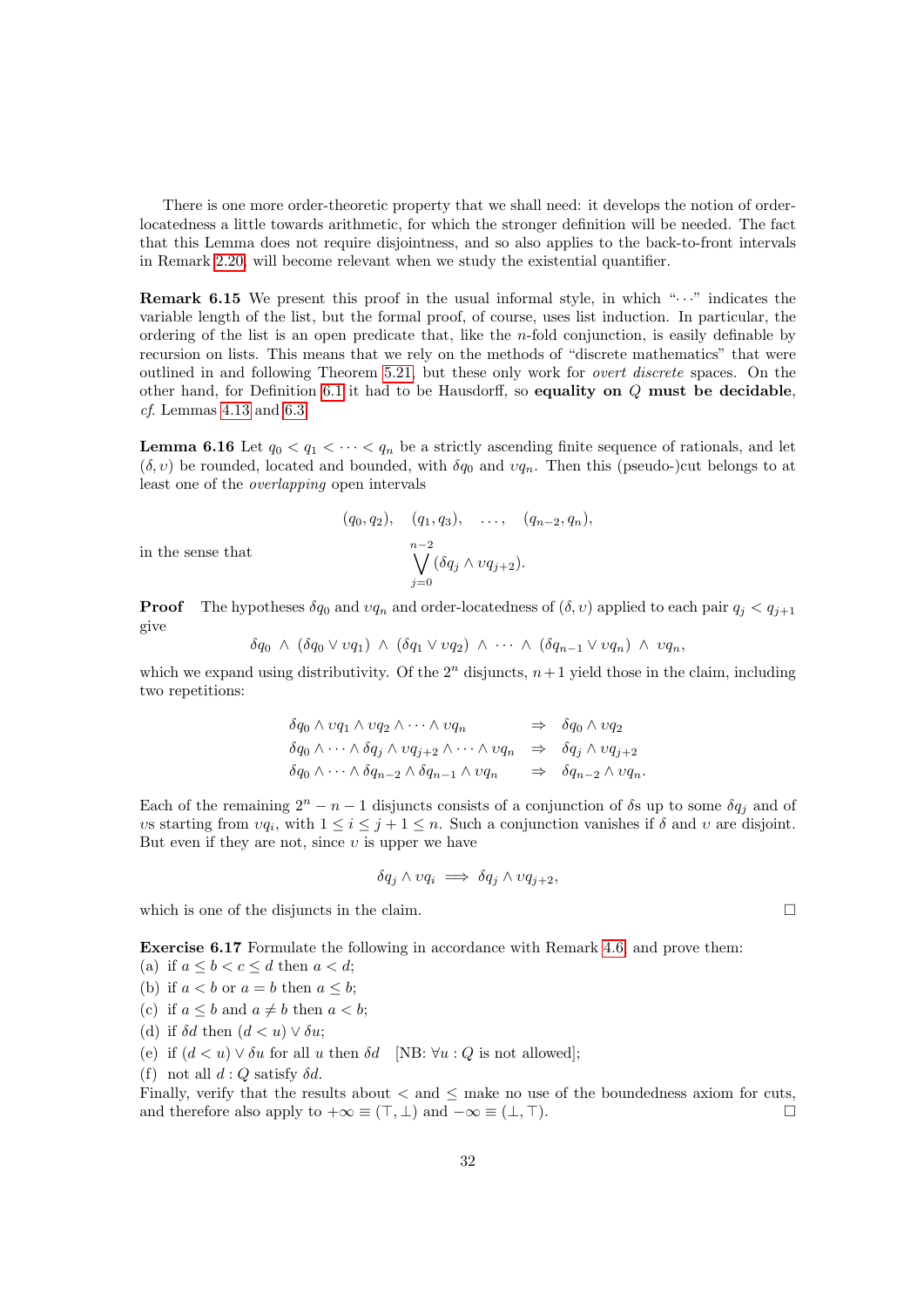## <span id="page-32-0"></span>7 The interval domain in ASD

You might reasonably expect that our next task would be to construct R as an object of ASD. This would involve showing that the formula  $\mathcal E$  in Section [2](#page-4-0) satisfies the definition of a nucleus in Section [5,](#page-21-0) and that its admissible terms are exactly the Dedekind cuts of Section [6.](#page-27-0)

However, hard experience with nuclei has shown that one cannot go at them like a bull in a china shop: whilst the calculations are elementary, they are very tricky. In fact, it is precisely because we want to give an *elementary* proof (in the technical sense of the word, *i.e.* in a very weak logic) that it is *difficult*. If we were willing to assume all of the structure of set theory, Proposition [2.17](#page-9-1) for  $\mathbb R$  would already have justified the equations in Lemma [5.4.](#page-22-3) The elementary proof requires messy manipulation of sequences of rationals.

Sorting out the mess teaches us two things conceptually.

One is that we need to construct the ascending and descending reals and the interval domain first. The other is that the Euclidean nucleus  $\mathcal E$  turns out to be a composite of four parts that are examples of the easy ways of defining nuclei in ASD, namely idempotents, open subspaces, closed subspaces and Scott-continuous localic nuclei (Definition [5.5](#page-22-4) and Lemma [5.9\)](#page-23-0). As we shall also see with arithmetic, the interval domain collects the "easy" properties of real numbers, clearing the ground for work on the difficult property of locatedness.

The technical difficulties that we resolve in this section may seem to be of our own making, as we have allowed  $\delta, v : \Sigma^Q$  to be arbitrary  $\lambda$ -terms of this type. These terms may, for example, pick out individual rationals for "special" treatment, in the way that we find in the pathological counterexamples of real analysis but not its fundamental intuitions. As we explained in Remark [2.13,](#page-7-2) we start from  $\Sigma^Q$  because that is as close to computation as is reasonable, whereas the other structures are partial compromises with mathematics. (The order and arithmetic on Q are complicated when encoded *via* the bijection  $Q \cong N$ , but are well known to lie within a weak fragment of logic like ASD.) Also, the types in ASD must be defined progressively from 1 and N using  $\times$ ,  $\Sigma^{(-)}$  and Σ-split subspaces, so we have to use  $\Sigma^Q(\cong \Sigma^{\mathbb{N}})$  on the way to constructing the interval domain and finally R.

We dispose of most of the arbitrariness by constructing the spaces of ascending and descending reals (Example [2.8\)](#page-6-3) as retracts of  $\Sigma^Q$ .

<span id="page-32-2"></span>**Notation 7.1** For arbitrary  $\delta, v : \Sigma^Q$  and  $\Phi : \Sigma^{\Sigma^Q \times \Sigma^Q}$ , define

$$
\hat{\delta}d \equiv \exists e. (d < e) \land \delta e, \quad \check{\quad} u \equiv \exists t. \, vt \land (t < u),
$$

$$
B(\delta, v) \equiv \exists du. \delta d \land vu, \quad \nabla(\delta, v) \equiv \exists du. \delta d \land (u < d) \land vu
$$
and
$$
\mathcal{E}_1 \Phi(\delta, v) \equiv \exists d < u. \hat{\delta}d \land \check{\quad} u \land \Phi(\delta_d, v_u).
$$

As the name "roundedness" suggests,  $\hat{\delta}$  and  $\check{\nu}$  trim off the endpoints of cuts of the kind that Dedekind originally introduced, cf. Remark [2.1,](#page-4-1) as well as closing the subsets down- or upwards. The predicates B and  $\nabla$  capture boundedness and (non-)disjointness respectively (note the  $u < d$ in  $\nabla$ !). We shall find three nuclei that define the interval domain, but  $\mathcal{E}_1$  will turn out to be the most useful one.

**Lemma 7.2** These operations  $\delta \mapsto \hat{\delta}$  and  $v \mapsto \check{v}$  are *idempotent*. They fix  $\delta$  and v iff these are rounded (Definition [6.8\)](#page-29-0). In particular,  $\delta_d$ ,  $\top$  and  $\bot$  are fixed by the first operation (rounding downwards), whilst  $v_u$ ,  $\top$  and  $\bot$  are fixed by the second (upwards).

<span id="page-32-1"></span>**Definition 7.3** Using Lemma [5.9,](#page-23-0) these idempotents on  $\Sigma^Q$  define types

$$
\widehat{-}:\underline{R}\triangleleft\Sigma^Q \quad \text{and} \quad \widetilde{-}:\overline{R}\triangleleft\Sigma^Q,
$$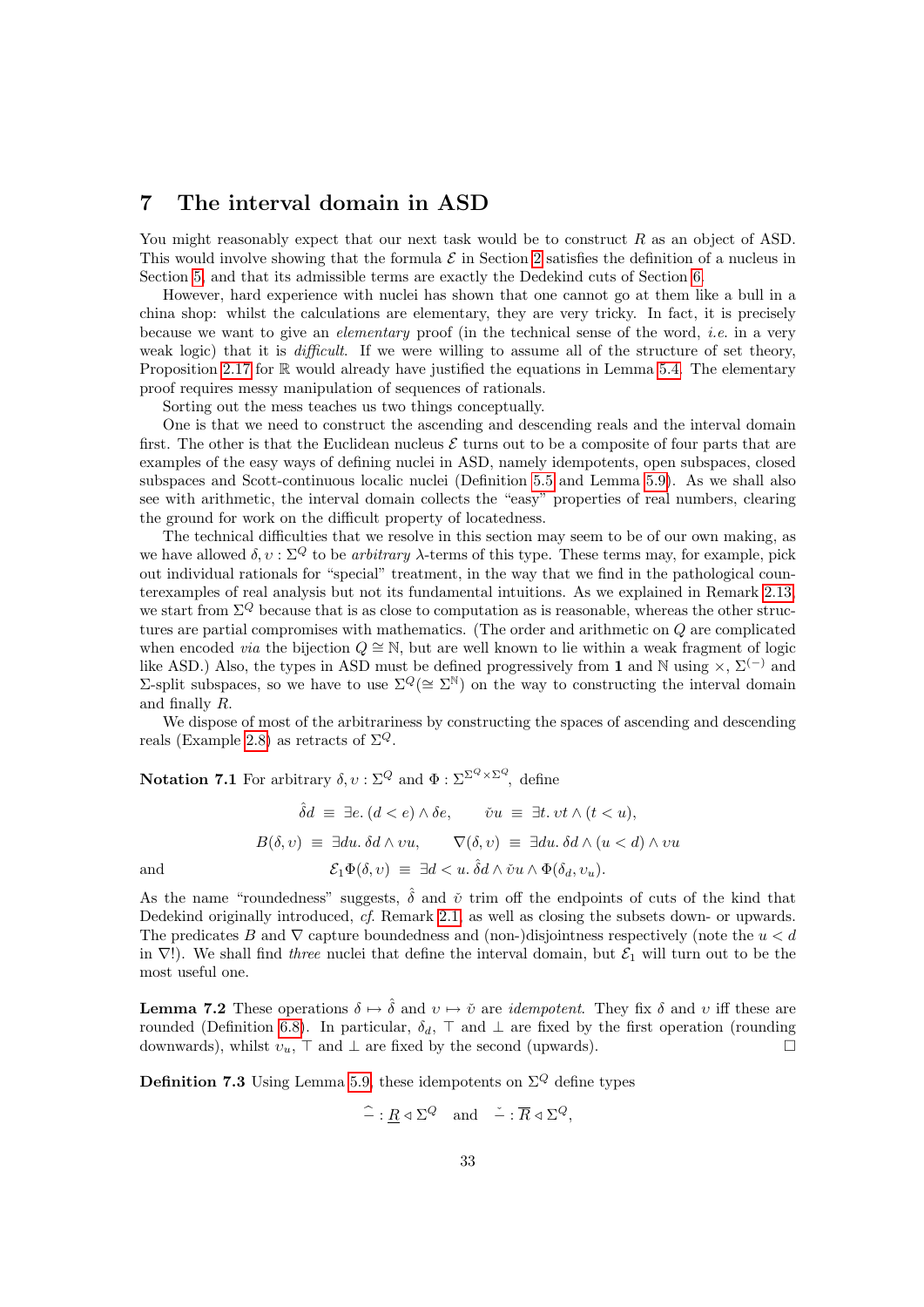called the **ascending** and **descending reals** respectively. The product  $\underline{R} \times \overline{R}$  is similarly a retract of  $\Sigma^Q \times \Sigma^Q$ , so it is given by the nucleus

$$
\mathcal{E}_{\mathbf{r}}\Phi(\delta,v) \ \equiv \ \Phi(\hat{\delta},\check{\upsilon}) \ \equiv \ \Phi(\lambda d. \ \exists e. \ d < e \land \delta e, \ \lambda u. \ \exists t. \ \upsilon t \land t < u).
$$

We may think of the lattice  $R \times \overline{R}$  as the space of "intervals" that may be infinite and even back-to-front (Remark [2.20\)](#page-11-1).

Lemma [6.12](#page-30-0) defines "inclusion" maps  $\delta_{(-)}: Q \to \underline{R} \triangleleft \Sigma^Q$  and  $v_{(-)}: Q \to \overline{R} \triangleleft \Sigma^Q$ . These can be extended to  $R \to R$  and  $R \to \overline{R}$ , of course simply as the projections that extract  $\delta$  and  $v$  from the cut  $(\delta, v)$ : R. However, by monotonicity (Axiom [4.8\)](#page-17-4), there is no map

$$
\underline{R} \to \overline{R}, \qquad \overline{R} \to \underline{R}, \qquad \underline{R} \to R \qquad \text{or} \qquad \overline{R} \to R
$$

that commutes with these inclusions. This is why both  $\delta$  and  $\nu$  are needed in the definition of Dedekind cuts.

Exercise 7.4 Construct the ascending natural numbers, with  $\infty$  as top, in a similar way.

Next we consider disjointness. Of the three possible definitions, in Definition [6.8](#page-29-0) we chose the one that is invariant under rounding, so that the nuclei commute, cf. Lemma [5.11.](#page-24-3)

<span id="page-33-0"></span>**Lemma 7.5** Let  $\delta, v : \Sigma^Q$ . Then  $\nabla(\delta, v) \Leftrightarrow \nabla(\hat{\delta}, \check{v})$  and  $\mathcal{E}_1 \nabla(\delta, v) \Leftrightarrow \bot$ . Also, the statements (a,d,e,f) below are equivalent:

| (a) $\nabla(\delta, v) \Leftrightarrow \bot$  |  | (d) $\nabla(\hat{\delta}, \check{\nu}) \Leftrightarrow \bot$ |  |
|-----------------------------------------------|--|--------------------------------------------------------------|--|
| (b) $\delta d \wedge vu \Rightarrow d < u$    |  | (e) $\delta d \wedge \check{\upsilon} u \Rightarrow d < u$   |  |
| (c) $\delta q \wedge vq \Leftrightarrow \bot$ |  | (f) $\delta q \wedge \check{v}q \Leftrightarrow \bot$        |  |

However, if Q is discrete then  $\delta \equiv \lambda d$ .  $(d \leq r)$  and  $v \equiv \lambda u$ .  $(r \leq u)$  satisfy (a,d,e,f) but not (b,c); in fact (b) is equivalent to (a&c).

Proof

$$
\nabla(\hat{\delta}, \check{v}) = \exists detu. \delta e \land (t < u < d < e) \land vt
$$
  
\n
$$
\Leftrightarrow \exists et. \delta e \land (t < e) \land vt \equiv \nabla(\delta, v)
$$
  
\n
$$
\mathcal{E}_1 \nabla(\delta, v) = \exists d < u. \hat{\delta} d \land \check{v} u \land \nabla(\delta_d, v_u)
$$
  
\n
$$
\equiv \exists d < u. \hat{\delta} d \land \check{v} u \land \exists et. \delta_d e \land (t < e) \land v_u t
$$
  
\n
$$
\Rightarrow \exists detu. \ d < u < t < e < d \Rightarrow \bot.
$$

**Definition 7.6** The *unbounded interval domain* is the closed subspace  $\mathbb{R}^{\infty} \subset \mathbb{R} \times \overline{\mathbb{R}}$  that is co-classified by  $\nabla$ , so it consists of those  $(\delta, v)$  for which  $\nabla(\delta, v)$  is *false* (Remark [4.11\)](#page-17-3), *i.e.* which are rounded and disjoint. Using Lemma [5.9,](#page-23-0)  $IR^{\infty} \subset \Sigma^Q \times \Sigma^Q$  is defined by the nucleus

$$
\mathcal{E}_{\mathrm{rd}}\Phi(\delta,v)\ \equiv\ \nabla(\hat\delta,\check v)\vee\Phi(\hat\delta,\check v).
$$

The inclusion map  $IR^{\infty} \to \underline{R} \times \overline{R}$  provides the endpoints of any interval, but as ascending and descending reals: there is no such map  $IR^{\infty} \to R \times R$  (cf. Remark [2.9\)](#page-6-1). On the other hand, there is of course a function from  $\{(d, u) | d \leq u\} \triangleleft R \times R$  to  $IR^{\infty}$  that provides the interval with specified endpoints.

That version of the interval domain included  $(\bot, v_u) \equiv [-\infty, u], (\delta_d, \bot) \equiv [d, +\infty]$  and  $(\bot, \bot) \equiv$ [−∞, +∞]. The following construction, on the other hand, eliminates them; since it therefore has no least element, it is called a predomain. It is again invariant under rounding.

<span id="page-33-1"></span>Lemma 7.7  $\nabla(\delta, v) \Longrightarrow B(\delta, v) \iff B(\hat{\delta}, \check{v}) \iff \mathcal{E}_1 \top (\delta, v)$ .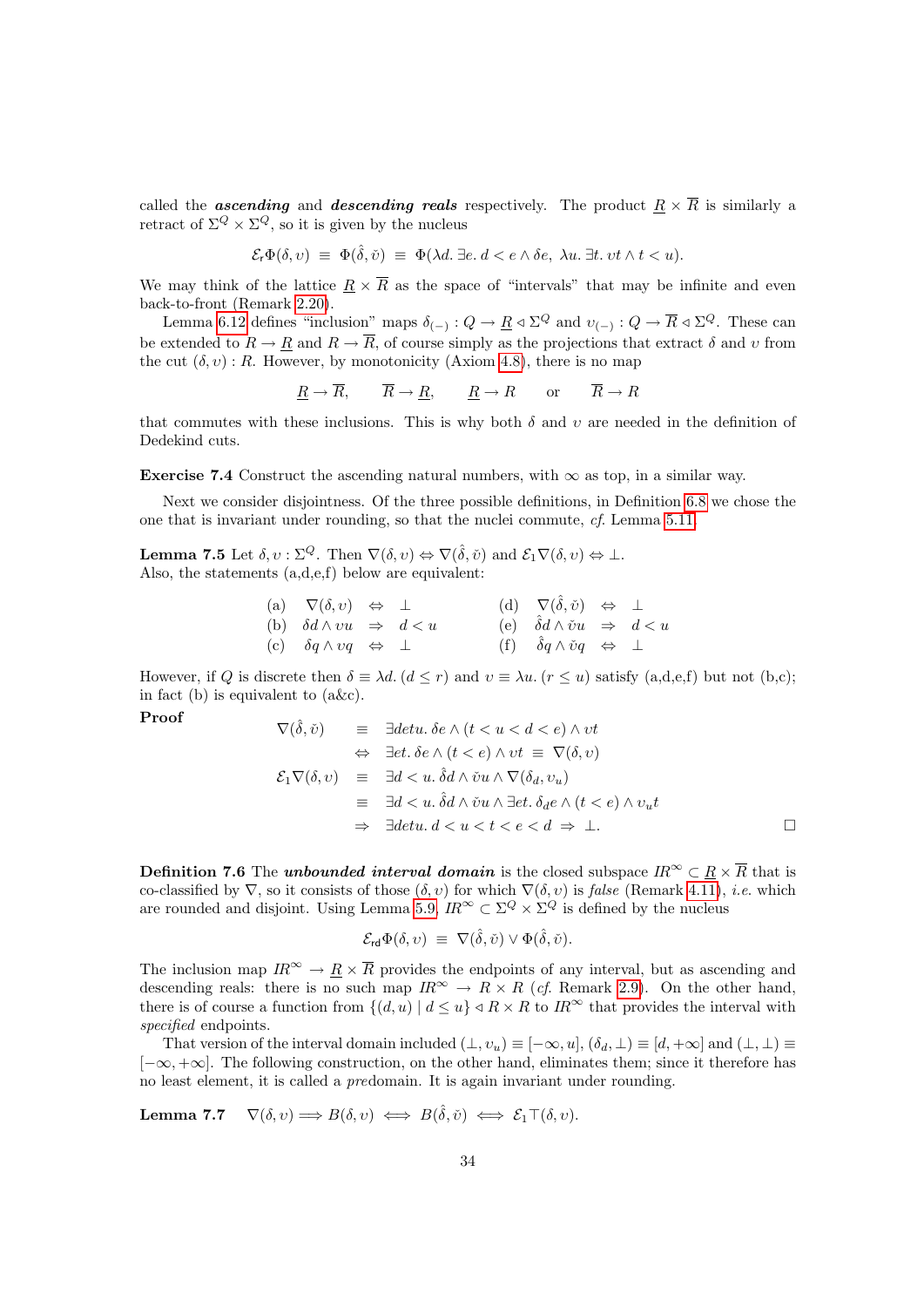Proof

$$
B(\hat{\delta}, \check{v}) \equiv \exists du. \hat{\delta}d \wedge \check{v}u \Leftrightarrow \exists d < u'. \hat{\delta}d \wedge \check{v}u' \equiv \mathcal{E}_1 \top (\delta, v) \qquad u' > d, u
$$
  
\n
$$
\equiv \exists detu. (d < e) \wedge \delta e \wedge vt \wedge (t < u)
$$
  
\n
$$
\Leftrightarrow \exists et. \delta e \wedge vt \equiv B(\delta, v).
$$

<span id="page-34-1"></span>**Definition 7.8** The **bounded interval predomain** is the open subspace  $IR \subset IR^{\infty}$  classified by B, so it consists of those  $(\delta, v)$  for which  $B(\delta, v)$  is true. By Lemma [5.9,](#page-23-0)  $IR \subset \Sigma^Q \times \Sigma^Q$  is defined by the nucleus

$$
\mathcal{E}_{\text{rdb}}\Phi(\delta,\upsilon) \ \equiv \ \nabla(\hat{\delta},\check{\upsilon}) \vee \Phi(\hat{\delta},\check{\upsilon}) \wedge B(\hat{\delta},\check{\upsilon}),
$$

which may be bracketed either way, since  $\nabla \leq B$ .

Warning 7.9 Here we are selecting the bounded pseudo-cuts from spaces of not necessarily bounded ones. Nuclei that do this do not preserve  $\top$ . This is related, *via* Lemma [5.13,](#page-24-4) to the fact that  $[d, u]$  is compact, but R is not.

The following rule of inference will simplify matters a lot in the next section. Abstractly, it is just (monotonicity of) the I operator in Section [5](#page-21-0) for the subspace  $IR \subset \Sigma^Q \times \Sigma^Q$ .

<span id="page-34-2"></span>**Proposition 7.10** In proving any implication  $\Phi \leq \Psi$ , we may assume that the pseudo-cuts to which they are applied are rounded, bounded and disjoint (or even that they have rational endpoints), at the cost of applying  $\mathcal{E}_1$  to the result, in the sense that

$$
\frac{\Gamma, (\delta, v) : IR \vdash \Phi(\delta, v) \Rightarrow \Psi(\delta, v)}{\Gamma, \ \delta, v : \Sigma^{Q} \vdash \mathcal{E}_{1}\Phi(\delta, v) \Rightarrow \mathcal{E}_{1}\Psi(\delta, v)}.
$$

**Proof** If  $d < u$  then  $(\delta_d, v_u)$  is rounded, bounded and disjoint, so

$$
\mathcal{E}_1 \Phi(\delta, v) \equiv \exists d < u \ldotp \hat{\delta} d \wedge \check{v} u \wedge \Phi(\delta_d, v_u) \Rightarrow \exists d < u \ldotp \hat{\delta} d \wedge \check{v} u \wedge \Psi(\delta_d, v_u) \equiv \mathcal{E}_1 \Psi(\delta, v).
$$

Exercise 7.11 Use the following result to sharpen this rule to show that the premise

$$
\Gamma, q: Q \vdash \Phi(\delta_q, v_q) \Rightarrow \Psi(\delta_q, v_q)
$$

is sufficient to deduce  $\mathcal{E}_1 \Phi \leqslant \mathcal{E}_1 \Psi$ , and indeed  $\mathcal{E} \Phi \leqslant \mathcal{E} \Psi$ , as we shall see in the next section.

Next we invoke Scott continuity of  $\Phi$ , *cf.* Lemma [2.16.](#page-9-0)

<span id="page-34-0"></span>**Proposition 7.12** If  $(\delta, v)$  are rounded and bounded then, for any  $\Phi : \Sigma^{\Sigma^Q \times \Sigma^Q}$ ,

$$
\Phi(\delta, v) \iff \exists du. \, \delta d \wedge vu \wedge \Phi(\delta_d, v_u).
$$

If  $(\delta, v)$  are also disjoint then  $\Phi(\delta, v) \iff \exists d < u \cdot \hat{\delta} d \wedge \check{v} u \wedge \Phi(\delta_d, v_u) \equiv \mathcal{E}_1 \Phi(\delta, v)$ . **Proof** We have to show that the joins in Notation [7.1,](#page-32-2)

$$
\hat{\delta} = \exists d. \delta d \land (\lambda x. x < d) \quad \text{and} \quad \check{\upsilon} = \exists u. \, \upsilon u \land (\lambda x. u < x),
$$

are directed in the sense of Definition [4.20,](#page-19-0) so consider

$$
N \equiv Q, \quad \alpha_d \equiv \delta d \quad \text{and} \quad \phi^d \equiv \delta_d \equiv \lambda x. \ x < d.
$$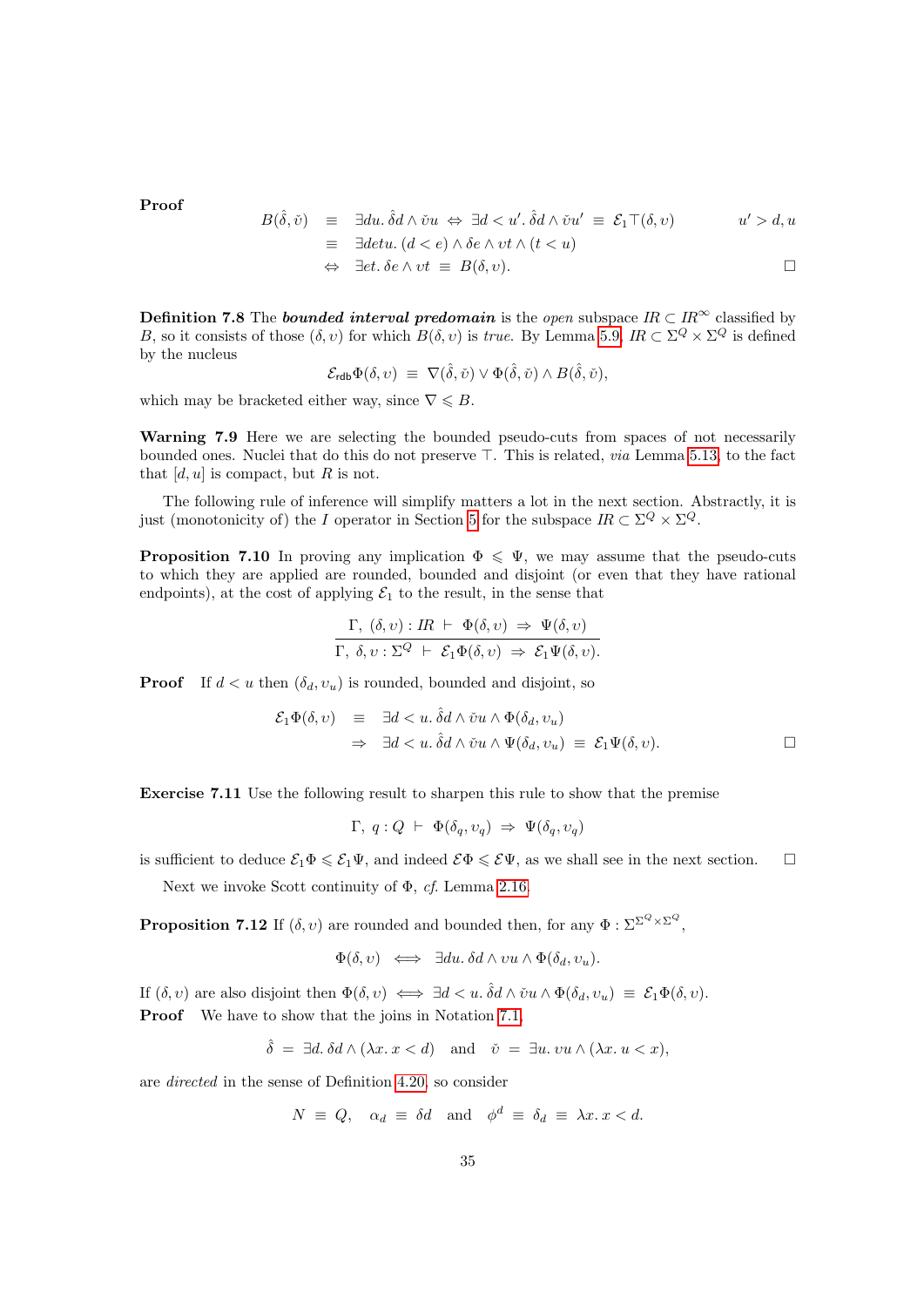Then  $\exists d$ .  $\alpha_d \Leftrightarrow \top$  by boundedness, and the binary operation  $\mathcal{Q} \equiv \mathsf{max}$  satisfies

$$
\alpha_{d@e} \equiv \delta(\max(d,e)) \iff \delta d \wedge \delta e \equiv \alpha_d \wedge \alpha_e
$$

as  $\delta$  is lower, and  $\phi^{d@e}x \equiv x < \max(d, e) \iff (x < d) \lor (x < e) \equiv (\phi^d \lor \phi^e)x$ . For the second, we use  $@ \equiv$  min instead. Then we deduce the result for rounded and bounded  $(\delta, v) = (\delta, v)$  from Axiom [4.21.](#page-20-3) If they are also disjoint then  $\delta d \wedge vu \Rightarrow d < u$  by Lemma [7.5.](#page-33-0)  $\Box$ 

It may perhaps be surprising that this is the (one) place where Scott continuity is used in the construction, given that the manipulation of finite lists will happen in the next section. The reason is that this is the section in which we do *domain theory*. The intervals with *rational* endpoints provide a basis for the domain of general intervals in the sense of Remark [2.9,](#page-6-1) and the Proposition shows how we extend the definition of  $\Phi$  from the basis to the whole domain.

In fact, we have shown that there is at most one extension. We need another condition to ensure that the extension exists, *i.e.* that we recover the given formula when we restrict back to the basis. This requirement is more than monotonicity with respect to interval inclusions, since the bounded interval predomain is a continuous but not algebraic dcpo.

**Proposition 7.13** Let  $\phi(d, u)$  be any predicate on d,  $u : Q$ , which are intended to be the endpoints of an interval. Then

$$
\Phi(\delta, v) \equiv \exists du. \, \delta d \wedge vu \wedge \phi(d, u)
$$

extends  $\phi: Q \times Q \to \Sigma$  to  $\Phi: \Sigma^Q \times \Sigma^Q \to \Sigma$ , in the sense that  $\Phi(\delta_d, v_u) \Leftrightarrow \phi(d, u)$ , iff

 $\phi$  is **rounded**,  $\phi(e, t) \Leftrightarrow \exists du \, (d < e) \wedge (t < u) \wedge \phi(d, u).$ 

If  $\phi$  satisfies the same condition in just the restricted case where  $d \leq u$ , then it extends to the bounded interval predomain,  $\Phi: \mathbb{R} \to \Sigma$ , *i.e.* to rounded, bounded, disjoint pseudo-cuts  $(\delta, v)$ .

We shall use this condition in the definition of the nucleus  $\mathcal E$  in the next section, and again for arithmetic in Sections [11–](#page-48-0)[13.](#page-57-0) Here we may complete the construction of the (bounded) interval (pre)domain in ASD:

**Theorem 7.14**  $\mathcal{E}_1$  is a nucleus (Definition [5.5\)](#page-22-4), and  $(\delta, v)$  is admissible for it (Definition [5.7\)](#page-23-1) iff it is rounded, bounded and disjoint, so  $IR \cong \{\Sigma^{\Sigma^Q \times \Sigma^Q} \mid \mathcal{E}_1\}.$ 

**Proof** If  $(\delta, v)$  are rounded, bounded and disjoint,  $\Phi(\delta, v) \Leftrightarrow \mathcal{E}_1\Phi(\delta, v)$  by Proposition [7.12,](#page-34-0) *i.e.* ( $\delta$ ,  $v$ ) is *admissible*. On the same hypothesis, therefore,

$$
(\Phi \wedge \Psi)(\delta, v) \iff (\mathcal{E}_1 \Phi \wedge \mathcal{E}_1 \Psi)(\delta, v).
$$

We deduce from this, using Proposition [7.10,](#page-34-2) that, for arbitrary  $(\delta, v)$ ,

$$
\mathcal{E}_1(\Phi \wedge \Psi)(\delta, v) \iff \mathcal{E}_1(\mathcal{E}_1 \Phi \wedge \mathcal{E}_1 \Psi)(\delta, v),
$$

which was one of the equations for a *nucleus*. We can prove the ∨-equation in the same way, or by observing that  $\mathcal{E}_1$  is idempotent and preserves ∨.

Conversely, we have to deduce roundedness, boundedness and disjointness from instances of admissibility with respect to the new formula for  $\mathcal{E}_1$ , using carefully chosen  $\Phi$ , which are provided by Lemmas [7.5](#page-33-0) and [7.7.](#page-33-1)

For disjointness, let  $\Phi \equiv \nabla$ , so by admissibility,  $\nabla(\delta, v) \Leftrightarrow \mathcal{E}_1 \nabla(\delta, v) \Leftrightarrow \bot$ . For boundedness, let  $\Phi \equiv \lambda \alpha \beta$ . T, so  $B(\delta, v) \Leftrightarrow \mathcal{E}_1 \Phi(\delta, v) \Leftrightarrow \Phi(\delta, v) \Leftrightarrow$  T.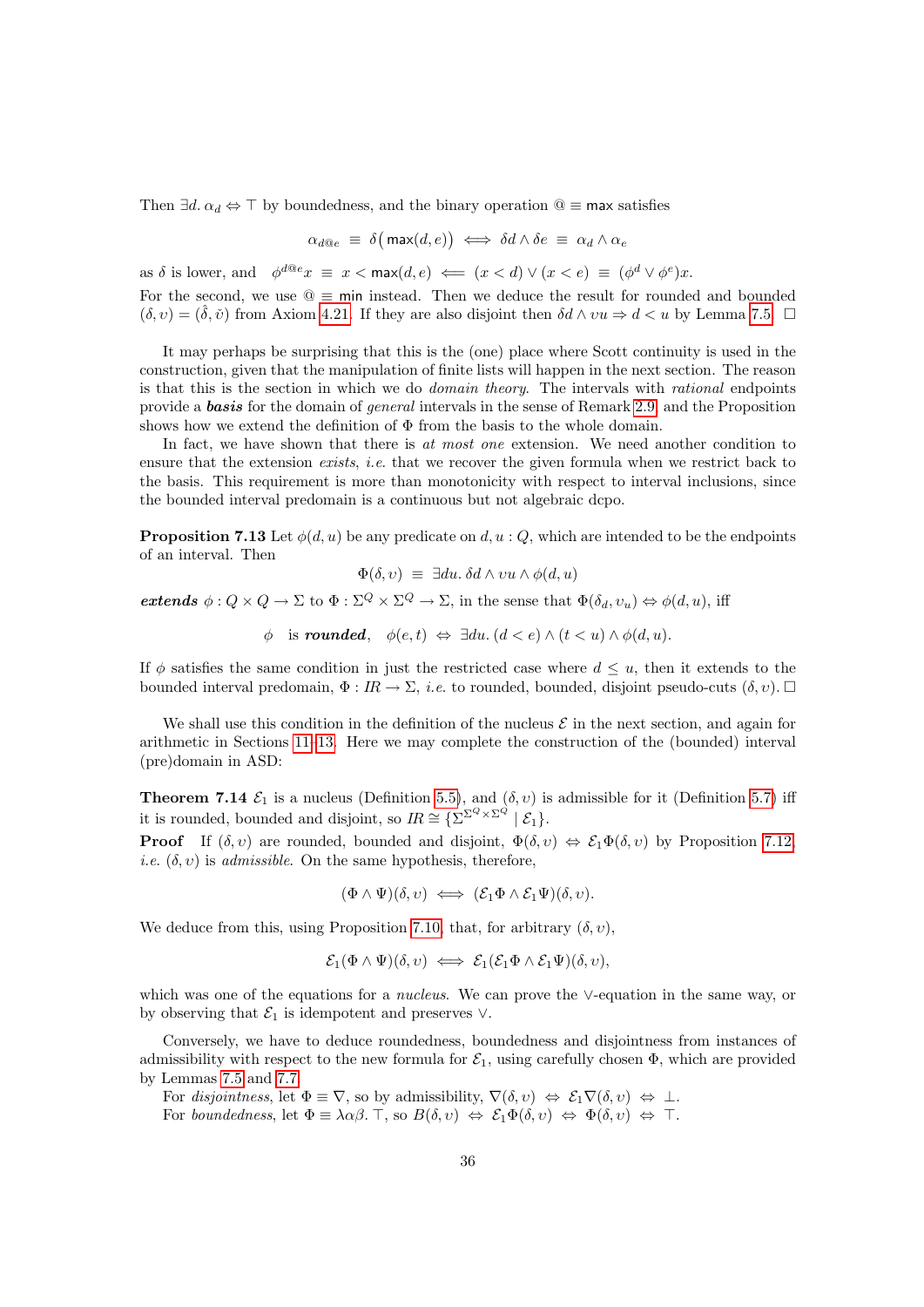For roundedness, consider  $\Phi \equiv \lambda \alpha \beta$ .  $\alpha c \wedge \beta w$  with c, w : Q, so

$$
\Phi(\delta_d, v_u) \Leftrightarrow \delta_d c \wedge v_u w \Leftrightarrow (c < d) \wedge (u < w).
$$
\nThen\n
$$
\mathcal{E}_1 \Phi(\delta, v) \Leftrightarrow \exists d < u. \hat{\delta} d \wedge \check{v} u \wedge \Phi(\delta_d, v_u)
$$
\n
$$
\Leftrightarrow \exists du. \hat{\delta} d \wedge \check{v} u \wedge (c < d) \wedge (d < u) \wedge (u < w)
$$
\n
$$
\Leftrightarrow \hat{\delta} c \wedge \check{v} w \wedge (c < w) \Leftrightarrow \hat{\delta} c \wedge \check{v} w,
$$

since  $(\delta, \check{v})$  are rounded and disjoint. By admissibility,

$$
\delta c \wedge vw \equiv \Phi(\delta, v) \Leftrightarrow \mathcal{E}_1 \Phi(\delta, v) \Leftrightarrow \hat{\delta} c \wedge \check{v}w.
$$

We conclude by looking at two other nuclei that also define IR.

<span id="page-36-0"></span>Exercise 7.15 Show that

(a)  $\mathcal{E}_{r}$  (Definition [7.3\)](#page-32-0),  $\mathcal{E}_{d}$  and  $\mathcal{E}_{b}$  are nuclei, where

$$
\mathcal{E}_{r}\Phi(\delta, v) \equiv \Phi(\hat{\delta}, \check{v}), \qquad \mathcal{E}_{d}\Phi \equiv \Phi \vee \nabla \qquad \text{and} \qquad \mathcal{E}_{b}\Phi \equiv \Phi \wedge B;
$$

- (b)  $(\delta, v)$  is admissible for  $\mathcal{E}_r$ ,  $\mathcal{E}_b$  or  $\mathcal{E}_d$  iff it is rounded, bounded or disjoint respectively (the last being in the sense that we used in Definition [6.8](#page-29-0) and Lemma 7.5 $(a,d,e,f)$ ;
- (c)  $\mathcal{E}_{r}$ ,  $\mathcal{E}_{b}$  and  $\mathcal{E}_{d}$  commute pairwise (hint: use Lemmas [7.5](#page-33-0) and [7.7\)](#page-33-1);
- (d) the composite  $\mathcal{E}_{rb} \equiv \mathcal{E}_r \cdot \mathcal{E}_b \equiv \mathcal{E}_b \cdot \mathcal{E}_r$  is

$$
\mathcal{E}_{\mathsf{rb}}\Phi(\delta,v) \iff \exists du. \, \hat{\delta}d \wedge \check{v}u \wedge \Phi(\delta_d,v_u) \iff \exists et. \, \delta e \wedge vt \wedge \Phi(\delta_e,v_t)
$$

(hint: use Axiom [4.7](#page-17-0) with  $B(\delta, v) \Leftrightarrow \top$  and Proposition [7.12\)](#page-34-0); and

(e) the composite  $\mathcal{E}_{\text{rdb}}$  (Definition [7.8\)](#page-34-1) is  $\mathcal{E}_{\text{rdb}} = \nabla \vee \mathcal{E}_1$  (hint: use Axiom [4.7](#page-17-0) with  $\nabla(\delta, v) \Leftrightarrow \bot$ and Lemma [7.5\)](#page-33-0).

We prefer  $\mathcal{E}_1$  because it preserves  $\perp$ , whereas  $\mathcal{E}_{\text{rdb}}\perp = \nabla$ . We use this property in Theorem [9.2](#page-41-0) to construct the existential quantifier.  $\Box$ 

**Exercise 7.16** Let  $\mathcal{E}'_1\Phi(\delta, v) \equiv \exists d < u$ .  $\delta d \wedge vu \wedge \Phi(\delta_d, v_u)$  and show that (a)  $\mathcal{E}'_1$  is a nucleus;

- 
- (b)  $(\delta, v)$  is admissible for  $\mathcal{E}'_1$  iff it is rounded, bounded and disjoint (hint: the only difficulty with copying the proof for  $\mathcal{E}_1$  is that it only shows that admissible  $(\delta, v)$  are disjoint, bounded and satisfy  $\delta \leq \hat{\delta}$  and  $v \leq \check{v}$ , so a little more work is needed to deduce roundedness);
- (c)  $\mathcal{E}'_1$  also satisfies  $\mathcal{E}'_1 = \mathcal{E}'_1 \cdot \mathcal{E}_r = \mathcal{E}'_1 \cdot \mathcal{E}_r \cdot \mathcal{E}'_1 \leq \mathcal{E}_1 = \mathcal{E}_r \cdot \mathcal{E}'_1 = \mathcal{E}_r \cdot \mathcal{E}'_1 \cdot \mathcal{E}_r$ ; but
- (d) there are  $\delta, v : \Sigma^Q$  for which  $\mathcal{E}_1 \top(\delta, v) \Leftrightarrow \top$  and  $\mathcal{E}'_1 \top(\delta, v) \Leftrightarrow \bot$  (hint: *cf.* Lemma [7.7\)](#page-33-1). We prefer  $\mathcal{E}_1$  because it commutes with  $\mathcal{E}_r$  (*cf.* Lemma [5.11\)](#page-24-0), so the  $\Sigma$ -splitting for  $IR \rightarrow \Sigma^Q \times \Sigma^Q$ given by  $\mathcal{E}_1$  restricts to  $IR \rightarrow \overline{R} \times \overline{R}$ .

### <span id="page-36-2"></span>8 The real line as a space in ASD

We are at last ready to construct R as a  $\Sigma$ -split subspace of the bounded interval predomain IR, and hence of  $\Sigma^Q \times \Sigma^Q$ .

<span id="page-36-1"></span>**Remark 8.1** Because of Lemma [5.11,](#page-24-0) the process of defining R by means of a nucleus  $\mathcal{E}$  on IR, where IR is in turn defined by a nucleus  $\mathcal{E}_1$  on  $\Sigma^Q \times \Sigma^Q$ , is the same as giving a nucleus  $\mathcal E$  on the larger space for which

$$
\mathcal{E} \cdot \mathcal{E}_1 = \mathcal{E} = \mathcal{E} \cdot \mathcal{E} = \mathcal{E}_1 \cdot \mathcal{E}.
$$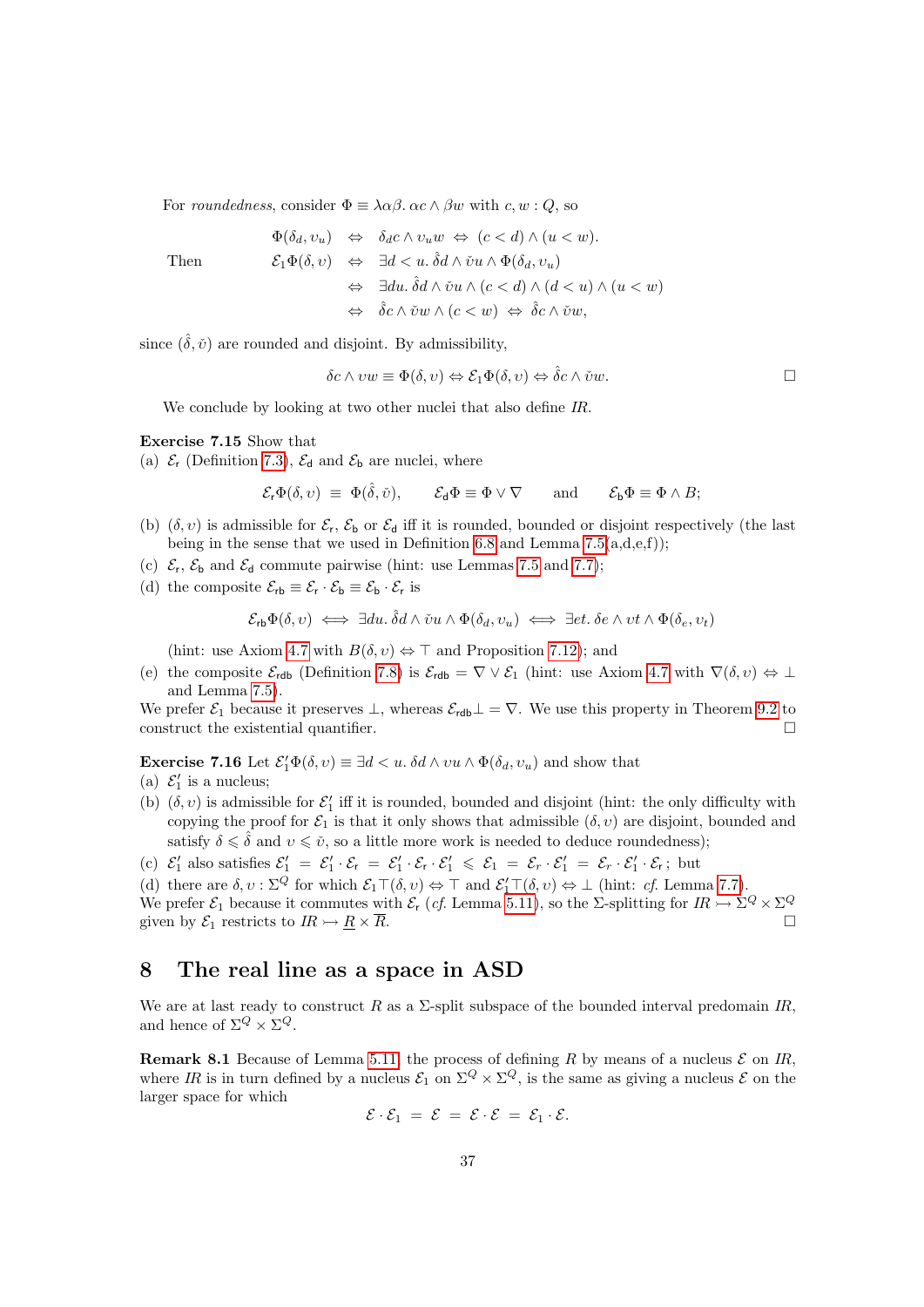Naturally, it will simplify the proof if we can restrict attention to  $(\delta, v)$  : IR, *i.e.* pseudo-cuts that are rounded, bounded and disjoint, thereby isolating locatedness.

However, another reason for considering R as a subspace of IR is that  $\mathcal E$  then becomes a nucleus in the sense of both ASD and locale theory (Definition [5.5\)](#page-22-0). The latter says that  $\mathsf{id} \leq \mathcal{E} = \mathcal{E}^2$  and it preserves meets, so we have to prove that

$$
\Phi(\delta, v) \Leftrightarrow \mathcal{E}_1 \Phi(\delta, v) \Rightarrow \mathcal{E} \Phi(\delta, v) \quad \text{and} \quad \mathcal{E} \Phi(\delta, v) \ \wedge \ \mathcal{E} \Psi(\delta, v) \Rightarrow \mathcal{E} (\Phi \wedge \Psi)(\delta, v),
$$

on the assumption that  $(\delta, v)$ : IR. (Only the last of these actually remains to be done.) We use Proposition [7.10](#page-34-2) to eliminate this hypothesis, by applying  $\mathcal{E}_1$ . In Proposition [8.9](#page-39-0) we shall deduce the equations in Lemma [5.4](#page-22-1) from these results.

<span id="page-37-2"></span>Notation 8.2 As the formula in Proposition [2.17](#page-9-0) only involves variables ranging over  $Q, \Sigma^Q$  and  $\Sigma^{\Sigma^Q \times \Sigma^Q}$ , we may import it into the logic of ASD. However, we prefer to use

$$
\mathcal{E}\Phi(\delta,\nu) \equiv \exists n \geq 1. \ \exists q_0 < \cdots < q_n. \ \hat{\delta}q_0 \wedge \check{\nu}q_n \wedge \bigwedge_{k=0}^{n-1} \Phi(\delta_{q_k},\ \nu_{q_{k+1}}),
$$

with  $\hat{\delta}$  and  $\check{\nu}$  instead of  $\delta$  and  $v$ , and no  $n \equiv 0$  term (which would be  $\nabla$ ). The reason is the same as for the choice of  $\mathcal{E}_1$  in preference to  $\mathcal{E}'_1$  or  $\mathcal{E}_{rdb}$ , namely that it commutes with  $\mathcal{E}_r$  and preserves  $\perp$  (Exercises [7.15f](#page-36-0)). Propositions [2.15](#page-8-0) and [2.17](#page-9-0) could be adapted to this choice by replacing I there with

$$
IV \equiv \{ (D, U) \mid \exists det \ldotp d < e \land e \in D \land [d, u] \subset V \land t \in U \land t < u \}.
$$

We have already said in Remark [6.15](#page-31-0) that equality on Q must be decidable in order to use ASD's methods of "discrete mathematics". In particular, note that " $\exists q_0 < \cdots < q_n$ " is existential quantification over  $List(Q)$ , not just  $n + 1$ -fold quantification over Q.

Notice that  $\mathcal{E}_1$  is the  $n \equiv 1$  disjunct of  $\mathcal{E}$ , so  $\mathcal{E}_1 \leq \mathcal{E}$ .

We begin with some lemmas for managing the sequence.

<span id="page-37-0"></span>**Lemma 8.3** For any  $(\delta, v)$ , suppose  $\mathcal{E}\Phi(\delta, v)$  holds by virtue of the sequence  $q_0 < \cdots < q_n$ , and that  $q_0 \leq r \leq q_n$ . Then  $\mathcal{E}\Phi(\delta, v)$  also holds by virtue of the sequence obtained by inserting r. **Proof** If  $q_k < r < q_{k+1}$  then  $\Phi(\delta_{q_k}, v_{q_{k+1}}) \Rightarrow \Phi(\delta_{q_k}, v_r) \wedge \Phi(\delta_r, v_{q_{k+1}}).$ 

<span id="page-37-1"></span>**Lemma 8.4** For any  $\Phi$ , and understanding that  $q_0 \equiv d$  and  $q_n \equiv u$ , the predicate

$$
\theta(d, u) \equiv \exists d < q_1 < \dots < q_{n-1} < u. \bigwedge_{k=0}^{n-1} \Phi(\delta_{q_k}, v_{q_{k+1}})
$$

is rounded, in the sense that  $\theta(e, t) \iff \exists du \, (d < e) \land (t < u) \land \theta(d, u) \Longrightarrow e < t.$ 

**Proof** First,  $\theta(d, u) \Rightarrow d < u$  because there are  $d < q_1 < \cdots < q_{n-1} < u$ .

 $[\Leftarrow]$  If  $\theta(d, u)$  holds by virtue of some sequence  $d = q_0 < \cdots < q_n = u$ , and  $d < e < t < u$ , then the same sequence with e and t in place of  $q_0$  and  $q_n$ , but omitting any  $q_i < e$  or  $> u$ , justifies  $\theta(e,t)$ .

 $[\Rightarrow]$  By Lemma [8.3,](#page-37-0) we may assume that  $n \geq 3$  in the expansion of  $\theta$ . The idea is to separate the left- and rightmost conjuncts from the rest, and then enlarge them using Proposition [7.12:](#page-34-0)

$$
\theta(d, u) \Leftrightarrow \exists d < e < t < u. \Phi(\delta_d, v_e) \land \theta(e, t) \land \Phi(\delta_t, v_u) \\
\Leftrightarrow \exists c < d < e < t < u < w. \Phi(\delta_c, v_e) \land \theta(e, t) \land \Phi(\delta_t, v_w) \\
\Rightarrow \exists c < d < u < w. \Phi(c, w).
$$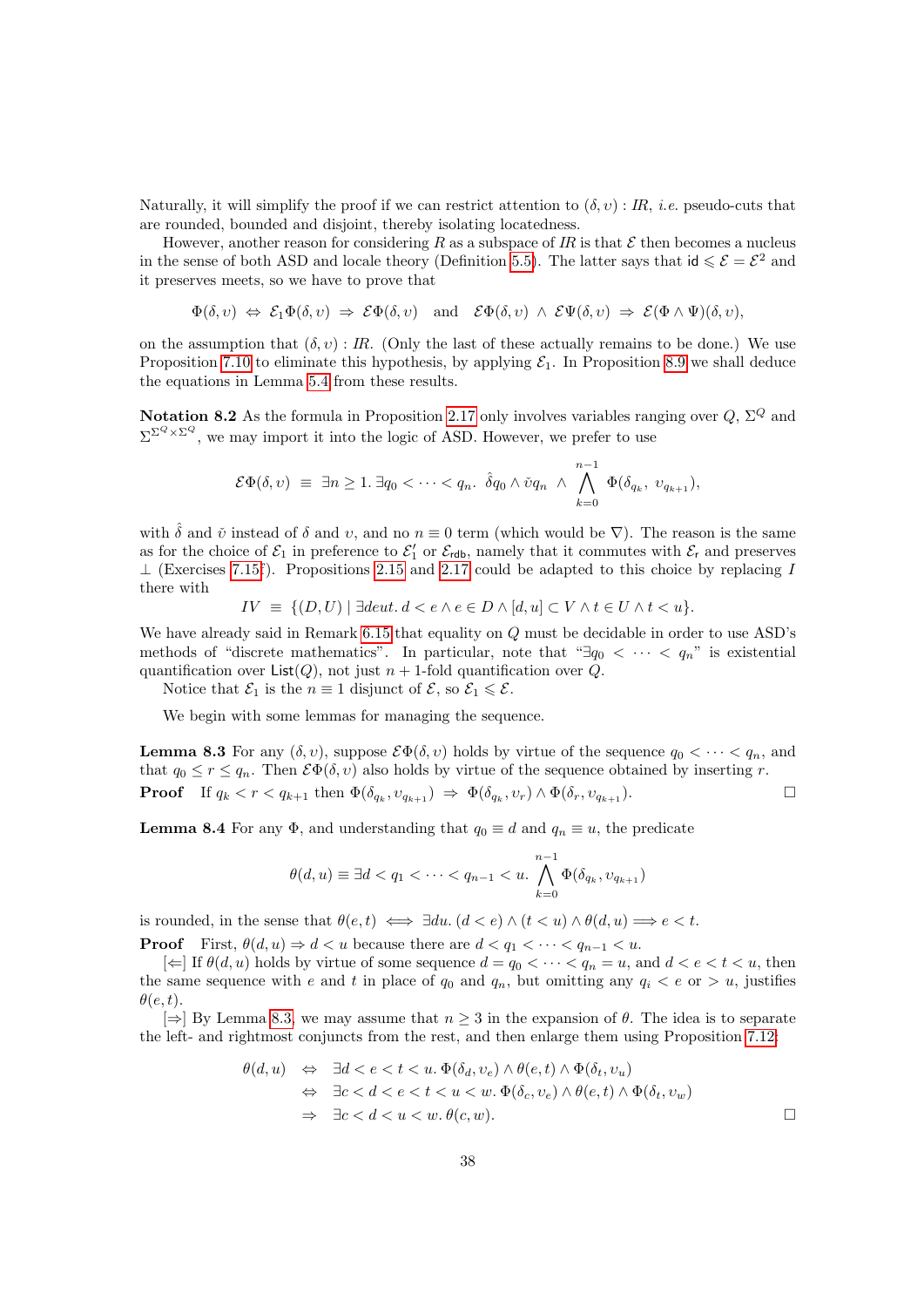This was the condition in Proposition [7.13](#page-35-0) for  $\theta$  to extend from intervals with rational endpoints to more general rounded, bounded and disjoint ones:

#### <span id="page-38-0"></span>**Lemma 8.5** If  $d < u$  then

$$
\mathcal{E}\Phi(\delta_d, v_u) \iff \exists d < q_1 \cdots < q_{n-1} < u. \bigwedge_{k=0}^{n-1} \Phi(\delta_{q_k}, v_{q_{k+1}}).
$$

Although  $\theta(d, u) \Leftrightarrow \bot$  when  $d \geq u$ , we shall see in Propositions [8.12](#page-40-0) and [10.5](#page-45-0) that, in this case,

$$
\mathcal{E}\Phi(\delta_x,v_x) \iff \Phi(\delta_x,v_x) \quad \text{and} \quad \mathcal{E}\Phi(\delta_d,v_u) \iff \exists x:[u,d]. \Phi(\delta_x,v_x).
$$

**Proof** The expansion of  $\mathcal{E}\Phi(\delta_d, v_u)$  involves  $\delta_d q_0 \wedge v_u q_n \equiv (q_0 < d < u < q_n)$ . So, by Lemma [8.3,](#page-37-0) we may assume that d and u occur in the given sequence, say as  $d \equiv q_i, u \equiv q_j$ . But then  $q_0, \ldots, q_{i-2}$  and  $q_{i+2}, \ldots, q_n$  are redundant, so without loss of generality  $d \equiv q_1$  and  $u \equiv q_{n-1}$ . Hence by Lemma [8.4,](#page-37-1)

$$
\mathcal{E}\Phi(\delta_d, v_u) \iff \exists q_0 < d < u < q_n. \ \theta(q_0, q_n) \iff \theta(d, u). \Box
$$

We can now carry out the plan in Remark [8.1.](#page-36-1) The first two results say that the subspace  $R$ that will be defined by  $\mathcal E$  is contained in that defined by  $\mathcal E_1$ , which is IR. Notice that the expansion of  $\mathcal{E}_1 \cdot \mathcal{E}$  in the second result inherits the  $\hat{\delta}$  and  $\check{\nu}$  from  $\mathcal{E}_1$ , so they must also be used in the definition of  $\mathcal E$  in order to obtain the equation  $\mathcal E_1 \cdot \mathcal E = \mathcal E$ .

<span id="page-38-3"></span>**Lemma 8.6**  $\mathcal{E}(\mathcal{E}_1\Phi)(\delta, v) \iff \mathcal{E}\Phi(\delta, v)$  and  $\mathcal{E}_1(\mathcal{E}\Phi)(\delta, v) \iff \mathcal{E}\Phi(\delta, v)$ . **Proof** The first part involves the conjuncts  $\mathcal{E}_1\Phi(\delta_{q_k}, v_{q_{k+1}})$  that occur in the expansion of the formula for  $\mathcal{E}(\mathcal{E}_1\Phi)(\delta, v)$ . Such  $(\delta_{q_k}, v_{q_{k+1}})$  are rounded, bounded and disjoint, so

$$
\mathcal{E}_1 \Phi(\delta_{q_k}, \nu_{q_{k+1}}) \iff \Phi(\delta_{q_k}, \nu_{q_{k+1}})
$$

by Proposition [7.12.](#page-34-0) These are the same conjuncts that are used in the expansion of  $\mathcal{E}\Phi(\delta, v)$ . In the second part, using Lemma [8.5,](#page-38-0)

$$
\mathcal{E}_1(\mathcal{E}\Phi)(\delta, v) \equiv \exists d < u \cdot \delta d \wedge \check{v}u \wedge \mathcal{E}\Phi(\delta_d, v_u)
$$
  
\n
$$
\equiv \exists d < u \cdot \delta d \wedge \check{v}u \wedge \exists d < q_1 \cdots < q_{n-1} < u \cdot \bigwedge_{k=0}^{n-1} \Phi(\delta_{q_k}, v_{q_{k+1}})
$$
  
\n
$$
\equiv \mathcal{E}\Phi(\delta, v).
$$

<span id="page-38-2"></span>Lemma 8.7  $\mathcal{E}^2 \Phi(\delta, v) \Longrightarrow \mathcal{E} \Phi(\delta, v)$ .

**Proof** The outer  $\mathcal{E}$  of  $\mathcal{E}^2$  involves a sequence  $q_0 < \cdots < q_n$  and conjuncts  $\mathcal{E}\Phi(\delta_{q_k}, v_{q_{k+1}})$  for each  $0 \leq k \leq n-1$ . By Lemma [8.5,](#page-38-0) the expansion of each of these involves a sequence

$$
q_k = r_{k,0} < \cdots < r_{k,m_k} = q_{k+1}
$$

with conjuncts  $\Phi(\delta_{r_{k,i}}, v_{r_{k,i+1}})$ . All of these sequences can be concatenated, to yield one that justifies  $\mathcal{E}\Phi(\delta, v)$ .

The final preparatory result is the one that says that  $\mathcal E$  is a nucleus on IR in the sense of locale theory, as well as that of ASD.

<span id="page-38-1"></span>**Proposition 8.8** If  $(\delta, v)$  are rounded, bounded and disjoint then

$$
\mathcal{E}\top(\delta,v) \iff \top
$$
 and  $\mathcal{E}\Phi(\delta,v) \land \mathcal{E}\Psi(\delta,v) \implies \mathcal{E}(\Phi \land \Psi)(\delta,v).$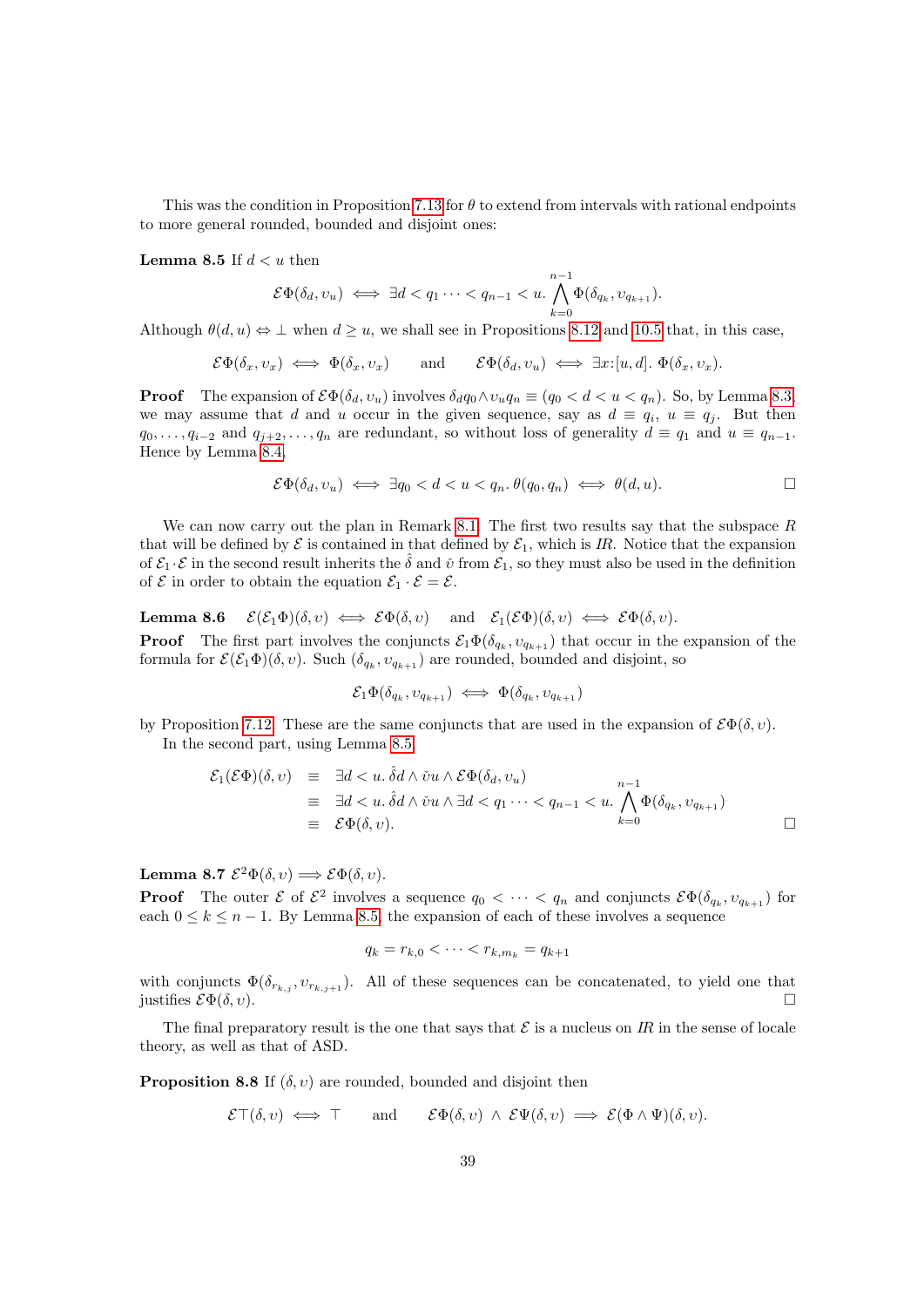**Proof** As  $(\delta, v)$  are rounded and bounded,  $\top \Leftrightarrow \mathcal{E}_1 \top (\delta, v) \Rightarrow \mathcal{E} \top (\delta, v)$  by Lemma [7.7.](#page-33-1)

Suppose that  $\mathcal{E}\Phi$  and  $\mathcal{E}\Psi$  are justified by sequences  $q_0 < \cdots < q_n$  and  $r_0 < \cdots < r_m$  respectively. Let

$$
d \equiv \max(q_0, r_0) \quad \text{and} \quad u \equiv \min(q_n, r_m),
$$

so d is either  $q_0$  or  $r_0$ , which both satisfy  $\delta$ , so  $\delta d$  holds, as similarly does  $vu$ . Since  $(\delta, v)$  are rounded and disjoint,  $d < u$  by Lemma [7.5.](#page-33-0) Now let

$$
d \equiv s_0 < \cdots < s_\ell \equiv u
$$

be the union of the given sequences  $q_0 < \cdots < q_n$  and  $r_0 < \cdots < r_m$ , removing duplicates and those terms  $\langle d \text{ or } b \rangle$  as Such outlying points were already redundant in the expansion of  $\mathcal{E}\Phi(\delta, v)$  and of  $\mathcal{E}\Psi(\delta, v)$ , whilst by Lemma [8.3](#page-37-0) we may adjoin the members of one sequence to the other. Hence the new combined sequence serves for both  $\mathcal{E}\Phi(\delta, v)$  and  $\mathcal{E}\Psi(\delta, v)$ , and therefore for  $\mathcal{E}(\Phi \wedge \Psi)(\delta, v)$  too.

<span id="page-39-0"></span>**Proposition 8.9**  $\mathcal{E}$  is a nucleus (Definition [5.5\)](#page-22-0), as it satisfies, for  $\Phi, \Psi : \Sigma^{\Sigma^Q \times \Sigma^Q}$ ,

$$
\mathcal{E}(\Phi \wedge \Psi) = \mathcal{E}(\mathcal{E}\Phi \wedge \mathcal{E}\Psi)
$$
 and  $\mathcal{E}(\Phi \vee \Psi) = \mathcal{E}(\mathcal{E}\Phi \vee \mathcal{E}\Psi)$ .

**Proof** For  $(\delta, v)$ : IR, Proposition [7.12](#page-34-0) gives  $\Phi(\delta, v) \Leftrightarrow \mathcal{E}_1 \Phi(\delta, v) \Rightarrow \mathcal{E} \Phi(\delta, v)$ , so

$$
(\Phi \wedge \Psi)(\delta, v) \Rightarrow (\mathcal{E}\Phi \wedge \mathcal{E}\Psi)(\delta, v) \qquad (\Phi \vee \Psi)(\delta, v) \Rightarrow (\mathcal{E}\Phi \vee \mathcal{E}\Psi)(\delta, v)
$$

and 
$$
\mathcal{E}\Phi(\delta,\nu)\vee\mathcal{E}\Psi(\delta,\nu)\Rightarrow\mathcal{E}(\Phi\vee\Psi)(\delta,\nu),
$$

whilst  $\mathcal{E}\Phi(\delta, v) \wedge \mathcal{E}\Psi(\delta, v) \Rightarrow \mathcal{E}(\Phi \wedge \Psi)(\delta, v)$ 

by Proposition [8.8.](#page-38-1) Then we use Proposition [7.10](#page-34-2) to eliminate the hypothesis  $(\delta, v)$ : IR, and obtain the first inequality in each row:

$$
\begin{array}{rclcl} \mathcal{E}_1(\Phi\wedge\Psi) &\leqslant& \mathcal{E}_1(\mathcal{E}\Phi\wedge\mathcal{E}\Psi) &\leqslant& \mathcal{E}(\mathcal{E}\Phi\wedge\mathcal{E}\Psi) \\ & \mathcal{E}_1(\Phi\vee\Psi) &\leqslant& \mathcal{E}_1(\mathcal{E}\Phi\vee\mathcal{E}\Psi) &\leqslant& \mathcal{E}(\mathcal{E}\Phi\vee\mathcal{E}\Psi) \\ & \mathcal{E}_1(\mathcal{E}\Phi\wedge\mathcal{E}\Psi) &\leqslant& \mathcal{E}_1(\mathcal{E}(\Phi\wedge\Psi)) &\leqslant& \mathcal{E}^2(\Phi\wedge\Psi) &\leqslant& \mathcal{E}(\Phi\wedge\Psi) \\ & \mathcal{E}_1(\mathcal{E}\Phi\vee\mathcal{E}\Psi) &\leqslant& \mathcal{E}_1(\mathcal{E}(\Phi\vee\Psi)) &\leqslant& \mathcal{E}^2(\Phi\vee\Psi) &\leqslant& \mathcal{E}(\Phi\vee\Psi). \end{array}
$$

The second inequality follows from  $\mathcal{E}_1 \leq \mathcal{E}$ , and the third,  $\mathcal{E}^2 \leq \mathcal{E}$ , is Lemma [8.7.](#page-38-2) Finally, from each  $\mathcal{E}_1 \Theta \leqslant \mathcal{E} \Omega$ , we deduce  $\mathcal{E} \Theta = \mathcal{E}(\mathcal{E}_1 \Theta) \leqslant \mathcal{E}^2 \Omega \leqslant \mathcal{E} \Omega$  by Lemmas [8.6](#page-38-3) and [8.7.](#page-38-2)

This fulfils the obligation that we have before invoking the ASD technology in Section [5,](#page-21-0) so we can now introduce the type  $R = \{ \Sigma^{\Sigma^Q \times \Sigma^Q} \mid \mathcal{E} \}$ . We still have to characterise its admissible terms, i.e. to show that the equalisers in Remarks [5.2](#page-22-2) and [6.9](#page-29-1) are isomorphic.

The following is the main lemma to do this. In it,  $(\delta, v)$  need not be disjoint, so it may represent a back-to-front interval like those in Remark [2.20,](#page-11-0) which we shall use to compute existential quantifiers. In the proof, we have to switch back from using abutting closed intervals to overlapping open ones, cf. the proof of Proposition [2.17.](#page-9-0)

<span id="page-39-1"></span>**Lemma 8.10** If  $(\delta, v)$  is located then  $\mathcal{E}\Phi(\delta, v) \iff \mathcal{E}_1\Phi(\delta, v)$ .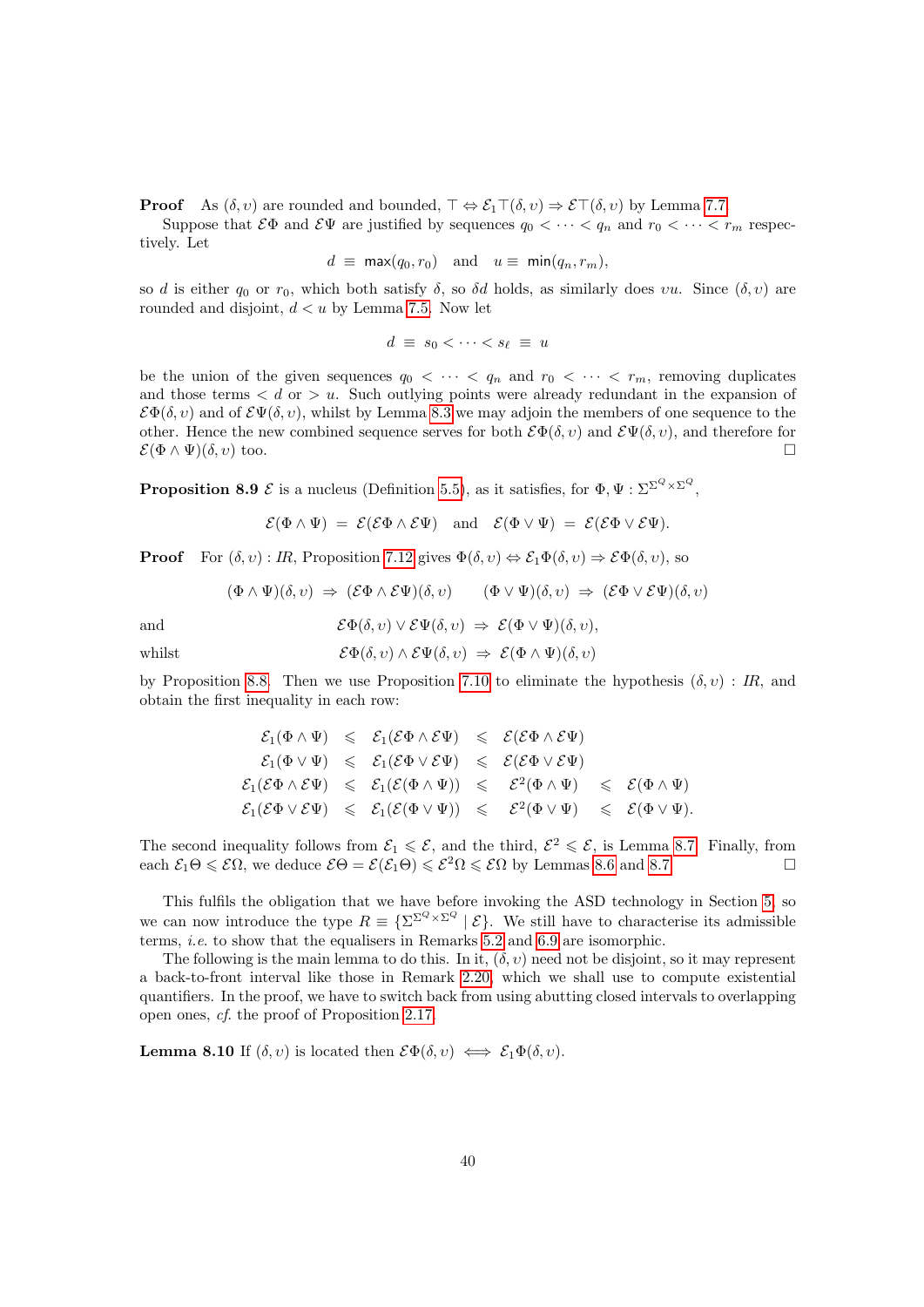**Proof**  $\leq$  is trivial. For  $\Rightarrow$ , we use Proposition [7.12](#page-34-0) to widen the argument of each conjunct  $\Phi$  a little towards the right, from  $[q_k, q_{k+1}]$  to  $[q_k, r_{k+1}]$ , for any  $q_{k+1} < r_{k+1} < q_{k+2}$ :

$$
\mathcal{E}\Phi(\delta, v) \equiv \exists q_0 < \cdots < q_n. \,\hat{\delta}q_0 \wedge \check{v}q_n \wedge \bigwedge_{k=0}^{n-1} \Phi(\delta_{q_k}, v_{q_{k+1}})
$$
  
\n
$$
\Rightarrow \exists q_0 < r_0 < q_1 < r_1 < \cdots < q_n < r_n. \,\hat{\delta}q_0 \wedge \check{v}r_n \wedge \bigwedge_{k=0}^{n-1} \Phi(\delta_{q_k}, v_{r_{k+1}}),
$$

where  $\check{v}q_n \Rightarrow \check{v}r_n$  because  $\check{v}$  is upper. As  $(\hat{\delta}, \check{v})$  is located with  $\hat{\delta}q_0$  and  $\check{v}r_n$ , we may apply Lemma [6.16](#page-31-1) to this sequence. Because of the alternation of letters, it gives

$$
\bigvee_{k=0}^{n-1} (\hat{\delta}q_k \wedge \check{v}q_{k+1}) \vee \bigvee_{k=0}^{n-1} (\hat{\delta}r_k \wedge \check{v}r_{k+1}).
$$

We already have the corresponding  $\Phi(\delta_{q_k}, v_{q_{k+1}})$  from the original abutting expansion, whilst the one with overlapping intervals provides

$$
\Phi(\delta_{q_k}, v_{r_{k+1}}) \implies \Phi(\delta_{r_k}, v_{r_{k+1}}),
$$

since  $\delta_{q_k} \leq \delta_{r_k}$ . Hence, with  $e \equiv q_k < t \equiv q_{k+1}$  or  $e \equiv r_k < t \equiv r_{k+1}$ , we have

$$
\mathcal{E}\Phi(\delta,v) \implies \exists e < t.\,\hat{\delta}e \wedge \check{v}t \wedge \Phi(\delta_e,v_t) \equiv \mathcal{E}_1\Phi(\delta,v).
$$

<span id="page-40-1"></span>**Lemma 8.11** If  $(\delta, v)$  is rounded and bounded, and  $\mathcal{E}\Phi(\delta, v) \implies \mathcal{E}_1\Phi(\delta, v)$  for all  $\Phi$ , then  $(\delta, v)$ is located.

**Proof** For any  $d < u$ , there is a sequence of rationals

 $q_0 < d < q_1 < u < q_2$  with  $\delta q_0$  and  $v q_2$ .

These numbers satisfy  $\delta_{q0} d \Leftrightarrow \bot$ ,  $v_{q1} u \Leftrightarrow \top$ ,  $\delta_{q1} d \Leftrightarrow \top$  and  $v_{q2} u \Leftrightarrow \bot$ , so

 $\exists q_0 < q_1 < q_2$ .  $\delta q_0 \wedge v q_2 \wedge (\delta_{q_0} d \vee v_{q_1} u) \wedge (\delta_{q_1} d \vee v_{q_2} u)$ .

This is the  $n \equiv 2$  disjunct of  $\mathcal{E}\Phi(\delta, v)$ , where  $\Phi(\alpha, \beta) \equiv \alpha d \vee \beta u$ . By hypothesis, this implies  $\mathcal{E}_1\Phi(\delta, v)$ , where

$$
\mathcal{E}_1 \Phi(\delta, v) \equiv \exists e < t. \ \delta e \wedge vt \wedge \Phi(\delta_e, v_t)
$$
  

$$
\equiv \exists e < t. \ \delta e \wedge vt \wedge (d < e \vee t < u) \Rightarrow \delta d \vee vu.
$$

<span id="page-40-0"></span>**Proposition 8.12** (δ, v) is a cut iff it is admissible for  $\mathcal{E}$ .

**Proof** If it's a cut then in particular it's rounded, bounded and disjoint, so  $\Phi(\delta, v) \Leftrightarrow \mathcal{E}_1 \Phi(\delta, v)$ by Proposition [7.12.](#page-34-0) As it's also located,  $\mathcal{E}\Phi(\delta, v) \Leftrightarrow \mathcal{E}_1\Phi(\delta, v)$  by Lemma [8.10,](#page-39-1) so  $(\delta, v)$  is admissible.

Conversely, admissibility of  $(\delta, v)$  for  $\mathcal E$  with respect to both  $\Phi$  and  $\mathcal E_1\Phi$ , give

$$
\Phi(\delta, v) \iff \mathcal{E}\Phi(\delta, v) \iff \mathcal{E}(\mathcal{E}_1\Phi)(\delta, v) \iff \mathcal{E}_1\Phi(\delta, v),
$$

where the middle implication is Lemma [8.6.](#page-38-3) Hence  $(\delta, v)$  is also admissible for  $\mathcal{E}_1$ , so it is rounded, bounded and disjoint by Theorem [7.14.](#page-35-1) It is also located, by Lemma [8.11.](#page-40-1)  $\Box$ 

**Theorem 8.13** The type  $R = \{ \Sigma^{\Sigma^Q \times \Sigma^Q} | \mathcal{E} \}$  is the equaliser in Remark [6.9,](#page-29-1) *i.e.* its terms are Dedekind cuts, and the inclusion  $R \rightarrow \Sigma^{\Sigma^Q \times \Sigma^Q}$  is  $\Sigma$ -split.

In the following two sections, we shall show that this construction does make the real line Dedekindcomplete and the closed interval compact.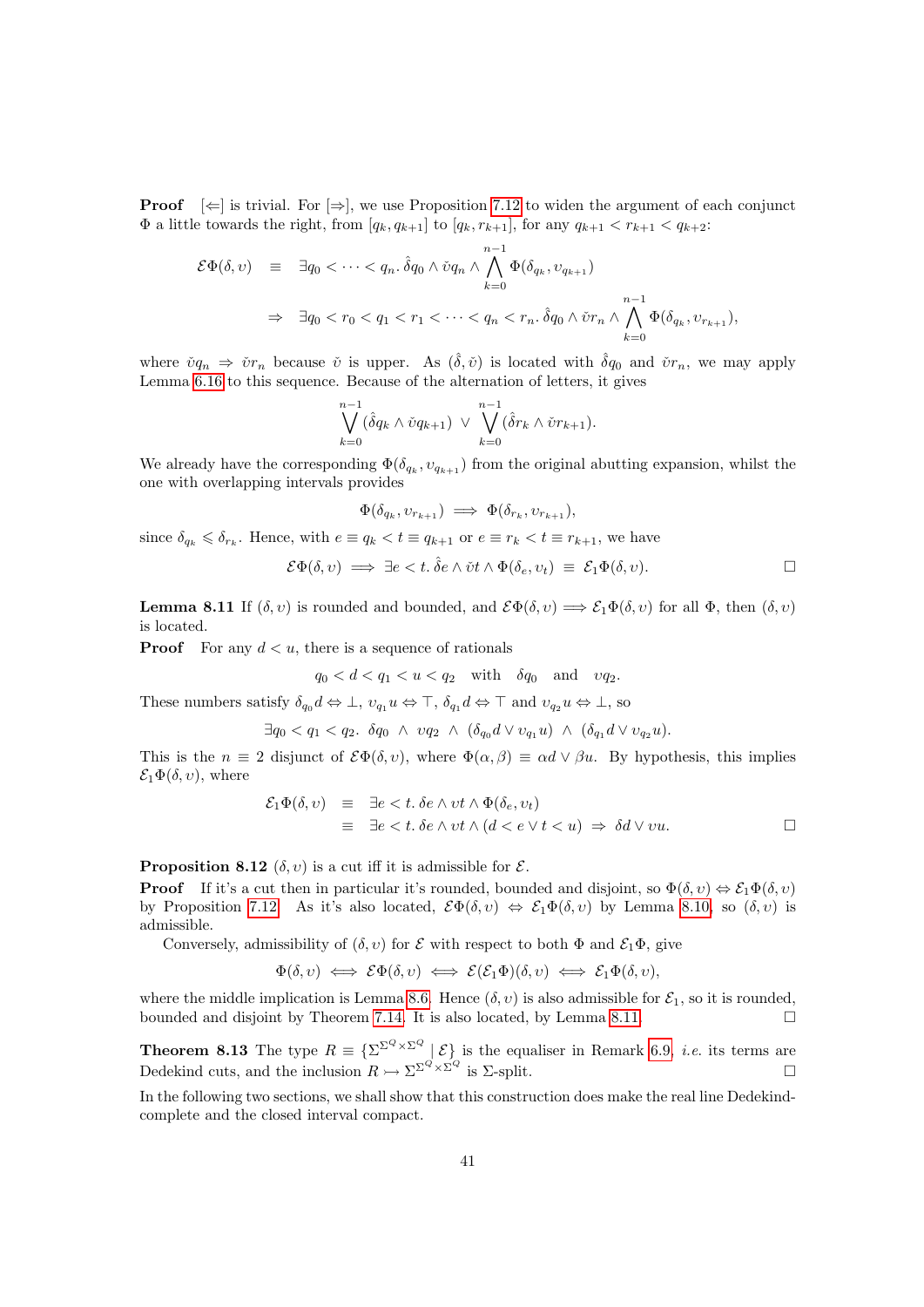#### 9 Dedekind completeness

In this section we shall prove Dedekind's main result, that any cut of R corresponds to an *element* of R, and not one of a yet more complicated structure. However, in order to say what a "Dedekind cut of  $R$ " is, we must finish the proof that its order (Definition [6.10\)](#page-30-0) is dense without endpoints, *i.e.* that it satisfies Definition [6.1.](#page-28-0) This in turn requires that the object  $R$  be overt and Hausdorff.

In this section we shall be particularly careful to state the inclusion  $j: Q \to R$  that we defined in Lemma [6.12](#page-30-1) by  $q \mapsto (\delta_q, v_q)$ , although we usually elide it elsewhere.

<span id="page-41-1"></span>**Lemma 9.1** Any property  $\Phi$  that is true of some real number (*i.e.* a cut  $a \equiv (\delta, v)$ ), is also true of some interval  $[e, t]$  around it, in the sense that

$$
\Phi(\delta, v) \Leftrightarrow \exists e < t : Q. \ \delta e \wedge vt \wedge \Phi(\delta_e, v_t)
$$
  

$$
\Rightarrow \exists e < t : Q. \ \delta e \wedge vt \wedge \Phi(\delta_e, v_e) \wedge \Phi(\delta_t, v_t).
$$

So in particular it is true of any sufficiently close rational  $e$  or  $t$ , *i.e.* 

$$
\Phi(ix) \equiv \Phi(\delta, v) \implies \exists q: Q. \; \Phi(\delta_q, v_q) \equiv \exists q: Q. \; \Phi(ijq).
$$

Note, however, that we cannot yet write  $\forall x: [e, t]$ .  $\Phi(ix)$ , but see Corollary [10.8.](#page-46-0)

**Proof** The first part is Proposition [7.12](#page-34-0) in the case where  $(\delta, v)$  is a cut (rounded, bounded, disjoint and located). For the second part,  $\delta_e \leq \delta_t$  and  $v_t \leq v_e$ .

<span id="page-41-0"></span>**Theorem 9.2** R is overt, in which the existential quantifier satisfies the rule

$$
\frac{\Gamma, x: R \vdash \phi x \Rightarrow \sigma}{\Gamma \vdash \exists x: R. \phi x \Rightarrow \sigma}
$$

for any  $\Gamma \vdash \phi : \Sigma^X$ ,  $\sigma : \Sigma$ , where

$$
\exists x: R. \ \Phi(ix) \Leftrightarrow \exists q: Q. \ \Phi(ijq) \Leftrightarrow \mathcal{E}_1\Phi(\top, \top) \Leftrightarrow \mathcal{E}\Phi(\top, \top) \Rightarrow \Phi(\top, \top).
$$

However, the converse of the last implication fails for  $\Phi \equiv \nabla$  (Lemma [7.5\)](#page-33-0).

**Proof** This is an application of Lemma [5.13,](#page-24-1) using the fact that  $\Sigma^Q \times \Sigma^Q$  is a lattice and IR is the subspace of it that is defined by the nucleus  $\mathcal{E}_1$ , which preserves  $\perp$ .

Let's also give the proof directly. As  $Q$  is overt, we already have the rule with  $Q$  in place of R. The top line (for  $R$ ) entails the similar judgement for  $Q$  by restriction, and then this entails the common bottom line. Conversely, by Lemma [9.1,](#page-41-1)  $\phi x \Rightarrow \exists q: Q \cdot \phi(jq) \Rightarrow \sigma$ . Using it again,

$$
\exists q: Q. \ \Phi(\delta_q, v_q) \Leftrightarrow \ \exists d < q < u. \ \Phi(\delta_d, v_u) \Leftrightarrow \ \exists d < u. \ \Phi(\delta_d, v_u) \equiv \mathcal{E}_1 \Phi(\top, \top)
$$

by Proposition [7.12.](#page-34-0)

Finally, we can use Lemma [8.10](#page-39-1) to interchange  $\mathcal E$  and  $\mathcal E_1$  in the definition of  $\exists$ , that is,  $\mathcal{E}\Phi(\top,\top) \Leftrightarrow \mathcal{E}_1\Phi(\top,\top)$ , because  $(\top,\top)$  is located.

Next we consider the application to R of the axioms that we introduced for  $Q$  in Section [6,](#page-27-0) namely dense linear orders, roundedness, boundedness, disjointness and locatedness. Their definitions involve existential quantification over  $R$ , but by Theorem [9.2](#page-41-0) we may replace this by quantification over Q.

**Theorem 9.3** R is **Hausdorff** (Definition [4.12\)](#page-18-0), and  $\lt$  (Definition [6.10\)](#page-30-0) is a **dense linear** order without endpoints (Definition [6.1\)](#page-28-0).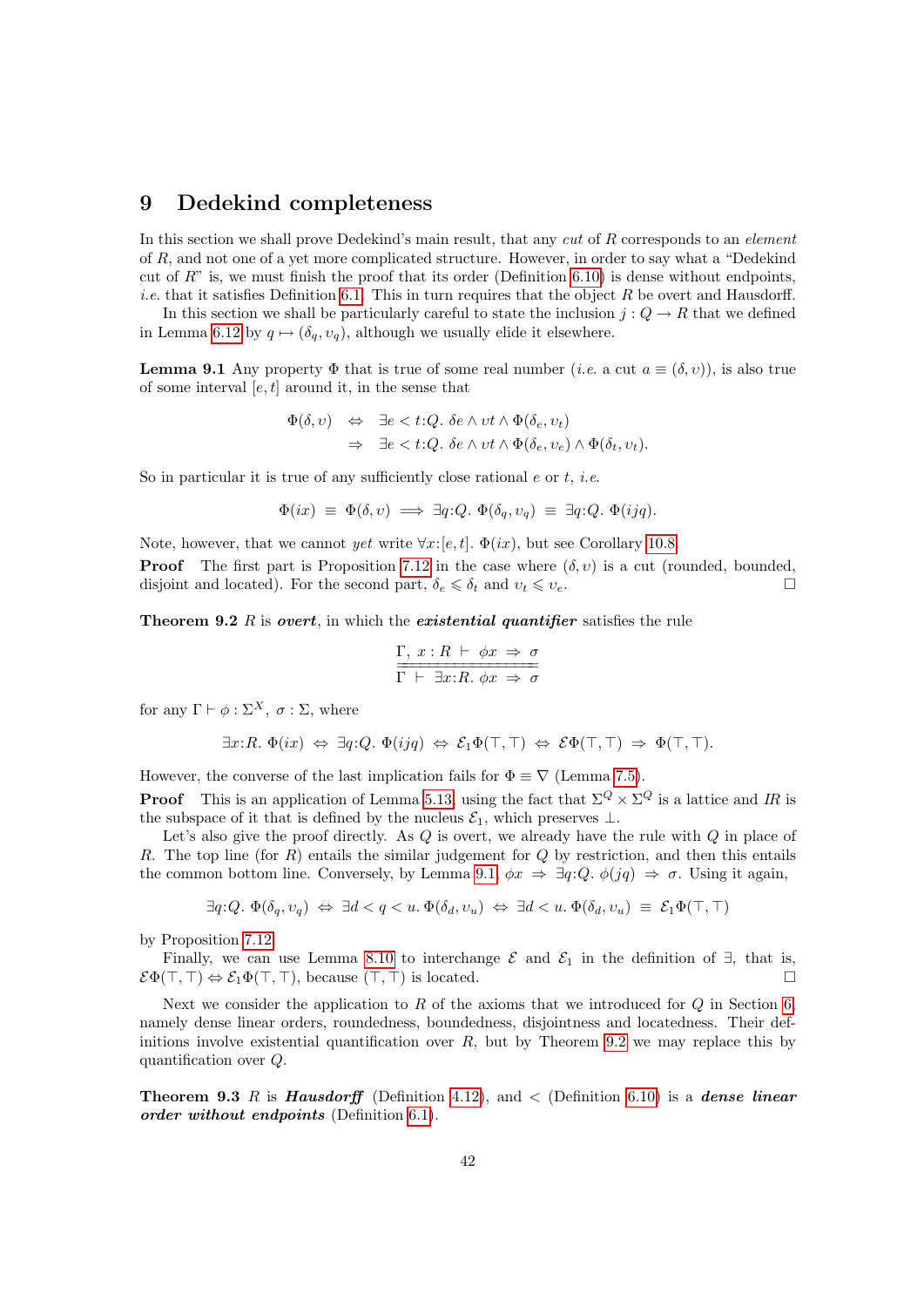**Proof** By Proposition [6.14,](#page-30-2) if  $a \equiv (\delta, v)$  and  $b \equiv (\epsilon, \tau)$  are cuts then

$$
\frac{a = b : R}{((a < b) \lor (b < a)) \Leftrightarrow \bot}
$$

so R is Hausdorff, and the order satisfies the trichotomy law (Definition [6.1\(](#page-28-0)c)); this is transitive by Lemma [6.11.](#page-30-3) It is extrapolative and interpolative in the sense that

$$
\top \iff \exists du \colon Q. \ \delta d \land vu \iff \exists du. \ (\delta_d, v_d) < (\delta, v) < (\delta_u, v_u)
$$
\nand

\n
$$
(\delta, v) < (\epsilon, \tau) \implies \exists q \colon Q. \ (\delta, v) < (\delta_q, v_q) < (\epsilon, \tau),
$$

but this existential quantification over Q may be considered as one over R.

We can now define Dedekind cuts over  $R$ , *i.e.* to formulate Definition [6.8](#page-29-0) and essentially to repeat the construction with  $R$  in place of  $Q$ . In doing so, we find once again that the ascending and descending reals are natural intermediate steps. As before, it is easy to define them, and to show that they are the same, whether we start from  $Q$  or from  $R$ ,  $cf$ . Exercise [2.2.](#page-5-0) After that, we simply have to show that the other conditions carve out  $R \subset \underline{R} \times \overline{R}$  in the same way in both versions.

**Proposition 9.4** The maps  $\Sigma^Q \rightleftarrows \Sigma^R$  given by

$$
\delta \mapsto \lambda r:R. \exists e:Q. r < j e \wedge \delta e
$$
 and  $\lambda d:Q. \Delta(jd) \leftarrow \Delta$ 

restrict to a bijection between rounded lower  $\delta : \Sigma^Q$  and  $\Delta : \Sigma^R$ . Hence the two constructions of R agree. Those for  $\overline{R}$  do so too, with

$$
v \mapsto \lambda r:R.
$$
  $\exists t:Q.$   $jt < r \wedge vt$  and  $\lambda u:Q.$   $\Upsilon(ju) \leftrightarrow \Upsilon.$ 

**Proof** Recall from Lemmas [6.12f](#page-30-1) that  $jd <_{R} je \Leftrightarrow d <_{Q} e$  and  $(\delta, v) <_{R} ju \Leftrightarrow vu$ . Then

$$
\Delta \mapsto \delta \mapsto \lambda r. \exists e: Q. \ r < je \wedge \Delta(je) = \lambda r. \exists s: R. \ r < s \wedge \Delta(s) \equiv \hat{\Delta}
$$

<span id="page-42-0"></span>by Theorem [9.2,](#page-41-0) and  $\delta \mapsto \Delta \mapsto \lambda d$ .  $\exists e. \, jd <_{R} j e \wedge \delta e \equiv \lambda d$ .  $\exists e. \, d <_{Q} e \wedge \delta e \equiv \hat{\delta}$ .

**Proposition 9.5** Under this correspondence, the rounded pseudo-cut  $(\Delta, \Upsilon)$  of R is respectively disjoint, bounded or located iff the pseudo-cut  $(\delta, v)$  of Q has the same property.

Proof For disjointness, using Theorem [9.2,](#page-41-0)

$$
\nabla(\Delta, \Upsilon) \equiv \exists rs: R. \ \Delta r \wedge (s < r) \wedge \Upsilon s \n\Leftrightarrow \ \exists du: Q. \ \Delta(jd) \wedge (u < d) \wedge \Upsilon(ju) \n\Leftrightarrow \ \exists du: Q. \ \delta d \wedge (u < d) \wedge vu \equiv \nabla(\delta, v),
$$

and the argument for B and boundedness just omits  $s < r$  and  $u < d$ .

If  $(\delta, v)$  is located then so is  $(\Delta, \Upsilon)$ , because, since  $jd <_{R} jt \Leftrightarrow e <_{Q} t \Rightarrow \delta e \vee \delta t$ ,

$$
r < s \Rightarrow \exists et : Q. \ r < je < jt < s \Rightarrow (\exists e. \ r < je \land \delta e) \lor (\exists t. \ jt < s \land vt) \equiv \Delta r \lor \Upsilon s.
$$

Conversely, if  $(\Delta, \Upsilon)$  is located then so is  $(\delta, v)$ , because

$$
d <_Q u \iff jd <_R ju \Rightarrow \Delta(jd) \lor \Upsilon(ju) \equiv \delta d \lor vu.
$$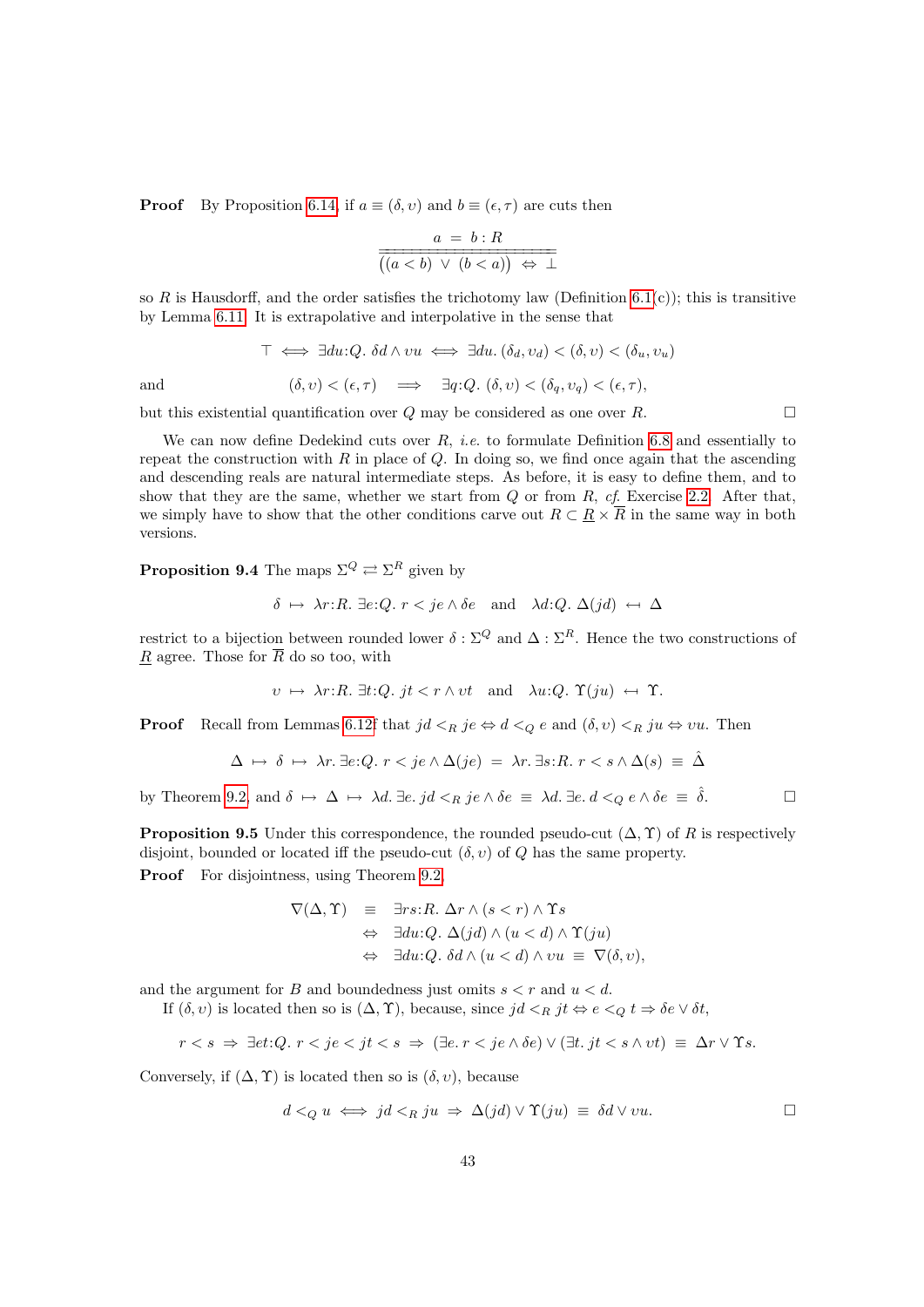**Theorem 9.6**  $(R, \leq)$  is a **Dedekind-complete** dense linear order without endpoints, in the sense that every cut  $(\Delta, \Upsilon) : \Sigma^R \times \Sigma^R$  (possibly involving parameters) is of the form

$$
\Delta = \lambda x. (x < a) \quad \text{and} \quad \Upsilon = \lambda y. (a < y)
$$

for some unique  $a: R$  (with the same parameters).

**Proof** The real number a is the cut  $(\delta, v)$  of Q given by the above correspondence. It satisfies

$$
x < a < y \iff (\exists e \colon Q. \ x < je \land \delta e) \land (\exists t \colon Q. \ jt < y \land vt) \equiv \Delta x \land \Upsilon y.
$$

Remark 9.7 In the previous section, the construction of R from Q involved the formulation of the nucleus  $\mathcal{E}$ . However, we cannot repeat this step with R in place of Q, because existential quantification over finite lists in  $R$  is not allowed in Notation [8.2.](#page-37-2)

Why on Earth not? This has nothing to do with rational or irrational numbers: so far the elements of Q are only nominally "rational", as we have not introduced any arithmetic yet. The point is topological: Q is overt discrete — essentially a "set" — and  $List(Q)$  is the overt discrete "hyperspace" of its overt compact subspaces (Theorem  $5.21$ ). On the other hand, R is not discrete but Hausdorff, and its overt compact subspaces can be infinite — bounded closed intervals, for example. In the hyperspace of such subspaces, the finite ones form a dense subspace, so there is no way to distinguish them from the infinite ones.

But this does not matter. We do not need to define another space  $S \rightarrowtail \Sigma^R \times \Sigma^R$  from such an  $\mathcal{E}$ , as we have already done enough to prove completeness, so R itself serves for S. Then

$$
R \rightarrowtail IR \rightarrowtail \underline{R} \times \overline{R} \rightarrowtail \Sigma^R \times \Sigma^R
$$

is a composite of  $\Sigma$ -split inclusions. In fact, the splitting will be expressible in the same way as in Proposition [2.15,](#page-8-0) after we have proved compactness of  $[d, u]$  (Proposition [14.7\)](#page-61-0).

Two other important notions of completeness for the real line are considered in [\[J\]](#page-72-0), namely the convergence of Cauchy sequences and the existence of suprema of nonempty bounded subsets. In any form of constructive analysis, the latter result requires additional hypotheses; in ASD these are that the subset be compact and overt.

A natural special case of the supremum is the maximum of a pair:

<span id="page-43-0"></span>**Proposition 9.8** R has binary join and meet with respect to  $\leq$ ,

$$
\max ((\delta_1, v_1), (\delta_2, v_2)) \equiv (\delta_1 \vee \delta_2, v_1 \wedge v_2)
$$
  

$$
\min ((\delta_1, v_1), (\delta_2, v_2)) \equiv (\delta_1 \wedge \delta_2, v_1 \vee v_2).
$$

satisfying  $\min(a, b) \leq a, b \leq \max(a, b)$  and

$$
(a < x) \land (b < x) \Leftrightarrow \max(a, b) < x \qquad (a > x) \land (b > x) \Leftrightarrow \min(a, b) > x
$$
  
\n
$$
(a > x) \lor (b > x) \Leftrightarrow \max(a, b) > x \qquad (a < x) \lor (b < x) \Leftrightarrow \min(a, b) < x
$$
  
\n
$$
(a \le x), (b \le x) + \max(a, b) \le x \qquad (a \ge x), (b \ge x) + \min(a, b) \ge x.
$$

We have said that the two halves of a Dedekind cut play symmetrical roles. Adding an operation that makes this literally so, we have the beginnings of arithmetic:

**Proposition 9.9** If  $(Q, \langle \rangle)$  has an order-reversing automorphism  $(-)$  then so does R, and this has a unique fixed point  $(0)$ :

$$
\ominus(\delta, v) \equiv (\lambda d. v(-d), \lambda u. \delta(-u)) \qquad 0 \equiv (\lambda d. d < -d, \lambda u. -u < u).
$$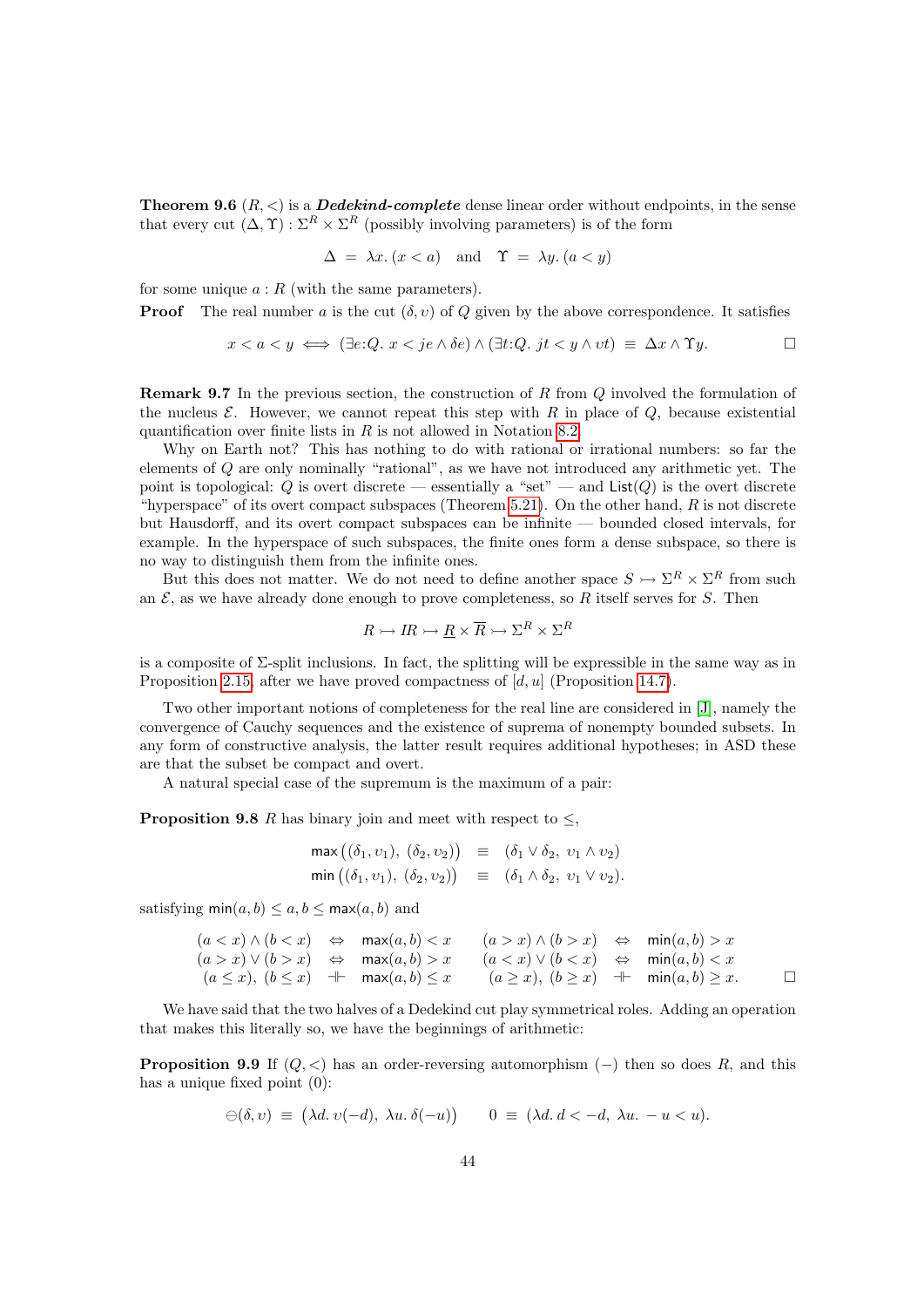This agrees with Moore's interval arithmetic, since  $\Theta(\delta_d, v_u) = (\delta_{-u}, v_{-d})$ . Since it preserves roundedness, it defines an isomorphism  $R \cong \overline{R}$  (Definition [7.3\)](#page-32-0), but not an automorphism of either of them. Since it also preserves disjointness, boundedness and locatedness, we have  $\ominus : IR \cong IR$ and  $-$  :  $R \cong R$ .

From negation and maximum we may define the absolute value function,

$$
|(\delta, v)| \ \equiv \ \max\big((\delta, v), \ -(\delta, v)\big) \ = \ \big(\lambda d. \ \delta d \vee v(-d), \ \lambda u. \ vu \wedge \delta(-u)\big),
$$

so  $|x| = x$  if  $x \ge 0$  and  $|x| = -x$  if  $x \le 0$ . This satisfies  $(x \ne 0) \equiv (\delta 0 \vee v 0) \Leftrightarrow |x| \ne 0$ .

We shall develop addition and multiplication in Sections [11](#page-48-0) and [12,](#page-53-0) and we use Dedekind completeness to find the inverses of strictly monotone functions in Section [13,](#page-57-0) but now we turn to the Heine–Borel theorem.

# <span id="page-44-1"></span>10 Open, compact and overt intervals

In this section we prove that the closed interval is compact and overt, in the sense of Definition [4.14,](#page-18-1) namely that it admits both "quantifiers", ∀ and ∃. The constructions formalise in ASD some of the ideas that we met in the context of interval analysis in Section [2.](#page-4-0) We compute the universal quantifier  $\forall x: [d, u]$ .  $\phi x$  by splitting the interval into sufficiently but finitely many sub-intervals, and applying  $\phi$  to each of them  $\dot{a}$  la Moore. The existential quantifier, on the other hand, is related to the back-to-front (Kaucher) intervals that we saw in Remark [2.20.](#page-11-0)

First, of course, we have to construct the closed interval itself, and for the sake of symmetry the open one too, as objects of ASD. These are defined by means of terms of type  $\Sigma^R$ .

<span id="page-44-0"></span>**Definition 10.1** For  $d \leq u : R$ , the **open** and **closed intervals**  $(d, u)$ ,  $[d, u] \subset R$  are

(a) the open subspace classified by  $(\lambda x. d < x < u) \equiv (v_d \wedge \delta_u) : \Sigma^R$ , and

(b) the closed subspace co-classified by  $(\lambda x. x < d \vee u < x) \equiv (\delta_d \vee v_u) : \Sigma^R$  respectively.

More generally, for any rounded pair  $(\delta, v)$ ,

(c)  $(v, \delta) \subset R$  is the open subspace classified by  $v \wedge \delta : \Sigma^R$ , and

(d)  $[\delta, v] \subset R$  is the closed subspace co-classified by  $\delta \vee v : \Sigma^R$ ,

where we expect the pseudo-cut  $(\delta, v)$  to be located (maybe overlapping or back-to-front) in the first case and disjoint in the second.

Remark 10.2 The ASD subspaces that are defined by these terms were constructed in Remarks [5.8ff](#page-23-0). However, as we have not allowed dependent types in the calculus, we must temporarily restrict attention to intervals with constant endpoints, so d, u,  $\delta$  and  $\nu$  cannot have parameters. In other words, we are essentially just dealing with the *unit* interval  $\mathbb{I} \equiv [0,1]$ , where  $d \equiv 0$ ,  $u \equiv 1$ . But this is no real handicap, since (when we have some arithmetic) the general interval  $[d, u]$  with endpoints will be the direct image of [0, 1] under the function  $t \mapsto d(1-t) + ut$ . This actually generalises to all rounded bounded  $(\delta, v)$ . The outcome is that the formulae that we obtain in the end remain valid with parametric endpoints [\[J\]](#page-72-0).

Even if we had a theory of dependent types and tried to use it to prove the results in this section, we would still have to demonstrate that the formulae that *look* like nuclei or quantifiers actually correspond to (dependent) subspaces. That would be at least as difficult as the approach that we take here.

On the other hand, terms with parameters have been familiar for centuries, and translate more directly into programs. In [\[J\]](#page-72-0) we will use modal operators (quantifiers over subspaces) derived from f as a tool for solving the equation  $f(x) = 0$ , naturally involving the same parameters as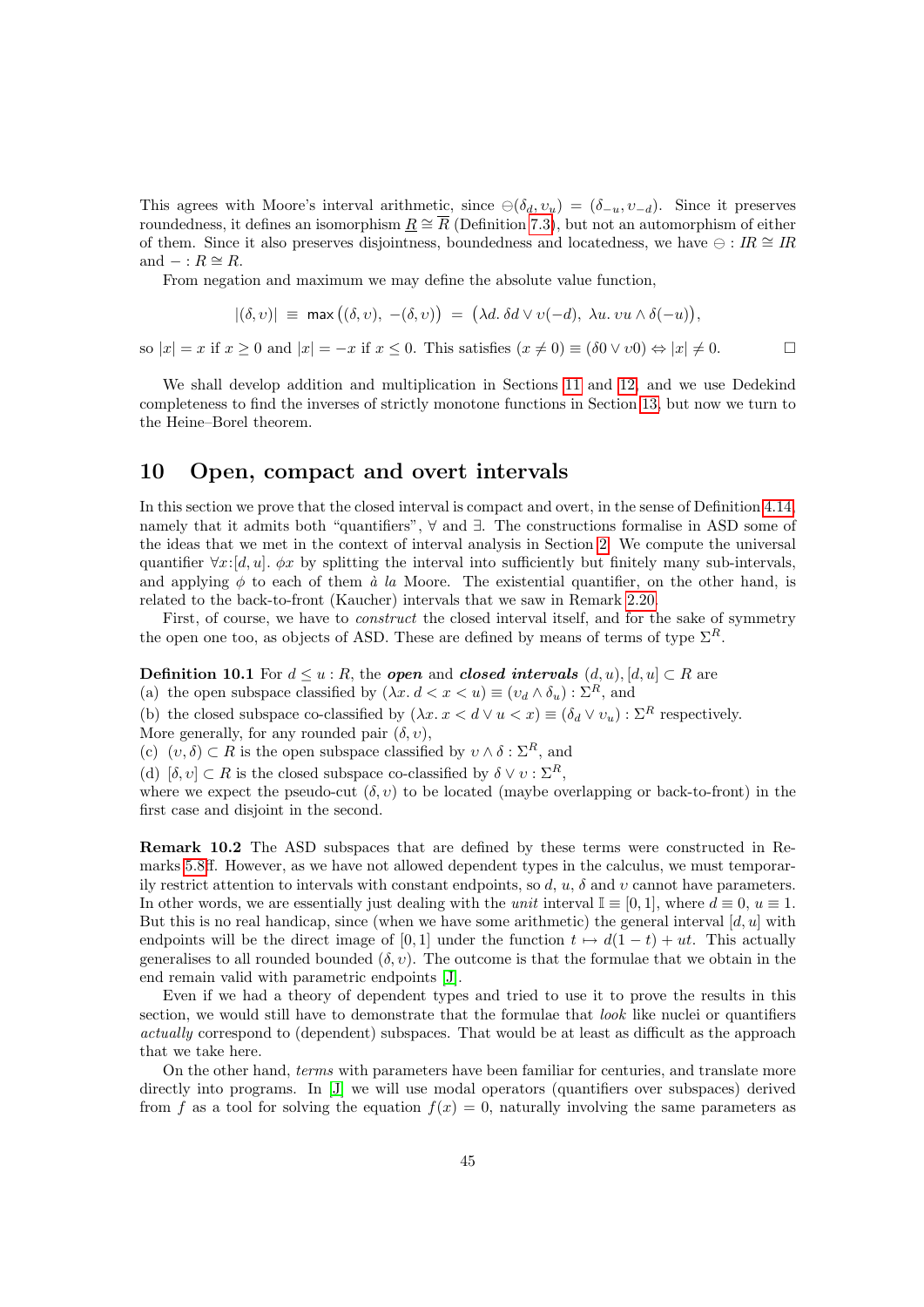the function. These operators are (Scott) continuous in the parameters, which means that we may still work with them in the vicinity of singularities of the equation, where the sets or types of zeroes are discontinuous.

<span id="page-45-1"></span>**Proposition 10.3** Any open subspace  $U \subset R$  classified by  $\theta : \Sigma^R$  is overt. This applies in particular to the open intervals  $(d, u)$  and  $(v, \delta)$  in Definition [10.1.](#page-44-0) The existential quantifiers are defined for  $\phi : \Sigma^R$  by

> $\exists x:U. \phi x \equiv \exists x:R. \theta x \wedge \phi x$  $\exists x: (d, u) \text{.} \phi x \equiv \exists x: R \text{.} \ (d < x < u) \land \phi x$  $\exists x:(v,\delta)$ .  $\phi x \equiv \exists x:R. \; vx \wedge \delta x \wedge \phi x$ ,

in which  $\exists x : R$  was defined in Theorem [9.2](#page-41-0) and is the same as  $\exists x : Q$ . Proof We may deduce in both directions:

$$
\Gamma, x: U \qquad \vdash \phi x \Rightarrow \sigma
$$
  
\n
$$
\Gamma, x: R, \theta x \Leftrightarrow \top \vdash \phi x \Rightarrow \sigma
$$
  
\n
$$
\Gamma, x: R \qquad \vdash \theta x \land \phi x \Rightarrow \sigma
$$
  
\n
$$
\vdash (\exists x: R. \theta x \land \phi x) \Rightarrow \sigma
$$
 Axiom 4.7  
\n
$$
\vdash (\exists x: R. \theta x \land \phi x) \Rightarrow \sigma
$$

so  $\exists x:R. \theta x \wedge \phi x$  satisfies the defining property of  $\exists x:U. \phi x$ .

**Remark 10.4** The main task of this section is to show that, for  $d \leq u$ , the closed interval [d, u] is overt and compact. The quantifiers ∃ and ∀ will be given by

 $\exists x:[d, u] \cdot \phi x \Leftrightarrow \mathcal{E}_1\Phi(\delta_u, v_d) \Leftrightarrow \mathcal{E}\Phi(\delta_u, v_d)$  and  $\forall x:[d, u] \cdot \phi x \Leftrightarrow \mathcal{E}\Phi(\delta_d, v_u)$ ,

where Lemma [8.10](#page-39-1) allows us to interchange  $\mathcal E$  with  $\mathcal E_1$  in the existential quantifier, because the argument  $(\delta_u, v_d)$  is located.

Here  $\Phi : \Sigma^Q \times \Sigma^Q \to \Sigma$  is any extension of  $\phi : R \to \Sigma$ . As in Remark [2.5,](#page-5-1) the canonical one is  $\Phi \equiv I\phi$ , but the Moore–Kaucher interpretation of the arithmetical operations may be used to find another extension in a more practical way. In any case, the notation is simpler if we put things the other way round, working primarily with  $\Phi$ , so that  $\phi x \equiv \Phi(ix) \equiv \Phi(\delta_x, \nu_x)$ .

We first show that the *closed* interval, like the open one, is *overt*, by a generalisation of Theorem [9.2.](#page-41-0) Since  $\mathcal{E}_1$  preserves  $\perp$ , this may also be seen as an application of Lemma [5.13](#page-24-1) to the lattice  $\underline{R} \times \overline{R} \downarrow (\delta_u, v_d)$  of rounded pseudo-cuts with  $(\delta, v) \leq (\delta_u, v_d)$ . Recall that  $L \downarrow \alpha$  means  $\{\beta : L \mid \beta \leqslant \alpha\}.$ 

<span id="page-45-0"></span>**Proposition 10.5** The closed interval  $[d, u]$  is *overt*, with  $\exists x : [d, u]$ .  $\Phi(ix) \equiv \mathcal{E}_1 \Phi(\delta_{\boldsymbol{u}}, v_{\boldsymbol{d}})$ .

$$
\frac{\Gamma, x: R, d \leq x \leq u \vdash \phi x \Rightarrow \sigma}{\Gamma \vdash \exists x: [d, u]. \phi x \Rightarrow \sigma}
$$

Notice that, as in Remark [2.20,](#page-11-0)  $u$  and  $d$  are the "wrong" way round.

Proof This is similar to Proposition [10.3.](#page-45-1) By Lemma [9.1,](#page-41-1) the top line of the rule is

$$
\Gamma, x, d, u : R, d \le x \le u + \phi x \equiv \exists et. e < x < t \land \Phi(\delta_e, v_t) \Rightarrow \sigma,
$$

which, by Definition [4.14](#page-18-1) (for  $\exists$ ) and Axiom [4.7,](#page-17-0) is equivalent to

$$
\Gamma, x, d, u, e, t : R, d \le x \le u, e < x < t \vdash \Phi(\delta_e, v_t) \Rightarrow \sigma.
$$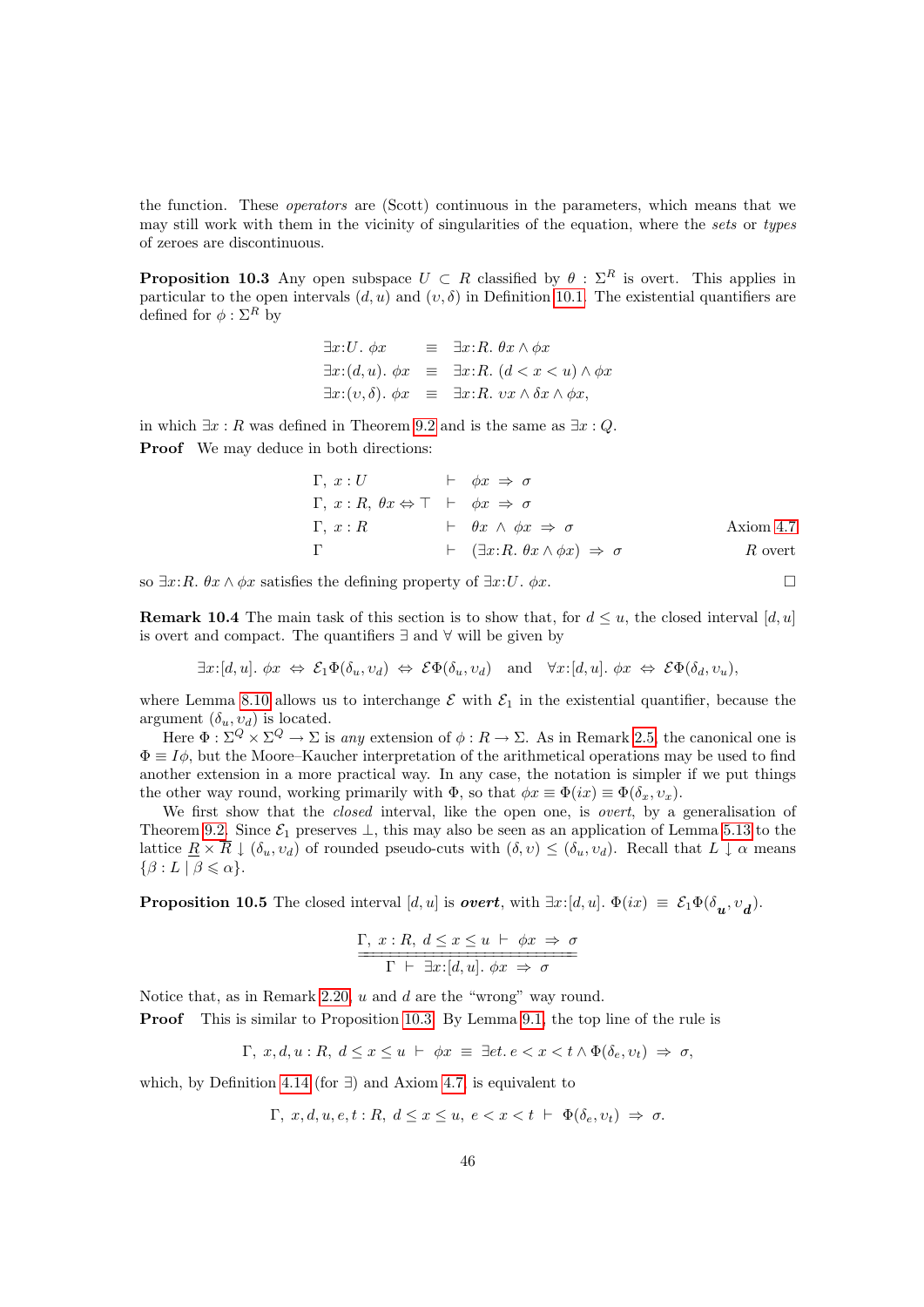The inequalities on the left of the  $\vdash$  are equivalent to

$$
d \le u, \quad \max(d, e) \le x \le \min(t, u), \quad e < t, \quad e < u, \quad d < t,
$$

the last three of which can be moved back across the  $\vdash$ , using Definition [4.14](#page-18-1) and Axiom [4.7](#page-17-0) again, whilst  $x$  is now redundant. Hence

$$
\Gamma, d, u: R, d \le u \vdash \mathcal{E}_1 \Phi(\delta_u, v_d) \equiv \exists e < t. e < u \wedge d < t \wedge \Phi(\delta_e, v_t) \Rightarrow \sigma,
$$

which is the bottom line of the rule.  $\hfill \square$ 

Exercise 10.6 Show that  $\exists x:[d, u] \cdot \phi x \implies \phi d \vee (\exists x:R \cdot d < x < u \wedge \phi x) \vee \phi u.$ 

Now we come to the principal result of this paper, that the closed interval  $[d, u]$  is compact. The proof may be considered as another example of Lemma [5.13,](#page-24-1) with

$$
[d, u] \subset \{(\delta, v) : IR \mid \delta_d \leqslant \delta \& v_u \leqslant v\}.
$$

**Theorem 10.7** The closed interval  $[d, u] \subset R$  is *compact* in the sense of Definition [4.14:](#page-18-1)

$$
\frac{\Gamma, x : [d, u] \vdash \sigma \Rightarrow \phi x \equiv \Phi(ix)}{\Gamma \vdash \sigma \Rightarrow \forall x : [d, u]. \ \phi x \equiv I\phi(\delta_d, v_u) \equiv \mathcal{E}\Phi(\delta_d, v_u)}
$$

**Proof** In the upward direction, let  $(\delta, v) \equiv (\delta_x, v_x) \geq (\delta_d, v_u)$  be the cut corresponding to  $x : R$ . Then

$$
\Gamma \ \vdash \ \sigma \ \Rightarrow \ I\phi(\delta_d, v_u) \ \Rightarrow \ I\phi(\delta, v) \ \equiv \ I\phi(ix) \ \Leftrightarrow \ \phi x.
$$

For the converse, first let  $\psi \equiv \lambda x. (x > u \vee x < d) : \Sigma^R$  and  $\Psi \equiv \lambda \alpha \beta. \alpha u \vee \beta d : \Sigma^{\Sigma^Q \times \Sigma^Q}$ , so  $\psi = \Sigma^{i} \Psi$  co-classifies [d, u] (Definition [10.1\)](#page-44-0). Using Axiom [4.7,](#page-17-0) the top line says

$$
\Gamma, x: R \vdash \phi x \lor \psi x \equiv \phi x \lor (x < d) \lor (x > u) \Leftrightarrow \top.
$$

This captures universal quantification as a judgement (Definition [4.4\)](#page-16-0). By  $\lambda$ -abstraction,

$$
\Gamma \ \vdash \ \Sigma^i(\Phi \vee \Psi) \ = \ \Sigma^i\Phi \vee \Sigma^i\Psi \ = \ \phi \vee \psi \ = \ \top \ = \ \Sigma^i\top : \Sigma^R,
$$

so if we apply I to this, where  $\mathcal{E} = I \cdot \Sigma^{i}$ , and the result to  $(\delta_d, v_u)$ , we have

$$
\mathcal{E}(\Phi \vee \Psi)(\delta_d, v_u) \Leftrightarrow \mathcal{E} \top (\delta_d, v_u) \Leftrightarrow \top
$$

by Lemma [8.5.](#page-38-0) In the expansion of  $\mathcal{E}(\Phi \vee \Psi)(\delta_d, v_u)$ , the same Lemma uses conjuncts like

$$
(\Phi \vee \Psi)(\delta_{q_k}, v_{q_{k+1}}) \Leftrightarrow \Phi(\delta_{q_k}, v_{q_{k+1}}) \vee (u < q_k \vee q_{k+1} < d) \Leftrightarrow \Phi(\delta_{q_k}, v_{q_{k+1}}) \vee \bot.
$$
\nHence\n
$$
\top \Leftrightarrow \mathcal{E}\Phi(\delta_d, v_u) \Leftrightarrow \mathcal{E}(\Phi \vee \Psi)(\delta_d, v_u).
$$

<span id="page-46-0"></span>Corollary 10.8 Re-substituting Definition [8.2](#page-37-2) of  $\mathcal{E}$ ,

$$
\forall x:[d, u]. \Phi(ix) \Leftrightarrow \mathcal{E}\Phi(\delta_d, v_u) \quad\n\underset{n-1}{\leftrightarrow} \exists d < \cdots < u. \bigwedge_{k=0}^{\infty} \Phi(\delta_{q_k}, v_{q_{k+1}}) \\
\Leftrightarrow \exists d < \cdots < u. \bigwedge_{k=0}^{\infty} \Phi(\delta_{q_k}, v_{q_{k+1}}) \\
\Phi(ix) \equiv \Phi(\delta_x, v_x) \Rightarrow \exists d < x < u. \Phi(\delta_d, v_u) \\
\Rightarrow \exists d < x < u. \forall y: [d, u]. \Phi(iy) \Rightarrow \Phi(ix) \\
\exists x:[d, u]. \Phi(ix) \Leftrightarrow \mathcal{E}_1\Phi(\delta_u, v_d) \\
\Leftrightarrow \exists et. \ t < u \land d < e \land \Phi(\delta_t, v_e) \\
\Rightarrow \Phi(\delta_u, v_d),
$$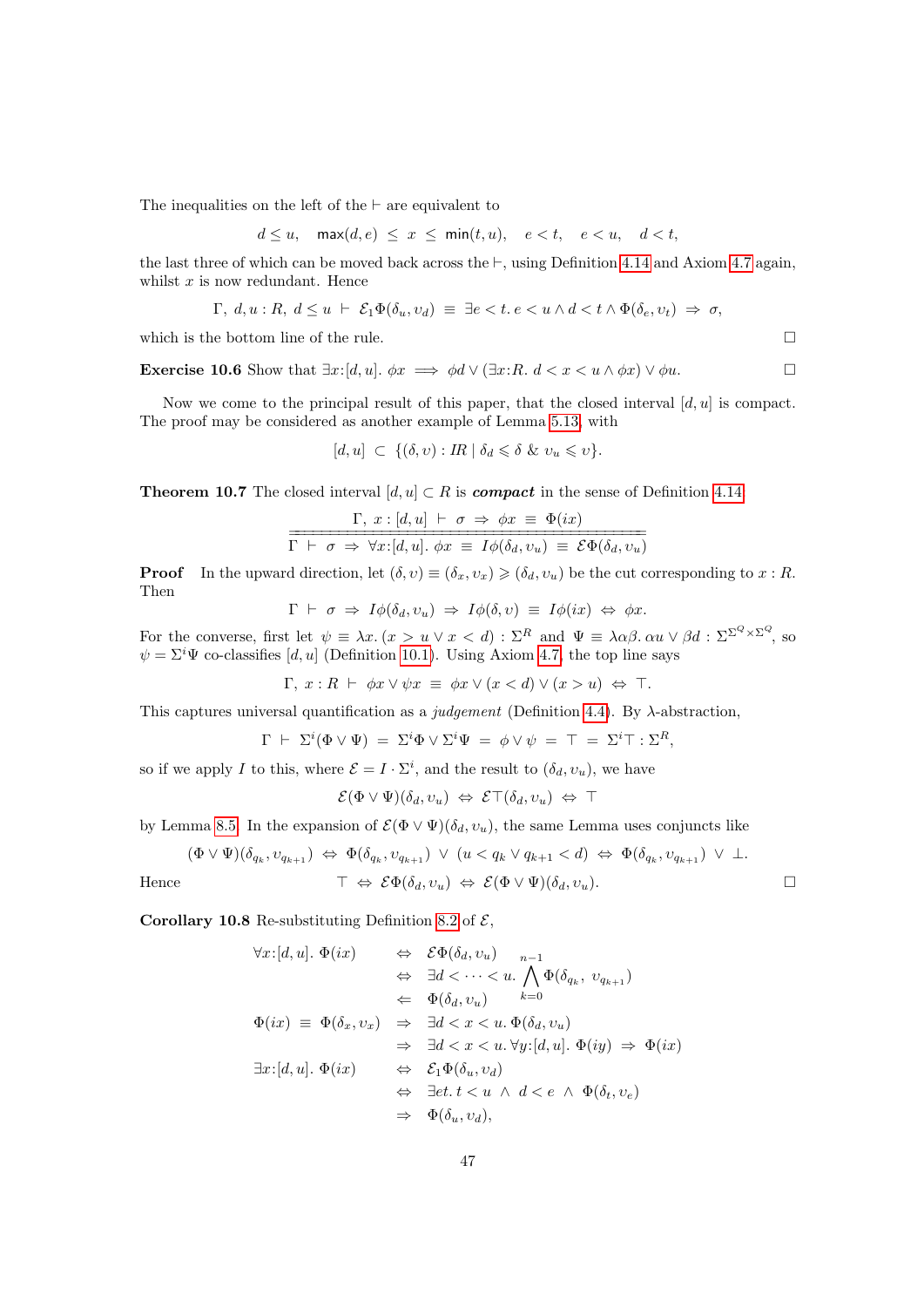using Notation [7.1,](#page-32-1) Lemmas [8.3,](#page-37-0) [8.5](#page-38-0) and [9.1](#page-41-1) and Proposition [10.5.](#page-45-0)  $\Box$ 

Warning 10.9 In view of the fact that both quantifiers are given by almost the same formula, the hypothesis  $d \leq u$  must be important. If we do not know this, we can still obtain the bounded universal quantifier as

$$
(\forall d \leq x \leq u. \Phi(ix)) \equiv (d > u) \lor \mathcal{E}\Phi(\delta_d, v_u),
$$

but for the existential quantifier we have to write

$$
\Phi: \Sigma^{\Sigma^Q \times \Sigma^Q}, d \le u : R \vdash \exists d \le x \le u. \Phi(ix) \equiv \mathcal{E}\Phi(\delta_u, v_d).
$$

This is because  $(\exists d \leq x \leq u. \top) \Leftrightarrow \top \top \top (d \leq u) \top (d > u) \Leftrightarrow \bot$ , making a positive statement equivalent to a negative one. But that would make the predicate  $(d > u)$  decidable, which it can only be if we had already assumed that it was either true or (in fact) false.

Notice that the intersection of two overt subspaces need not be overt, even in the simple case of  $[d, u] \cap [e, t]$ . This is because we need to be able to decide whether they are disjoint  $(t < d \vee u < e)$ or overlap  $(t \geq d \& u \geq e)$ . We shall see more examples of this in [\[J\]](#page-72-0).

While we're looking at awkward cases, recall from Theorem [9.2](#page-41-0) that

$$
\exists x: R. \ \Phi(ix) \iff \mathcal{E}\Phi(\top, \top),
$$

and it's easy to check that  $\exists x \leq u$ .  $\Phi(ix) \Leftrightarrow \mathcal{E}\Phi(\delta_u, \top)$  and  $\exists x \geq d$ .  $\Phi(ix) \Leftrightarrow \mathcal{E}\Phi(\top, v_d)$ .

So what happens if we let one or both of the arguments of  $\mathcal{E}\Phi$  be  $\perp$ ? Does this give a meaning to  $\phi(\infty) \equiv \lim_{x\to\infty} \phi x$  or to  $\forall -\infty \leq x \leq \infty$ .  $\phi x$ ? Unfortunately not: putting  $\delta$  or  $v \equiv \bot$  in Notation [8.2](#page-37-2) just gives ⊥.

Remark 10.10 You are probably wondering where the "finite open sub-cover" has gone. Essentially, it was absorbed into the axioms, in the form of general Scott continuity (Axiom [4.21\)](#page-20-0).

Compactness is often said to be a generalisation of finiteness. We dissent from this. The finiteness is a side-effect of Scott continuity. The essence of compactness lies, not in that the cover be finite, but in what it says about the notion of covering. Recall how the statement of equality became an (in)equality predicate in a discrete or Hausdorff space (Remark [4.6\)](#page-16-1). Similarly, compactness promotes the judgement (Definition [4.4\)](#page-16-0),

$$
\ldots, x : [d, u] \vdash \phi x \Leftrightarrow \top,
$$

that an open subspace covers into a predicate (Axiom [4.2\)](#page-15-0),

$$
\forall x: [d, u]. \ \phi x \ \equiv \ I \phi(\delta_d, v_u) \ \Leftrightarrow \ \top.
$$

Now,  $\lambda \phi$ .  $\forall x: [d, u]$ .  $\phi x$  is a term in the ASD  $\lambda$ -calculus of type  $\Sigma^{\Sigma^R}$ , and, like all such terms, it preserves directed joins. So if  $\phi_{\ell} x$  is directed with respect to  $\ell : D$  then

$$
\forall x: [d, u]. \bigvee_{\ell} \phi_{\ell} x \iff \bigvee_{\ell} \forall x: [d, u]. \phi_{\ell} x.
$$

Restating this for general joins, we have

$$
\forall x{:} [d,u].\;\; \exists n{:}N.\;\; \phi_n x \iff \exists \ell{:}\mathsf{Fin}(N). \;\; \forall x{:} [d,u]. \;\exists n \in \ell.\; \phi_n x,
$$

where  $\ell$  provides the finite open sub-cover.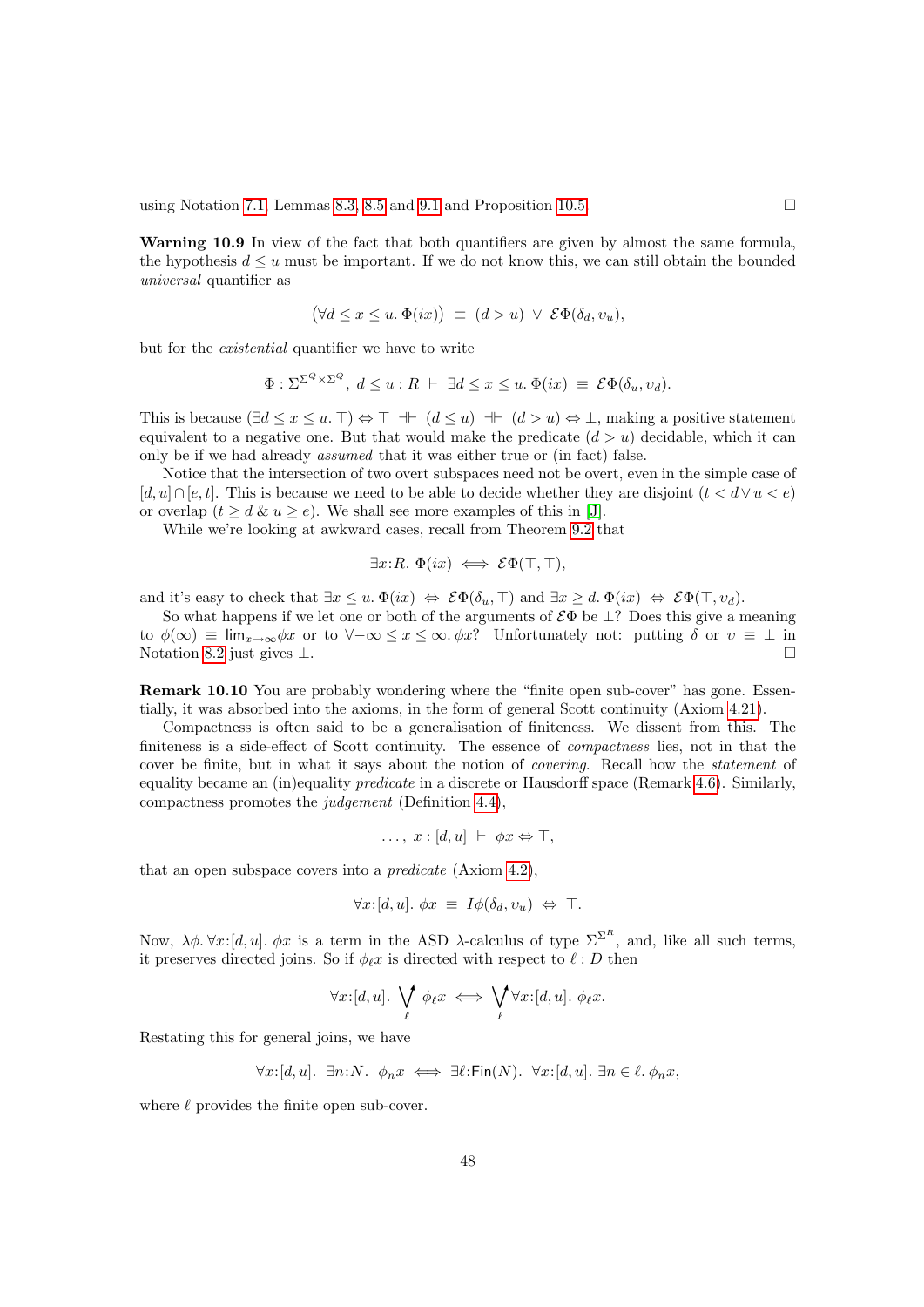Now, it is a little surprising that the Heine–Borel property is traditionally expressed using finite open sub-covers, when a very common situation in analysis is that the cover is indexed by the real numbers, which are directed. In this case, *just one* member of the family covers, and we have uniform values, for example

$$
\forall x: [d, u]. \; \exists \delta > 0. \; \phi_{\delta} x \iff \exists \delta > 0. \; \forall x: [d, u]. \; \phi_{\delta} x,
$$

so long as  $\phi$  is contravariant in the sense that  $\delta \leq \epsilon + \phi_{\epsilon} \Rightarrow \phi_{\delta}$ .

Warning 10.11 Our " $\exists \ell : \text{Fin}(N)$ " and  $\exists \delta > 0$  do not have the same strength as they do in other constructive systems. The computational implementation only *produces*  $\ell$  or  $\delta$  in the case where the predicate (is provably true and) has at worst variables of type N (Remark [3.5\)](#page-14-0). In particular, if the predicate  $\phi$  (and maybe even the bounds d and u) are expressions with real-valued parameters, neither  $\delta$  nor even the length of the list  $\ell$  can be extracted as functions of these parameters.

**Lemma 10.12** The *open* interval  $(0, 1)$  is not compact.

**Proof** By Definition [6.10](#page-30-0) for  $0 < x$ ,

$$
x:(0,1) \ \vdash \ \top \ \Leftrightarrow \ \exists q:Q. \ 0 < q < x,
$$

where  $\exists$  is directed, so if  $(0, 1)$  were compact we could interchange the quantifiers, but

$$
\top \iff \forall x: (0,1). \exists q > 0. \ q < x \iff \exists q > 0. \ \forall x: (0,1). \ q < x \iff \bot.
$$

#### <span id="page-48-0"></span>11 Arithmetic

Real arithmetic is a case where familiarity breeds contempt. Most of the issues that we need to consider are extremely well known as folklore, but we do not know of a published account that considers them all and gives the details in a coherent form that is suitable for us. See [\[TvD88,](#page-71-0) p260] for a metrical approach involving  $2^{-n}$ , but our paper is about Dedekind cuts and intervals, which are fundamentally *order*-theoretic ideas.

Dedekind himself considered addition and square roots but not multiplication [\[Ded72\]](#page-69-0). Even in the classical situation, the proof that the positive and negative reals form a commutative ring or field involves either an explosion of cases or considerable ingenuity. One ingenious solution is John Conway's definition of multiplication [\[Con76,](#page-69-1) pp.19–20], but we shall not use it.

Working with intervals instead of numbers makes this problem worse, whilst its usual solution case splitting — is unacceptable, at least for R, in constructive analysis [\[TvD88,](#page-71-0)  $\S5.6$ ], topos theory [\[FH79\]](#page-69-2) [\[Joh77,](#page-70-0) §6.6] or ASD.

On the positive side, general continuity will relieve us of the burden of checking the arithmetic laws, and in particular the case analysis in  $R$ . However, (Scott) continuity is only applicable after we have verified an order-theoretic property of *discrete* rational arithmetic (*cf.* Proposition [7.13\)](#page-35-0). In Q we can and do use case analysis.

For reasons of space we omit the multiplication sign  $(x)$  in the usual way. Juxtaposition may therefore denote either multiplication or function application, but our alphabetic conventions distinguish them: ab with two italic letters is multiplication, whilst  $\phi$ a with a Greek letter is application. Despite the weight of tradition, we use  $p$  instead of  $\epsilon$  for a small positive tolerance, saving  $(\delta, v)$  and  $(\epsilon, \tau)$  for the arguments of an arithmetic operation on cuts, with result  $(\alpha, \sigma)$ .

As usual, multiplication and  $\lambda$ -application bind more tightly than  $\lt$ , which is tighter than  $\land$ .

**Axiom 11.1** Q is a discrete, densely linearly ordered (Definition [6.1\)](#page-28-0) commutative ring.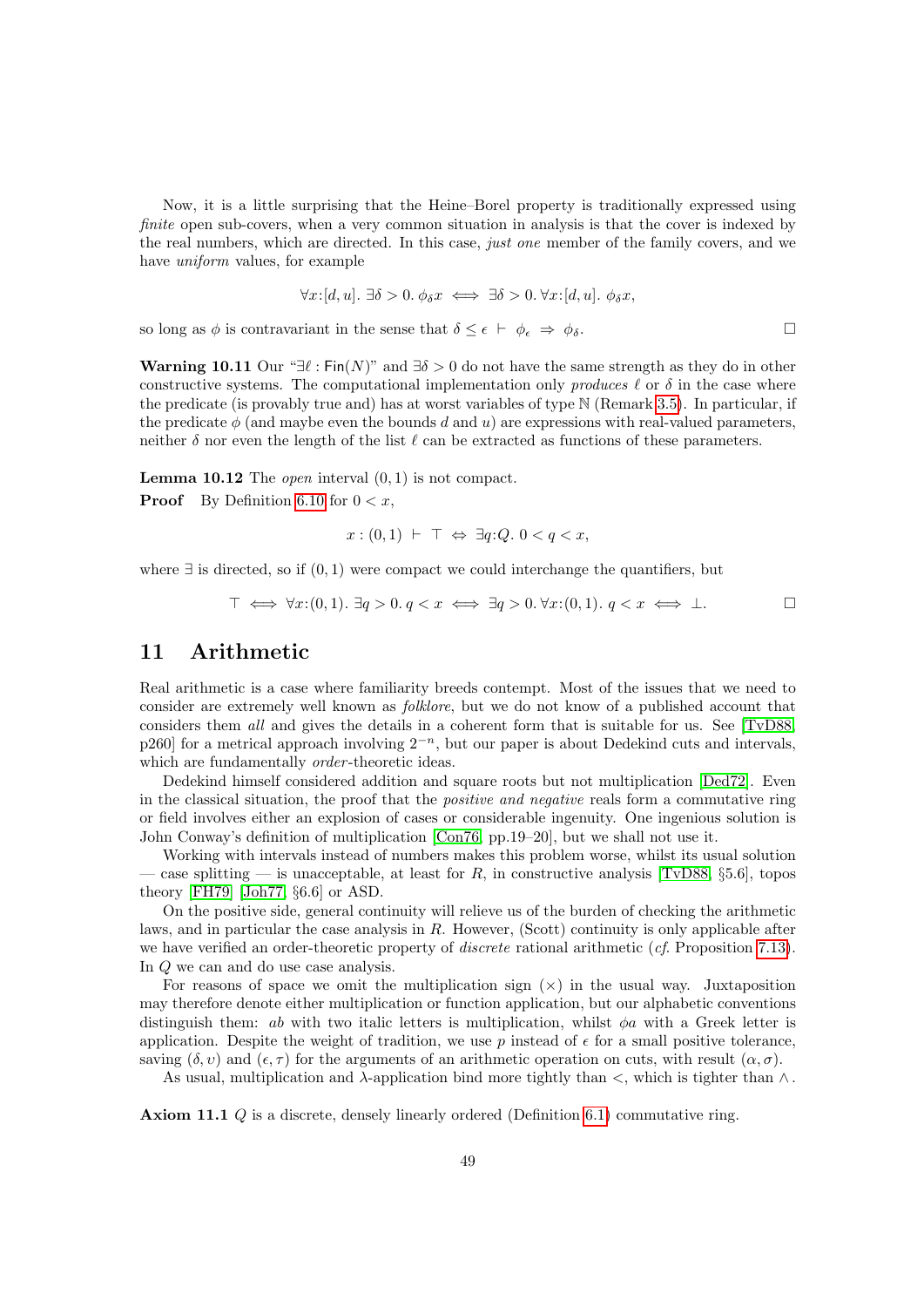There is a unique "inclusion" map  $\mathbb{Z} \subset Q$  that preserves and reflects =, <, 0, 1, +, - and  $\times$ .

**Axiom 11.2** Q obeys the **Archimedean principle**, for  $p, q : Q$ ,

$$
q > 0 \implies \exists n: \mathbb{Z}. \ q(n-1) < p < q(n+1).
$$

In view of Proposition [6.5,](#page-28-1) this cannot be a property of the *order*  $(Q, \lt)$  alone: it says how Z (*i.e.* the additive subgroup generated by q) lies within the order. We isolate our use of this principle in Propositions [11.15](#page-51-0) and [12.7,](#page-54-0) in the hope that some future development may avoid it altogether (Remark [12.13\)](#page-56-0).

Remark 11.3 We do not ask that Q be a field, with (exact) division, because we have in mind the ways in which it might be represented computationally: the axioms ought at least to allow the dyadic and decimal rationals as examples. We could weaken the properties of addition and multiplication on Q still further, since (in Example [11.9](#page-50-0) and Proposition [12.3\)](#page-53-1) we shall only use them in the form of the four ternary relations

$$
a < d + e \qquad u + t < z \qquad a < d \times u \qquad u \times t < z,
$$

whose axiomatisation we leave to the interested reader. Such a person may be an interval analyst or programmer who wants to use ASD to obtain mathematically provable results from the **floating** point arithmetic that is built in to computer hardware [\[Ste85\]](#page-71-1).

Whilst the likely applications have it, we do not actually even need to assert division by 2 as an axiom:

<span id="page-49-1"></span>**Lemma 11.4** There is an *approximate half*,  $h: Q$ , with  $0 < h + h < 1$ . **Proof** Let  $a, h : Q$  with  $0 < a < 1$  and  $0 < h < \min(a, 1 - a)$ .

Since the operations of arithmetic take two arguments, and its equations involve (up to) three variables, our first task is to define the objects  $R^2$  and  $R^3$ . By  $R^n$  here we simply mean the product of  $2, 3, \ldots$  copies.

<span id="page-49-0"></span>**Proposition 11.5** The product spaces  $R^n$  exist, and they are overt, with  $\exists_{R^n} = \exists_{Q^n}$ . Proof Axiom [4.1](#page-15-1) gives product types, and by Lemma [9.1](#page-41-1) the quantifiers are given by

$$
\exists (x, y): R^2. \ \phi(x, y) \equiv \exists x: R. \ \exists y: R. \ \phi(x, y)
$$
  

$$
\Leftrightarrow \exists x: Q. \ \exists y: Q. \ \phi(x, y) \equiv \exists (x, y): Q^2. \ \phi(x, y).
$$

Remark 11.6 Now we have a diagram that combines those in Remarks [2.13](#page-7-0) and [6.9,](#page-29-1)

$$
Q^{2} \longrightarrow R^{2} \longrightarrow (\Sigma^{Q} \times \Sigma^{Q})^{2} \longrightarrow \Sigma^{S \times 2}
$$
\n
$$
R \longrightarrow \Sigma^{Q} \times \Sigma^{Q} \longrightarrow \Sigma^{S}
$$

where  $\longrightarrow$  denotes an equaliser and  $S = Q + Q + 1 + 1 + Q \times Q + Q \times Q$ .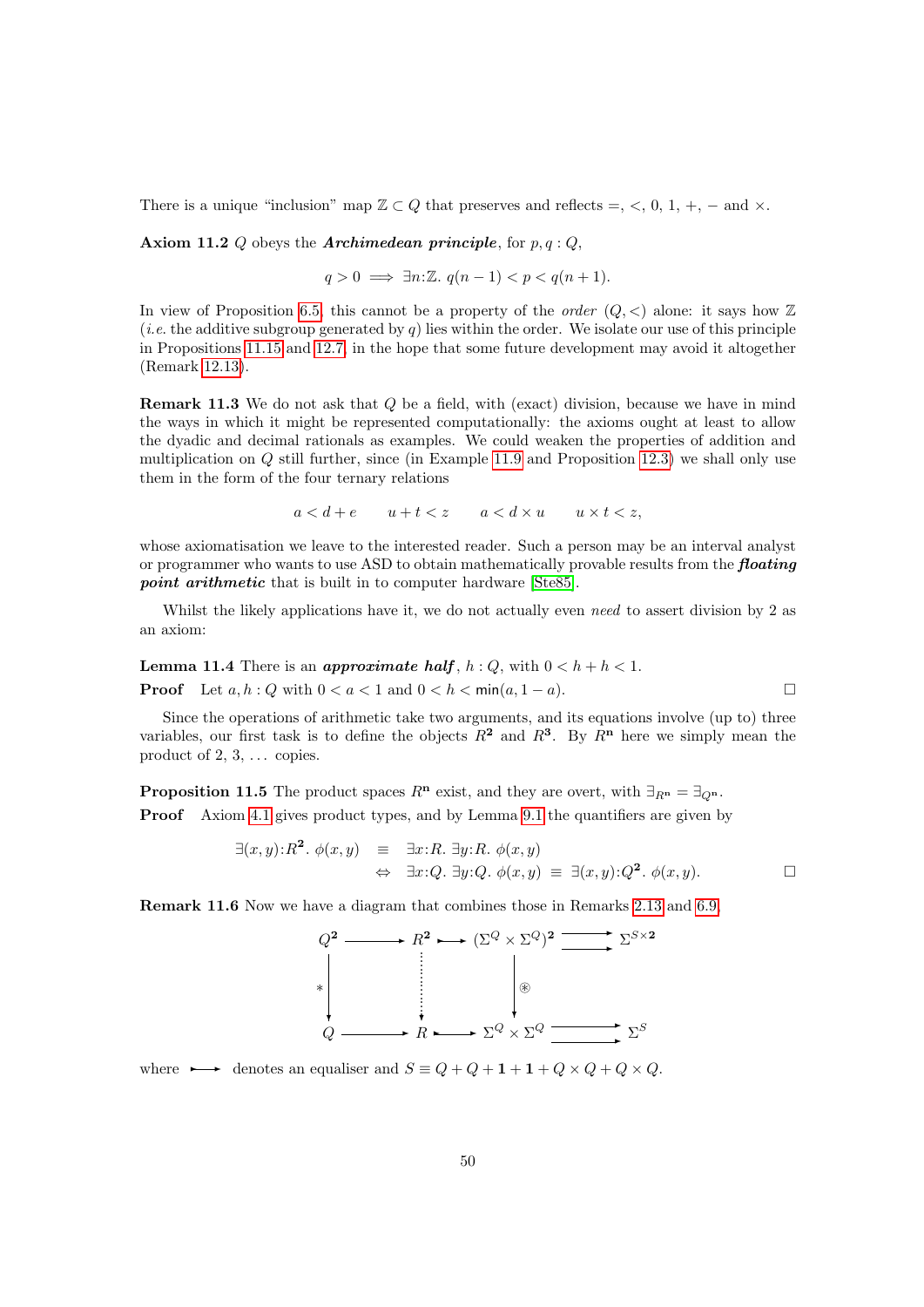This means that a term of type  $R^2$  is a pair of solutions of equations, defining a pair of cuts or a "Dedekind cross-hair", *i.e.* a division of the rational plane into quadrants.  $R^2$  is, in fact, a  $\Sigma$ -split subspace [\[B\]](#page-72-1), though the splitting  $I_2$  is not simply the square of that for R. But that does not matter, as we shall not need it anyway.

Exercise 11.7 By analogy with Proposition [2.15,](#page-8-0) find  $I_2: \Sigma^{R \times R} \rightarrow \Sigma^{\Sigma^Q \times \Sigma^Q \times \Sigma^Q \times \Sigma^Q}$ .

<span id="page-50-1"></span>**Remark 11.8** The plan, for each arithmetic operation  $*$  (+ or  $\times$ ), is

(a) first to define some operation  $\mathcal{D} \infty \times \Sigma^Q$  that extends the given operation  $*$  on the rationals, in the sense that the rectangle above commutes, *i.e.* for each  $q, r : Q$ ,

$$
(\delta_q, v_q) \circledast (\delta_r, v_r) = (\delta_{q*r}, v_{q*r}) : \Sigma^Q \times \Sigma^Q;
$$

- (b) then to show that  $(\delta, v) \otimes (\epsilon, \tau)$  is a Dedekind cut whenever  $(\delta, v)$  and  $(\epsilon, \tau)$  are (so the composites  $R^2 \rightrightarrows \Sigma^S$  above are equal), thereby filling in the dotted arrow above;
- (c) and finally to verify the usual laws of arithmetic for the extended operations.

Classically, Ramon Moore has already done the first of these tasks, but we need to take account of the more general intervals that exist constructively (Remarks [2.3f](#page-5-2)). Recall from Propositions [7.12f](#page-34-0) that the intervals with (rational) endpoints provide a basis in the sense of domain theory, and that we may extend a predicate  $\phi(d, u)$  to  $\Phi(\delta, v)$  such that  $\Phi(\delta_d, v_u) \Leftrightarrow \phi(d, u)$  so long as  $\phi$ is rounded, in the sense that

$$
\phi(e, t) \iff \exists du. \ (d < e) \land (t < u) \land \phi(d, u).
$$

This condition may easily be generalised to an  $n$ -ary operation, but that would lead to another explosion of symbols and cases. It is therefore wise to consider the arguments and the bounds one at a time, which is enough.

<span id="page-50-0"></span>**Example 11.9** Consider the bounds  $a, z$  on addition of a fixed rational interval  $[e, t]$ , so

$$
\phi(d, u) \equiv a < [d, u] \oplus [e, t] < z \equiv a < d + e \land u + t < z.
$$

Then this condition requires  $a < d + e \Leftrightarrow \exists d'. (d' < d) \wedge (a < d' + e)$ , for which we choose d' with  $a - e < d' < d$ , using subtraction and interpolation, and similarly for the upper bound.

<span id="page-50-2"></span>**Notation 11.10** For  $(\delta, v), (\epsilon, \tau) : \Sigma^Q \times \Sigma^Q$ , let

$$
(\delta, v) \oplus (\epsilon, \tau) \equiv (\lambda a. \exists de. (a < d + e) \wedge \delta d \wedge \epsilon e, \quad \lambda z. \exists ut. (u + t < z) \wedge vu \wedge \tau t).
$$

Remark 11.11 It's worth spelling out the condition in Proposition [7.13](#page-35-0) once more in interval notation. Write x for (the name of) an interval with rational endpoints  $[x, \overline{x}]$ , and

$$
x \Subset y \quad \equiv \quad [\underline{x}, \overline{x}] \subset (y, \overline{y}) \quad \equiv \quad y < \underline{x} \; \wedge \; \overline{x} < \overline{y}
$$

for the *strict* containment relation that relates the *basic compact* subspace  $[\mathsf{x}, \overline{\mathsf{x}}]$  to the *basic open* one  $(y, \overline{y})$ , cf. [\[K\]](#page-72-2). (Beware that  $\in$  corresponds to  $\gg$  in the bounded interval predomain IR, which is a continuous dcpo.) Then the condition for  $\circledast$  to be well defined is

$$
x\circledast y\Subset w\iff \exists x'y'.\ x\Subset x'\ \wedge\ y\Subset y'\ \wedge\ x'\circledast y'\Subset w.
$$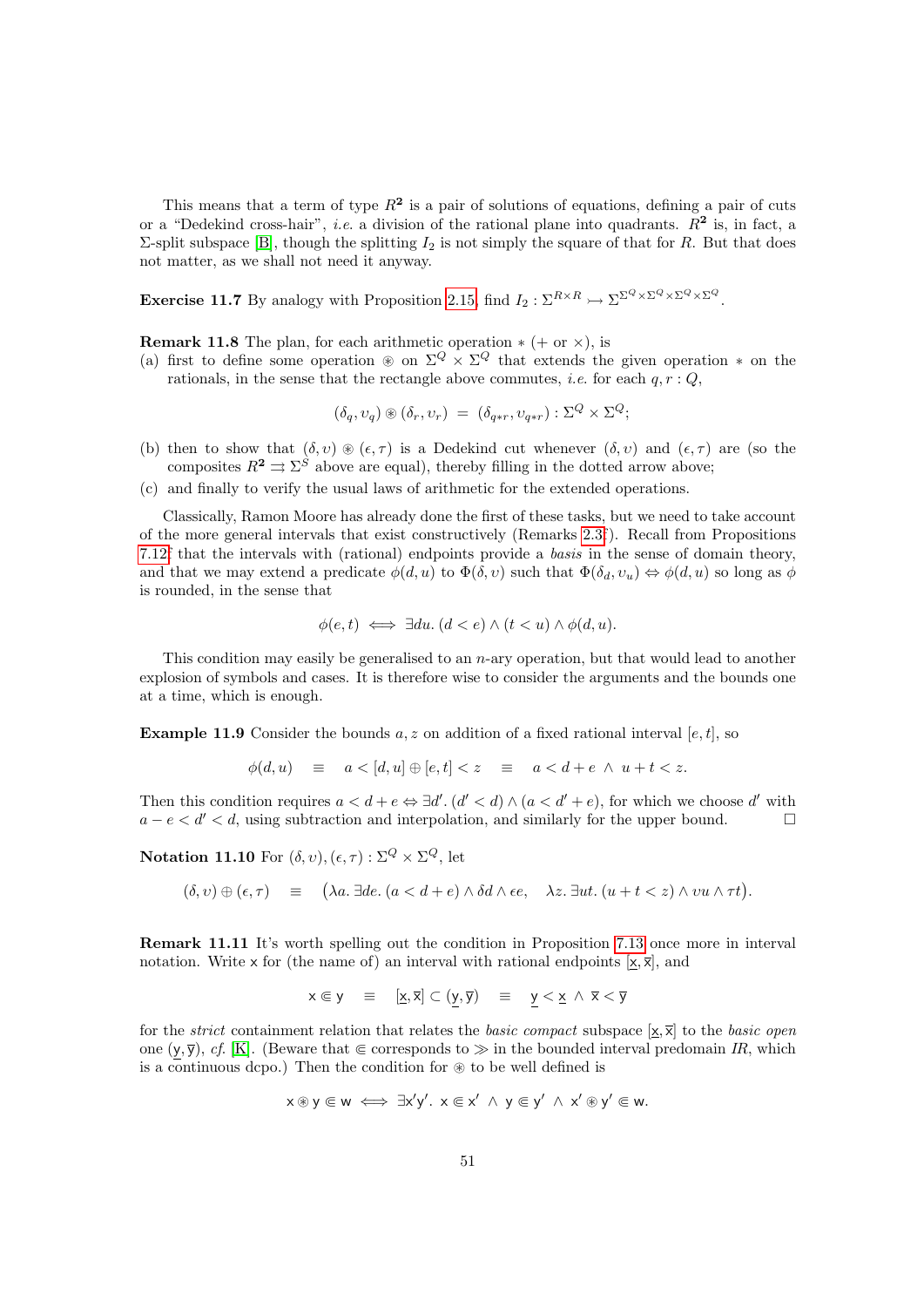Note that  $\exists$  here ranges over the *names* of the intervals, *i.e.* over  $\{(d, u) | d \leq u\} \subset Q^2$ , which is a discrete space, not over the domain IR, since  $\in$  is not defined there as an ASD predicate in the sense of Axiom [4.2,](#page-15-0) but see [\[G,](#page-72-3)  $\S$  11].

Since it is only required to compute  $x\circledast y$  to the limited precision w, it is standard programming practice to use less precise versions  $x'$  and  $y'$  of x and y in this way, thereby saving space and hence time.

Using roundedness, Proposition [7.12](#page-34-0) extends Moore's operations to general intervals by

$$
(\delta, v) \circledast (\epsilon, \tau) \equiv (\alpha, \sigma), \text{ where } \alpha \underline{w} \wedge \sigma \overline{w} \equiv \exists xy. \delta \underline{x} \wedge v \overline{x} \wedge \epsilon y \wedge \tau \overline{y} \wedge x \circledast y \in w.
$$

Turning to stage (b) of the plan in Remark [11.8,](#page-50-1) we have to check that each formula that we introduce for an operation actually gives rounded, bounded, disjoint and located pairs  $(\alpha, \sigma)$ . Roundedness and boundedness follow immediately from the form of the definition that we have just given. We also get disjointness for free:

**Lemma 11.12** Let  $\alpha, \sigma : R^n \rightrightarrows \Sigma^Q$  be "disjoint" on  $Q^n$ , in the sense that

$$
a, z : Q, \vec{q} : Q^{\mathbf{n}} \vdash \alpha \vec{q} a \land (z < a) \land \sigma \vec{q} z \implies \bot.
$$

Then they are also disjoint on  $R<sup>n</sup>$  in the same sense, cf. Proposition [9.5.](#page-42-0)

**Proof** By Proposition [11.5,](#page-49-0)  $\alpha \vec{x} a \wedge (z \leq a) \wedge \sigma \vec{x} z \Rightarrow \exists \vec{q} \cdot \alpha \vec{q} a \wedge (z \leq a) \wedge \sigma \vec{q} z \Rightarrow \bot.$ 

Lemma 11.13 Addition (Notation [11.10\)](#page-50-2) takes intervals (i.e. rounded, bounded and disjoint pseudo-cuts) to intervals,  $\oplus : IR \times IR \rightarrow IR$ .

**Proof**  $(\delta, v) \oplus (\epsilon, \tau)$  is *rounded* by transitivity and interpolation in  $(Q, \langle \rangle)$ , keeping the same d, e, u, t. It is bounded because  $(\delta, v)$  and  $(\epsilon, \tau)$  are bounded, and by extrapolation in  $(Q, \leq)$ . It is disjoint by the previous Lemma, but more directly,

$$
\nabla((\delta, v) \oplus (\epsilon, \tau)) \equiv \exists azduct. \ \delta d \land vu \land \epsilon e \land \tau t \land (u + t < z < a < d + e) \n\Rightarrow (\exists du. \ \delta d \land u < d \land vu) \lor (\exists et. \ \epsilon e \land t < e \land \tau t) \n\equiv \nabla(\delta, v) \lor \nabla(\epsilon, \tau) \Leftrightarrow \bot
$$

since  $u + t < d + e \Leftrightarrow (u - d) + (t - e) < 0 \Rightarrow (u < d) \vee (t < e)$ .

**Remark 11.14** Locatedness always seems to be the most difficult step, because we need to calculate the result arbitrarily closely. Recall that we defined this in a purely order-theoretic way in Definition [6.8,](#page-29-0) namely  $d < u \Rightarrow \delta d \vee vu$ .

However, to prove this property of a *sum*, we shall need a stronger hypothesis on the summands. This is actually the version of locatedness that most accounts of Dedekind cuts use, except that we allow the tolerance p to be any positive element of Q, not just  $2^{-n}$  for  $n : \mathbb{N}$ .

It is not difficult to see the necessity of the stronger hypothesis for what we're trying to achieve, namely that  $Q$  is to be dense in a Dedekind-complete Abelian group  $R$ . In this situation, for any  $x \equiv (\delta, v) : R$ , there must be  $d, u : Q$  with  $x - \frac{1}{2}p < d < x < u < x + \frac{1}{2}p$ . This is the (apparently essential) use of the Archimedean principle, to which we shall return in Remark [12.12.](#page-56-1)

<span id="page-51-0"></span>**Proposition 11.15** Any cut  $(\delta, v)$  is *arithmetically located, i.e.* for p : Q,

$$
p > 0 \implies \exists et: Q. \ \delta e \wedge vt \wedge (0 < t - e < p).
$$

Conversely, if  $(\delta, v)$  is rounded and arithmetically located then it is bounded and located.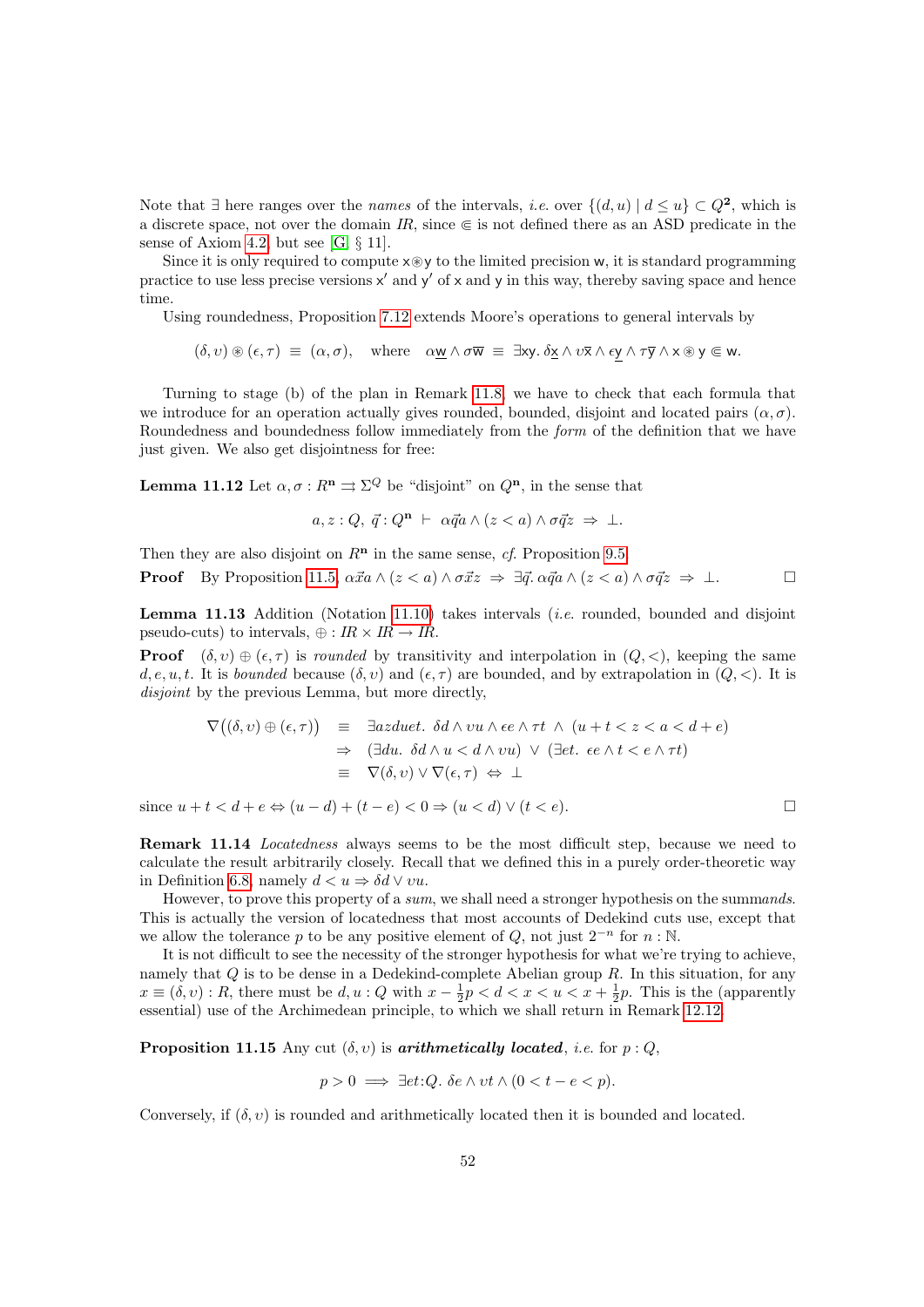**Proof** By boundedness,  $\delta d \wedge vu$  for some  $d < u : Q$ . Then the Archimedean principle gives some k : N with  $u - d < khp$ , where  $0 < h + h < 1$  by Lemma [11.4.](#page-49-1) So  $q_i \equiv d + jhp$  satisfy

$$
q_0 \equiv d < q_1 < q_2 < \cdots < q_{k-1} < q_k > u,
$$

to which we may apply Lemma [6.16,](#page-31-1) as  $(\delta, v)$  is order-located with  $\delta q_0$  and  $vq_k$ . This gives  $\delta e \wedge vt \wedge (t - e < p)$ , where  $e \equiv q_j$ ,  $t \equiv q_{j+2}$  and  $t - e = 2hp < p$ , for some  $0 \le j \le k - 2$ .

Conversely, given  $d < u$ , let  $e, t : Q$  with  $t - e < u - d$  such that  $\delta e, vt$ , so  $(\delta, v)$  are bounded. By locatedness of < (Lemma [6.2\)](#page-28-2),  $e < d \vee t < u$ , so  $\delta d \vee vu$  by roundedness.

<span id="page-52-0"></span>Lemma 11.16 Addition takes cuts to cuts.

**Proof** Given  $a < z$ , we use *arithmetic* locatedness of one summand,  $(\delta, v)$ , with  $p \equiv z - a$ , to give  $d, u : Q$  such that  $\delta d, vu, d < u$  and  $(u - d) < (z - a)$ . Since  $a - d < z - u$ , by interpolation there are  $e, t : Q$  with  $a - d < e < t < z - u$ , so  $a < d + e$  and  $u + t < z$ . By order locatedness of the other summand,  $\epsilon e \vee \tau t$ , so we have shown that

$$
\exists det: Q. \ \ (a < d+e) \wedge \delta d \wedge (\epsilon e \vee \tau t) \wedge (u+t < z) \wedge vu.
$$

This implies that  $(\alpha, \sigma)$  is order-located, *i.e.* 

$$
(\exists de. (a < d + e) \land \delta d \land \epsilon e) \lor (\exists ut. (u + t < z) \land vu \land \tau t).
$$

Exercise 11.17 Show directly that

(a)  $(\delta_q, v_q) \oplus (\delta, v)$  is order-located iff  $(\delta, v)$  is, for any  $q: Q$ ; and

<span id="page-52-1"></span>(b) if  $(\delta, v)$  and  $(\epsilon, \tau)$  are both arithmetically located then so is their sum.

In the final step (c) of Remark [11.8,](#page-50-1) topology plays to our advantage, particularly in ASD, where all definable maps are automatically continuous. Once we have thought of a definition for the extended operations, and verified that they have real results  $(i.e. \text{ cuts})$ , the laws of arithmetic (both equations and inequalities) transfer automatically from  $Q^{\mathbf{n}}$  to  $R^{\mathbf{n}}$ .

<span id="page-52-2"></span>Lemma 11.18 For  $f, g : R^n \rightrightarrows R$ ,

if 
$$
\vec{q}: Q^{\mathbf{n}} \vdash f(\vec{q}) \leq g(\vec{q}): R
$$
 then  $\vec{x}: R^{\mathbf{n}} \vdash f(\vec{x}) \leq g(\vec{x}): R$ .

**Proof** In traditional notation, since R is Hausdorff and  $f, g$  are continuous, the subspace

$$
C \equiv \{ \vec{x} : R^n \mid f(\vec{x}) \le g(\vec{x}) \} \subset R^n
$$

on which the laws actually hold is closed; on the other hand,  $Q^n \subset R^n$  is dense, whilst  $Q^n \subset C$ by hypothesis, so  $C = R<sup>n</sup>$ . In ASD, C is co-classified by  $\theta$ , where

$$
\theta(\vec{x}) \equiv f(\vec{x}) > g(\vec{x}), \text{ and } \theta(\vec{x}) \Rightarrow \exists \vec{q}. \theta(\vec{q}) \Leftrightarrow \bot
$$

by Proposition [11.5,](#page-49-0) so  $\theta = \bot$ .

**Proposition 11.19** R is an ordered Abelian group.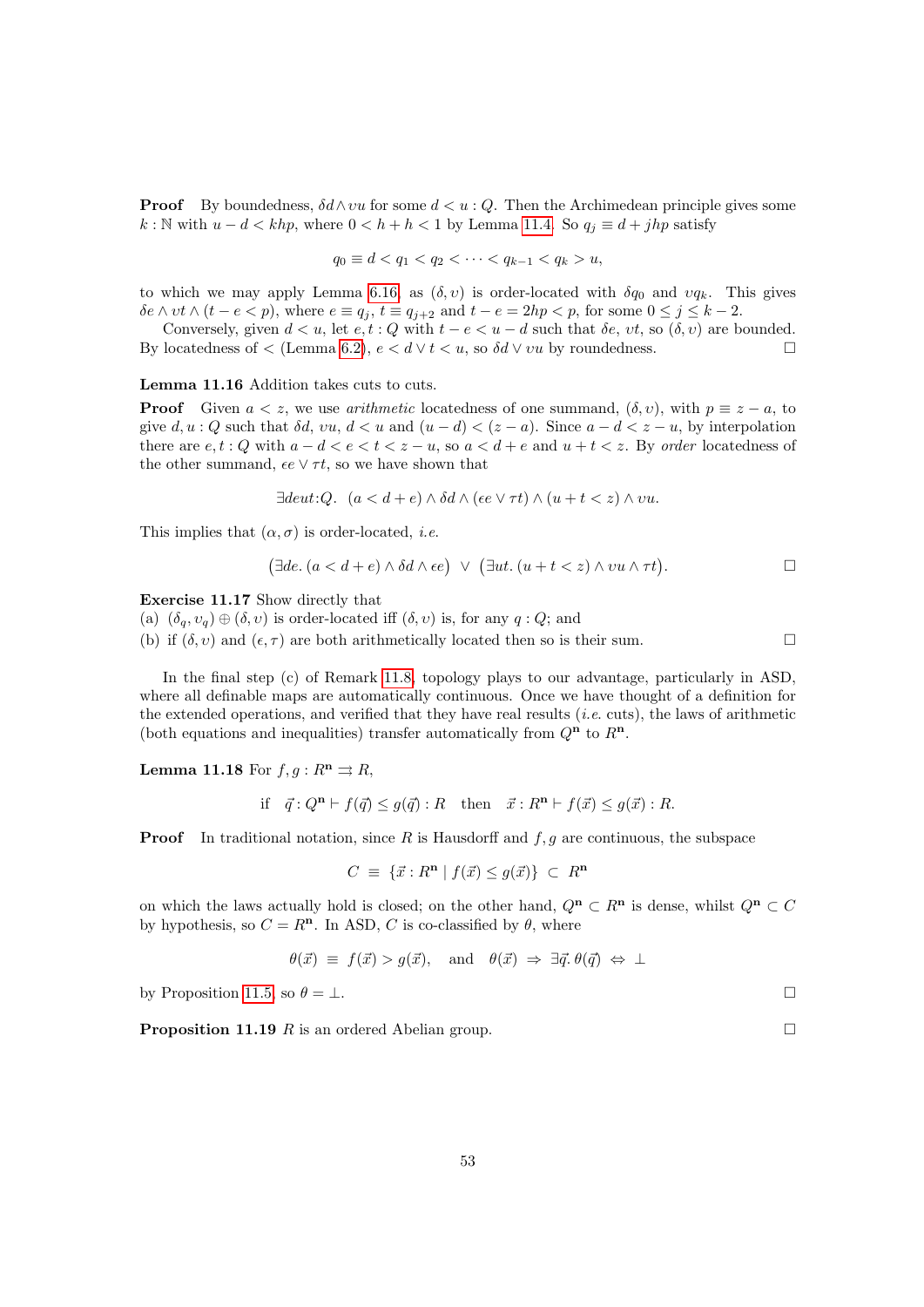# <span id="page-53-0"></span>12 Multiplication

We would like to develop multiplication in a way that follows addition as closely as possible. In that case, Example [11.9](#page-50-0) showed that the extension of the Moore operation is well defined, and Lemma [11.16](#page-52-0) that it preserves locatedness. The first of these tasks is complicated for multiplication by negation and intervals, including the back-to-front ones (Remark [2.20\)](#page-11-0):

|  |  |  | <b>Lemma 12.1 Kaucher multiplication</b> <sup>3</sup> [a, z] $\equiv$ [d, u] $\otimes$ [e, t] is defined by |  |  |  |  |  |  |  |  |
|--|--|--|-------------------------------------------------------------------------------------------------------------|--|--|--|--|--|--|--|--|
|--|--|--|-------------------------------------------------------------------------------------------------------------|--|--|--|--|--|--|--|--|

|                                                                                                                                                                                                                                                                                                                                                                                                   |  |  | $\label{eq:2.1} [d,u]\otimes [e,t] \left  \begin{array}{c} d\leq 0 \\ u\leq 0 \end{array} \right  \left  \begin{array}{c} d\leq 0 \\ u\geq 0 \end{array} \right  \left  \begin{array}{c} 0\leq d \\ u\leq 0 \end{array} \right.$ |  |  |  |
|---------------------------------------------------------------------------------------------------------------------------------------------------------------------------------------------------------------------------------------------------------------------------------------------------------------------------------------------------------------------------------------------------|--|--|----------------------------------------------------------------------------------------------------------------------------------------------------------------------------------------------------------------------------------|--|--|--|
|                                                                                                                                                                                                                                                                                                                                                                                                   |  |  |                                                                                                                                                                                                                                  |  |  |  |
| $0 \leq e \left\{ \begin{array}{c} 0 \leq t \\ t \leq 0 \end{array} \right  \left[ \begin{array}{cc} dt, \, ue \end{array} \right] \left[ \begin{array}{cc} dt, \, ut \end{array} \right] \left[ \begin{array}{cc} [de, \, ue] & [de, \, ut] \\ [u, \, ue] & [0, 0] \end{array} \right] \left[ \begin{array}{cc} q, p \end{array} \right] \left[ \begin{array}{cc} de, \, dt \end{array} \right]$ |  |  |                                                                                                                                                                                                                                  |  |  |  |
|                                                                                                                                                                                                                                                                                                                                                                                                   |  |  |                                                                                                                                                                                                                                  |  |  |  |
| $e \le 0$ $0 \le t \begin{bmatrix} dt, de \\ t \le 0 \end{bmatrix}$ [at, de] $[p, q]$ [0,0] [ue, ut]<br>$t \le 0$ [ut, de] [ue, de] [ut, dt] [ue, dt]                                                                                                                                                                                                                                             |  |  |                                                                                                                                                                                                                                  |  |  |  |
|                                                                                                                                                                                                                                                                                                                                                                                                   |  |  |                                                                                                                                                                                                                                  |  |  |  |

where  $p \equiv \min(dt, ue) \leq 0$  and  $q \equiv \max(de, ut) \geq 0$ . It agrees with ordinary multiplication in Q when  $d = u$  and  $e = t$ , and with Moore's operation (Definition [2.3\)](#page-5-2) when  $d \leq u$  and  $e \leq t$ . Also, a is a monotone function of d and e and an antitone one of u and t, and vice versa for z.

Even though this is rather complicated, we can break it up into small pieces:

**Lemma 12.2** The following functions are defined on the ascending reals,  $R$ :

- (a) constants;
- (b) multiplication by  $q \geq 0$ :  $\delta \mapsto \lambda a$ .  $\exists d$ .  $\delta d \wedge (a < dq)$ ;
- (c) minimum,  $\min(\delta, \epsilon) \equiv \lambda d$ .  $\delta d \wedge \epsilon d$ ;
- (d) maximum,  $\text{max}(\delta, \epsilon) \equiv \lambda d$ .  $\delta d \vee \epsilon d$ ; and
- (e) addition,  $\delta \oplus \epsilon \equiv \lambda a$ .  $\exists de. \delta d \wedge \epsilon e \wedge a < d + e$ .
- <span id="page-53-1"></span>There are similar functions on  $\overline{R}$ , and negation interchanges them.

Proposition 12.3 Kaucher multiplication provides a map

$$
(\Sigma^Q \times \Sigma^Q) \times (\Sigma^Q \times \Sigma^Q) \longrightarrow (\Sigma^Q \times \Sigma^Q)
$$

that extends multiplication on  $Q$  in the sense of Remark [11.5.](#page-49-0) It also preserves roundedness, boundedness and disjointness.

**Proof** Looking at pairs of entries in the table, we observe, for example, that a depends on d for fixed  $e$ ,  $t$  and  $u$  in at worst a piecewise linear way. The pieces are either constant or multiplication by some  $q \ge 0$  (or  $q \le 0$  in the order-reversing cases), and they are combined using min or max. These functions are rounded on Q, or defined  $\underline{R} \to \underline{R}$  etc., by the previous lemma, and it's enough to check this componentwise.

Alternatively, we may follow Example [11.9](#page-50-0) directly:

 $a < [d, u] \otimes [e, t] < z$  means  $a < 0$ , de, dt, ue, ut, min $(dt, ue)$ , max $(de, ut) < z$ 

in various cases, in each of which there is  $d' < d$ ,  $e' < e$ ,  $t < t'$  or  $u < u'$  with the same property.

<span id="page-53-2"></span><sup>&</sup>lt;sup>3</sup>We computed the table ourselves with the help of Chris Stone, before we obtained a copy of [\[Kau80\]](#page-70-1), and then checked that they agree.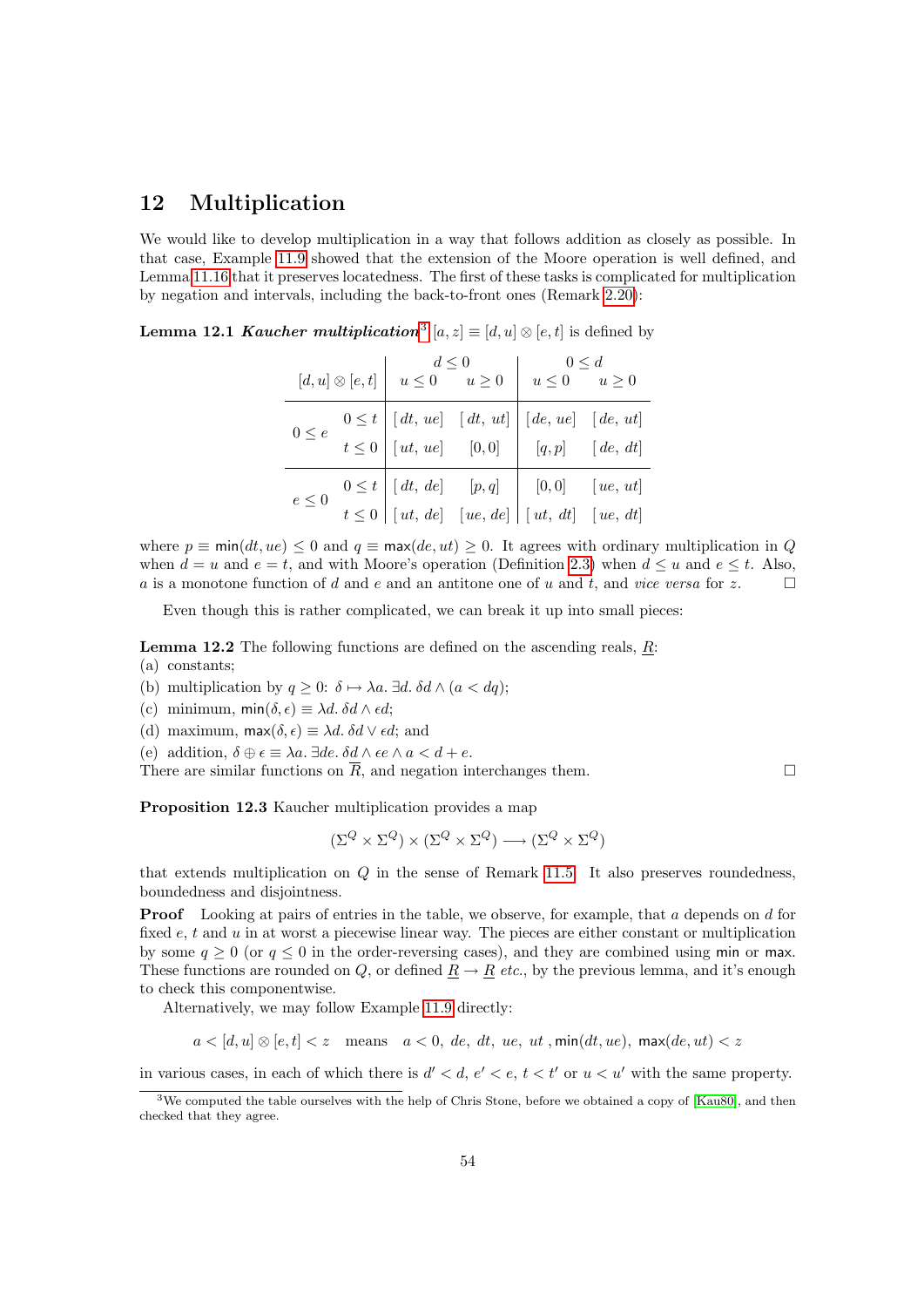Hence we have a map  $(\underline{R} \times \overline{R}) \times (\underline{R} \times \overline{R}) \to (\underline{R} \times \overline{R})$ , but  $\underline{R}$  and  $\overline{R}$  are retracts of  $\Sigma^Q$ , so we also have one  $(\Sigma^Q \times \Sigma^Q) \times (\Sigma^Q \times \Sigma^Q) \to (\Sigma^Q \times \Sigma^Q)$  that preserves roundedness.

Since the Kaucher product of intervals with rational endpoints, i.e. as in the table, is finite, it preserves boundedness of general intervals. Similarly, since it agrees with Moore's operation for disjoint intervals, it also preserves disjointness of general intervals. Beware, however, that the product of a forward and a backward interval may be either way round, depending on the widths of the arguments.  $\Box$ 

**Exercise 12.4** Use the argument so far to show that  $R$  is a  $Q$ -module,  $cf.$  [\[Joh77,](#page-70-0) §6.6].

Remark 12.5 The final task is to show that products are located, cf. Lemma [11.16.](#page-52-0) Let's look at this from a programmer's perspective again. If we are asked to calculate  $xy$  to precision  $0 <$  $p < 1$ , we need to decide how precisely to compute the factors x and y. For addition,  $p/2$  is fine (*cf.* Exercise  $11.17(b)$ ), but for multiplication,

- (a) if x and y are both small in magnitude, i.e.  $|x|, |y| < 1$ , then it suffices to find each of them to within  $p$ ; but
- (b) if x is large (legally, if  $0 < M < |x|$ , but we're thinking of the situation where M is in the millions), we need to find y correspondingly more precisely, to within  $p/M$ ;
- (c) similarly, if y is large then we need to know x more precisely.

Since we did not include division in the assumptions about Q, whereas we used subtraction in Example [11.9,](#page-50-0) we have a difficulty in the construction of multiplication even for positive real numbers. In any place-value representation, such as binary floating point, division may be performed as accurately as required, by first shifting the divisor by sufficiently many  $(n)$  places and then dividing to give an integer quotient. Proposition [12.7](#page-54-0) is the same idea in abstract form; in the next section we shall show that this is enough to provide genuine division in  $R$ .

<span id="page-54-1"></span>**Lemma 12.6** Any linearly ordered ring  $Q$  is an *integral domain*, admitting cancellation:

if 
$$
q > 0
$$
 then  $bf = cq \iff b = c$  and  $bf < cq \iff b < c$ .

<span id="page-54-0"></span>**Proposition 12.7** Q has approximate division, for  $a, q, z : Q$ ,

$$
(a < z) \land (q > 0) \implies \exists m: Q. \ (a < mq < z).
$$

**Proof** Either  $0 < 4q < z - a$  or  $0 < z - a < 8q$ .

In the first case, we may apply the Archimedean principle directly with the given q:

for some  $k, k' : \mathbb{Z}$ ,  $q(k-1) < a < q(k+1)$  and  $q(k'-1) < z < q(k'+1)$ .

Then  $4q < z-a < q(k'+1)-q(k-1)$ , so  $k < k'-2$  by the previous lemma. Hence  $m \equiv k+1 < k'-1$ , where  $m : \mathbb{Z} \subset \mathcal{Q}$ , has the required property.

In the second case, the Archimedean principle for 8q (as p) and  $z - a$  (as q) provides k : Z with  $8q < 2n(z-a)$ , and then  $0 < k < 2<sup>n</sup>$  for some  $n : \mathbb{N}$ . Let h satisfy  $0 < h + h < 1$  (Lemma [11.4\)](#page-49-1). Then

$$
4q' \equiv 4qh^n < kh^n(z-a) < (2h)^n(z-a) < (z-a),
$$

for which the first case gives  $a < m'q' = m'qh^n < z$ , so  $m \equiv m'h^n$  is the required approximate quotient.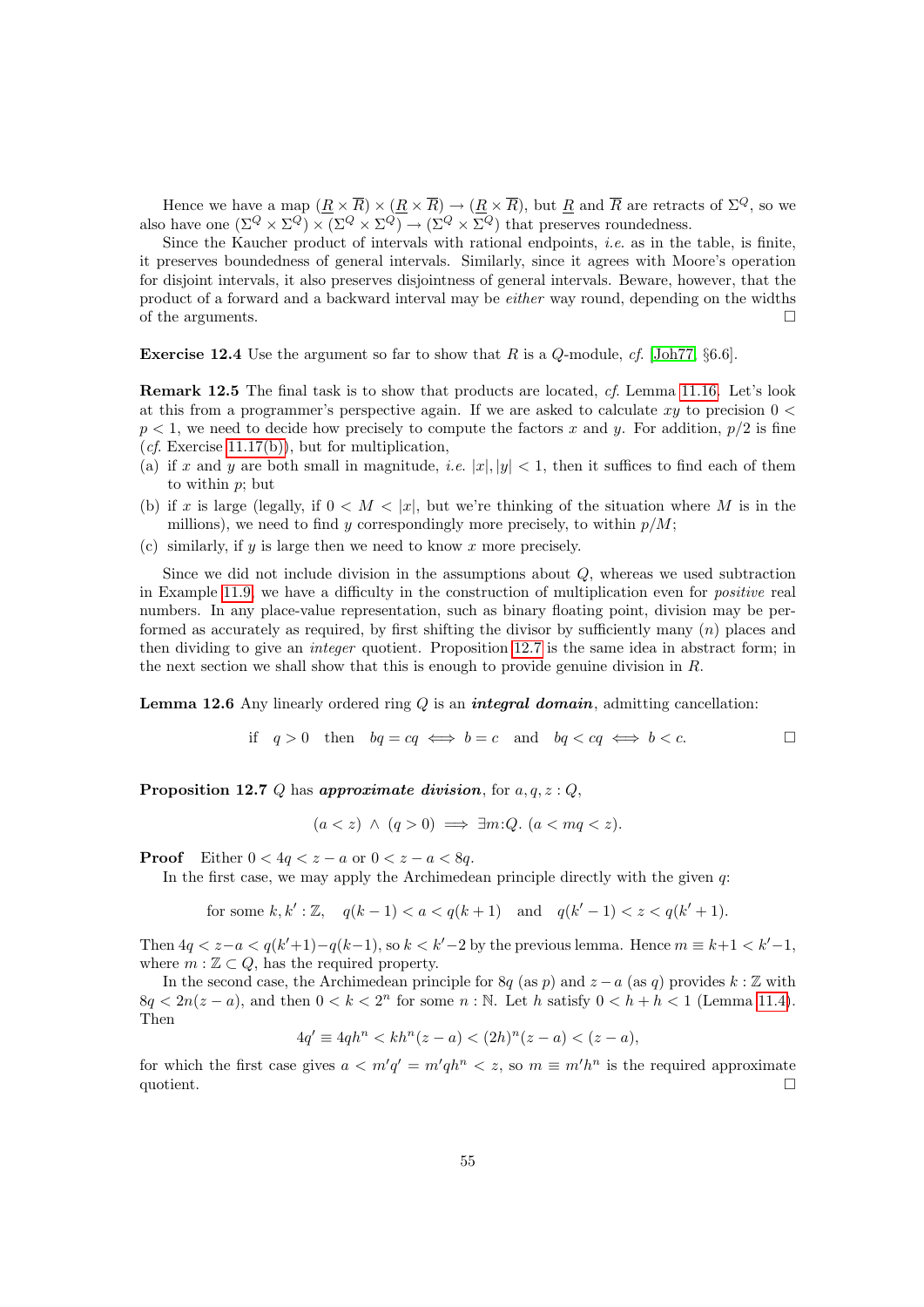Returning to the question of locatedness, recall that we needed to strengthen this notion in Proposition [11.15](#page-51-0) in order to define addition. Curiously, we do not need to do this (or to apply the Archimedean principle) again for multiplication.

**Lemma 12.8** Any arithmetically located positive cut  $(\delta, v)$  : R is **multiplicatively located**:

$$
(0 < a < z) \land \delta 0 \implies \exists du \colon Q. \ (0 < d < u) \land \delta d \land vu \land (ua < dz),
$$

where the last conjunct corresponds to  $u - d < p$  in Proposition [11.15.](#page-51-0)

**Proof** By roundedness of  $\delta$ , let  $0 < r : Q$  with  $\delta r$ . By approximate division in Q, let  $0 < p : Q$ with  $0 < zp < r(z-a)$ . By arithmetic locatedness, let  $0 < d < u : Q$  with  $\delta d \wedge vu \wedge (u - d < p)$ . Since we have  $\delta r \wedge vu$ , disjointness of  $(\delta, v)$  gives  $r < u$ , so  $z(u - d) < zp < r(z - a) < u(z - a)$ . Hence  $ua < zd$  as required.

**Lemma 12.9** The product of an arithmetically located positive cut  $(\delta, v)$ , *i.e.* such that  $\delta 0$ , with any cut  $(\epsilon, \tau)$  is another cut  $(\alpha, \sigma)$ , cf. Lemma [11.16.](#page-52-0)

**Proof** Suppose that  $0 < a < z$ . By multiplicative locatedness of  $(\delta, v)$ , there are  $0 < d < u$  with  $\delta d \wedge vu \wedge (ua < dz)$ . Then, using approximate division by du, there are e, t with

$$
au < due < dut < zd.
$$

So  $a < de, e < t$  and  $ut < z$  by Lemma [12.6,](#page-54-1) whilst  $\epsilon e \vee \tau t$  by order-locatedness. Hence

$$
(\exists de. \ a < de \land \delta d \land \epsilon e) \ \lor \ (\exists ut. \ ut < z \land vu \land \tau t) \equiv \alpha a \lor \sigma z.
$$

More generally, given  $a < z$ , either

- 0 < z, in which case there is some a' with  $0, a \leq max(0, a) < a' < z$ , so  $\alpha a' \vee \sigma z$  by the foregoing argument, and hence  $\alpha a \vee \sigma z$  since  $\alpha$  is lower; or
- $a < 0$ , where we apply the previous case to  $-z < -a$ ,  $\ominus(\epsilon, \tau)$  and  $\ominus(\alpha, \sigma)$ .

It only remains to prove locatedness of the product of two numbers that are both small. Note that we can bound a product away from zero iff we can do so for both factors, and in that case the previous result applies. The point of the fifth case below is therefore to constrain the product to be near to zero.

**Lemma 12.10** The product of any two real numbers (cuts)  $x, y : R$  is another cut. **Proof** If  $a < z$  then  $a < 0 \vee 0 < z$ , so  $0 < m \equiv \max(z, -a)$  and

$$
(x > 0) \lor (x < 0) \lor (y > 0) \lor (y < 0) \lor (|x| < 1 \land |y| < m).
$$

It only remains to consider the last of these five cases, which is itself a disjunction because of the definition of  $<$  max (Proposition [9.8\)](#page-43-0). Then essentially

$$
|x| < 1 \, \land \, |y| < m \quad \Longrightarrow \quad a < -|y| < xy \quad \lor \quad xy < |y| < z.
$$

We need to explain these inequalities in terms of cuts  $x \equiv (\delta, v)$  and  $y \equiv (\epsilon, \tau)$ :

$$
|x| < 1 \equiv -1 < x < +1 \equiv \delta d \land vu, \quad \text{where} \quad d \equiv -1, \quad u \equiv +1
$$
\n
$$
a < -|y| \equiv \exists \text{et. } \epsilon e \land \tau t \land (a < e) \land (a < -t)
$$
\n
$$
a < xy \Leftarrow \exists \text{duct. } \delta d \land vu \land \epsilon e \land \tau t \land a < \min(\text{de. } dt, \text{ue. } ut).
$$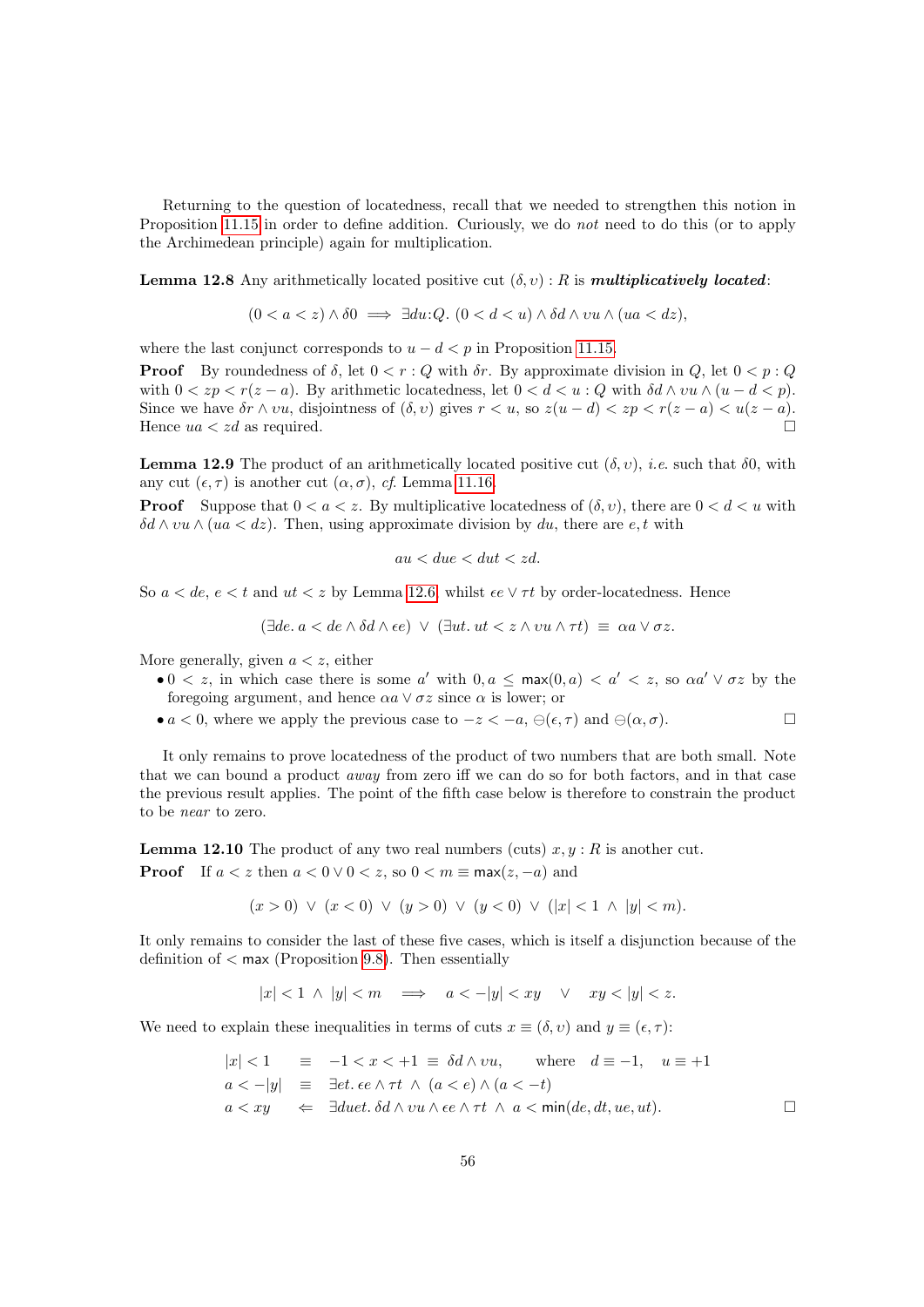**Proposition 12.11** R is an ordered commutative ring.  $\square$ 

We shall use division in the next section to prove that  $R$  is Archimedean, but let us consider very briefly the necessity of that hypothesis on Q.

<span id="page-56-1"></span>Remark 12.12 There are *Cauchy*-complete ordered fields with infinitesimals but, classically, any Dedekind-complete Abelian group must be Archimedean. This is because the sets

$$
D \equiv \{d \mid \exists n: \mathbb{N}. \ d < n\} \quad \text{and} \quad U \equiv \{u \mid \forall n: \mathbb{N}. \ n < u\}
$$

form a Dedekind cut that is located only in the weaker order-theoretic sense: since every  $u - d$  is infinite,  $(D, U)$  is not arithmetically located.

The significance of the Archimedean property in Greek mathematics was recognised by Otto Stolz [\[Sto83\]](#page-71-2). He coined the name because, although the principle had been used "implicitly" by Eudoxus and Euclid, Archimedes had stated it as an Axiom. (He had also made far deeper use of it, in his Method, but Stolz was writing before the discovery of the most important Archimedes codex.)

Stolz also gave this argument that Dedekind completeness implies the Archimedean principle [*ibid.*, p. 511]. His result was disputed by his contemporaries, possibly because of its context in the debate at the time over the axiomatics of Euclid, but there is also a lot of extraneous discussion that makes one wonder whether he fully understood Dedekind completeness. However, we consider that his proof is valid, because it includes the two key points, namely the construction of the limit of an increasing sequence as the cut  $(D, U)$ , and the problem with the value  $(D, U) - 1$ . The constructive least upper bound principle and arithmetic locatedness are also "implicit" in this paper.

<span id="page-56-0"></span>Remark 12.13 What does this argument say about Conway's number system? Recall that it is a proper class. Although the class  $D$  above is equivalent as a left cut to the set  $N$ , the class  $U$ cannot be expressed as a right cut, so  $\{D \mid U\}$  is not a legitimate Conway Number — he calls it a gap [\[Con76,](#page-69-1) p. 37].

The argument also fails in ASD, for an analogous reason:  $U$  is not *definable* in the calculus as an open subspace. The point is really that the space  $D$  of finite numbers is *overt*, as it is given by an existential quantifier, or as the numbers for which repeated decrementation terminates. On the other hand, U consists of infinite or non-terminating numbers, so it is the canonical example of a non-overt subspace in recursion theory. Since  $U$  is not overt, it's not open, so it's not defined by a predicate. Hence D is not closed or compact, so we do not expect [\[J\]](#page-72-0) to provide its supremum.

We do not know whether there is in fact a Dedekind-complete but non-Archimedean "real line" in ASD. This is a difficult but intriguing problem in recursion theory. Careful study of John Conway's construction may yield a recursive analogue (when this conjecture was put to him, he considered it plausible). The principal difficulty arises from the alternating quantifiers in the definition of  $\lt$ , as the arithmetic operations are clearly constructive [\[Ros01\]](#page-71-3). Even if such a model does exist, Stolz's argument would still show that the sequence  $0, 1, \ldots$ , has no limit: any infinite element  $\omega$  is "inaccessible" from finite values.

Such an object could, of course, be rather useful to develop differential calculus in a "nonstandard" way [\[Koc06,](#page-70-2) [Rob66\]](#page-71-4). It would also illustrate the importance of overtness very clearly. Here we have simply "left the door open" to such a possibility, by using approximate division and arithmetic locatedness in the proof, instead of the Archimedean principle itself.

Theorem 12.14 Let Q be any linearly ordered field (or commutative ring with approximate division) for which every Dedekind cut is arithmetically located. Then these cuts form a commutative ring.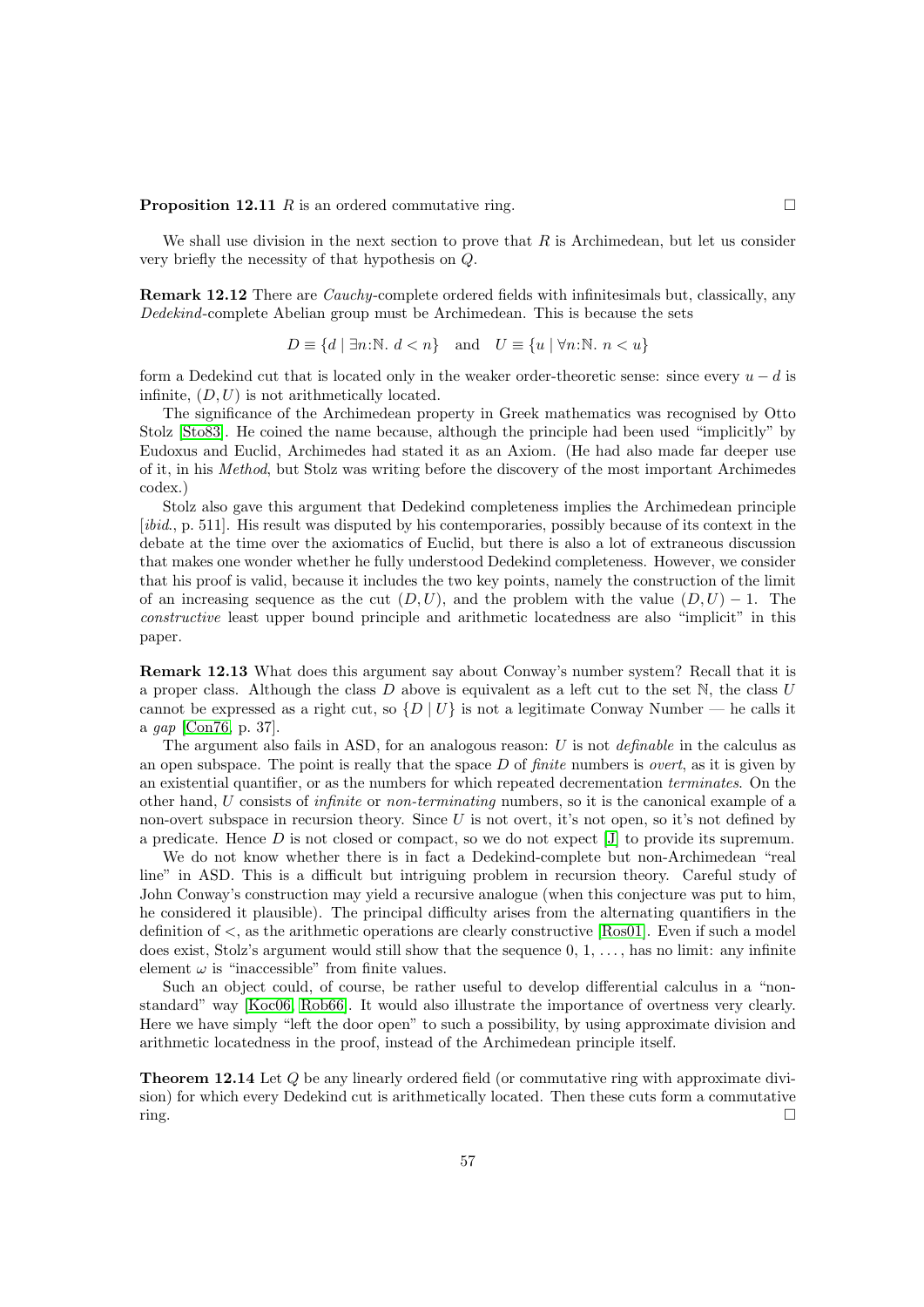# <span id="page-57-0"></span>13 Reciprocals and roots

Arithmetic, of course, provided one of the principal reasons for introducing Dedekind cuts in the first place, namely the solution of (algebraic and other) equations. Equations involving general continuous functions may be solved using the Intermediate Value Theorem, which we prove for ASD in [\[J\]](#page-72-0).

In this section we present a simpler technique that manipulates Dedekind cuts directly. This is sufficient to define the inverse of a strictly monotone function, for example to find cube roots. However, it is more natural to present the method symmetrically in the given function and its inverse, and then  $x \mapsto x^{5/3}$ , exp and log are equally simple examples. A particular problem of this kind is then formulated as a pair of binary *relations*. Anyone with a little knowledge of lattice or category theory will recognise this situation as an adjunction, or rather a pair of them.

Definition 13.1 A strictly monotone graph  $Q_1 \leftrightarrow Q_2$  between dense linear orders without endpoints (Definition [6.1\)](#page-28-0) is a pair  $(\leq,\leq)$  of binary relations that satisfy

| $\exists b. a <_1 b \leq x \Leftrightarrow$                         |           | $a \leq x$ | $\Leftrightarrow$ $\exists y. a \lessdot y \lessdot_2 x$ |
|---------------------------------------------------------------------|-----------|------------|----------------------------------------------------------|
| $\exists b. x \lt b \lt_1 a \Leftrightarrow$                        | $x \lt a$ |            | $\Leftrightarrow$ $\exists y \ldotp x \leq_2 y \leq a$   |
| $\exists x. a \lessdot x \lessdot b \Leftrightarrow a \lessdot_1 b$ |           |            | $x <_2 y \Leftrightarrow \exists a. x \lt a \lt y$       |

where  $a, b : Q_1$  and  $x, y : Q_2$ . These objects could, for example, consist of just *positive* rationals, or carry the opposite of the usual order. Let  $R_1$  and  $R_2$  be their Dedekind completions. Semicontinuous functions may be encoded in a similar way, but using just one of the two relations.

**Proposition 13.2** Any strictly monotone graph defines inverse functions  $R_1 \cong R_2$  by

$$
f(\delta, v) \equiv (\lambda e. \exists d. e \prec d \wedge \delta d, \quad \lambda t. \exists u. u \prec t \wedge vu)
$$
  

$$
g(\epsilon, \tau) \equiv (\lambda d. \exists e. d \prec e \wedge \epsilon e, \quad \lambda u. \exists t. t \prec u \wedge \tau t),
$$

for which  $a \leq x \iff a \leq_1 fx \iff qa \leq_2 x$  and  $x \iff fx \leq_1 a \iff x \leq_2 qa$ .

**Proof** The first four axioms make  $f(\delta, v)$  and  $g(\epsilon, \tau)$  rounded if  $(\delta, v)$  and  $(\epsilon, \tau)$  are. The other two transfer boundedness, disjointness and locatedness, and also make the maps inverse.

We can use this to define reciprocals and roots, but since their domains are restricted and reciprocals reverse the order, we must modify Q and R before using them in the Proposition.

**Lemma 13.3** Let Q be a linearly ordered ring that has approximate division, and let  $Q_1 \equiv Q_2 \subset Q$ be its open subspace of positive elements. Then

$$
a <_1 b \equiv a < b, \qquad x <_2 y \equiv x > y, \qquad a \lessdot x \equiv ax < 1, \qquad x \lessdot a \equiv 1 < ax
$$

define a strictly monotone graph  $Q_1 \leftrightarrow Q_2$ .

Proof Approximate division provides the six conditions

$$
\exists b. \ a < b \land bx < 1 \Leftrightarrow ax < 1 \Leftrightarrow \exists y. \ ay < 1 \land y > x
$$
  

$$
\exists b. 1 < bx \land b < a \Leftrightarrow 1 < ax \Leftrightarrow \exists y. \ x > y \land 1 < ay
$$
  

$$
\exists x. \ ax < 1 < bx \Leftrightarrow a < b \Leftrightarrow x > y \Leftrightarrow \exists a. \ ay < 1 < ax,
$$

in particular  $0 < a < b \Rightarrow \exists x. a < abx < b \Rightarrow \exists x. bx > 1 > ax.$ 

**Theorem 13.4** R is an ordered field, in which  $x^{-1}$  is defined for  $x \neq 0$  by

$$
(\delta, v)^{-1} \equiv (\lambda d. \exists u. vu \land ((du < 1 \land \delta 0) \lor (1 < du \land d < 0)),
$$
  

$$
\lambda u. \exists d. \delta d \land ((du < 1 \land u > 0) \lor (1 < du \land v 0))).
$$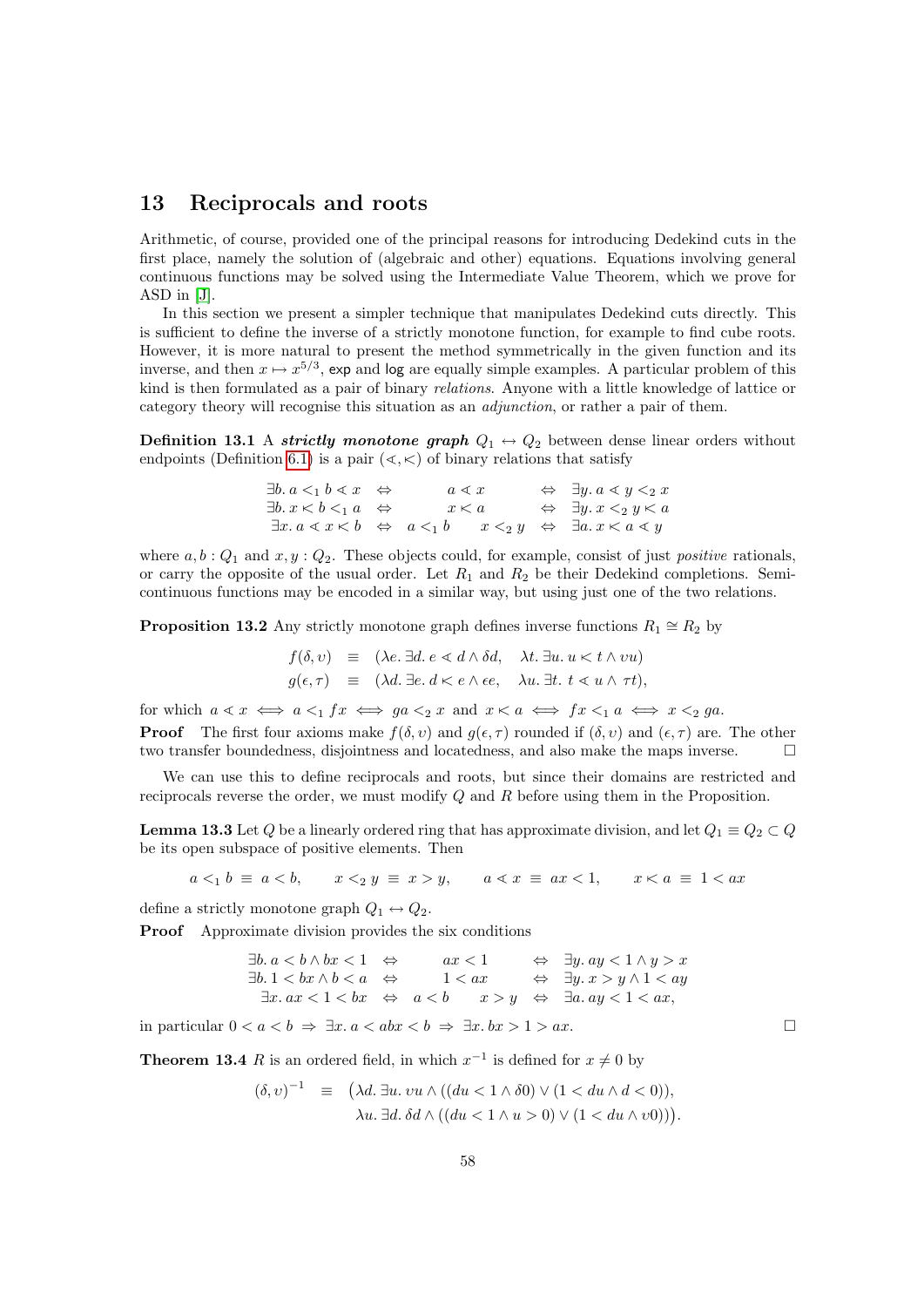In the strictly positive or negative cases this is respectively

$$
(\lambda d. (d < 0) \lor (\exists u. vu \land du < 1), \quad \lambda u. (u > 0) \land (\exists d. \delta d \land du < 1))
$$

 $\lambda d. (d < 0) \wedge (\exists u. vu \wedge 1 < du), \quad \lambda u. (u > 0) \vee (\exists d. \delta d \wedge 1 < du)).$ 

or

**Proof** The previous two results define an involution on  $\{x : \mathbb{R} \mid x > 0\}$ . If Q is a field then this agrees with the reciprocal on Q and with Moore's formulae (Definition [2.3\)](#page-5-2) in the legitimate case  $0 < a < b$ , where

$$
(\delta_a, v_b)^{-1} = (\delta_{1/b}, v_{1/a})
$$
 and  $(\delta_{-b}, v_{-a})^{-1} = (\delta_{-1/a}, v_{-1/b}).$ 

Without assuming that Q is a field,  $(\epsilon_q, \tau_q) \equiv (\delta_q, \nu_q)^{-1}$  for  $q > 0$  is given by  $\epsilon_q d \equiv (dq < 1)$  and  $\tau_q u \equiv (1 \lt q u)$ . The arithmetical laws follow from Lemma [11.18.](#page-52-2) The negative case is similar, and we observe that the given formula combines the two cases.

Remark 13.5 We do not need to consider 0 this time, but since

 $\exists du. (\delta, v)^{-1}(d, u) \implies \delta 0 \vee v 0,$ 

the value in any illegitimate case, including  $0^{-1}$  and  $(\delta_{-1}, v_1)^{-1}$ , is  $(\perp, \perp)$ . This denotes the interval  $[-\infty, +\infty]$ .

More generally, the reciprocal of a general (and possibly back-to-front) interval with endpoints is given by

| $[d, u]^{-1}$ $d < 0$ $d = 0$ $d > 0$                                          |  |
|--------------------------------------------------------------------------------|--|
| $u<0\ \big \ [u^{-1},\,d^{-1}]\quad[u^{-1},\,-\infty]\quad[+\infty,-\infty]$   |  |
| $u = 0$ $[-\infty, +\infty]$ $[-\infty, +\infty]$ $[+\infty, d^{-1}]$          |  |
| $u>0\ \big \ [-\infty,+\infty]\quad [-\infty,+\infty]\quad [u^{-1},\,d^{-1}],$ |  |

illustrating the one-sided nature of Scott continuity: over  $d \leq 0$  for the ascending real number d and over  $u \geq 0$  for the descending one u.

Theorem 13.6 If Q is Archimedean then so is R.

**Proof** Given  $x, y : R$  with  $y > 0$ , put  $z \equiv x/y$ . Then  $z - \frac{1}{2} < d < z < u < z + \frac{1}{2}$  for some  $d, u : Q$  with  $u - d < 1$ . Then  $n - 1 < d < z < u < n + 2$  by the Archimedean principle for  $Q$ , whence either  $(n-1)y < x < (n+1)y$  or  $ny < x < (n+2)y$ .

**Lemma 13.7** Q has *approximate roots* in the sense that, for  $d, u : Q$  and  $1 \leq n : \mathbb{N}$ ,

$$
(0 < d < u) \Rightarrow \exists x : Q. \ d < x^{2n} < u
$$
\n
$$
(d < u) \Rightarrow \exists x : Q. \ d < x^{2n+1} < u.
$$

**Proof** These may be found in an Archimedean ordered commutative ring with approximate division by an algorithm similar to Proposition [12.7,](#page-54-0) for which we cite Babylonian clay tablets as the original source.

Alternatively, and without relying on the Archimedean principle, we may use the constructive approximate intermediate value theorem, namely

$$
fe < d < u < ft \implies \exists x : [e, t]. \ d < fx < u.
$$

The usual proof is that the non-empty open subspaces

$$
D \equiv \{x \mid fx < u\} \qquad \text{and} \qquad U \equiv \{x \mid d < fx\}
$$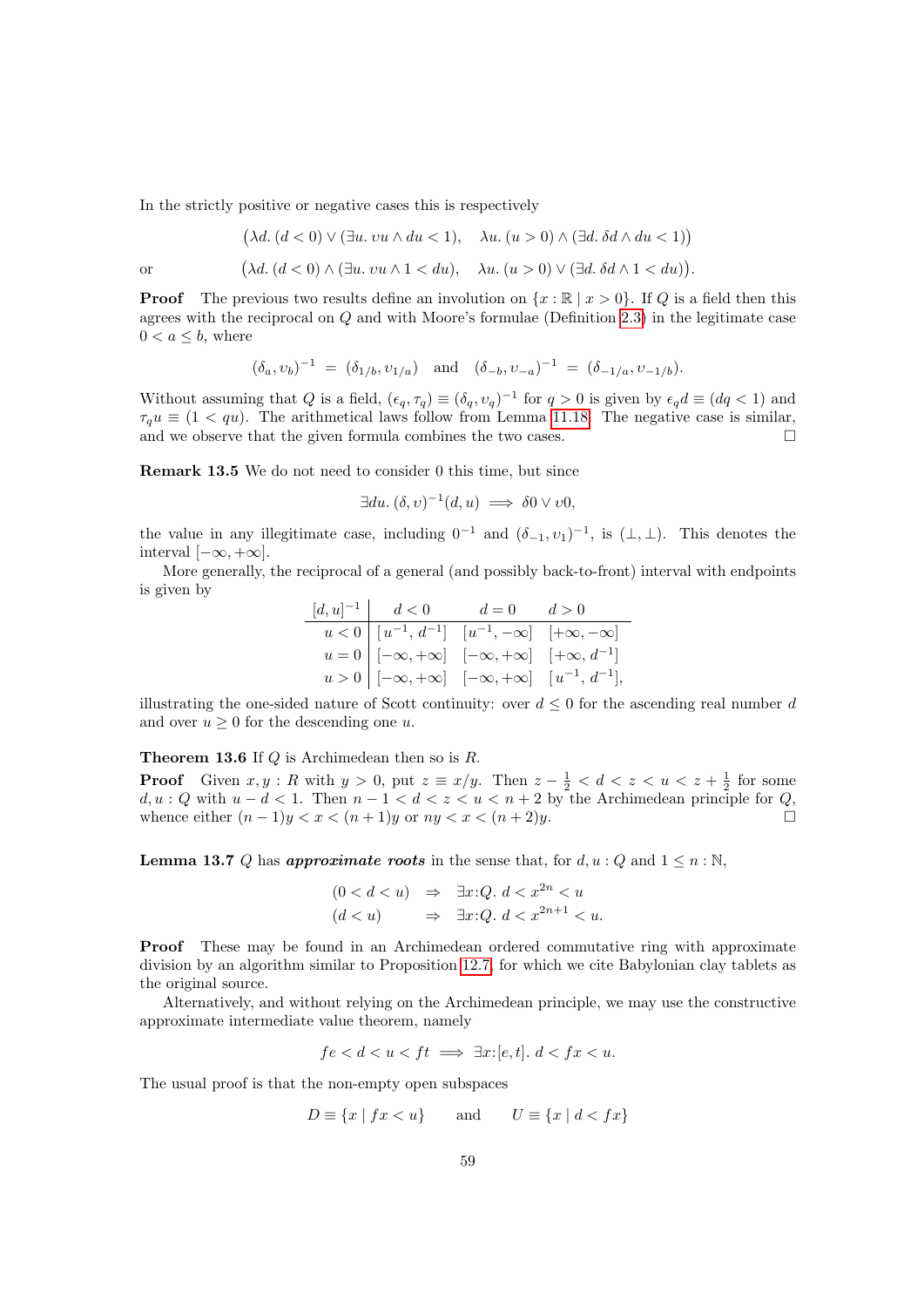cover the interval  $[e, t]$ , and so must intersect. This is one of the ways of saying that the real interval is *connected*, which we prove for ASD in  $[J]$ . As the intersection is open, it must contain a rational.

The result is applicable to  $fx \equiv x^{2n}$  when we put

$$
e \equiv \begin{cases} d & \text{if } 0 < d < 1 \\ \frac{1}{2} & \text{if } \frac{1}{2} < d \end{cases} \qquad \text{and} \qquad t \equiv \begin{cases} u & \text{if } 1 < u \\ 2 & \text{if } u < 2 \end{cases}
$$
\n
$$
e \equiv \begin{cases} d & \text{if } d < -1 \\ -2 & \text{if } -2 < d \end{cases} \qquad \text{and} \qquad t \equiv \begin{cases} u & \text{if } 1 < u \\ 2 & \text{if } u < 2 \end{cases}
$$

**Proposition 13.8** R has  $(2n + 1)$ st roots and  $[0, \infty)$  has 2nth roots, where

$$
^{2n+1}\sqrt{(b,v)} \equiv (\lambda d. \delta(d^{2n+1}), \lambda u. \nu(u^{2n+1}))
$$
  
+ 
$$
^{2n}\sqrt{(b,v)} \equiv (\lambda d. (d < 0) \vee \delta(d^{2n}), \lambda u. (u > 0) \wedge \nu(u^{2n})).
$$

In the illegitimate case,  $\sqrt{-1} = 0$ .

**Proof** The strictly monotone graph is given by the relations  $(a < x<sup>m</sup>)$  and  $(x<sup>m</sup> < a)$ , where  $m \equiv 2n$  or  $2n + 1$ . If  $a < x<sup>m</sup>$  and  $0 < x$  then, by m-fold application of roundedness of division,

$$
\exists 0 < y_1, y_2, \ldots, y_m < x. \ \max(0,a) < y_1y_2\cdots y_m < \cdots < y_1y_2x^{m-2} < y_1x^{m-1} < x^m,
$$

so  $a < y^m$ , where  $0 < y \equiv \max(y_1, \ldots, y_m) < x$ . Similarly if  $0 < x$  and  $x^m < a$  then  $\exists y > x$ .  $y^m <$ a, whilst if  $m \equiv 2n + 1$  and  $x < 0$  then we switch the signs. Approximate roots provide the fifth interpolation property, and also the case  $x \equiv 0$ , since Q has decidable equality. The other conditions are trivial.

Finally, we leave the interested reader to use this method to develop the exponential and logarithm functions  $\mathbb{R} \rightleftarrows (0, \infty)$  with base b, using  $0 < d < b^{k \cdot 2^{-n}} < u$ .

#### <span id="page-59-0"></span>14 Axiomatic completeness

Our construction of the real line in ASD is finished. At any rate, we have found an object that has all of the properties that we listed in Definition [1.1,](#page-1-0) so we shall now write R for it.

Are these axioms sufficient to characterise the reals? We shall show that any object  $R$  that satisfies Definition [1.1](#page-1-0) is uniquely isomorphic to the one that we have constructed.

However, we shall state the assumption that  $R$  be Dedekind-complete explicitly when we need it, and leave it out otherwise. This is because we also intend to explore the analogy between Dedekind completeness and definition by description, which are both special cases of sobriety (Definition [4.22\)](#page-20-1). All three of these ideas say how the manipulation of logical expressions has an impact back on numbers.

We claim that ASD (in particular, sobriety) generalises Dedekind's intuition — to the extent of making Dedekind completeness *redundant*. This means that, if you try to encapsulate the *Cauchy* reals in some construction within ASD, the result will actually be Dedekind complete. We find the limit of any Cauchy sequence as a Dedekind cut in [\[J\]](#page-72-0).

We begin with the well known argument for the uniqueness of  $\mathbb R$  based on its algebra, order, Dedekind completeness and the Archimedean principle.

**Proposition 14.1** Let R be an ordered field. Then there are unique monos  $\mathbb{N} \to R$ ,  $\mathbb{Z} \to R$  and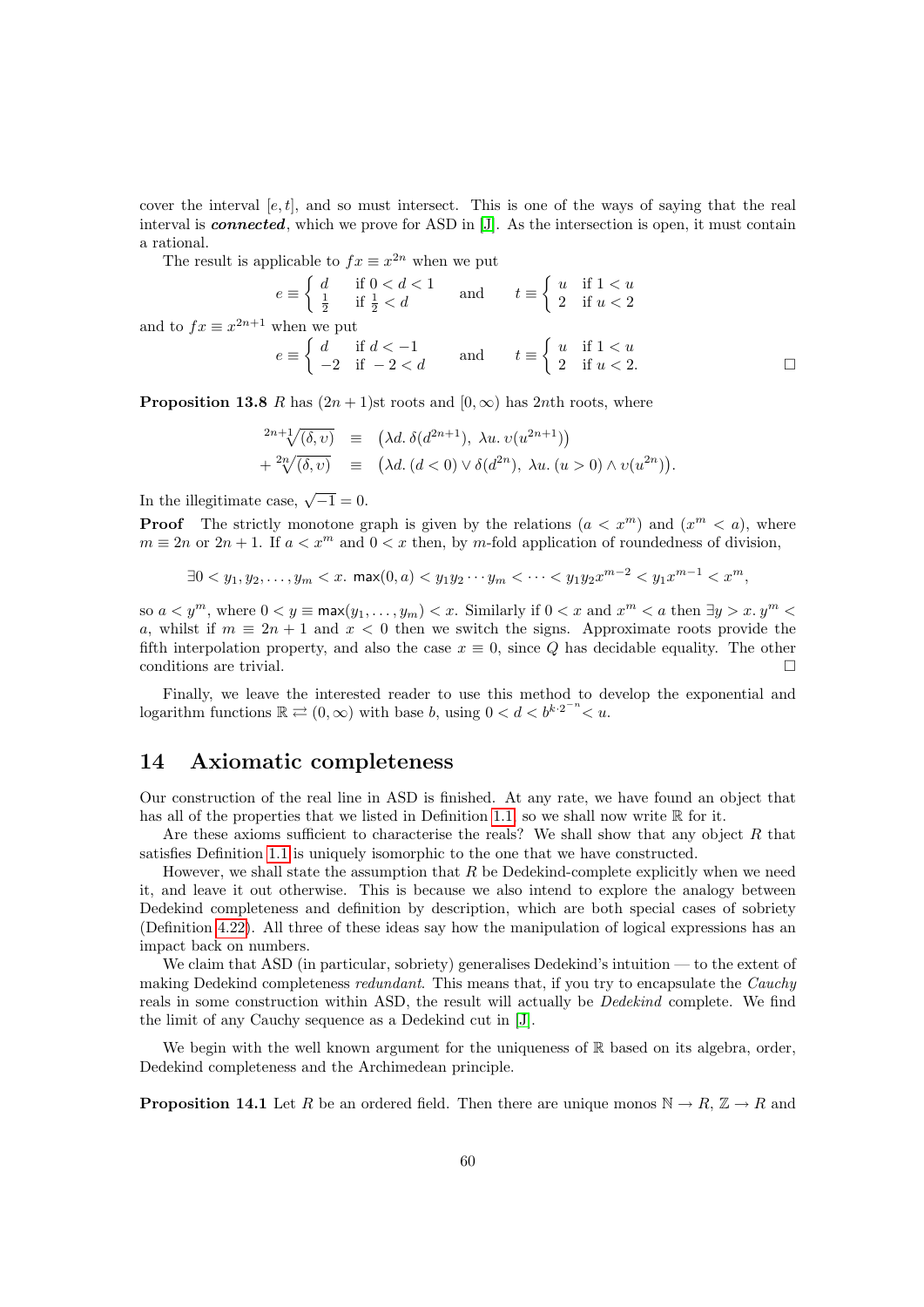$j : \mathbb{Q} \to R$  that preserve 0, 1, +,  $\times$ ,  $\times$  and (where appropriate) – and  $\div$ . In particular, R has characteristic 0.

<span id="page-60-0"></span>**Lemma 14.2** If  $d < u$  in an Archimedean ordered field R then there is some  $q : \mathbb{Q}$  with  $d < q < u$ , and we may choose it to be dyadic, *i.e.* of the form  $q \equiv k \cdot 2^{-n}$  with  $k, n : \mathbb{Z}$ .

**Proof** First apply the Archimedean axiom to  $q \equiv u - d > 0$  and  $p \equiv 2$ , giving  $m, n : \mathbb{Z}$  with

$$
(m-1)(u-d) < 2 < (m+1)(u-d) < 2n(u-d).
$$

Then use it again with  $q' \equiv 2^{-n}$ , giving  $k : \mathbb{N}$  with

$$
d < u - 2 \cdot 2^{-n} < k \cdot 2^{-n} < u < (k+2) \cdot 2^{-n}.
$$

**Proposition 14.3** Let R be an Archimedean ordered field. Then there is a mono  $\ell : R \rightarrow \mathbb{R}$  that fixes  $\mathbb{O}$ , and preserves and reflects  $\lt$ .

**Proof** For  $x : R$ , consider  $\delta_x, v_x : \Sigma^{\mathbb{Q}}$ , defined by  $\delta_x d \equiv (d \leq_R x)$  and  $v_x u \equiv (x \leq_R u)$ . Since  $\mathbb{Q} \to R$  preserves and reflects order, for  $x : \mathbb{Q}$ , these formulae agree with Lemma [6.12.](#page-30-1)

They are clearly lower, upper and disjoint, using the basic properties of the order on  $R$ . As this order is located in the sense that  $(d <_R u) \Rightarrow (d <_R x) \vee (x <_R u)$ , the pair  $(\delta_x, v_x)$  is located in the sense of Definition [6.8.](#page-29-0) Boundedness follows directly from the Archimedean principle, and roundedness by Lemma [14.2.](#page-60-0)

Hence  $(\delta_x, v_x)$  is a Dedekind cut of  $\mathbb{O}$ , and we have defined a map  $\ell : R \to \mathbb{R}$ . Using Lemma [14.2](#page-60-0) for R again, together with Definition [6.10](#page-30-0) for  $\leq_{\mathbb{R}}$ ,

$$
x <_R y \iff \exists q: \mathbb{Q}. \ x <_R q <_R y \ \equiv \ \exists q: \mathbb{Q}. \ \delta_x q \wedge v_x q \ \equiv \ \ell x <_\mathbb{R} \ell y,
$$

so the order relations  $\leq_R$  and  $\leq_R$  agree, and (as they are total) the map  $\ell$  is mono.

**Theorem 14.4** If R is a Dedekind-complete Archimedean ordered field then the map  $\ell$  in the previous result is an isomorphism. Definition [1.1](#page-1-0) therefore characterises R uniquely up to unique isomorphism.

**Proof** Members of R are by definition Dedekind cuts of  $\mathbb{Q}$ , which extend to cuts of R as in Proposition [9.5.](#page-42-0) These define members of  $R$  since it is Dedekind-complete. Since all of the orders agree, this process is inverse to the construction of  $\ell$ .

Throughout this paper we have emphasised that we regard topology as primary, but it was not mentioned in the previous result. So we shall now investigate  $\Sigma^R$ , deducing that  $\ell : R \cong \mathbb{R}$  from the principles of ASD, *without* assuming Dedekind completeness. The arguments are essentially those that led up to the formulation of  $\mathcal E$  in Section [2.](#page-4-0)

<span id="page-60-1"></span>**Proposition 14.5** For  $x : R$  and  $\phi : \Sigma^R$ ,  $\phi x \iff \exists du \, (d < x < u) \land \forall y : [d, u] \, \phi y$ .

**Proof** Whilst Corollary [10.8](#page-46-0) has already shown that the Dedekind reals  $\mathbb{R}$  (as we have constructed them) satisfy this property, we claim here that it also follows from Definition [1.1.](#page-1-0) This is proved in detail in [\[J\]](#page-72-0). The key point is that, since  $[-1, +1] \subset R$  is compact, Hausdorff and totally ordered,

 $\phi x \implies \forall h: [-1, +1]. \exists \delta > 0. \ (\vert h \vert > \delta \vee \phi(x+h)),$ 

and then Scott continuity (Axiom [4.21\)](#page-20-0) allows us to interchange the quantifiers. This uses neither Dedekind completeness nor the Archimedean principle.

<span id="page-60-2"></span>**Lemma 14.6** The quantifier  $\exists_R$  is given by  $\exists_0$ , as in Theorem [9.2.](#page-41-0)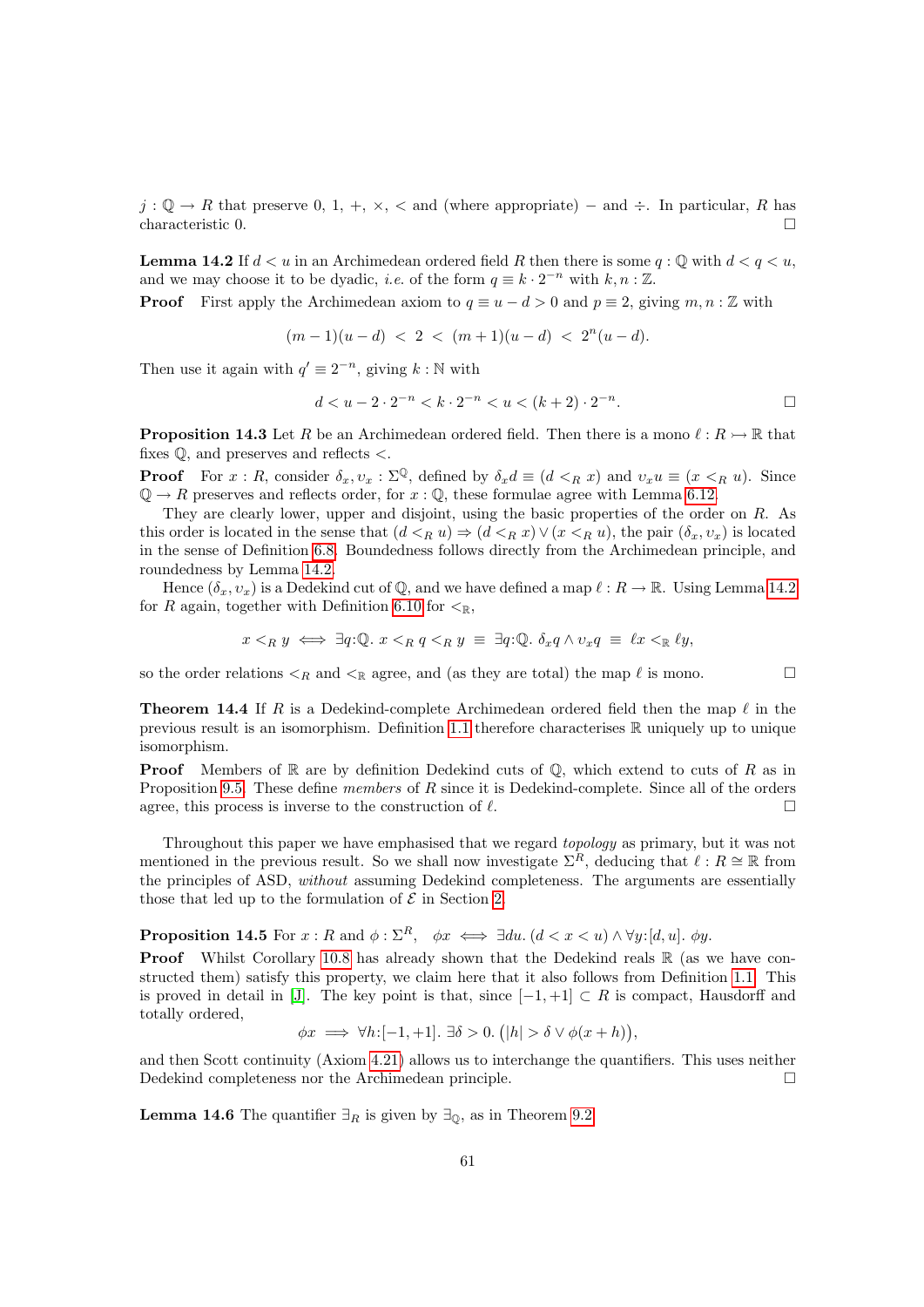Proof By Proposition [14.5](#page-60-1) and Lemma [14.2,](#page-60-0)

 $\exists x:R. \phi x \Rightarrow \exists du x:R. \ (d < x < u) \land \forall y: [d, u]. \ \phi y \Rightarrow \exists q:Q. \ \phi(iq) \Rightarrow \exists x:R. \ \phi x.$ 

<span id="page-61-0"></span>Proposition 14.7  $\Sigma^{\ell} : \Sigma^{\mathbb{R}} \cong \Sigma^{R}$ .

**Proof** As in Proposition [2.15,](#page-8-0) we define, for  $\phi : \Sigma^R$ ,

$$
I\phi \equiv \lambda \delta \nu : \Sigma^{\mathbb{Q}}. \exists d < u : \mathbb{Q}. \; \delta d \wedge \nu u \wedge \forall y : [d, u]. \; \phi y : \Sigma^{\Sigma^{\mathbb{Q}} \times \Sigma^{\mathbb{Q}}},
$$

using the Heine–Borel property that we have assumed for  $[d, u] \subset R$ . Then

$$
I\phi(\ell x) \equiv I\phi(\delta_x, \nu_x) \equiv \exists du. (d <_R x <_R u) \land \forall y: [d, u]. \phi y \Leftrightarrow \phi x,
$$

in which d and u may be chosen from either  $\mathbb{O}$  or R, by Lemma [14.6,](#page-60-2) and we recognise the formula in Proposition [14.5.](#page-60-1) So  $\Sigma^{\ell} \cdot I$  is the identity on  $\Sigma^{R}$ .

Now, the proof of Proposition [2.17](#page-9-0) (or its modification for Notation [8.2\)](#page-37-2) is also valid for  $R$ in ASD. Hence  $\Sigma^R$  and  $\Sigma^{\mathbb{R}}$  split the same idempotent  $\mathcal{E}$  on  $\Sigma^{\Sigma^{\mathbb{Q}}\times\Sigma^{\mathbb{Q}}},$  cf. Remark [5.2,](#page-22-2) so they are isomorphic.

The topology on R is therefore unique, when we assume the Heine–Borel property but not necessarily Dedekind completeness. As in the title of Dedekind's paper, the topology comes first, and we derive irrational numbers from that.

Theorem 14.8 Consider Definition [1.1,](#page-1-0) including the Heine–Borel property but omitting Dedekind completeness. If  $R$  satisfies this and is also sober, or indeed definable, then it is uniquely isomorphic to R.

**Proof** Propositions [4.23,](#page-20-2) [4.25,](#page-21-1) [5.18](#page-25-0) and [14.7.](#page-61-0) □

Remark 14.9 On the other hand, we could bypass the constructions of this paper by defining  $\mathbb R$ as a base type, together with (all of) the structure of Definition [1.1.](#page-1-0)

In Axiom [4.24](#page-20-3) we showed how descriptions for N may be formulated in a type-theoretic style by giving the introduction rule for "the". In this, the elimination,  $β$ - and  $η$ -rules are given by singleton and substitution, and there is a normalisation theorem [\[A,](#page-72-4) §8]. It is easy to overlook the key role of equality (=) in this — it is to descriptions as application is to  $\lambda$ -abstraction and membership is to set-formation. Since  $\mathbb R$  is Hausdorff and not discrete, we cannot base an analogous treatment of it on equality. We could use *inequality*  $(\neq)$  (Exercise [14.14\)](#page-63-0), but it is more natural to consider  $\langle \rangle$  and  $\rangle$ , as these give rise to the lower and upper parts of a Dedekind cut.

<span id="page-61-1"></span>Definition 14.10 Dedekind cuts and the arithmetical order may be seen as introduction and elimination rules for the type R.

- (a)  $\mathbb{R}\text{-}introduction:$  given a cut  $(\delta, v): \Sigma^{\mathbb{Q}} \times \Sigma^{\mathbb{Q}}$ , we introduce a real number  $\text{cut}(\delta, v): \mathbb{R};$
- (b)  $\mathbb{R}\text{-}\textbf{elimination}:$  given a real number  $a : \mathbb{R}$  and rationals  $d, u : \mathbb{Q}$ , we eliminate a in favour of  $(d < a), (a < u): \Sigma$ , along with the other rules concerning the order  $\lt;$ ;
- (c)  $\mathbb{R}\text{-}beta: \delta d \Leftrightarrow (d < \text{cut}(\delta, v))$  and  $vu \Leftrightarrow (\text{cut}(\delta, v) < u);$
- (d)  $\mathbb{R}\text{-}eta: a = \text{cut}(\lambda d. d < a, \lambda u. a < u).$

Whenever we add new features like this, we have to ask what effect they have on the terms and equations of the existing calculus.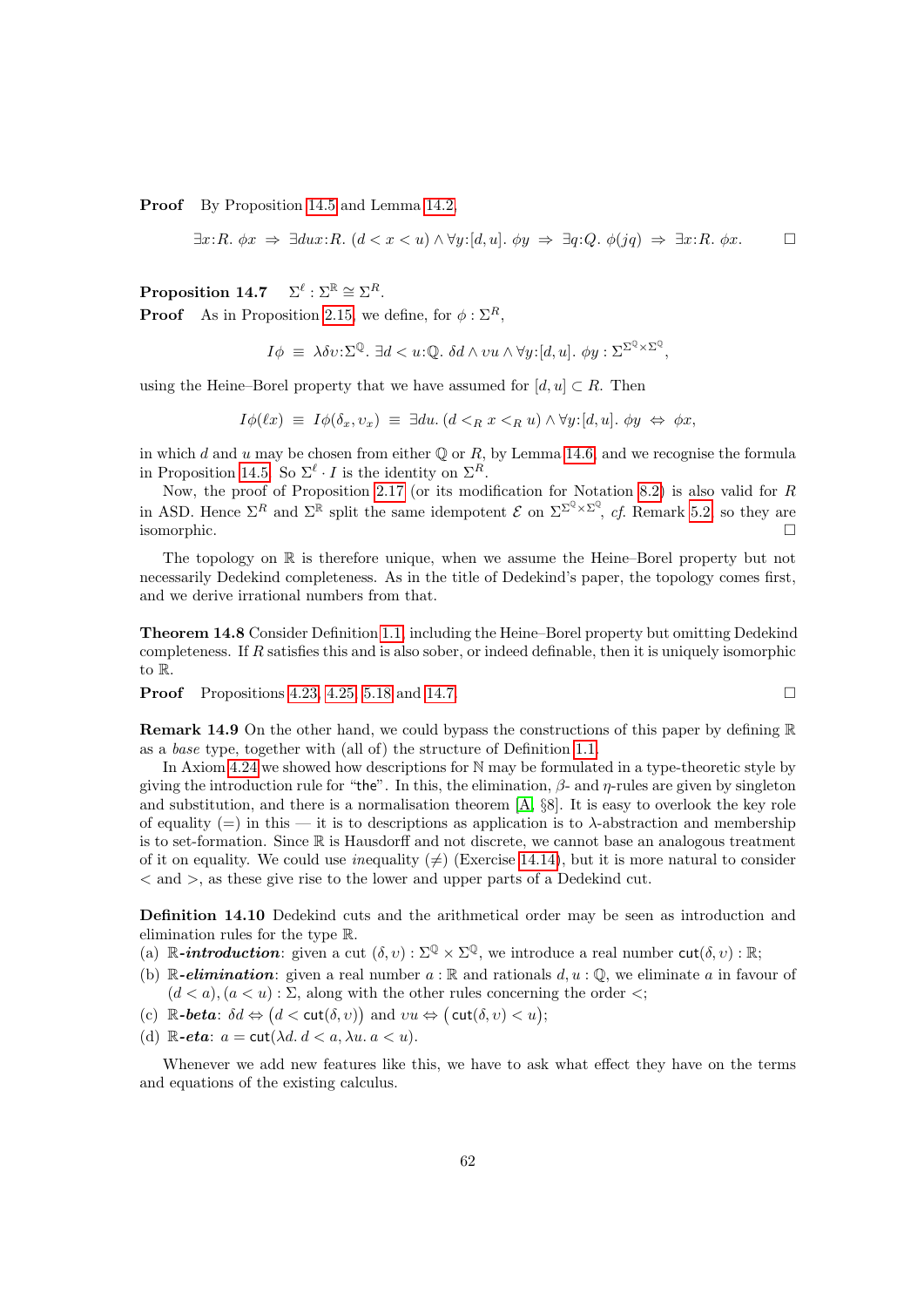Theorem 14.11  $\mathbb R$  is a conservative extension of the ASD calculus.

Proof As we have already constructed an object that satisfies Definitions [1.1](#page-1-0) and [14.10](#page-61-1) within the calculus, the earlier results of this section show that the new object is uniquely isomorphic to the old one. Similarly, any new type expressions are isomorphic to old ones. These isomorphisms translate the new terms of the old types into provably equal old terms, and the new equations are also redundant. This means that the new category is *equivalent* to the old one.

Remark 14.12 As this argument is not very illuminating, here is an explicit procedure for eliminating (Dedekind) cut operations, except on the outside of a term of type R. (a) If we are given a term a of type  $\mathbb{R}$ , we use the  $\mathbb{R}\text{-}\eta$ -law to wrap it in a cut:

$$
a = \text{cut } (\lambda d. d < a, \ \lambda u. a < u).
$$

(b) Any cut that occurs as a proper sub-term of this is itself of type R, but is enclosed in a smallest sub-term  $\sigma$  of type  $\Sigma$ . By Proposition [14.5,](#page-60-1) this is of the form

$$
[\text{cut}(\delta, v)/x]^* \sigma \iff (\lambda x. \sigma) \text{cut}(\delta, v) \iff \exists d < u : \mathbb{Q}. \ \delta d \land vu \land \forall x : [d, u]. \ \sigma.
$$

This normalisation theorem means that we compute with logical expressions (involving predicates on rationals) instead of real numbers. Notice that Dedekind completeness and the Heine– Borel theorem are intimately related. In fact, instead of the quantifier  $\forall x : [d, u]$ , we may simply evaluate  $\sigma$  according to Moore's rules at the interval  $x \equiv [d, u]$ . This is part of a translation that has the effect of replacing continuous variables by intervals, which is what programmers do anyway, but it is justified formally in [\[K\]](#page-72-2).  $\Box$ 

As R is no longer one of the types that are generated from N using powers and Σ-split subspaces, we need to show that it is sober, cf. Proposition [4.25\(b\)](#page-21-2) for N.

**Lemma 14.13** If  $P : \Sigma^{\Sigma^R}$  is prime then

$$
(\delta, v) \equiv (\lambda d. P(\lambda x. d < x), \lambda u. P(\lambda x. x < u))
$$

is a Dedekind cut, with  $\text{cut}(\delta, v) = \text{focus } P$ , so

$$
(d < \text{focus } P) \Leftrightarrow P(\lambda x. d < x) \quad \text{and} \quad (\text{focus } P < u) \Leftrightarrow P(\lambda x. x < u).
$$

**Proof** The last part is equivalent to the definition of  $\delta$  and v. These are rounded and bounded because

$$
P(\lambda x. d < x) \Leftrightarrow P(\lambda x. \exists e. d < e < x) \Leftrightarrow \exists e. d < e \land P(\lambda x. e < x)
$$

and 
$$
\top \Leftrightarrow P\top \Leftrightarrow P(\lambda x. \exists e. e < x) \Leftrightarrow \exists e. P(\lambda x. e < x),
$$

using inter- and extrapolation and Scott continuity. By Lemma [4.9,](#page-17-1) with  $\sigma \equiv (d \le u)$ ,

$$
P(\lambda x. d < u) \iff P \bot \lor (d < u) \land P \top \iff (d < u),
$$

since P preserves  $\top$  and  $\bot$ . Then  $(\delta, v)$  are disjoint because P preserves  $\land$ ,

$$
P(\lambda x. d < x) \land P(\lambda x. x < u) \Leftrightarrow P(\lambda x. d < x < u) \Rightarrow P(\lambda x. d < u) \Leftrightarrow (d < u),
$$

and, by the dual argument, located because P preserves  $\vee$ :

$$
P(\lambda x. d < x) \lor P(\lambda x. x < u) \Leftrightarrow P(\lambda x. d < x \lor x < u) \Leftrightarrow P(\lambda x. d < u) \Leftrightarrow (d < u). \qquad \Box
$$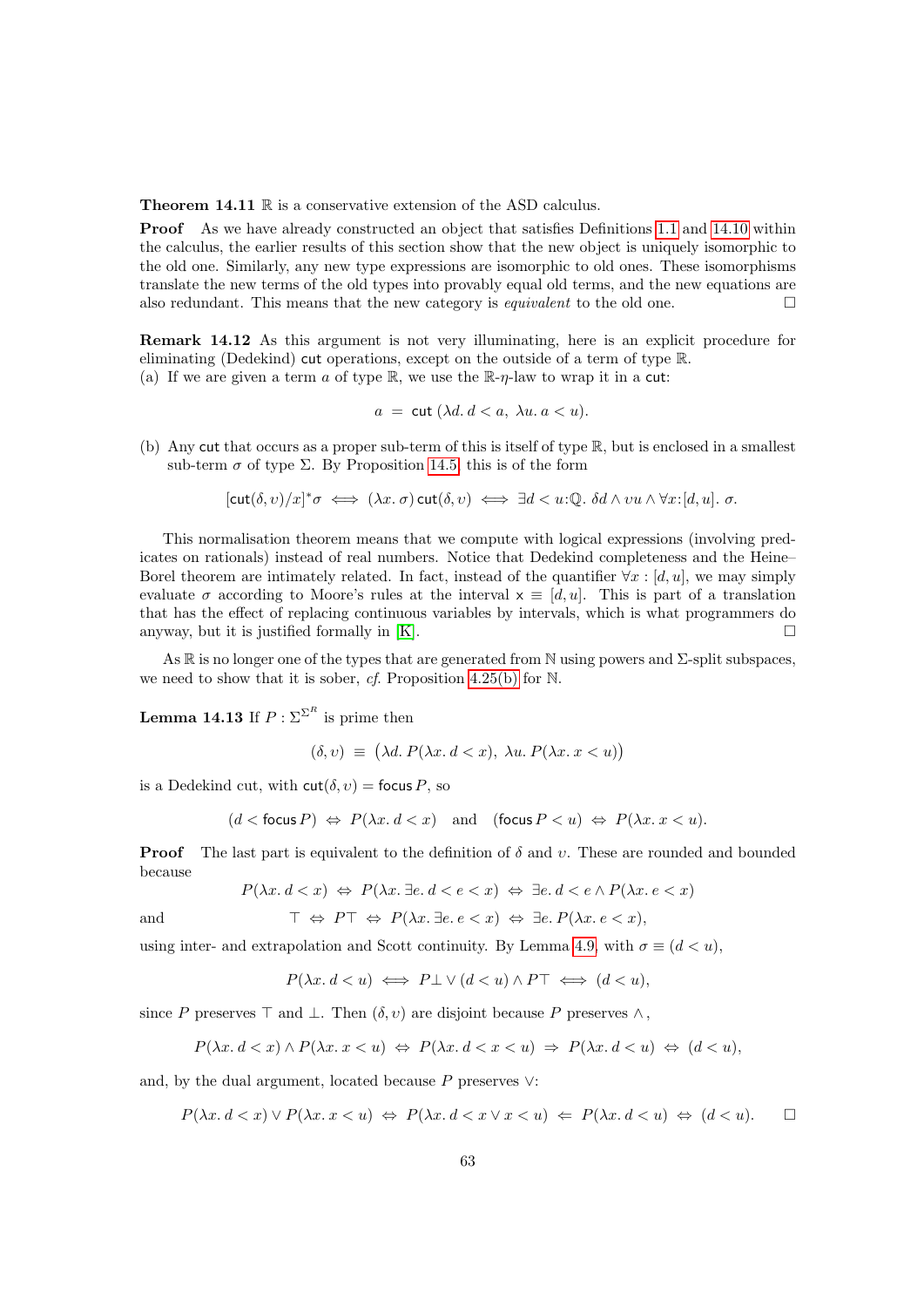<span id="page-63-0"></span>**Exercise 14.14** Using  $\neq$  instead, we can develop *definition by co-description* for real numbers, replacing the singleton with its complement. But since ∃ also becomes ∀, we have to consider this in a compact Hausdorff space such as I, instead of R. The existence and uniqueness conditions for  $\omega$  to classify a co-singleton are then the duals of those in Axiom [4.24:](#page-20-3)

$$
\bot \iff \forall x:[0,1]. \ \omega x \qquad \text{and} \qquad x \neq y \Longrightarrow \omega x \lor \omega y.
$$

Consider any function  $f : [0, 1] \to \mathbb{R}$ . Use the Heine–Borel Theorem to show that  $\omega x \equiv \exists z.$   $fz < fx$ satisfies the first condition, and hence that  $\delta d \equiv \forall x. (d < x) \lor \omega x$  and  $vu \equiv \forall x. (x < u) \lor \omega x$  define an interval, i.e. they are rounded, bounded and disjoint. Classically, this interval is the convex hull of the set on which  $f$  attains its minimum value.

Now suppose that  $(x \neq y) \Longrightarrow \exists z.$   $(fz < fx) \vee (fz < fy)$ , cf. [\[Sch03\]](#page-71-5). This is the uniqueness condition for  $\omega$ . Use Lemma [4.13](#page-18-2) for compact Hausdorff spaces to deduce that  $(\delta, v)$  is located, giving a Dedekind cut  $w \in [0, 1]$ . Show that w is the minimum of f, *i.e.* it satisfies  $(x \neq w) \Rightarrow$  $(fw < fx)$ .

Show that definition by co-description is equivalent to sobriety and Dedekind completeness, using the translations

 $\omega \equiv \delta \vee v$  and  $P\phi \equiv \exists d \lt u \ldotp \delta d \wedge vu \wedge \forall x : [d, u] \ldotp \phi x.$ 

Expressing any co-description  $\omega$  as a Dedekind cut is a special case of the characterisation of connected subspaces of  $\mathbb R$  in [\[J\]](#page-72-0).

From roundedness, boundedness and disjointness, we easily deduce that P preserves  $\perp$ ,  $\top$  and  $\wedge$ ; these also entail the existence condition for the co-description  $\omega$ , but this is more difficult. On the other hand, locatedness easily gives the uniqueness condition for  $\omega$ , whilst it is more difficult to show that P preserves ∨.

# 15 Recursive analysis

Whether the closed interval is, or ought to be, compact in computable and constructive mathematics is a question that never ceases to be interesting. This is partly because compactness is such an important property for a topological space to have, and partly because there are several schools of constructive and computable mathematics that disagree about the answer, each of which sets up its own framework, differing slightly from all the others. The matter is made all the more confusing by the number of different definitions of compactness that have been given, even classically [\[Bou66,](#page-69-3) §I 9]. In this section we make a few observations about compactness of the closed interval in ASD and how it relates to various other schools of computability.

Most urgently, we hear alarm bells ringing in the minds of recursive analysts. On the one hand, we saw in Remark [3.4](#page-14-1) that there is a model of ASD in which maps are precisely the computable maps between computably based locally compact spaces. On the other, Section [10](#page-44-1) proved that the closed interval is compact. If all functions are computable, then surely we should be able to use some enumeration of the definable points of the closed interval to show that it is not compact?

**Remark 15.1** In Recursive Analysis, the closed interval  $[0, 1]$  can be shown not to be compact by means of a **singular cover**, *i.e.* a countable cover by open intervals with rational endpoints whose total length is bounded above by  $\frac{1}{2}$ . It can be shown that no finite sub-cover of a singular cover is a cover of  $[0, 1]$ , see [\[TvD88,](#page-71-0)  $\S$ 6.4.3] or [\[BR87,](#page-69-4)  $\S$ 3.4]. Such covers exist in Recursive Analysis [\[TvD88,](#page-71-0)  $\S 6.4.2$ ] because of the *formal Church's Thesis*  $CT_0$  [\[TvD88,](#page-71-0)  $\S 3.3.2$ ], which states that every function  $\mathbb{N} \to \mathbb{N}$  has a Gödel code. (With hindsight, it would have been more natural to enumerate  $\mathbb{N} \to \mathbb{N}_+$ , but this is the way in which  $CT_0$  is usually stated.) It follows that every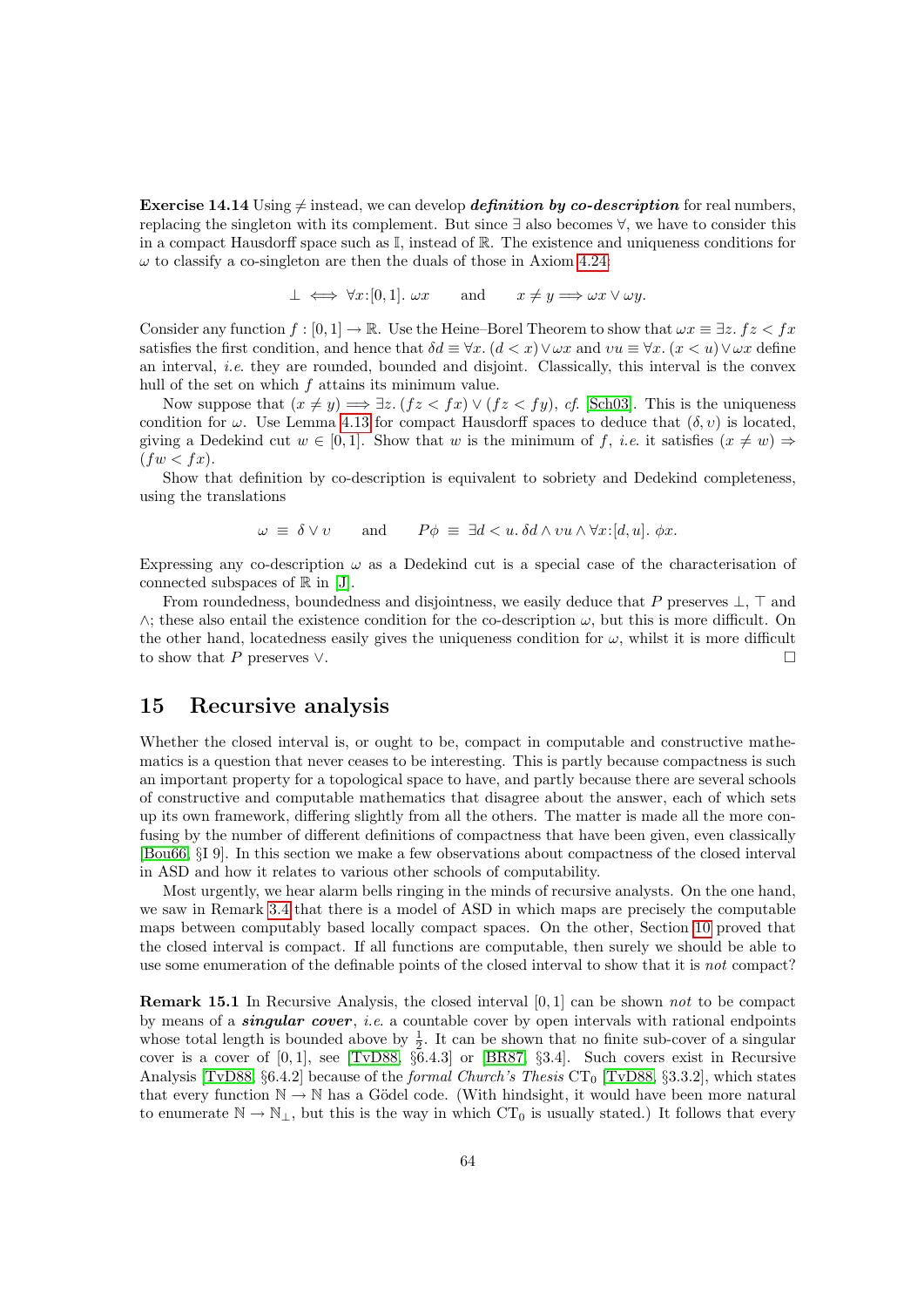real number has a Gödel code, too. In classical recursion theory, a singular cover is described as a computable enumeration of open intervals with rational endpoints of bounded total length which effectively covers all computable reals.

Example 15.2 The closed interval may also fail to be compact for reasons that have nothing to do with computability. The construction of the "Dedekind reals" R as the equaliser in Remark [6.9](#page-29-1) can be done in any category with finite limits, certain exponentials and some mild assumptions on  $\Sigma^{\mathbb{N}}$ , as in Section [4.](#page-15-2) An example is the category **Dcpo** of posets with directed joins and Scott-continuous functions. Here the equaliser carries the discrete ("specialisation") order, but in this category the order determines the topology. The object  $R$  therefore also carries the discrete topology, so  $\Sigma^R$  is the powerset  $\mathcal{P}(R)$  with the Scott topology, and the only compact subsets of R are the finite ones. Hence the predicate  $[d, u] \subset U$  is not continuous in U. The formula in Proposition [2.15](#page-8-0) gives an element of  $\Sigma^{\Sigma^{\mathbb{Q}}\times\Sigma^{\mathbb{Q}}}$  for each  $U\subset R$ , but the function I is not Scottcontinuous, so it does not yield a sound interpretation of the ASD calculus (Warning [5.17\)](#page-25-1).

<span id="page-64-0"></span>Remark 15.3 One resolution of the abnormalities of Recursive Analysis that has been adopted by several schools is that of relative computability, in which the maps are computable, but the spaces are the classical topological ones, i.e. they have "all" points instead of just the computable ones. Each space is also equipped with a "computability" structure, such as an enumeration of basic open sets, that is used to specify which continuous maps are computable. Examples are (one variant of) Type Two Effectivity [\[Wei00\]](#page-71-6), and computable equilogical spaces [\[Bau00\]](#page-68-0). Another is Martín Escardó's synthetic topology of data types [\[Esc04\]](#page-69-5), but beware that, whilst this is very similar to the calculus in Section [4,](#page-15-2) it lacks the crucial monadic property of ASD (Section [5\)](#page-21-0). In all of these three settings, the closed interval is compact, the proof being the well known classical one. In particular, Escard´o stresses the need for "all" points, as compactness would fail in a purely recursive version of his theory.

Remark 15.4 The sceptical pupil from the Russian School will not be so easily convinced, but will press us on the structure of the *syntactic* term model of ASD, in which the objects are types and the morphisms are the definable maps. Since everything is enumerable in such a model, one might expect to obtain a singular cover, and so non-compactness of the closed interval. Indeed, by following the usual construction, we could define a sequence of intervals with rational endpoints,  $(a_n, b_n)$ , whose total length is bounded by  $\frac{1}{2}$ , and prove the meta-theorem that

"if 
$$
\vdash t : [0,1]
$$
 then  $\vdash \exists n : \mathbb{N} \ldotp a_n < t < b_n$ ".

However, it does not follow that  $(a_n, b_n)$  covers [0, 1], by which we mean

$$
x: [0,1] \ \vdash \ \exists n: \mathbb{N}. \ a_n < x < b_n,
$$

because that would be to confuse a family of theorems about all definable closed terms t with a single theorem containing a free variable x. In category theory, the calculus is said to be not well pointed. Even though its morphisms are recursively enumerable, there are not enough of them  $1 \rightarrow R$  to cover the equaliser.

<span id="page-64-1"></span>Example 15.5 As a final attempt to break compactness of the closed interval in ASD, we might try to interpret it in a setting, such as Markov's Recursive Mathematics, in which the formal Church's Thesis  $CT_0$  holds. A useful formulation of this is the category **PER** of partial equivalence relations over Stephen Kleene's first algebra [\[Kle45\]](#page-70-3), or Martin Hyland's larger effective topos, Eff [\[Hyl82\]](#page-69-6).

We try to interpret ASD in **PER** or **Eff** in the natural way, using the universal properties of N, products, equalisers and exponentials. For  $\Sigma$  we take the object of semidecidable propositions.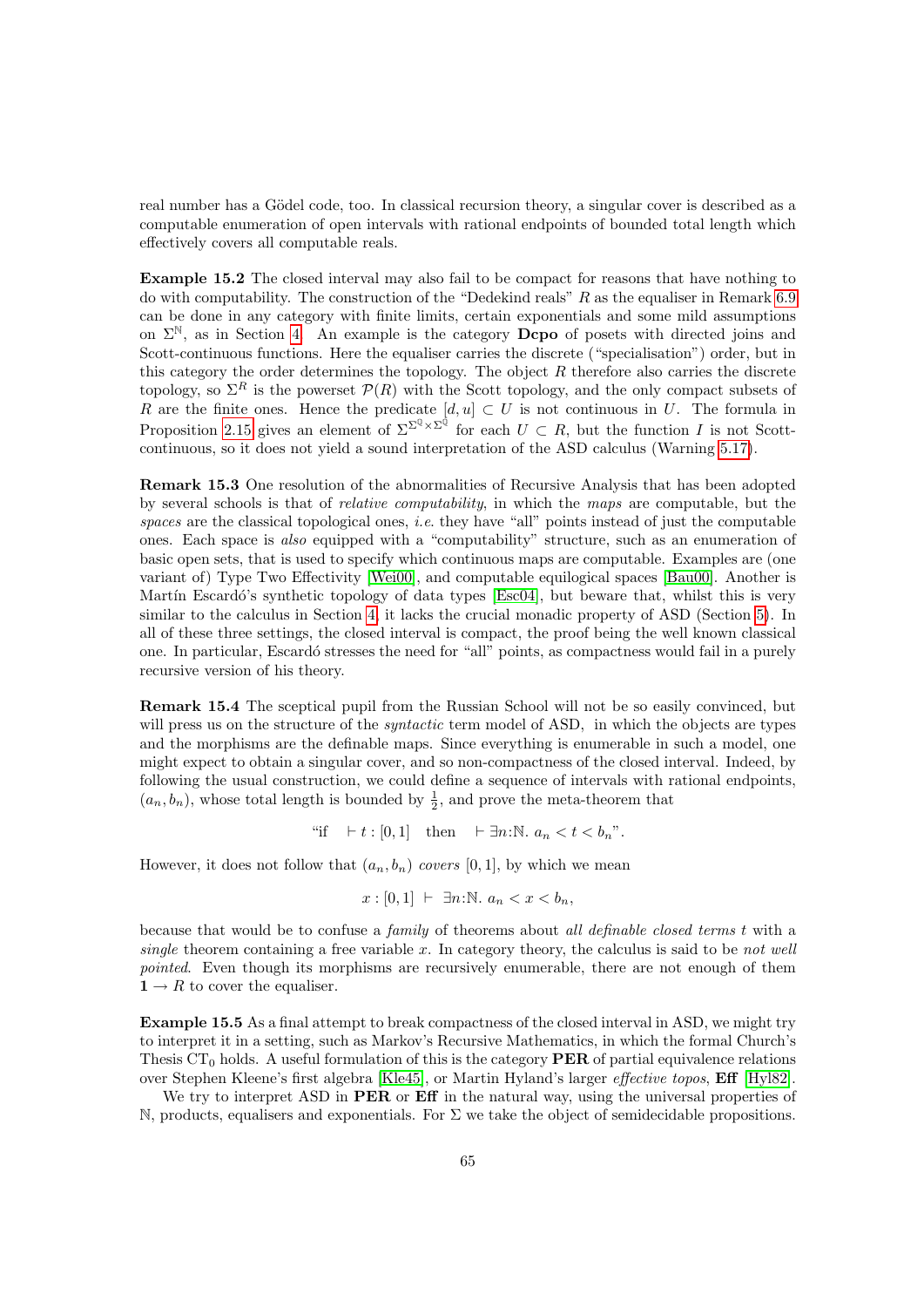This yields a valid interpretation of the language and construction of Sections [4](#page-15-2) and [6,](#page-27-0) so that the equaliser  $R$  in Remark [6.9](#page-29-1) is perhaps a reasonable candidate for the "real line" in these worlds.

However, we do not have a sound interpretation of  $\Sigma$ -split subspaces, because the map I that Remark [5.17](#page-25-1) requires need not exist. In particular, the object  $\Sigma^R$  does not have the properties of the "Euclidean" topology, and the closed interval is not compact.

In PER, the formula in Proposition [2.15](#page-8-0) does not define a morphism I because  $[d, u] \subset U$  is not a completely r.e. predicate (in d, u and U). In the internal language of  $\text{Eff}$ , the sub-expression  $\forall x: [d, u] \ldotp x \in U$  is a term of type  $\Omega$  but not  $\Sigma$ . Consequently, the formula defines a morphism I from  $\Sigma^R$  to  $\Omega^{\Sigma^{\mathbb{Q}}\times\Sigma^{\mathbb{Q}}}$  and not to  $\Sigma^{\Sigma^{\mathbb{Q}}\times\Sigma^{\mathbb{Q}}}$ .

This situation is better documented for Cantor space:

Example 15.6 Richard Friedberg [\[Fri58\]](#page-69-7) defined an effective operation on the set of total recursive functions  $\mathbb{N} \to \mathbb{N}$  that is not the restriction of a recursive functional. See [\[Rog92,](#page-71-7) §15.3.XXXI] for another account of this construction, which also works for the total recursive binary sequences  $\mathbb{N} \rightarrow 2$ .

In the effective topos we can reformulate Friedberg's example by saying that the topology of  $2^{\mathbb{N}}$  (*i.e.* the object  $\Sigma^{2^{\mathbb{N}}}$ ) is not the subspace topology induced by the inclusion  $2^{\mathbb{N}} \subset 2^{\mathbb{N}}_{\perp}$ . In this topos,  $2^{\mathbb{N}}$  is actually homeomorphic to  $\mathbb{N}^{\mathbb{N}}$ , so neither of these spaces can be locally compact, and their topology is not the subspace topology of  $\mathbf{2}_{\perp}^{\mathbb{N}}.$ 

In the construction of  $2^{\mathbb{N}}$  in ASD [\[L\]](#page-72-5), on the other hand, the space  $2^{\mathbb{N}}_{\perp}$  of partial functions from N to 2 plays a role similar to that of  $\overline{IR}$  in Sections [7–](#page-32-2)[8,](#page-36-2) being a closed subspace of  $\Sigma^{\mathbb{N}} \times \Sigma^{\mathbb{N}}$ . Then  $2^{\mathbb{N}} \subset 2^{\mathbb{N}}_{\perp}$  is defined by a nucleus that satisfies both the ASD and localic definitions. The quantifier  $\forall$  that says that  $2^{\mathbb{N}}$  is compact is obtained from this nucleus in a similar way to that for  $[d, u]$ .

Escardó [\[Esc04\]](#page-69-5) has shown how  $\forall$  for  $2^{\mathbb{N}}$  may be implemented as a program in HASKELL. He proved its correctness using relative computability (Remark [15.3\)](#page-64-0), but this may also be done using the monadic principle in ASD.

Remark 15.7 You may be left thinking that models of ASD are complicated, mysterious and hard to find. In fact, the calculus has interpretations in many kinds of classical or constructive set, type or topos theory. It is more accurate to say that these interpretations can be based on other foundational systems, because we obtain a model of our calculus by doing a construction on top of a system with weaker properties. In other words, whilst the direct interpretation in PER and Eff in Example [15.5](#page-64-1) does not work, a slightly more involved one does.

<span id="page-65-0"></span>**Theorem 15.8** Let  $(C, \Sigma)$  be a model of the axioms in Section [4,](#page-15-2) in particular with products and powers  $\Sigma^X$ . Suppose also that idempotents split in C. Then  $\mathcal{A}^{op}$  is a model of ASD, where A is the category of Eilenberg–Moore algebras for the monad arising from  $\Sigma^{(-)} \to \Sigma^{(-)}$  [\[B\]](#page-72-1).

Remark 15.9 Any category that results from this construction contains (the sober objects of) the original one (and more), and the embedding preserves  $\Sigma^{(-)}$ . However, many other constructions are not preserved, important examples being, of course, Cantor space and the Dedekind reals as we have defined them.

Whilst these *objects* may have had undesirable properties in the original structure, their analogues in the new one turn out to behave as the mainstream mathematician would expect. The new objects are by definition the exponentials, equalisers, *etc.* for the same data in the *new* category, whilst (the images of) the old objects are relieved of their former duties.

This construction can be carried out for all of the well known models of computable mathematics, including Recursive Mathematics, domain-theoretic PER models and Type Two Effectivity. For example, when we apply it to the category **CL** of continuous lattices and Scott-continuous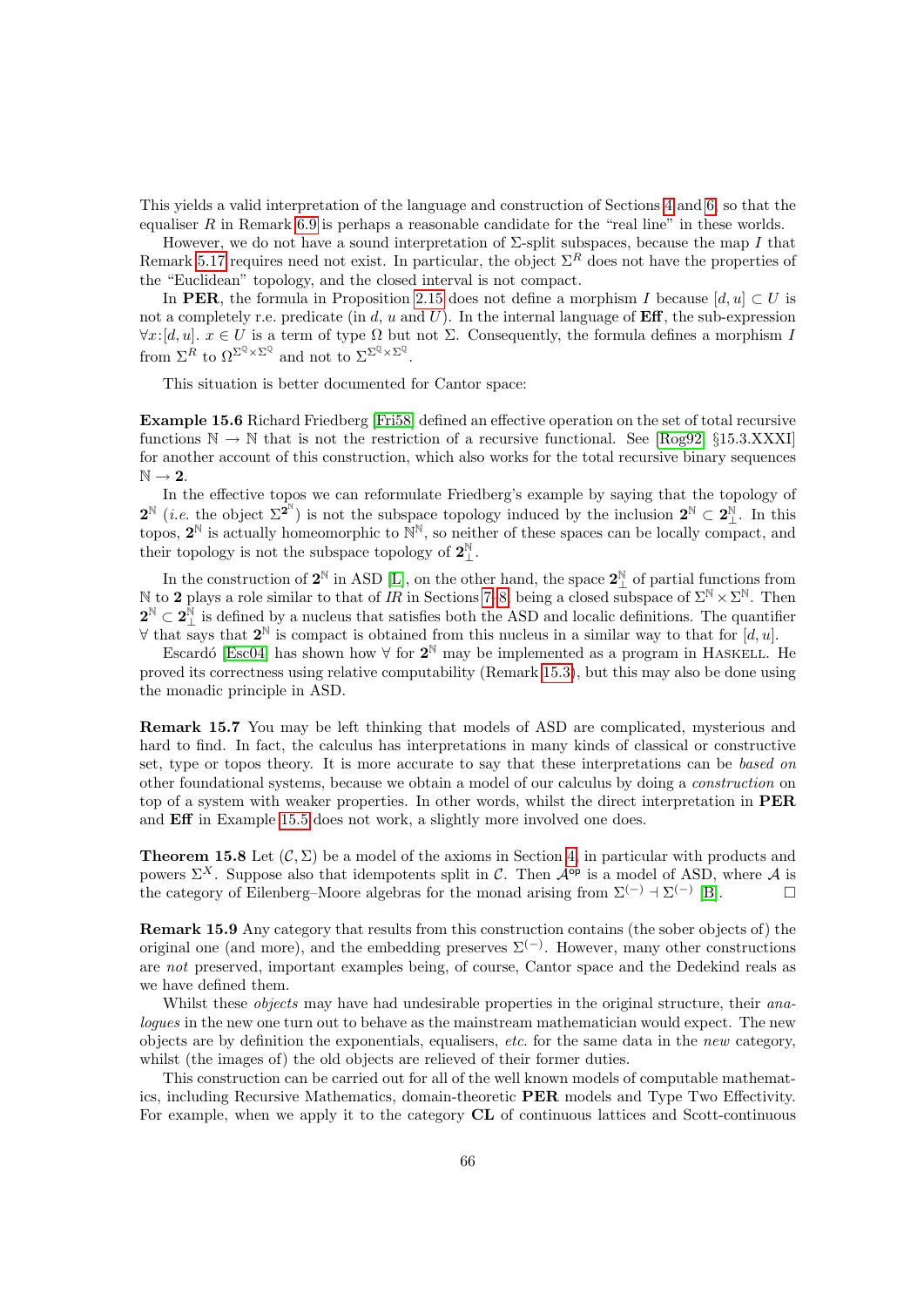functions, we obtain the category LKLoc of locally compact locales. It would be interesting and fruitful to do this in detail for the other cases, and, in particular, to compare their collections of overt objects.

On the other hand, these models have other significant properties besides those given in Section [4,](#page-15-2) which it may not be easy to reproduce in the new category. For example, CL is cartesian closed, but LKLoc is not.

**Theorem 15.10** Over the effective topos **Eff** there is a sheaf topos  $\text{Eff}^{\text{A}}$  that has a model  $\mathcal{A}^{\text{op}}$ of ASD as a reflective subcategory.[4](#page-66-0)

**Proof** There is an *internal* category  $C \in \textbf{Eff}$  of PERs that is weakly equivalent to a *reflective* subcategory  $\mathcal{C} \subset \mathbf{Eff}$  of  $\Omega_{\neg \neg}$ -discrete objects [\[HR90\]](#page-69-8). (This situation is a peculiarity of realisability toposes, and the weakness of the equivalence is essential: Peter Freyd observed in the 1960s that, classically, any small complete category is a lattice [\[Tay99,](#page-71-8) Example 7.3.2(k)], and this extends to Grothendieck toposes.)

Now let A be the internal Eilenberg–Moore category for the monad over C within **Eff**, and A the external one over C (or equivalently over **Eff**). Then by Theorem [15.8,](#page-65-0) both  $A^{op}$  and  $A^{op}$  are models of ASD.

Since  $A^{\circ p}$  is an internal category, *i.e.* a *small* one in classical language, we may form the sheaf topos  $\mathrm{Eff}^A$ . But  $A^{\mathrm{op}}$  and  $A^{\mathrm{op}}$  are weakly equivalent to each other, and therefore to a full subcategory of  $\mathrm{Eff}^{\mathsf{A}},$  by the Yoneda embedding. On the other hand,  $\mathcal{A}^{\mathrm{op}}$  is also *totally cocomplete* (see [\[Kel86,](#page-70-4) Corollary 6.5] in particular, but the theory was developed in [\[SW78,](#page-71-9) [Str80,](#page-71-10) [Tho80,](#page-71-11) [Woo82\]](#page-71-12)), so this full subcategory is *reflective* in  $\text{Eff}^A$ . .

Remark 15.11 Altogether, it is often very interesting (and not just for gladiatorial reasons) to investigate the conflicts between one view of the mathematical world and another, because the resolution of such conflicts often leads to powerful applications. It is therefore perhaps a little disappointing that we have not managed to bring ASD into confrontation, let alone conflict, with singular covers and similar recursive phenomena.

The explanation is simply that, as we have shown, the quantifier  $\forall$  that encodes compactness of the closed interval is inter-definable with the map I that we introduced classically in Proposi-tion [2.15.](#page-8-0) The systems in which the Heine–Borel theorem is true are exactly those in which  $I$  is definable. In any particular system, there may be some difficult proof of the existence of  $\forall$  and I, but in ASD, the latter is given, essentially axiomatically, by the monadic principle.

#### 16 Conclusion

We showed in Section [14](#page-59-0) that Definition [1.1](#page-1-0) is *complete* in the sense that it characterises  $\mathbb{R}$ uniquely up to unique isomorphism of its structure.

Beware that, just as in the rest of the paper, this is a theorem within the calculus, about each model of ASD. In particular, our axioms isolate  $\mathbb R$  within the classical model (Definition [3.1\)](#page-12-0), where, of course, we intend the arithmetical operations and all other terms to be continuous. Maybe you believe that the real line satisfies some logically more powerful properties, such as excluded middle, the axiom of choice, the axiom-scheme of replacement, large cardinals, etc. These would justify the existence of many more points, functions and subspaces, and also prove more *equations* amongst them. Nevertheless, the uniqueness result still stands within your particular model of topology. The additional properties are axioms that we might add to ASD's account of topology as a whole, not to that of the real line within it.

<span id="page-66-0"></span><sup>4</sup>This is unpublished joint work that Giuseppe Rosolini and Paul Taylor did in 1997. However, current work by Rosolini that uses groupoids instead of PERs may improve on these results.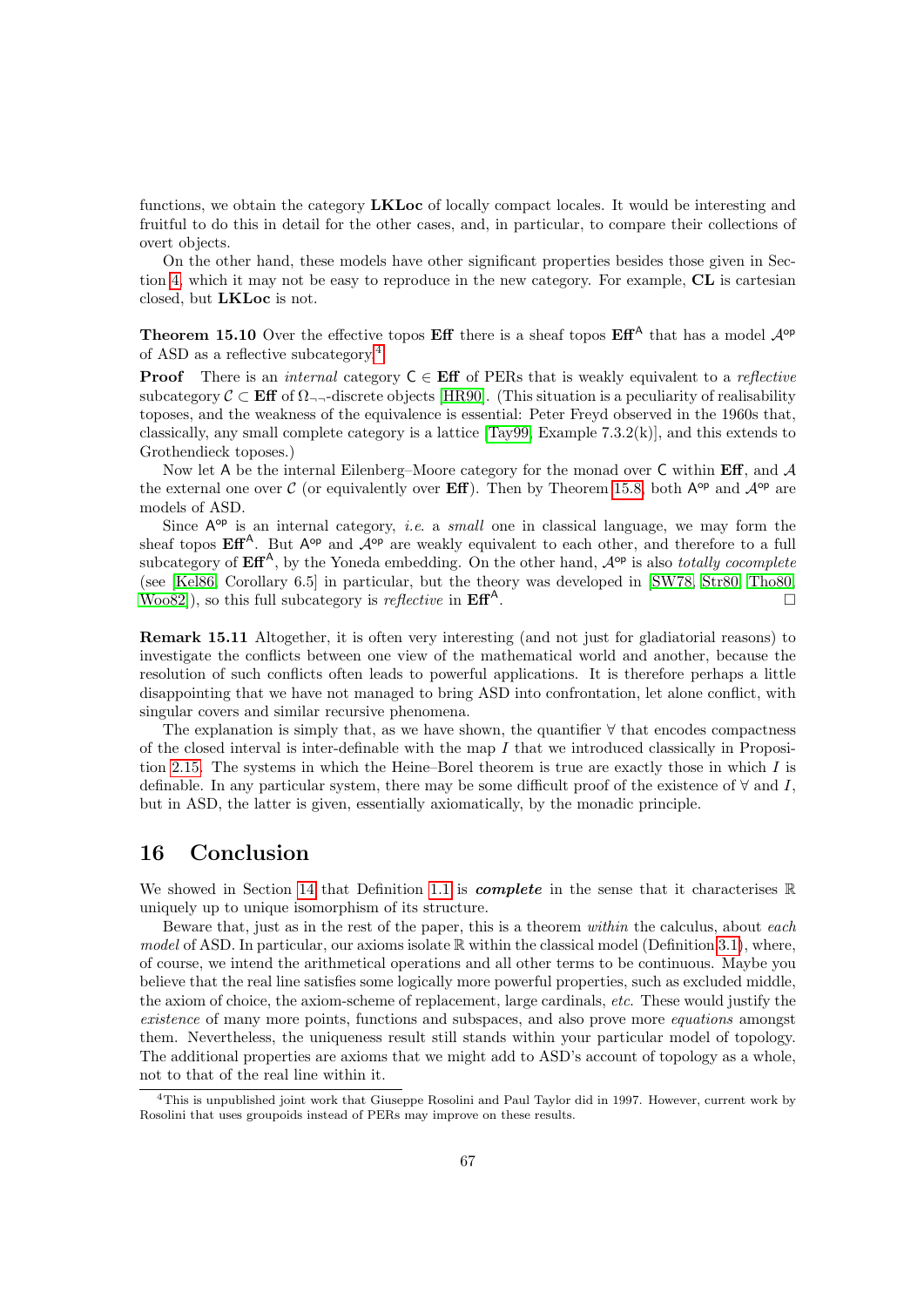Questions of what is "true" in the Platonist mathematical world are unanswerable, but we can say something more definite for computation: ASD is itself a complete axiomatisation of countably based locally compact spaces [\[G\]](#page-72-3).

Suppose that you have a continuous function  $f : \mathbb{R} \to \mathbb{R}$  that is defined within your Platonist world, together with a program  $\pi$  taking three rational arguments such that  $\pi(q, d, u)$  terminates iff  $d < f(q) < u$ . Then  $\pi$  may be translated into a term of type  $\mathbb{R} \to \mathbb{R}$  in ASD, whose classical interpretation is the function f. Conversely, any term of ASD is a program (Remark [3.4\)](#page-14-1).

It is therefore reasonable to ask whether our axioms also tell the whole story as far as analysis is concerned. We are making the bold (essentially philosophical) claim that the exceedingly weak computational logic of ASD is enough for "what matters". The answer must be a utilitarian one, in which we accumulate evidence that our object and the category in which it lives have many of the familiar properties of analysis.

The paper that follows [\[J\]](#page-72-0) begins to answer this by studying some of the basic principles of analysis on the real line, such as convergence of Cauchy sequences, maxima of compact overt subspaces and connectedness, culminating in the intermediate value theorem. With the benefit of the Heine–Borel definition of compactness and the dual notion of overtness, we can develop these ideas in a topological style, in contrast to the metrical one that Bishop and others used.

Concentrating on general topology, one experimental test of whether we have "the real" real line is whether open subsets look like what we expect. Traditionally, any open subset of the real line is uniquely expressible as a countable union of disjoint open intervals. After some constructive re-interpretation of this statement, we can indeed prove it in ASD, but it depends on compactness of [0, 1].

Our claim should be seen alongside the analogous one of Errett Bishop [\[Bis67\]](#page-68-1). He was not only constructive but also conservative, in the sense that his theorems are compatible with classical analysis (using a kind of constructive set theory [\[Bri99\]](#page-69-9)), as well as with Brouwer's Intuitionism and Markov's Recursive Mathematics. Since these settings disagree about compactness of the closed interval, Bishop omitted it and focused on Cauchy completeness and total boundedness instead. The decomposition of open subsets of  $\mathbb R$  into disjoint open intervals also fails.

Given that ASD *includes* the Heine–Borel theorem, Bishop's followers may jump to the conclusion that our theory is unacceptable in their system. Before they do so, they should first remember that the spaces in ASD are *not* sets and that the ASD calculus is *not* the calculus of logical predicates about points. The ASD statement  $\lbrack 0,1]$  is compact" says nothing about the closed interval [0, 1] from Bishop's mathematics, because the ASD type R cannot be interpreted naïvely as Bishop's set of real numbers.

One way of understanding the logical strength of ASD is as an algebraic formulation of topology (Theorem [15.8\)](#page-65-0). When the "ASD algebras" are constructed in Bishop's world, one of them will be called [0, 1], and there will be an "ASD homomorphism"  $\forall_{[0,1]} : \Sigma^{[0,1]} \to \Sigma$  witnessing the fact that  $[0, 1]$  behaves like a compact space within the realm of  $\hat{ASD}$  algebras. The interesting question from the point of view of a Bishop-style constructivist is not whether ASD algebras are acceptable per se (which they are, so far as we can tell), but how good a formulation of topology ASD provides.

On the other hand, ASD is not presented as algebra but as topology. This has been done by taking advantage of forty years' study of categorical logic, type theory and the relationship between the two. Using this, a terse piece of category theory has been transformed into a symbolic calculus that can be used by real analysts. If, despite our advocacy of the intrinsic nature of the topology of the real line, you still believe that sets of points are fundamental, then you will inevitably regard these "algebraic spaces" (along with locales and formal topology) as artificial. People once said the same thing about complex numbers.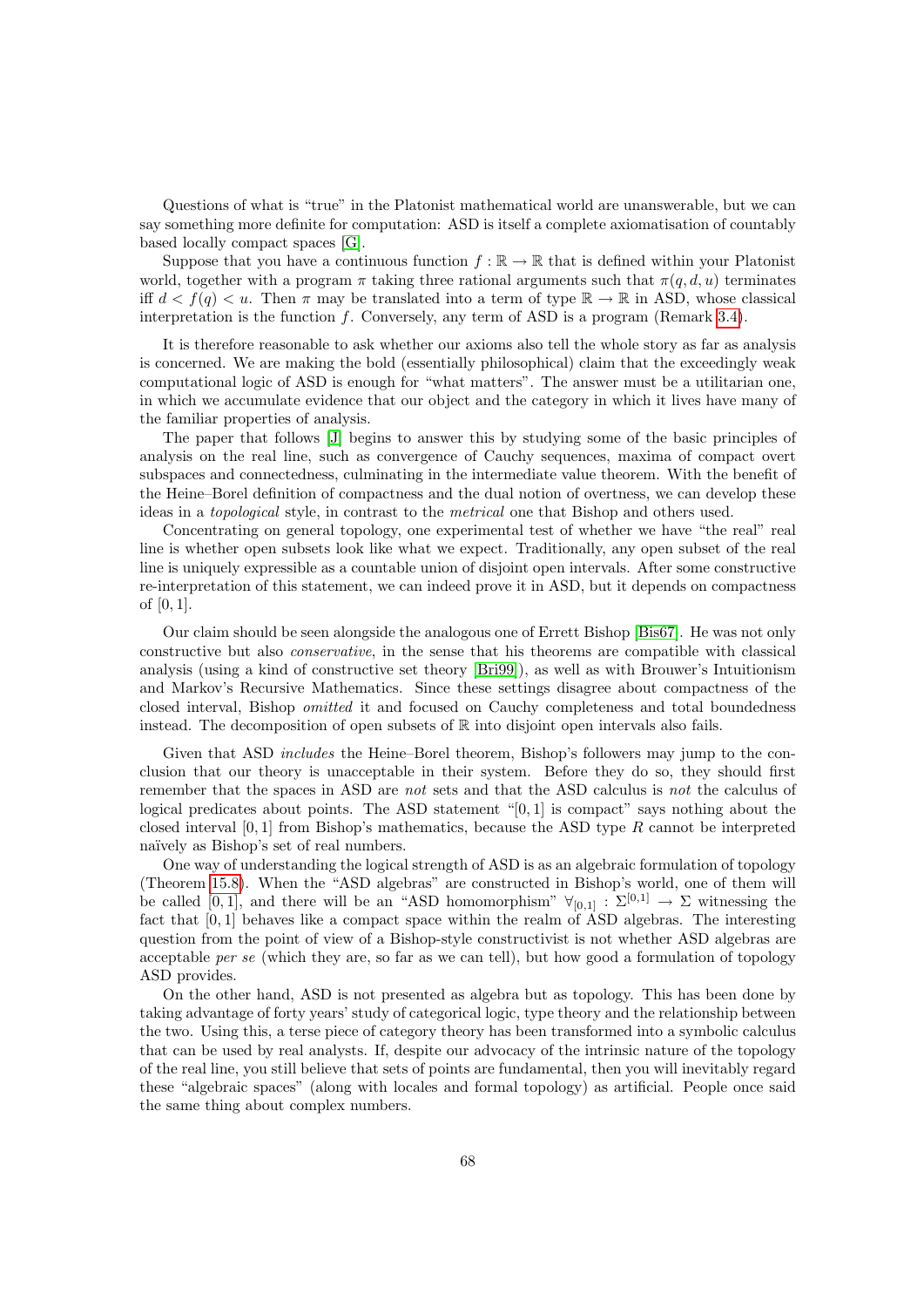However, this point of view is unsustainable in computation, where *everything* is a mirage  $\overline{\phantom{a}}$ our calculus has at least as good a claim to represent real analysis as does one that is based on Gödel numberings of points, especially as we have presented it entirely syntactically.

Another point that might interest Bishop-style constructivists is our basic type  $\Sigma$ . Bishop and he is certainly not the only one to do so  $-$  took numbers as fundamental, and proceeded to construct everything else from them. This is supposedly because integers are the basic objects of computation.

But modern computer science (in particular domain theory) teaches us that observable properties are equally, if not more, fundamental. The space  $\Sigma$  is the space of observable propositions. How might Bishop have axiomatised  $\Sigma$ , and, more generally, spaces of observable properties  $\Sigma^X$ ?

Although we ourselves were brought up with domain-theoretic ideas, we had no intention of repeating them unnecessarily when we began our investigation of analysis. We just wanted to prove some very traditional results (Heine–Borel, boundedness of a function on a closed interval, and the intermediate value theorem), in order to show that ASD is capable of doing this.

However, we found that it was essential to define the ascending and descending reals and the interval domain first. Maybe you are interested in some other system (even the classical one) and have not followed any of the details of the construction in ASD. Nevertheless, a conclusion that we hope that you will take away from this paper is that  $\mathbb{R}, \overline{\mathbb{R}}$  and IR are more fundamental than the familiar ("Euclidean") real line, and not derived from it.

Interval computation, and to a lesser extent the interval domain, are now common currency amongst those who program with real numbers in a way that is provably correct. As these people already know very well, computing a function  $\dot{a}$  la Moore with an interval  $[d, u]$  overestimates the image of the function on this interval. In our notation,  $\Phi[d, u] \Rightarrow \forall x : [d, u]$ .  $\Phi(ix)$ .

Dually, computing with the back-to-front interval  $[u, d]$  underestimates the image, or as we would say,  $\exists x:[d, u]$ .  $\Phi(ix) \Rightarrow \Phi[u, d]$ . This is not so well known amongst interval analysts, or very well explained where it is known. It is clearly a conceptual error to regard the interval  $[d, u]$  as the set  $\{x \in \mathbb{R} \mid d \leq x \leq u\}$  — both forward and reverse intervals should be seen as generalised Dedekind cuts in the way that we described in Section [2.](#page-4-0)

Finally, we invite you to give careful consideration to our Definition [1.1](#page-1-0) as the syntax of a language for analysis. We feel that this is worthy of study, both as the basis of theory and as that of computation, and hope that it will ultimately unite these disciplines in a constructive way.

# References

- <span id="page-68-0"></span>[Bau00] Andrej Bauer. The Realizability Approach to Computable Analysis and Topology. PhD thesis, Carnegie Mellon University, 2000. Technical report CMU-CS-00-164.
- [Bau08] Andrej Bauer. Efficient computation with Dedekind reals. In Vasco Brattka, Ruth Dillhage, Tanja Grubba, and Angela Klutch, editors, Fifth International Conference on Computability and Complexity in Analysis, Hagen, Germany, August 2008.
- [BB85] Errett Bishop and Douglas Bridges. Constructive Analysis. Number 279 in Grundlehren der mathematischen Wissenschaften. Springer-Verlag, 1985.
- [BB08a] Josef Berger and Douglas Bridges. The anti-Specker property, a Heine–Borel property, and uniform continuity. Archive for Mathematical Logic, 46:583–592, 2008.
- [BB08b] Josef Berger and Douglas Bridges. The fan theorem and positive-valued uniformly continuous functions on compact intervals. New Zealand Journal of Mathematics, 38:129–135, 2008.
- <span id="page-68-1"></span>[Bis67] Errett Bishop. Foundations of Constructive Analysis. Higher Mathematics. McGraw–Hill, 1967.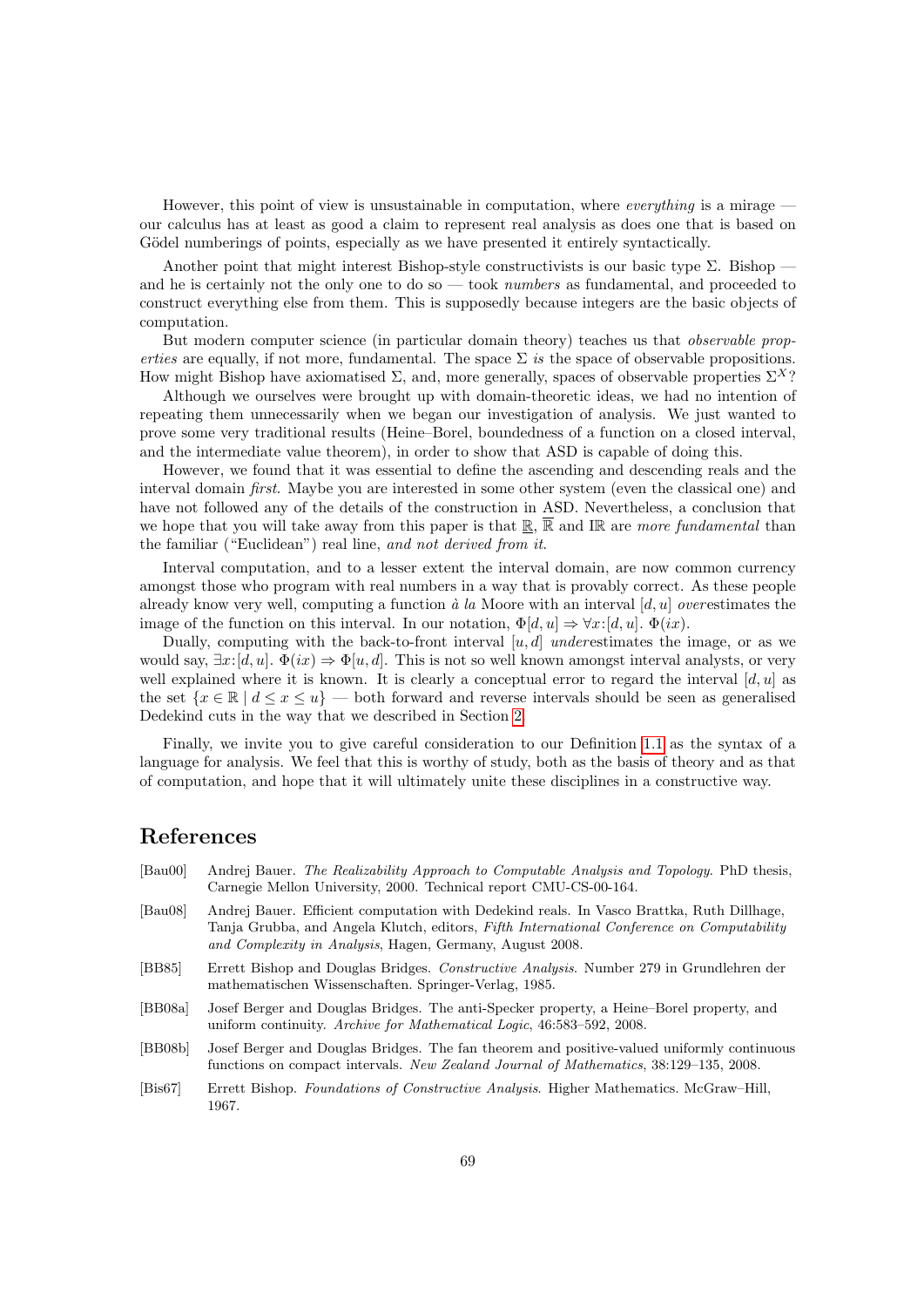- [BK08] Andrej Bauer and Iztok Kavkler. Implementing real numbers with RZ. Electronic Notes in Theoretical Computer Science, 202:365–384, 2008.
- <span id="page-69-3"></span>[Bou66] Nicolas Bourbaki. Topologie Générale. Hermann, 1966. English translation, General Topology, distributed by Springer-Verlag, 1989.
- <span id="page-69-4"></span>[BR87] Douglas Bridges and Fred Richman. Varieties of Constructive Mathematics. Number 97 in London Mathematical Society Lecture Notes. Cambridge University Press, 1987.
- <span id="page-69-9"></span>[Bri99] Douglas Bridges. Constructive mathematics: a foundation for computable analysis. Theoretical Computer Science, 219:95–109, 1999.
- [BS08] Andrej Bauer and Christopher Stone. RZ: a tool for bringing constructive and computable mathematics closer to programming practice. Journal of Logic and Computation, 19:17–43, 2008.
- [Cle87] John Cleary. Logical arithmetic. Future Computing Systems, 2(2):125–149, 1987.
- [CN96] Jan Cederquist and Sara Negri. A constructive proof of the Heine–Borel covering theorem for formal reals. In Stefano Beradi and Mario Coppo, editors, Types for Proofs and Programs, number 1158 in Lecture Notes in Computer Science. Springer-Verlag, 1996.
- <span id="page-69-1"></span>[Con76] John Horton Conway. On Numbers and Games. Number 6 in London Mathematical Society Monographs. Academic Press, 1976. Revised edition, 2001, published by A K Peters, Ltd.
- <span id="page-69-0"></span>[Ded72] Richard Dedekind. Stetigkeit und irrationale Zahlen. Braunschweig, 1872. Reprinted in [\[Ded32\]](#page-69-10), pages 315–334; English translation, Continuity and Irrational Numbers, in [\[Ded01\]](#page-69-11).
- <span id="page-69-11"></span>[Ded01] Richard Dedekind. Essays on the theory of numbers. Open Court, 1901. English translations by Wooster Woodruff Beman; republished by Dover, 1963.
- <span id="page-69-10"></span>[Ded32] Richard Dedekind. Gesammelte mathematische Werke, volume 3. Vieweg, Braunschweig, 1932. Edited by Robert Fricke, Emmy Noether and Øystein Ore; republished by Chelsea, New York, 1969.
- [ES98] Abbas Edalat and Philipp Sünderhauf. A domain-theoretic approach to real number computation. Theoretical Computer Science, 210:73–98, 1998.
- <span id="page-69-5"></span>[Esc04] Martín Escardó. Synthetic topology of data types and classical spaces. Electronic Notes in Theoretical Computer Science, 87:21–156, 2004.
- <span id="page-69-2"></span>[FH79] Michael Fourman and Martin Hyland. Sheaf models for analysis. In Michael Fourman, Chris Mulvey, and Dana Scott, editors, Applications of Sheaves, number 753 in Lecture Notes in Mathematics. Springer-Verlag, 1979.
- <span id="page-69-7"></span>[Fri58] Richard Friedberg. Un contre-example relatif aux fonctionnelles récursives. Comptes rendus hebdomadaires des scéances de l'Académie des Sciences (Paris), 247:852-854, 1958.
- [Gen35] Gerhard Gentzen. Untersuchungen über das logische Schliessen. Mathematische Zeitschrift, 39:176–210, 405–431, 1935. English translation in [\[Gen69\]](#page-69-12), pages 68–131.
- <span id="page-69-12"></span>[Gen69] Gerhard Gentzen. The Collected Papers of Gerhard Gentzen. Studies in Logic and the Foundations of Mathematics. North-Holland, 1969. Edited by Szabo, Manfred.
- [GHK<sup>+</sup>80] Gerhard Gierz, Karl Heinrich Hoffmann, Klaus Keimel, Jimmie Lawson, Michael Mislove, and Dana Scott. A Compendium of Continuous Lattices. Springer-Verlag, 1980. Second edition, Continuous Lattices and Domains, published by Cambridge University Press, 2003.
- [Hey56] Arend Heyting. Intuitionism, an Introduction. Studies in Logic and the Foundations of Mathematics. North-Holland, 1956. Third edition, 1971.
- [HLPZ] Guillaume Hanrot, Vincent Lefèvre, Patrick Pélissier, and Paul Zimmermann. The MPFR Library. INRIA. www.mpfr.org.
- <span id="page-69-8"></span>[HR90] Martin Hyland and Giuseppe Rosolini. The discrete objects in the effective topos. Proceedings of the London Mathematical Society, 60:1–36, 1990.
- <span id="page-69-6"></span>[Hyl82] Martin Hyland. The effective topos. In Anne Troelstra and Dirk van Dalen, editors, The L.E.J. Brouwer Centenary Symposium. North Holland, 1982.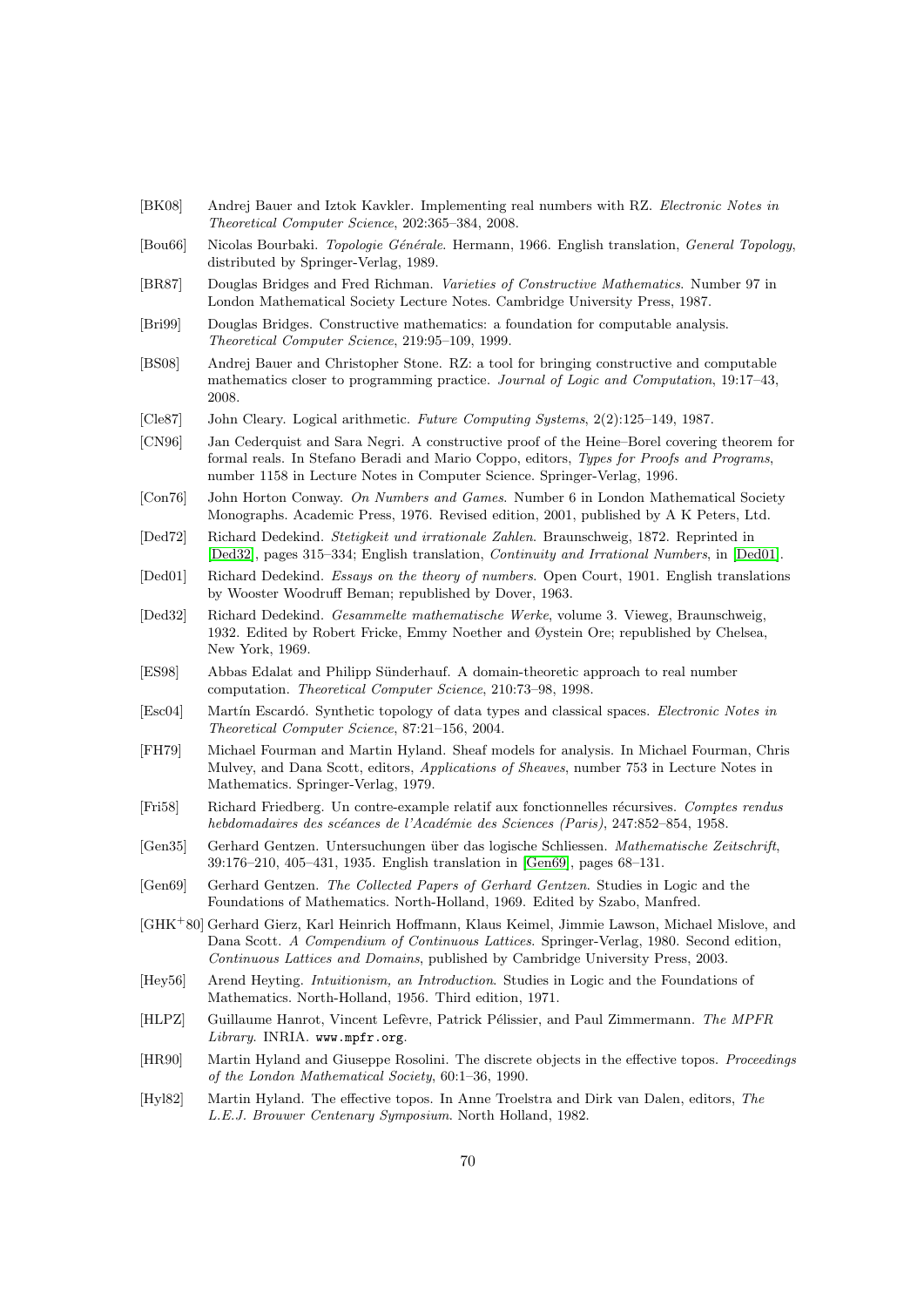- [Hyl91] Martin Hyland. First steps in synthetic domain theory. In Aurelio Carboni, Maria-Cristina Pedicchio, and Giuseppe Rosolini, editors, Category Theory, number 1488 in Lecture Notes in Mathematics. Springer Verlag, 1991.
- <span id="page-70-0"></span>[Joh77] Peter Johnstone. Topos Theory. Number 10 in London Mathematical Society Monographs. Academic Press, 1977.
- [Joh82] Peter Johnstone. Stone Spaces. Number 3 in Cambridge Studies in Advanced Mathematics. Cambridge University Press, 1982.
- [Joh84] Peter Johnstone. Open locales and exponentiation. Contemporary Mathematics, 30:84–116, 1984.
- [JR84] William Julian and Fred Richman. A uniformly continuous function on [0,1] that is everywhere different from its infimum. Pacific Journal of Mathematics, 111:333–340, 1984.
- [JT84] André Joyal and Myles Tierney. An Extension of the Galois Theory of Grothendieck, volume 309 of Memoirs. American Mathematical Society, 1984.
- <span id="page-70-1"></span>[Kau80] Edgar Kaucher. Interval analysis in the extended interval space IR. In Götz Alefeld and Rolf Grigorieff, editors, Fundamentals of Numerical Computation, volume 2 of Computing. Supplementum. Springer-Verlag, 1980.
- [Kea96] Baker Kearfott. Interval computations: Introduction, uses and resources. Euromath Bulletin, 2(1):95–112, 1996.
- <span id="page-70-4"></span>[Kel86] Max Kelly. A survey of totality in ordinary and enriched categories. Cahiers de Géometrie et Topologie Differentielle, 27:109–132, 1986.
- <span id="page-70-3"></span>[Kle45] Stephen Kleene. On the interpretation of intuitionistic number theory. Journal of Symbolic Logic, 10:109–124, 1945.
- [KNZ96] Vladik Kreinovich, Vyacheslav Nesterov, and Nina Zheludeva. Interval methods that are guaranteed to underestimate (and the resulting new justification of Kaucher arithmetic). Reliable Computing, 2(2):119–124, 1996.
- <span id="page-70-2"></span>[Koc06] Anders Kock. Synthetic Differential Geometry. Number 333 in London Mathematical Society Lecture Note Series. Cambridge University Press, second edition, 2006.
- [Lak95] Anatoly Lakeyev. Linear algebraic equations in Kaucher arithmetic. In Vladik Kreinovich, editor, Applications of Interval Computations (APIC'95), 1995. supplement to Reliable Computing.
- [Lam07] Branimir Lambov. RealLib: An efficient implementation of exact real arithmetic. Mathematical Structures in Computer Science, 17(1):81–98, 2007. www.brics.dk/∼barnie/RealLib/.
- [Moo66] Ramon Moore. *Interval Analysis*. Prentice Hall, 1966.
- [Mül01] Norbert Müller. The iRRAM: Exact arithmetic in C++. In Jens Blanck, Vasco Brattka, and Peter Hertling, editors, Computability and Complexity in Analysis: 4th International Workshop, CCA 2000 Swansea, UK, September 17, 2000, Selected Papers, number 2064 in Lecture Notes in Computer Science. Springer-Verlag, 2001.
- [Pal05] Eric Palmgren. Continuity on the real line and in formal spaces. In Laura Crosilla and Peter Schuster, editors, From Sets and Types to Topology and Analysis: Towards Practicable Foundations of Constructive Mathematics, Oxford Logic Guides. Oxford University Press, 2005.
- [Pea97] Giuseppe Peano. Studii di logica matematica. Atti della Reale Accademia di Torino, 32:565–583, 1897. Reprinted in Peano, Opere Scelte, Cremonese, 1953, vol. 2, pp. 201–217, and (in English) in Kennedy, Hubert, Selected Works of Giuseppe Peano, Toronto University Press, 1973, pp 190–205.
- [Plo77] Gordon Plotkin. LCF considered as a programming language. Theoretical Computer Science, 5:223–255, 1977.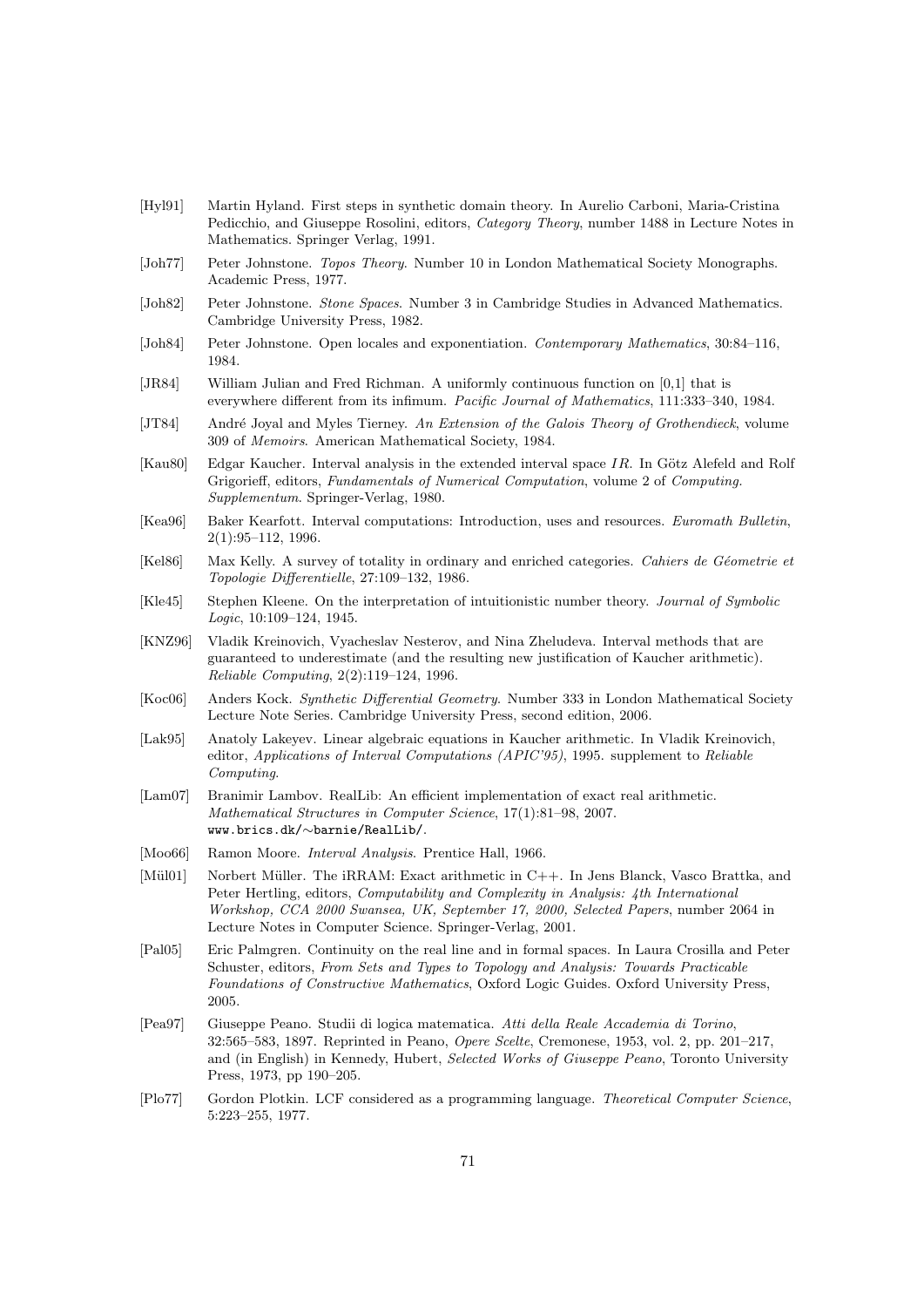- <span id="page-71-4"></span>[Rob66] Abraham Robinson. Non-standard Analysis. North-Holland, 1966. Revised edition, 1996, published by Princeton University Press.
- <span id="page-71-7"></span>[Rog92] Hartley Rogers. Theory of Recursive Functions and Effective Computability. MIT Press, third edition, 1992.
- [Ros86] Giuseppe Rosolini. Continuity and Effectiveness in Topoi. PhD thesis, University of Oxford, 1986.
- <span id="page-71-3"></span>[Ros01] Frank Rosemeier. A constructive approach to Conway's theory of games. In Peter Schuster, Ulrich Berger, and Horst Osswald, editors, Reuniting the Antipodes: Constructive and Nonstandard Views of the Continuum. Springer-Verlag, 2001.
- <span id="page-71-5"></span>[Sch03] Peter Schuster. Unique existence, approximate solutions, and countable choice. Theoretical Computer Science, 305:433–455, 2003.
- [Sch05] Peter Schuster. What is continuity, constructively? Journal of Universal Computer Science, 11(12):2076–2085, 2005.
- [Sco72a] Dana Scott. Continuous lattices. In Bill Lawvere, editor, Toposes, Algebraic Geometry and Logic, number 274 in Lecture Notes in Mathematics. Springer-Verlag, 1972.
- [Sco72b] Dana Scott. Lattice theory, data types and semantics. In Randall Rustin, editor, Formal Semantics of Programming Languages. Prentice-Hall, 1972.
- [Spi07] Bas Spitters. Located and overt sublocales. arxiv.org/abs/math/0703561, 2007.
- <span id="page-71-1"></span>[Ste85] David Stevenson. Binary floating-point arithmetic. ANSI/IEEE Standard, 754, 1985. Revised, 2008.
- <span id="page-71-2"></span>[Sto83] Otto Stolz. Zur Geometrie der Alten, insbesondere über ein Axiom des Archimedes. Mathematische Annalen, 22(4):504–519, 1883.
- <span id="page-71-10"></span>[Str80] Ross Street. Cosmoi of internal categories. Transactions of the American Mathematical Society, 258:271–318, 1980.
- <span id="page-71-9"></span>[SW78] Ross Street and Robert Walters. Yoneda structures on 2-categories. Journal of Algebra, 50:350–379, 1978.
- [Tay91] Paul Taylor. The fixed point property in synthetic domain theory. In Gilles Kahn, editor, Logic in Computer Science 6. IEEE, 1991.
- <span id="page-71-8"></span>[Tay99] Paul Taylor. Practical Foundations of Mathematics. Number 59 in Cambridge Studies in Advanced Mathematics. Cambridge University Press, 1999.
- [Thi97] Hayo Thielecke. Categorical Structure of Continuation Passing Style. PhD thesis, University of Edinburgh, 1997. ECS-LFCS-97-376.
- <span id="page-71-11"></span>[Tho80] Walter Tholen. A note on total categories. Bulletin of the Australian Mathematical Society, 21:169–173, 1980.
- <span id="page-71-0"></span>[TvD88] Anne Sjerp Troelstra and Dirk van Dalen. Constructivism in Mathematics, an Introduction. Number 121 and 123 in Studies in Logic and the Foundations of Mathematics. North-Holland, 1988.
- [Ver94] Japie Vermeulen. Proper maps of locales. Journal of Pure and Applied Algebra, 92:79–107, 1994.
- [Waa05] Frank Waaldijk. On the foundations of constructive mathematics especially in relation to the theory of continuous functions. Foundations of Science, 10(3):249–324, 2005.
- <span id="page-71-6"></span>[Wei00] Klaus Weihrauch. Computable Analysis. Springer-Verlag, Berlin, 2000.
- <span id="page-71-12"></span>[Woo82] Richard Wood. Some remarks on total categories. Journal of Algebra, 75:538–545, 1982.